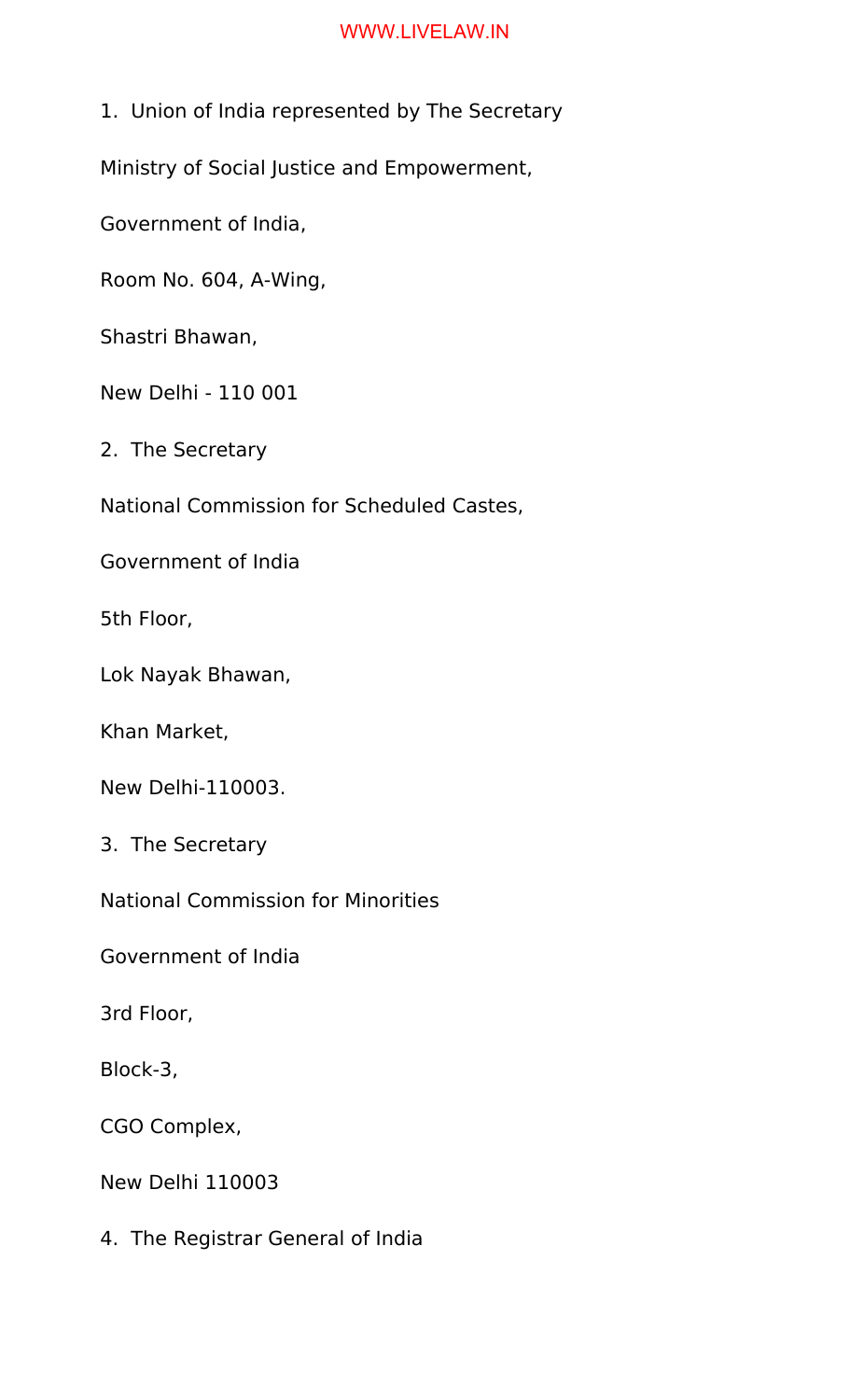Office of The Registrar General and Census Commissioner, India

Government of India

NDCC-II Building,

Jai Singh Road,

New Delhi -110001.

5. The Secretary

Ministry of Law and Justice

Government of India

4th Floor,

A-Wing,

Shastri Bhawan,

New Delhi-110 001

6. The Secretary,

Ministry of Parliamentary Affairs,

Government of India

Room. No. 92,

Parliament House,

New Delhi – 110001.

7. The secretary

Ministry of Minority Affairs

Government of India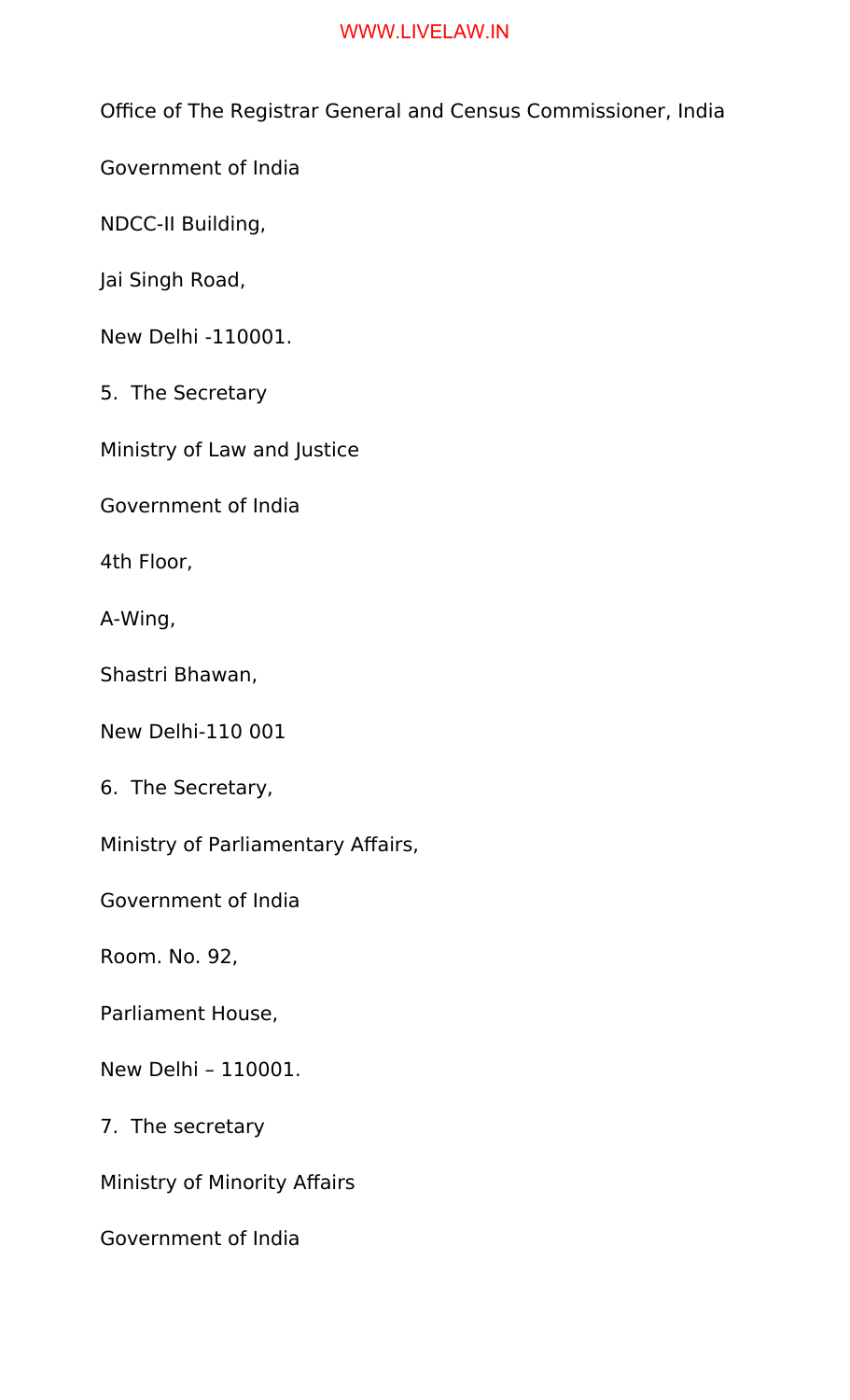11th Floor, Room No. 1110

Pandit Deendayal Antyodaya Bhawan,

CGO Complex,

Lodhi Road,

New Delhi-110003.

8. The Cabinet Secretary

Cabinet Secretariat

Government of India

Rashtrapathi Bhavan

New Delhi- 110004.

National Council of Dalit Christians (NCDC) was started in the year 2006 as a network of Christians of Scheduled Castes Origin people/ Dalit Christians in India. Formed in Delhi, this has spread to all other parts of India.

Vision: All Christians of Scheduled Castes Origin/ Dalit Christians get their constitutional Scheduled Castes rights, eradication of untouchability practice and the empowerment of Christians of Scheduled Castes Origin.

Mission: Fight for the getting the constitutional rights of Christians of Scheduled Castes Origin/ Dalit Christians from state as well as Central government/ Union of India.

Organisation Build –up: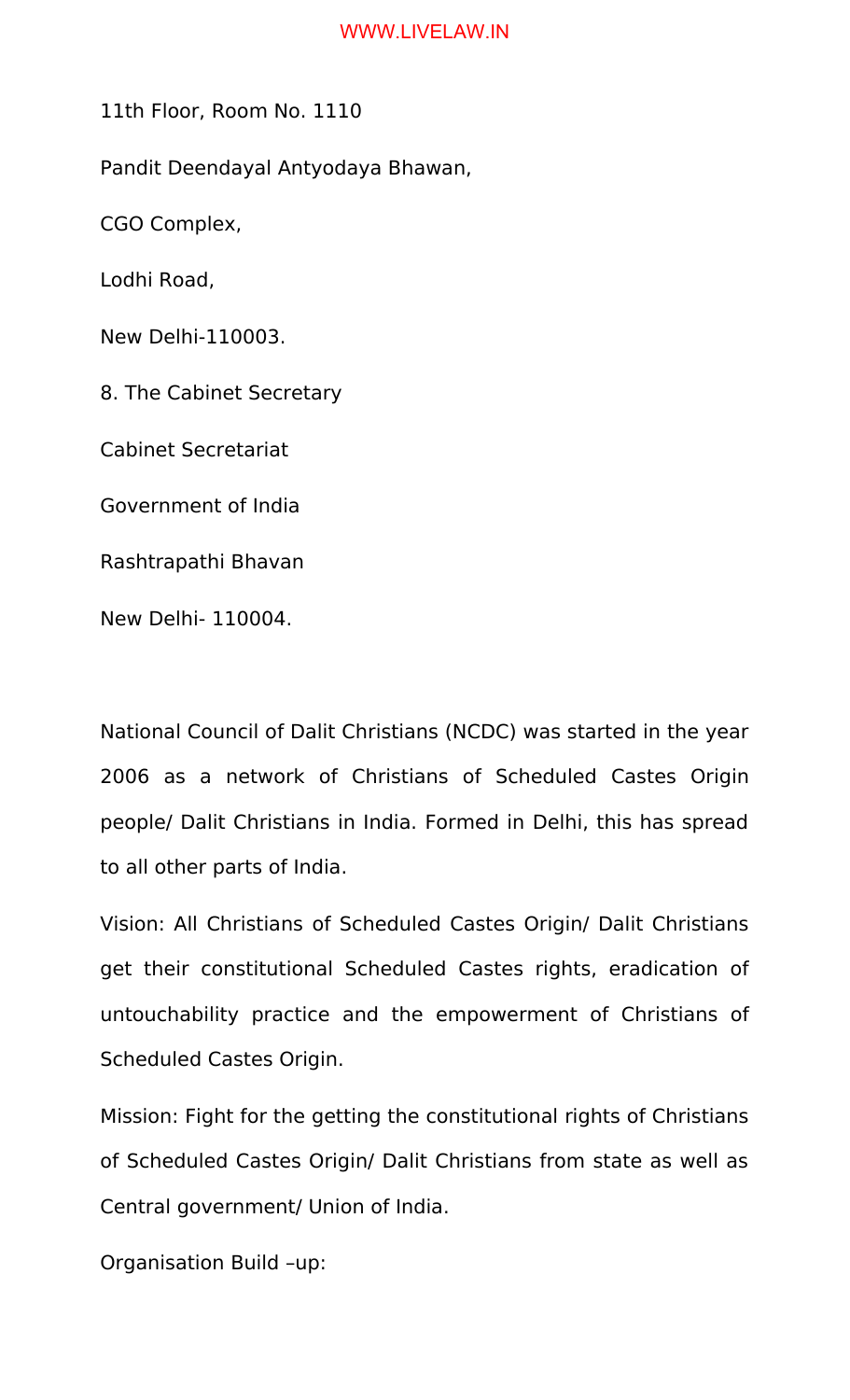Apart from the National level, the organisational set up is divided into 5 Regions- North, West, East, Upper south, and Lower South. The states in the regions are

1). Northern Region:

Jammu and Kashmir

Punjab

Haryana

UP

Delhi

Himachal Pradesh

2). Western Region :

Rajasthan

Gujarat

Maharashtra

Madhyapradesh

3). Eastern Region :

Odisha

Jharkhand

West Bengal

Bihar

Chattisgarh

4). Upper Southern Region :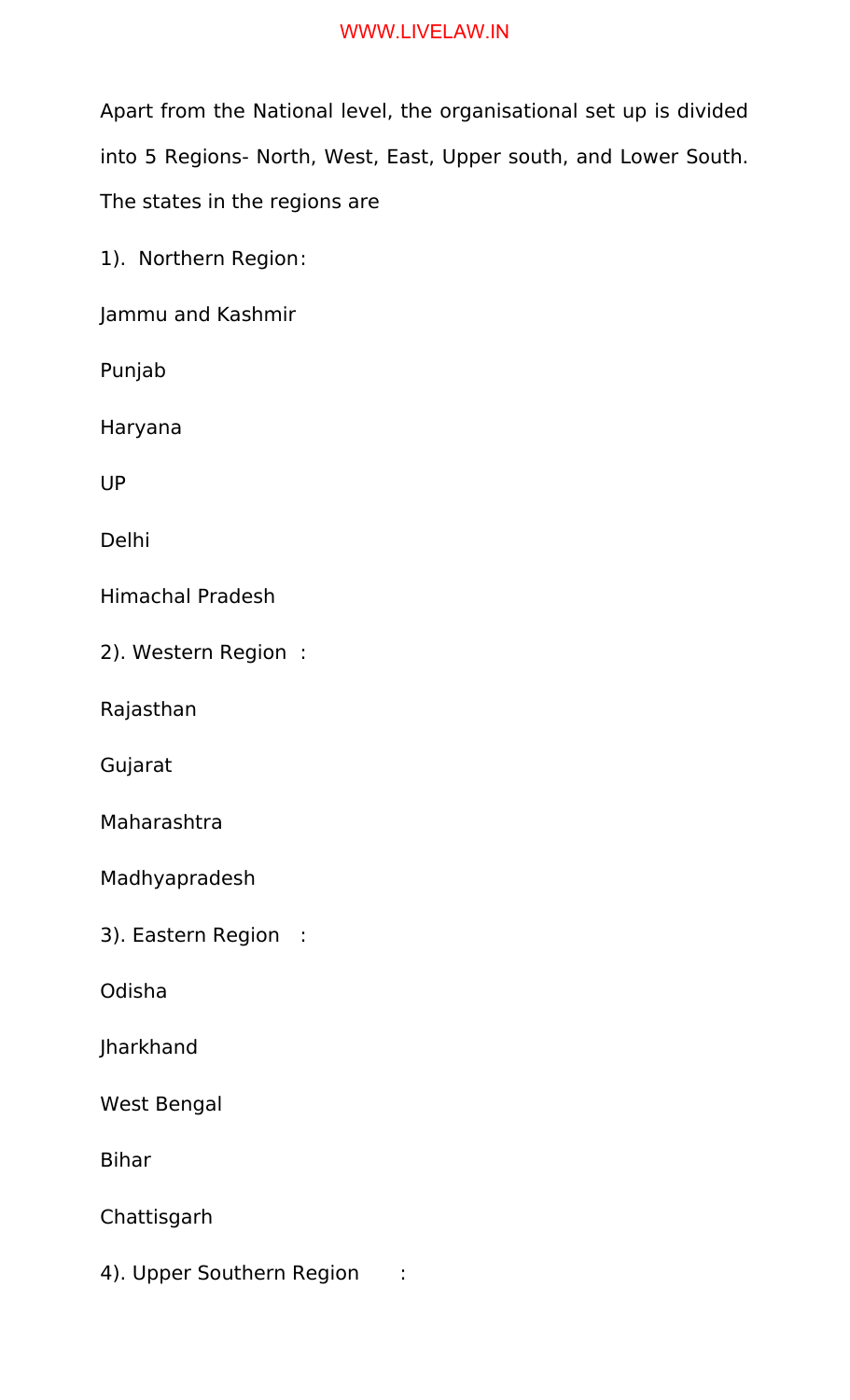Andra Pradesh

Telengana

Karnataka

5). Lower Southern Region :

Kerala

Tamil Nadu

Pondicherry

Struggles:

So far, most of the Struggles have been done for securing the Constitutional (Scheduled Castes) Rights of Christians of Scheduled Castes Origin/ Dalit Christians. NCDC had conducted march towards Parliament about 16 Times in Delhi. Besides, State level Agitations were conducted in all states.

NCDC Office bearers had met Prime Minister and Union Ministers and members of parliament with Memorandum several times. NCDC had met Chief Ministers and Ministers in the state with delegations. Also NCDC had met National Commissions and Committees like (Scheduled Castes Commission, Minority Commission, Human Rights Commission, Parliament Committees, and so on for getting the Scheduled Castes status to the above said people).

Formation and Launching:-

National Council of Dalit Christians (NCDC) was formed on 24 July 2006 in New Delhi as a platform (collective) of State level and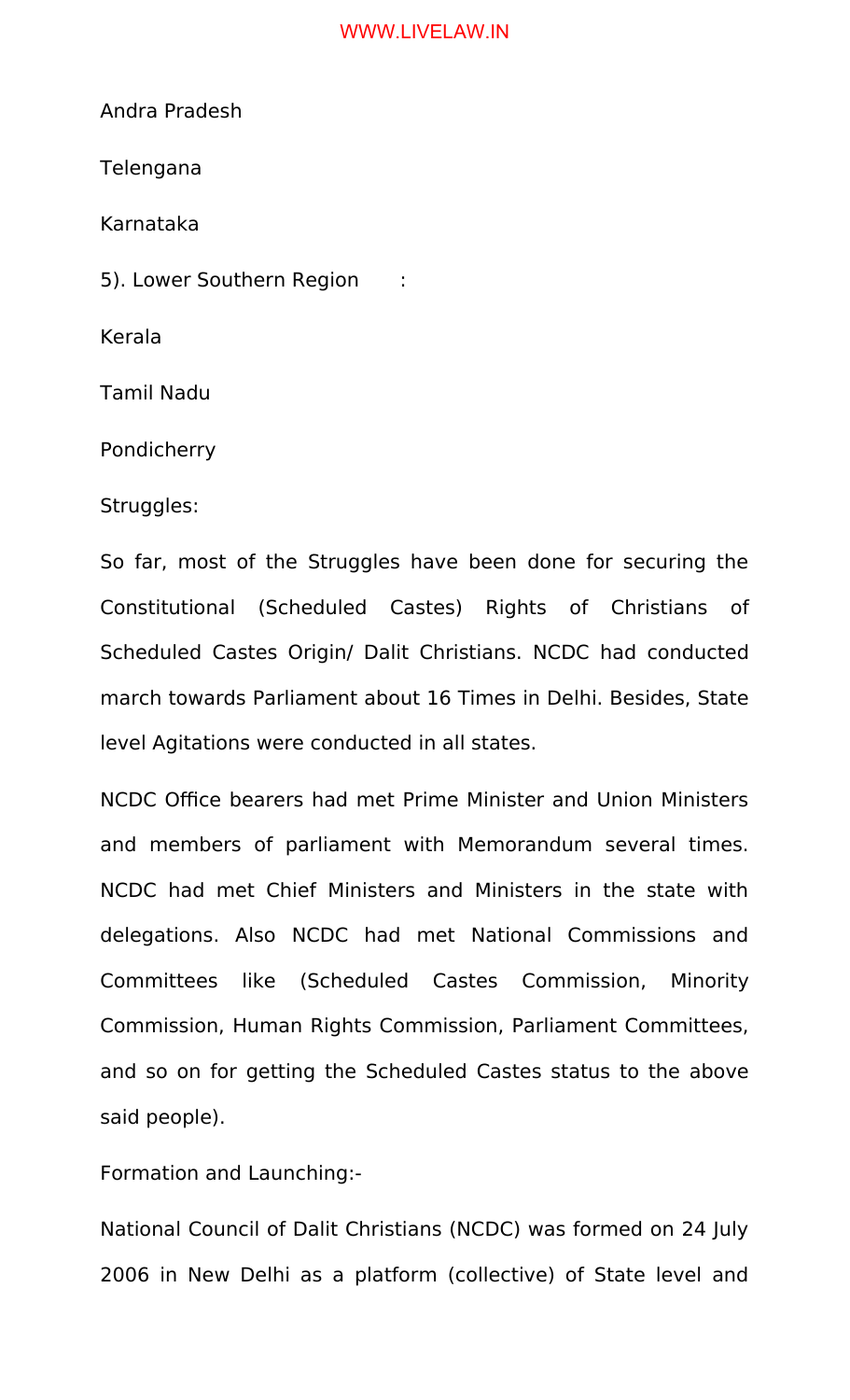National level organisations of Christians of Scheduled Castes Origin people/ Dalit Christians in India. It was originally started by a group of Dalit Christian activists who committed themselves for the cause of the constitutional Scheduled Castes rights of Christians of Scheduled Castes Origin/ Dalit Christians. It also visualised a non-registered entity in the beginning till state level collectives of Dalit Christians are formed in different states and affiliated to NCDC. The official launching of the organisation took place on 24 August 2006 when a Dharna was organised in Jantar Mantar, New Delhi in the name of NCDC in which hundreds of people participated from all over the country. There was a seminar on Dalit Christian rights in St. Thomas High School Auditorium, Mandir Marg, New Delhi- 1 by 4 pm after the one day Dharna in Jantar Mantar, New Delhi. Memoranda were submitted to prime Minister and Ministers, as part of the Dharna and seminar.

Relay Hunger Strike in Delhi:-

The second major event organised by NCDC was the 14 days Relay Hunger Strike organised in Delhi from 20 November to 03 December 2006. This was meant for creating continuous pressure on the Central Government to take up the issue of Dalit Christians for extending them the Scheduled Castes status. The relay hunger strike in Jantar Mantar, New Delhi was started by delegates from Kerala and Tamil Nadu on 20 November 2006 and they continued the strike till 22 November 2006 for 3 days together. On 23 November 2006, the hunger strike was taken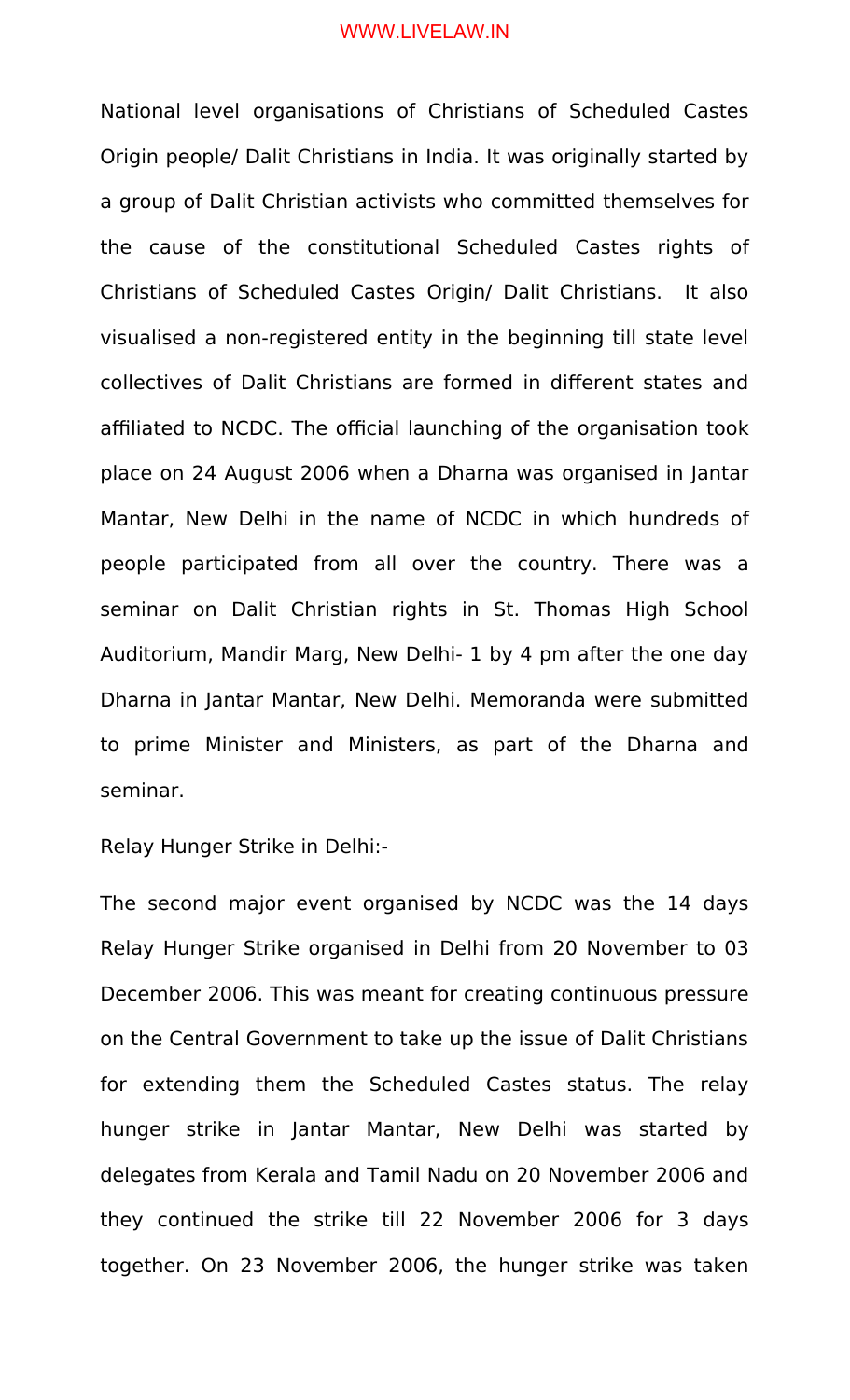over by delegates from Karnataka, Pondicherry and Andra pradesh who conducted the hunger strike till 25 November. Then the teams from Maharashtra and Gujarat took over on 26 November and continued sitting on hunger strike for next three days till 28 November. Then the delegates from Odisha and West Bengal came to sit on hunger strike from 29 November to 1st December 2006. Finally, the last two days were occupied by teams from Punjab and second delegation from Kerala and Tamil Nadu. Every day memoranda were sent to Prime Minister of India and to various ministers.

Parliament March July 2007:- The next major event organised by NCDC in the direction of securing the Constitutional Scheduled Castes Rights of Christians of Scheduled Castes Origin/ Dalit Christians was the Parliament March conducted in July 2007 in Delhi. Thousands of people from all over the country marched towards Parliament in Jantar Mantar. Many members of Parliament were participating in the March. Memoranda were submitted to Prime Minister of India as well as to the offices of concerned Union Ministers.

Advocacy- Lobby Programme in October 2007:- The advocacy Lobby programme was conducted for two weeks in Delhi. A team of leaders have come to Delhi and stayed there for two weeks and conducted rigorous lobby work, meeting MPs, Ministers and other bureaucrats in Delhi with representation for the Scheduled Castes status of Christians of Scheduled Castes Origin/ Dalit Christians.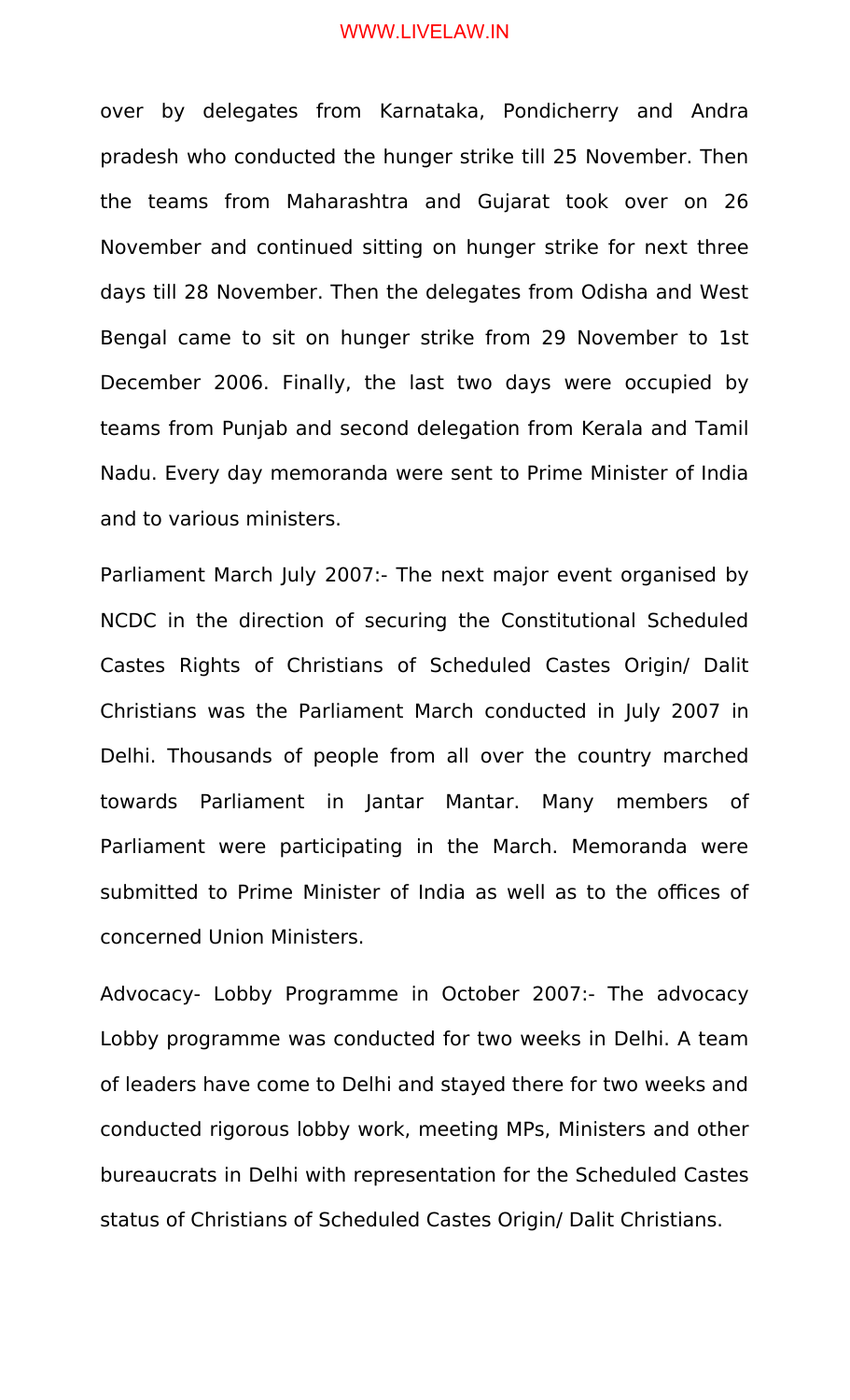Parliament March in March 2008:- Another Parliament March was conducted in March 2008 in Delhi and people from all over India participated. Memoranda were submitted to the Prime Minister's Office and President's office.

Parliament March November 2008:- Again in November 2008 NCDC conducted another Parliament March. This time there were more participation of people in the March. Memoranda were submitted to the Prime Minister Office and President's office. Besides, lobby work was conducted in the offices of Ministers and Members of parliament.

Representation to the National Commission for Religious and Linguistic Minorities (NCRLM) headed by former Chief Justice of India Hon. Renganath Misra :- When Justice Renganath Misra Commission (National Commission for Religious and Linguistic Minorities) organised fact finding seminar in Tata Institute Mumbai, NCDC has sent a delegation under the leadership of the National Convener of NCDC and presented the evidences relating to the social, educational and economic backwardness of Christians of Scheduled Castes Origin/ Dalit Christians for the conferment of Scheduled Castes status to them.

5-Day hunger strike and parliament March 2009:- Another remarkable campaign NCDC organised for the SC rights of Dalit Christians was the 5 days hunger strike in Delhi which culminated into a massive Parliament March in July 2009. The programme was organised jointly by NCDC, Catholic Bishops' Conference of India (commission for SC/BC) and the Dalit and Adivasi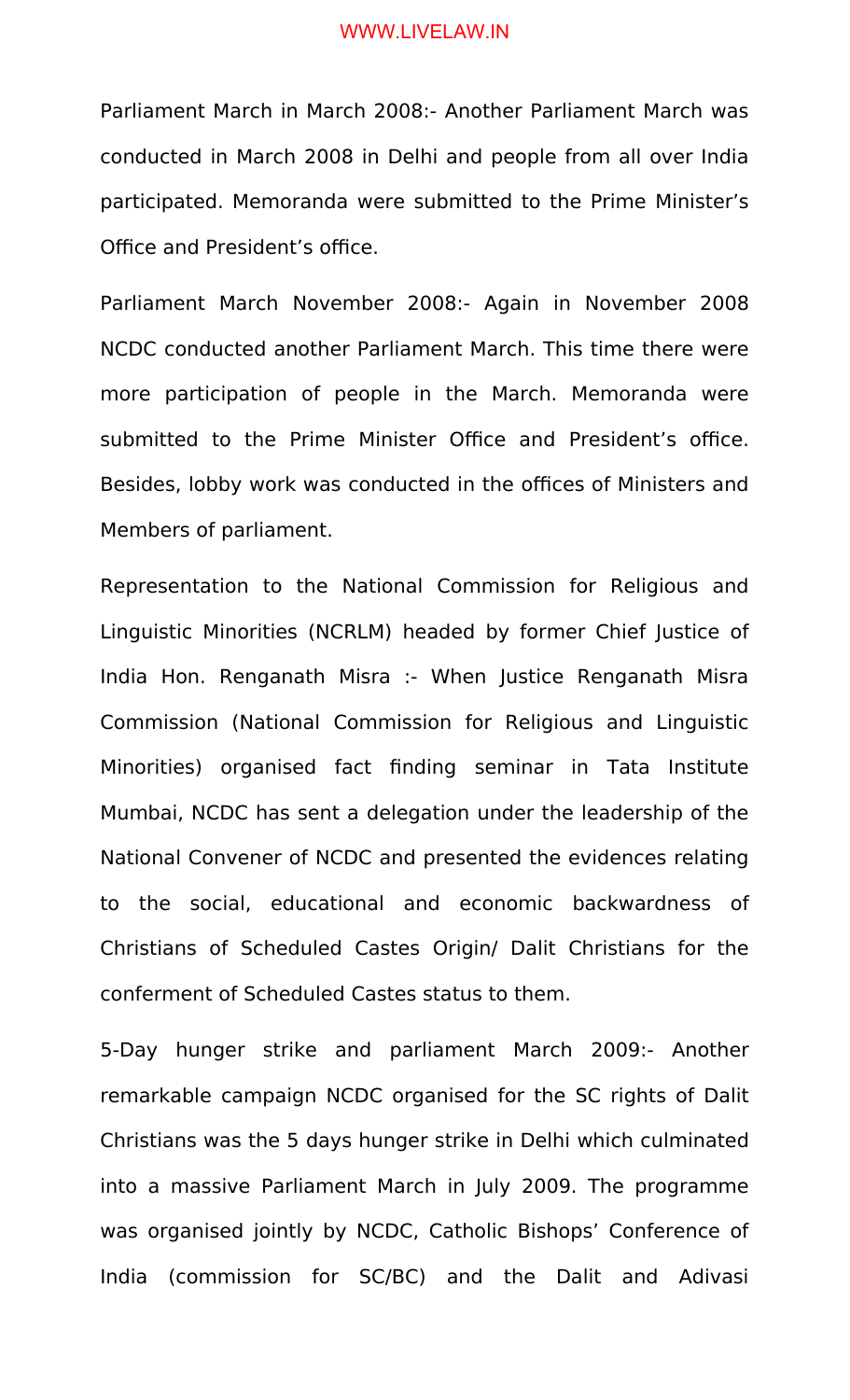department of National Council of Churches in India. About 20,000 people from all over India participated in the Parliament March and many Bishops and church heads were part of the rally from Ramleela Ground, Delhi to Jantar Mantar, New Delhi. Memoranda were submitted on all days to the authorities. Many political leaders and Members of parliament addressed the gathering.

Regional Marches and Rallies:- Regional rallies and campaigns were conducted in Chennai, Trivandrum and Bhubaneswar by the State Chapters of NCDC in association with the local leaders and other organisations.

Parliament March 2010:- Another Parliament March was conducted in October 2010. Thousands of people participated from all over the country.

Parliament March 2011:- In the year 2011 two Parliament Marches were conducted in Delhi for getting the Scheduled Castes status. The first was in February 2011 and the second in November 2011. Thousands of people participated in these programmes

Parliament March 2012:- During the winter session of the parliament, another rally was conducted by NCDC which was also attended by thousands of people from all over India.

Parliament March 2013:- In December 2013 another massive parliament March was conducted by NCDC in association with Catholic Bishops Conference- CBCI and National Council of Churches in India-NCCI.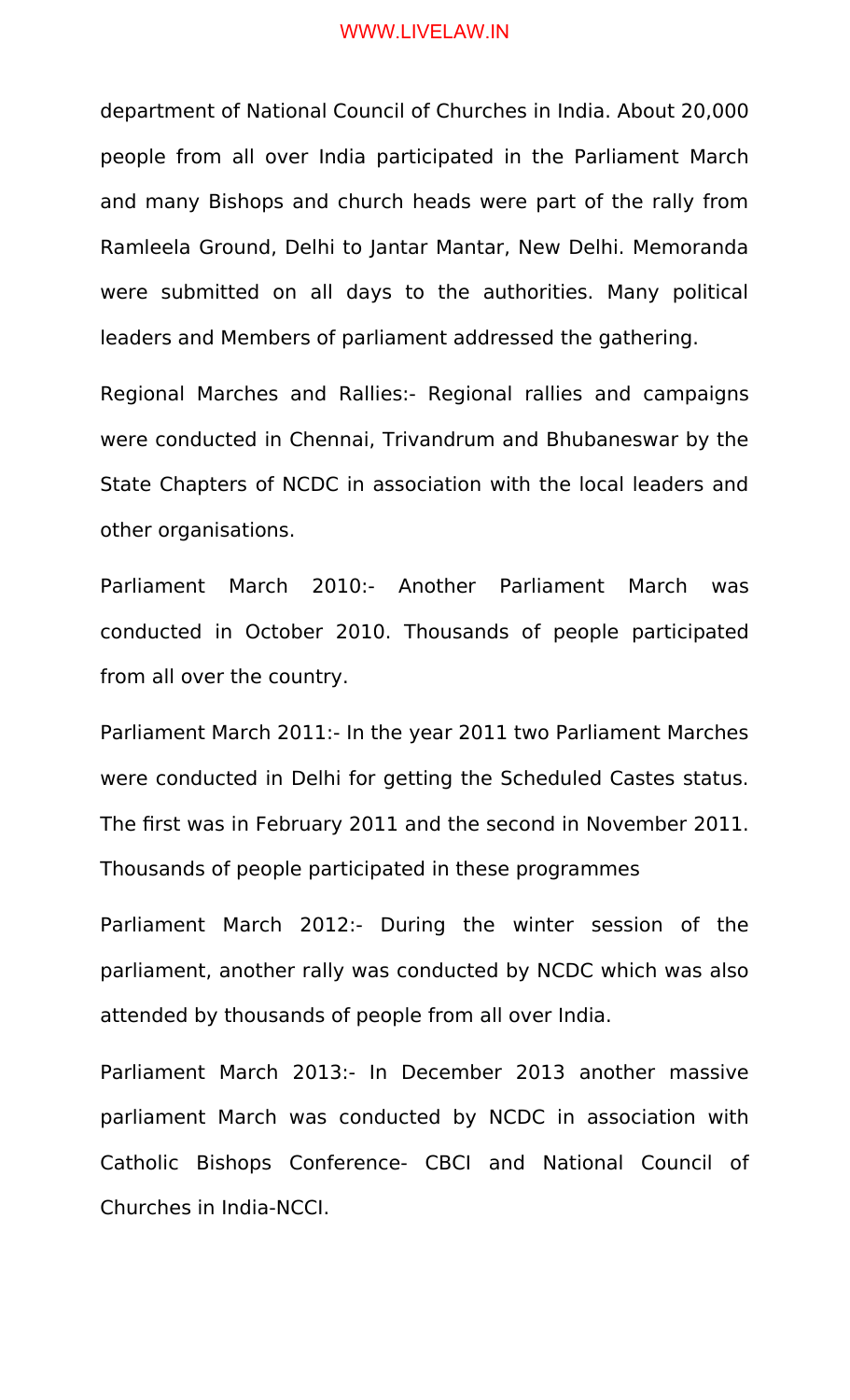Parliament March 2015:- Another Parliament march was conducted in July 2015 during the winter session of the parliament. About 5000 people gathered for the programme in Ramleela Ground, Delhi and marched towards Jantar Mantar, New Delhi. Memorandum was given to the Prime Minister's office.

Dharna, March 2017:- The next struggle of NCDC in Delhi was in March 2017 and it was a Dharna in Jantar Mantar from 10 am to 1 pm. It was attended by 4000 persons from all over India. Memorandum was given to the Prime Minister's office for getting the Scheduled Castes status.

Parliament March 2019:- Again in March 2019, another Parliament March was conducted in Delhi in March 2019. The participants marched from Janpath to Jantar Mantar and sat on Dharna till 2 pm. Memorandum was given to the Prime Minister's office.

Lobby Work:- From 2006 onwards NCDC has conducted series of Lobby work in Delhi. Thrice the team met Prime Minister and hold discussions about the Scheduled Castes status to Christians of Scheduled Castes Origin/Dalit Christians. Besides many Union Ministers, Leaders of Political parties, Bureaucrats, Members of Parliament, etc, were met several times with representation regarding the plight of Dalit Christians and request for their intervention for getting them the Scheduled Castes status.

National Council of Dalit Christians (NCDC) was registered under society Registration Act from Hyderabad, Telengana State.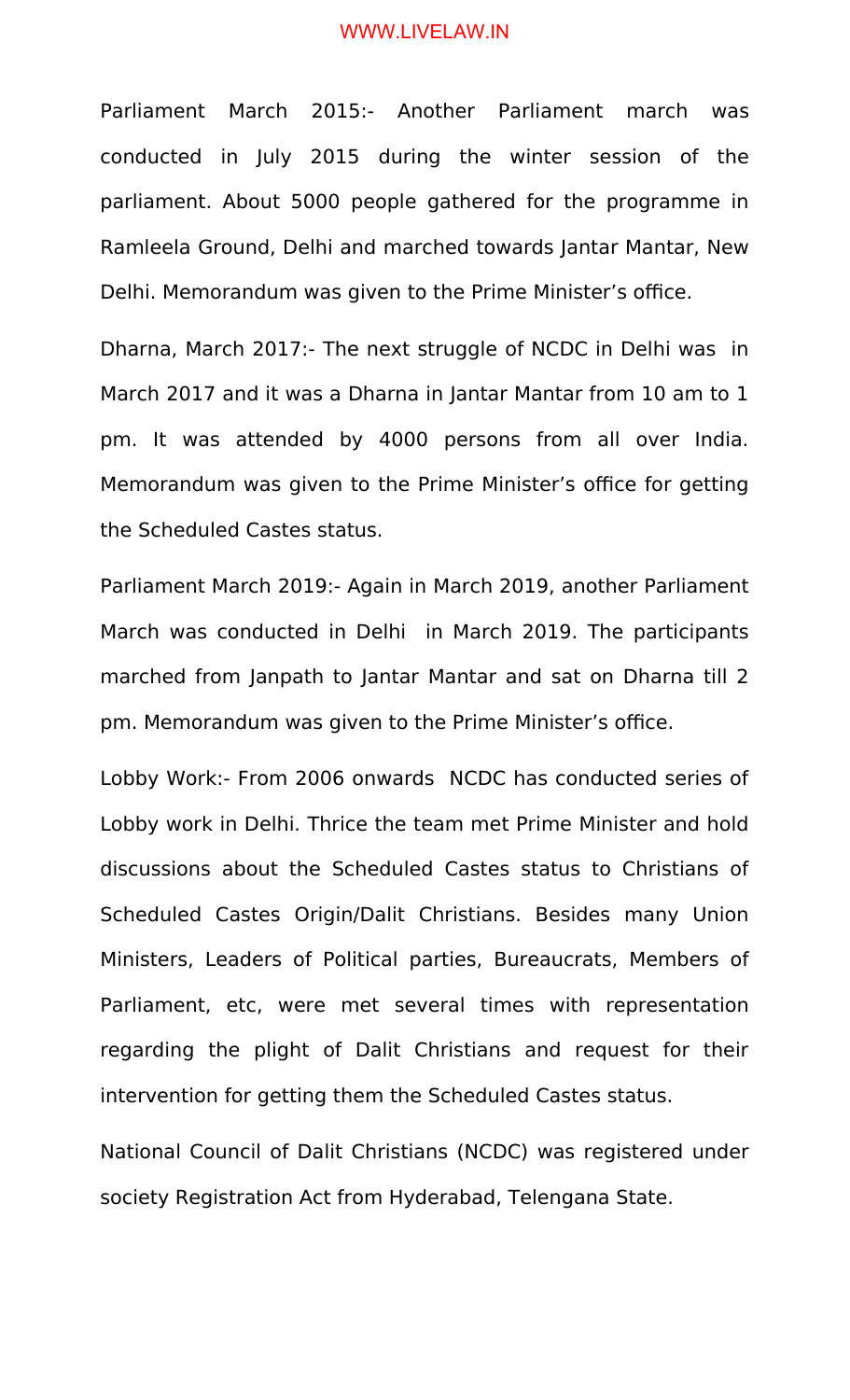Because of the religious ban of the Constitution Scheduled Castes Order 1950, paragraph 3/ (C. O. 19)- **ANNEXURE NO. 1/** Published with the Ministry or Law Notification No. S.R.O. 385, dated the 10th August, 1950, Gazette of India, Extraordinary, 1950, Part II, Section 3, page 163, these Christians of Scheduled Castes Origin people/ represented by the National Council of Dalit Christians (NCDC) are not entitled to avail the Scheduled Castes privileges, only the Scheduled Castes Origin people who profess Hinduism, Sikhism and Buddhism are entitled to avail the Scheduled Castes privileges. Since this petitioner Organisation is legally and democratically fighting for getting this Scheduled Castes right, NCDC has the locus standi to file this case for getting the special privilege to the affected people of the impoverished Christians of Scheduled Castes Origin, this Honourable Court is humbly requested to permit NCDC to file this Writ Petition Civil for getting the Scheduled Castes status to Christians of Scheduled Castes Origin. The denial of this Scheduled Castes privileges to these people based on the religious ban of the above said **Annexure No. 1**/ Constitution Scheduled Castes Order 1950, paragraph No. 3/ C. O. No. 19 is discriminatory which is against the Indian Constitution Article 14, 15, 16 and 25, because the Christians of Scheduled Castes Origin are socially and educationally backward arising out of the practice of untouchability.

## **QUESTION OF LAW:**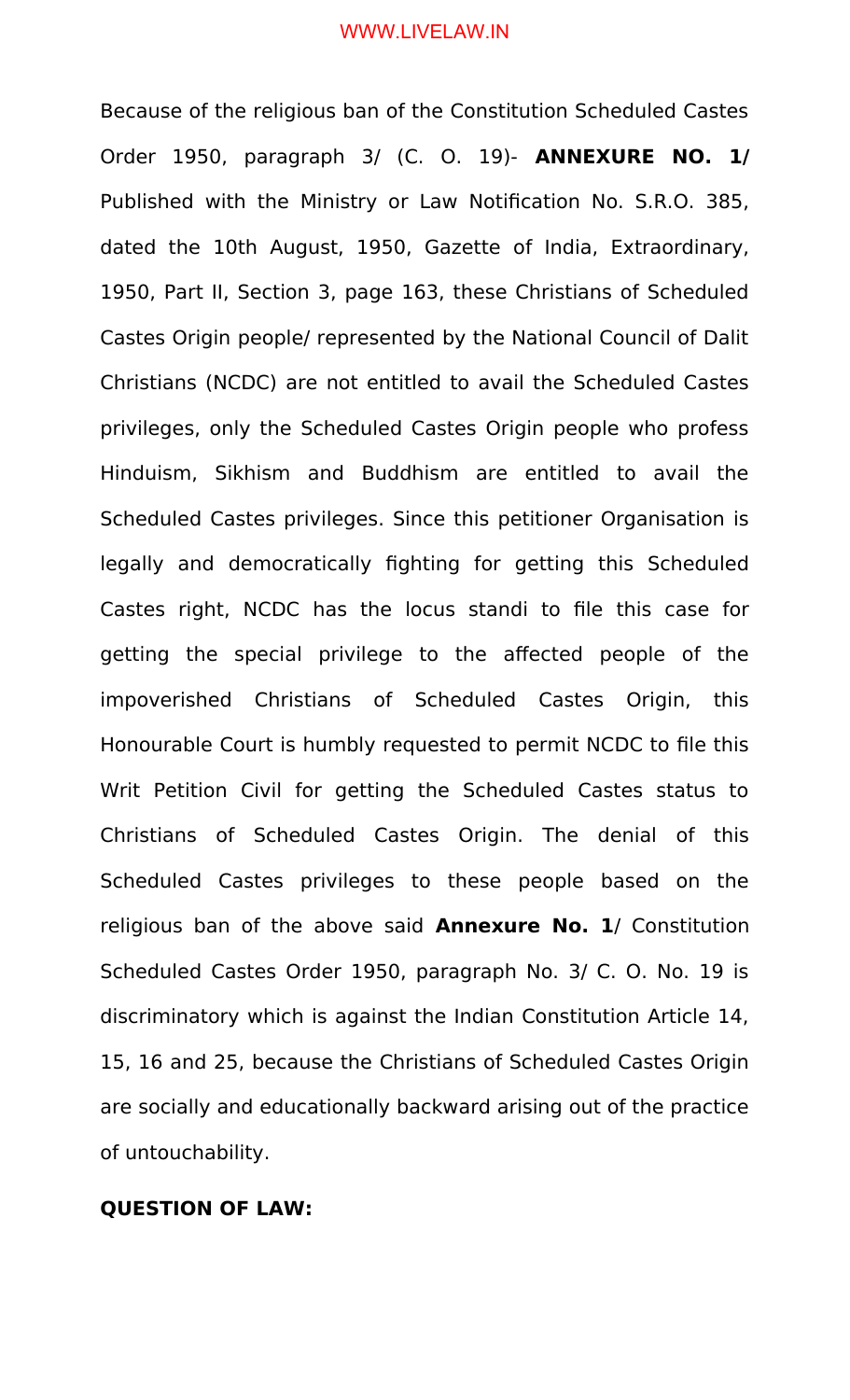1. Whether the caste discrimination based on the descent and profession have any link with the religious value of all the religions, particularly with Hindu, Sikh and Buddhist religions? Whether all the religion ask human beings to discriminate fellow human being based on caste? Whether the discriminatory mind set is recognised by any religion?

2. Whether the Christians of Scheduled Castes Origin people are not discriminated by the people who have caste mind though Christians of Scheduled Castes Origin do the menial job as manual Scavengers, cremating dead body in the crematorium, repairing the old shoes and foot wears, doing agricultural slavery duty, working as Washer men and so on?

3. Whether the untouchability practice is happening only in the Sanctum Sanctorum of all the religion and whether it is practised in the outside world of the religious worshipping places?

4. Whether is there any religious restriction in the Indian Constitution Article 341 (1) and 341 (2) to bring religious ban, on what basis, how the President of India had brought the religious ban oriented Constitution Scheduled Castes Order 1950, Paragraph 3 which restricts Christians of Scheduled Castes Origin to avail the Scheduled Castes Status?

5. Whether the Constitution Scheduled Castes Order 1950, Paragraph 3 which restricts Christians of Scheduled Castes Origin to avail the Scheduled Castes Status was approved by the Indian Parliament before its promulgation date 10.08.1950 or after its promulgation date?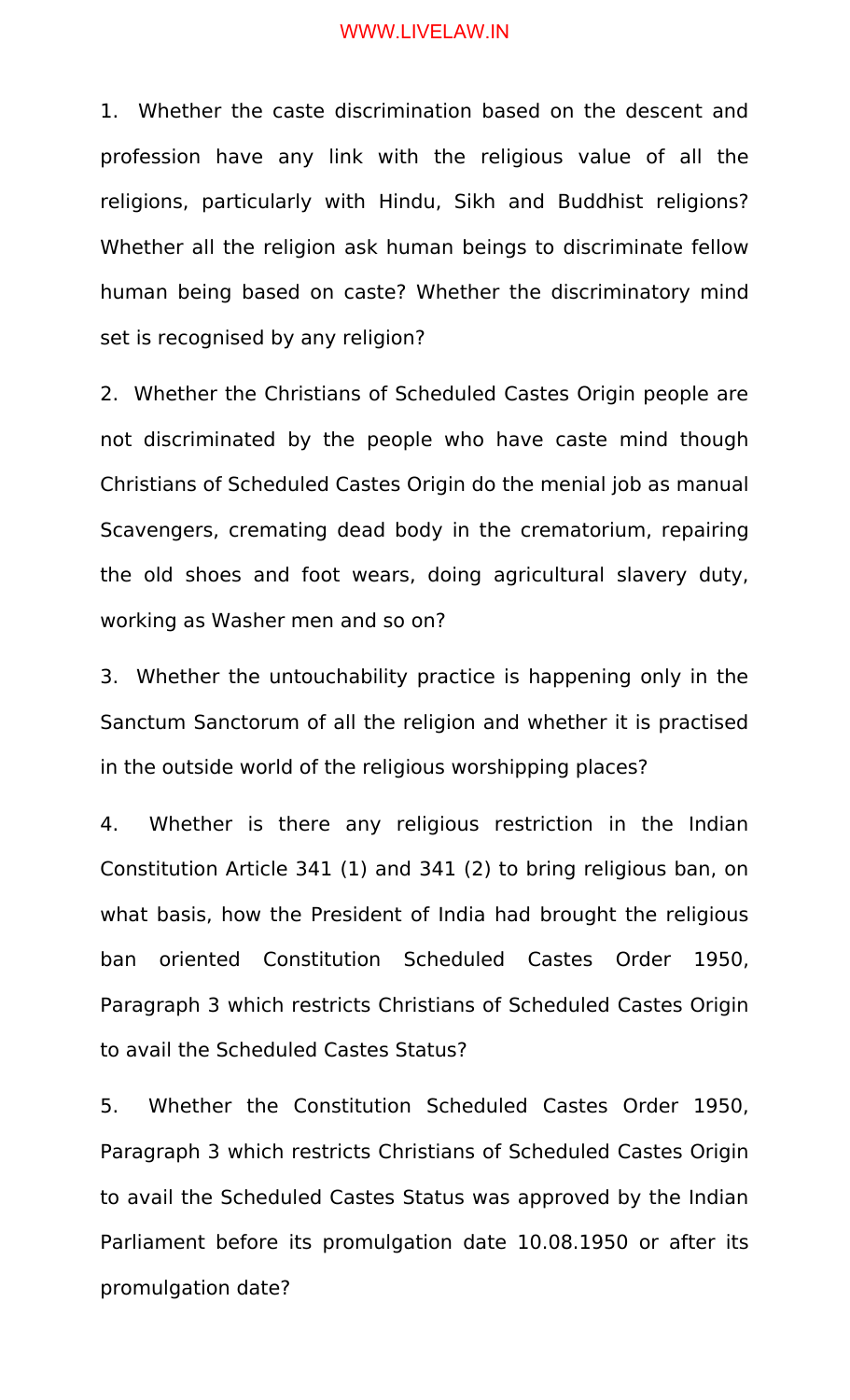6. Whether the Constitution Scheduled Castes Order 1950, Paragraph 3's religious ban which restricts Christians of Scheduled Castes Origin to avail the Scheduled Castes Status is not against the meaning of the Indian Constitution Article 14, 15, 16 and 25 which talk about equality, non- discrimination, nondiscrimination in job allotment and religious freedom?

7. When the Christians of Scheduled Castes Origin are following Indian way of life and its culture in their life (not the foreign way of life and culture), why they are discriminated as Christians by linking the foreign Countries way of life with their life in the process of granting the Scheduled Castes status?

8. When Hinduism is considered as way of life and not as religion by this Honourable Court, whether the Christians of Scheduled Castes Origin people who follow the Indian culture and Indian way of life are not discriminated to avail the Scheduled Castes status, is it correct?

9. Whether it is correct for granting the Scheduled Castes status to Sikhs and Buddhist of Scheduled Castes Origin people in the year 1956 and 1990 respectively without having any data to prove their socio educational backwardness arising out of the traditional practice of untouchability from the year 1950 to 1956 and 1950 to 1990?

10. When the Sikhs of Scheduled Castes were not treated as Scheduled Castes by the respondent from 10.08.1950 up to 1956, by telling because they were socially and educationally forward position from the year 1950 up to 1956 (up to do the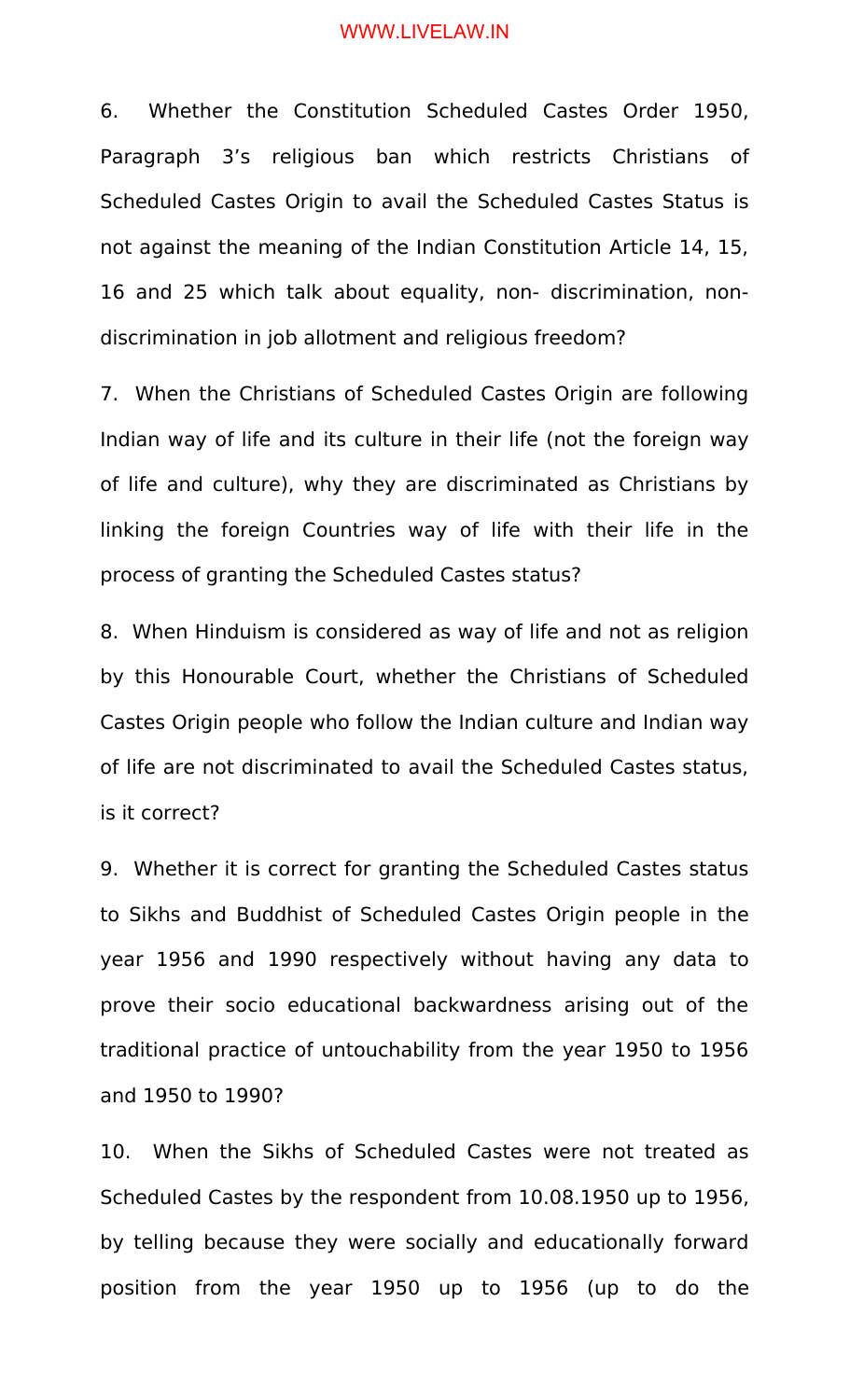amendment); how did they suddenly become socially and educationally backward people after the related amendment was done in the year 1956? What data did the respondent lastly have regarding their socio and educational backwardness of Sikhs of Scheduled Castes Origin people?

11. When the Buddhist of Scheduled Castes were not treated as Scheduled Castes by the respondent from 10.08.1950 up to 1990, by telling because they were socially and educationally forward position from the year 1950 to 1990 (up to do the amendment); how did they suddenly become socially and educationally backward people when the related amendment was done in the year 1990? What data did the respondent have regarding their socio and educational backwardness of Buddhist of Scheduled Castes Origin people?

12. Whether Caste discrimination and untouchability practice is there only in India, whether it is not there in non- Hindu other religious people dominated adjacent Countries?

13. Whether castes discriminatory/ hereditary mindset/ birth and occupation oriented discriminatory practice is not followed among the Indian people collectively who are living in other Countries?

14. Whether in India how many people had disassociated the caste mind and the caste sur- names identity from their names? Whether the people who have the Caste discriminatory untouchability mindset and the hereditary birth supremacy thinking would not see and discriminate the Christians of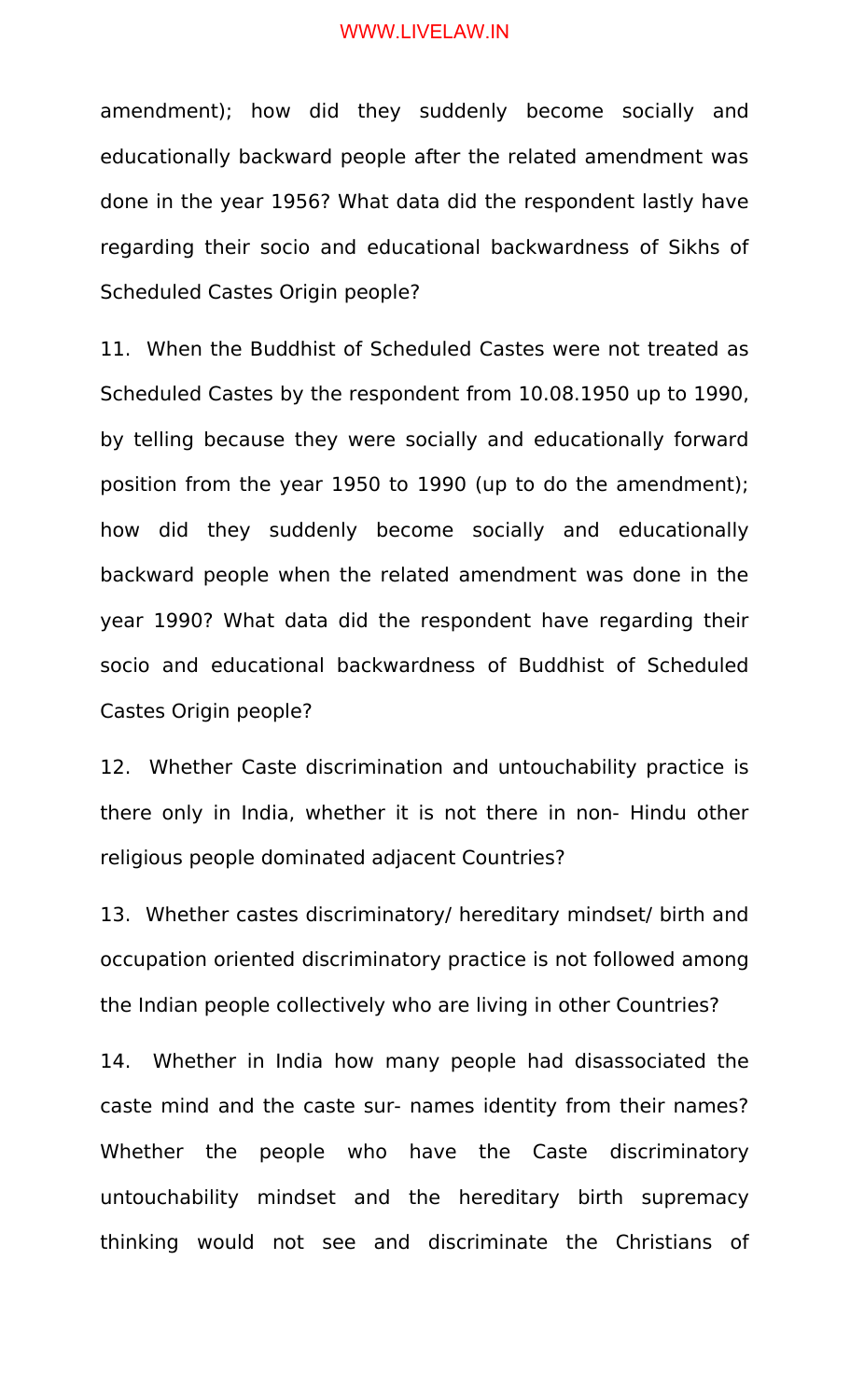Scheduled Castes Origin by identifying their Christian names and Christian religious identity?

15. If the Christians of Scheduled Castes Origin people do not reveal their Christian identity-oriented names, could the caste minded perpetrators from all the religions and the dominant communities treat the above said people as touchable and equals par with them?

16. When the Christians Of Scheduled Castes Origin people are treated as equals par with dominant caste Christians in India for hypothetical imagination, in the same way could the other religious Hindu, Sikh and Buddhist majority dominant caste people could treat the Christians of Scheduled Castes Origin as touchable and equal without having the caste mind set?

17. When the Atheist Scheduled Castes people in India who do not believe in God, caste discriminatory practice and untouchability practice, are forcefully treated as Hindus by the Hindu mythology and the Hindu Marriage Act, 1955, why not the Christians of Scheduled Castes Origin who follow Indian way of life and Indian culture and accept the traditional practice of untouchability and allow the impression of the traditional practice of untouchability on them could not be extended the Scheduled Castes privileges?

18. Whether the Caste discriminatory practice is practised in all the religious worshipping places? Whether it is not practised in the daily life of profession and menial jobs of the Christians of Scheduled Castes Origin people in fields, Office, drinking water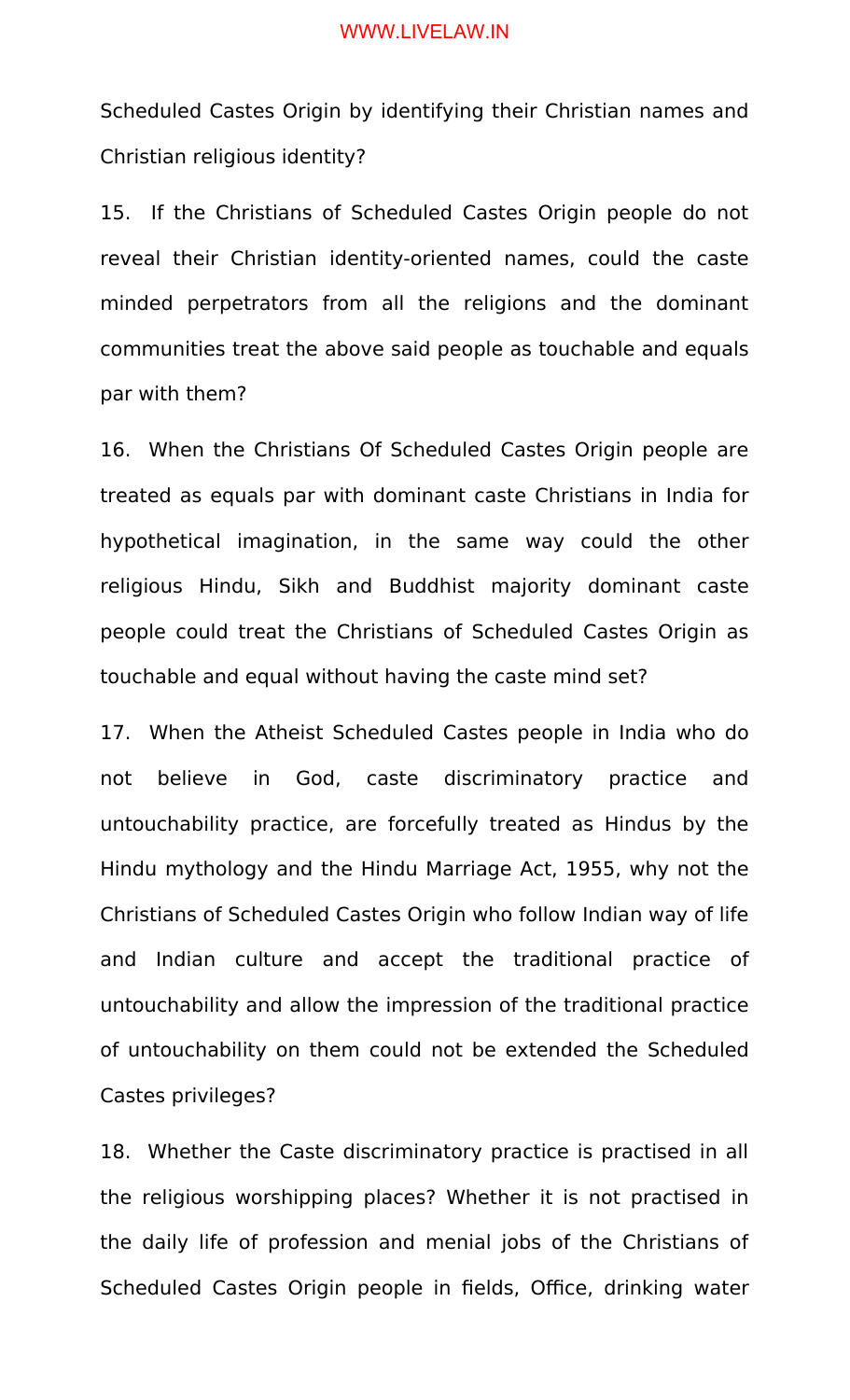supplying place, Water resource places, road, bus, common places, agriculture fields, work spot, Roads, Schools, Colleges, Har cutting Shops and so on?

19. When the Hindu way of life was allowed by the religious teaching and the discriminatory practice was prevailing in Indian society, in the same way, the Holy Book Bible also indicates about the discriminatory practice followed by the Jewish people particular sects with other Jewish people who were called as the Samaritan?

20. Whether is it correct to say/ assume that Christians do not discriminate other Christians of Scheduled Castes Origin as inferior to them? when all the religions teach the morality, some people go against it and do the immoral things, in the same way, some religious ideology of Bible teaching would say eradication of discrimination, but the Christian people could follow the wrong ways. In that circumstances, cannot the dominant caste Christians discriminate the Christians of Scheduled Castes Origin as inferior to them? Why because some of the people are not following the good religious value of that particular religion, could the entire community of that religion be blamed for that wrong doing?

21. Whether the Hinduism could able to own, retain and sanction and promote untouchability practice when as per Indian Constitution Article 17, untouchability is abolished as on 26.01.1950 and as per the Scheduled Castes and Scheduled Tribes Prevention of Atrocities Act, 1989, Chapter II, under the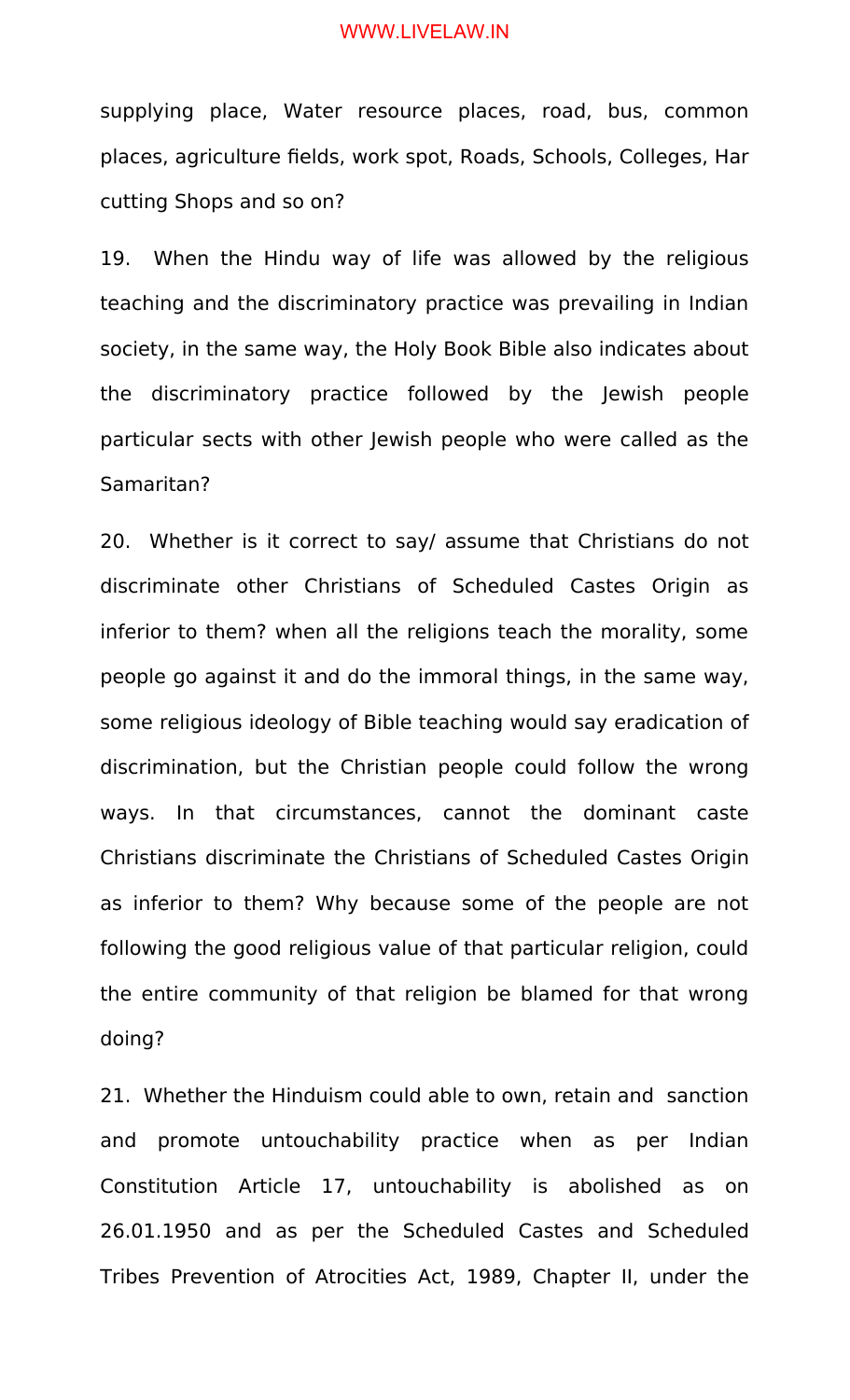head line offences of Atrocities, sub section "u" gives punishment for the promotion and motivation of untouchability by any person living or unliving (idol, religion, trust, society and so on are the legal entity)?

22. Whether the respondent have any valid reason to deny the granting of Scheduled Castes status to Christians of Scheduled Castes Origin though the respondent in the year 1996 had brought the Bill, Cabinet Note, ordinance and proper objective and reasoning by telling that even after conversion to Christianity there would not be any change of their/ Christians of Scheduled Castes Origin in their social and educational status? Whether all the respondent could say by bringing some material evidence, from the year 1996 up to as on date that the Christians of the Scheduled Castes Origin had developed socially, educationally after 1996 year, they are not facing any traditional practice of untouchability after 1996 year?

23. Whether the respondent have any valid reason to deny the granting of Scheduled Castes status to Christians of Scheduled Castes Origin though the respondent No. 1, 2, 3, 4, 5, 6, 7 and 8 have lot and voluminous cogent, authoritative and detailed Government evidences to prove the socio, educational backwardness of Christians of Scheduled Castes Origin arising out of the practice of untouchability?

24. When the respondent No. 1/ Union of India represented by the Secretary, Ministry of Social Justice and Empowerment had referred the matter to National Commission for Religious and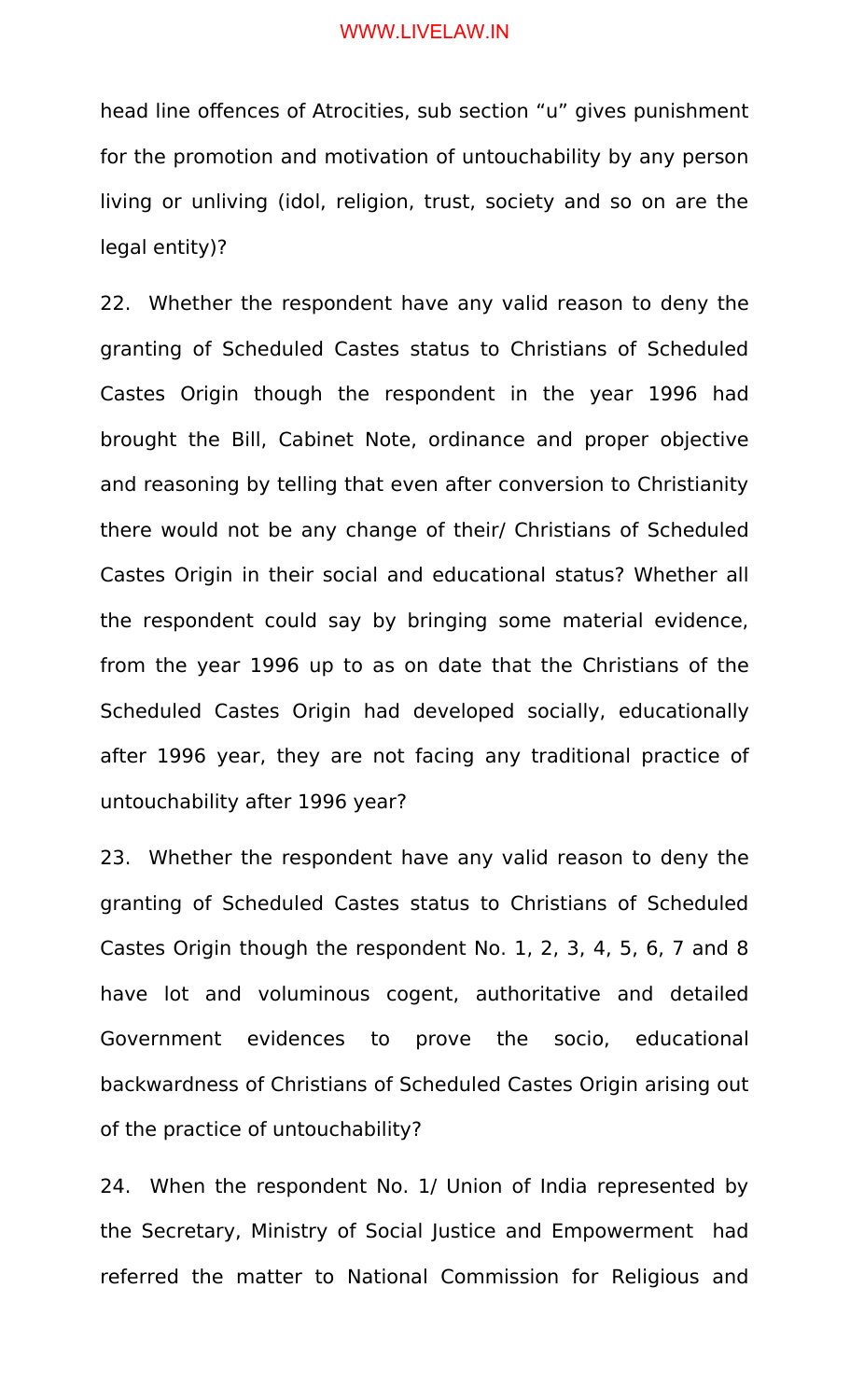Linguistic Minorities (NCRLM) after taking a decision in the Cabinet Committee on Political Affairs simultaneously informed the decision in this Court the assignment for granting the Scheduled Castes status to Christians of Scheduled Castes Origin, could the Government/ the Union of India deny the recommendation of the above said Commission?

25. When the National Commission for Religious and Linguistic Minorities, after conducting many seminars and research by using the TATA Institute of Social Science and other Social Science Organisations, conducting public hearings from all people (those who are supporting this issue and opposing this issue) and consulting all the authoritative persons of all the State Governments and Union Territories had recommended for delinking religion from the Scheduled Castes net, could the first respondent able to oppose?

26. When the Second and the third respondent National Commission for Scheduled Castes and the National Commission for Minorities were treated as Parties by this Honourable Court and they had brought the positive response to this Honourable Court, could the first respondent oppose the right to Christians of Scheduled Castes Origin?

27. When Christians of Scheduled Cates Origin are entitled to avail the legal remedy under the Protection of Civil Rights Act, 1955/ Untouchability Offences Act, 1955 when they are discriminated in their religious places and in the common places, why do not these people/ Christians of Scheduled Castes Origin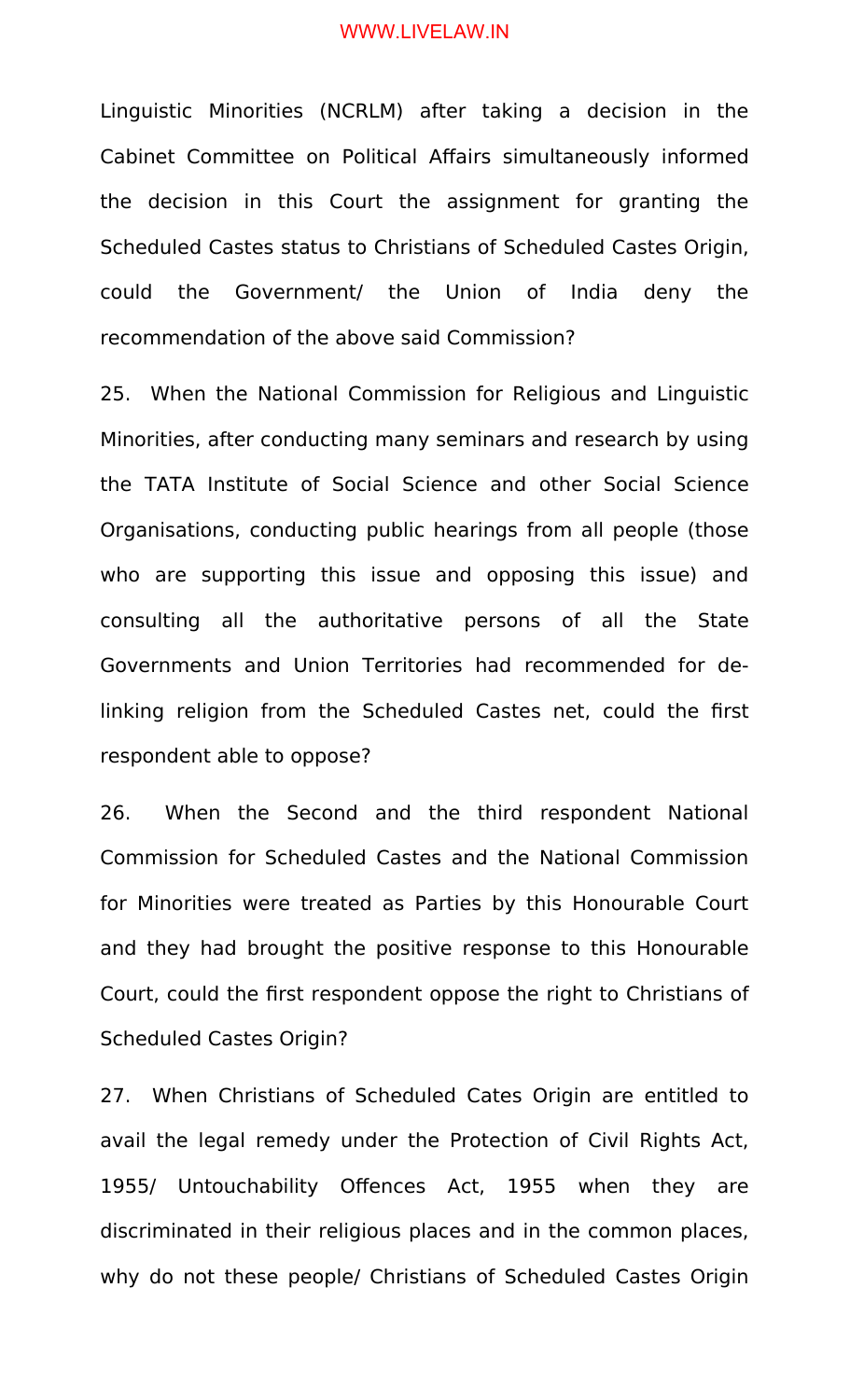could not get legal remedy under Scheduled Castes and Scheduled Tribes (Prevention) of Atrocities Act, 1989 and amended latter in the year 2018 when they are victimised in the society by the caste discriminatory/ untouchability thinking oriented practice?

28. When all the Hindu, Sikh and Buddhist Scheduled Castes Origin people who are rich, who do not see/ taste the traditional practice of untouchability in their generation, who are socially, educationally in a better condition could avail the Scheduled Castes status without any creamy layer restriction, why do not the poorest Christians of Scheduled Castes Origin people could not avail the Scheduled Castes status par with them?

29. Whether the Scheduled Castes status is given to Hindu, Sikh and Buddhist of Scheduled Castes Origin based on the individual backwardness data or the backwardness data of the entire communities which were kept in the Constitution Scheduled Castes Order 1950?

30. Whether Christian religion could able to make a Scheduled Castes person from Hindu, Sikh and Buddhist religions who comes to Christianity and forthwith make him as socially, educationally forward from backward position and suddenly makes him as a person who could not be facing the traditional practice of untouchability?

31. Can't the Christian religious principles of the Bible prevent some of the Catholic Christians, the Protestant Christians and the independent denomination Christians not to follow the Indian way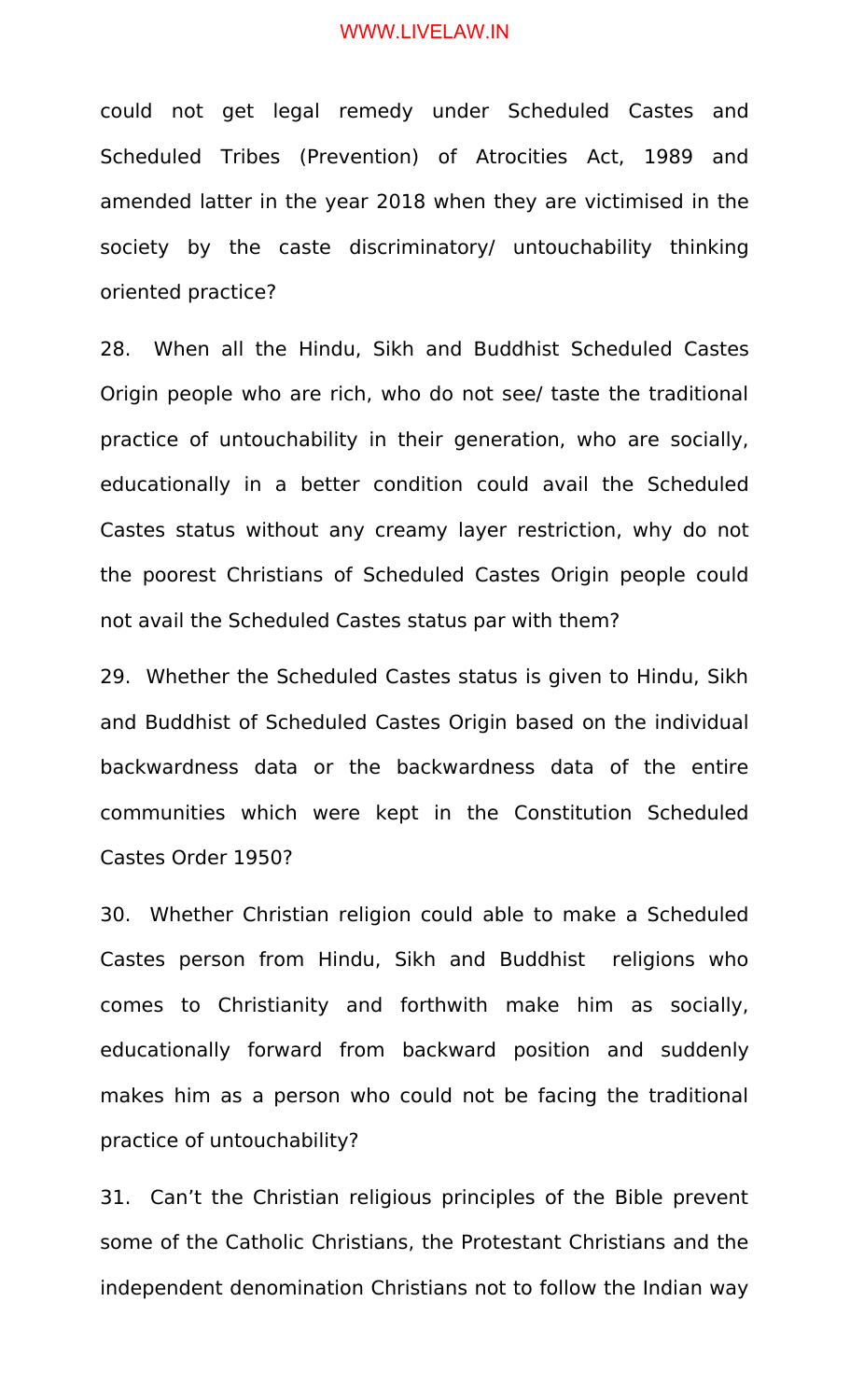of life and the Indian cultural religious behaviours like idol worship, wearing the dress to the idols, worshipping Portrait and idols of Jesus, Joseph, Mary, Angels and Saints, tying mangal sudra (marriage agreement symbol to denote the marriage tie as symbolic visible representation to reveal that the concerned lady is married), wearing Metti on the leg fingers, putting Tilak on the fore head, Aarthi during the marriage, puberty, birth ceremony, death remembrance, frank incense and myrrh powder burning and fuming, agar pathi buring/ aroma coil burning, Candle burning, worshipping the idols of the Saints, worshipping the cemeteries of the Saint people and their fore fathers, wearing Saffron dress and going to Church, Flag Hosting in every Church, doing Car festivals by putting the idols on the Car and bringing it to all the places of the devotees for worshipping, fortieth day remembrance after death of a human being, animal sacrifice in small rural Churches and so on?

32. When some of the Hindus, Sikhs and Buddhists of Scheduled Castes Origin come to the Church for worshipping, could the people able to loose the Scheduled Castes status when they regularly come to the Church as believer without officially getting marriage registration there in the Church record and registering the birth by the way of getting the baptism to the Children? Is it a correct logic and ethics, that particular Hindu religion and its God only motivate untouchability practice?

33. Could the Hinduism, Sikhism and Buddhism able to suddenly decrease the socio, educational forwardness of the people to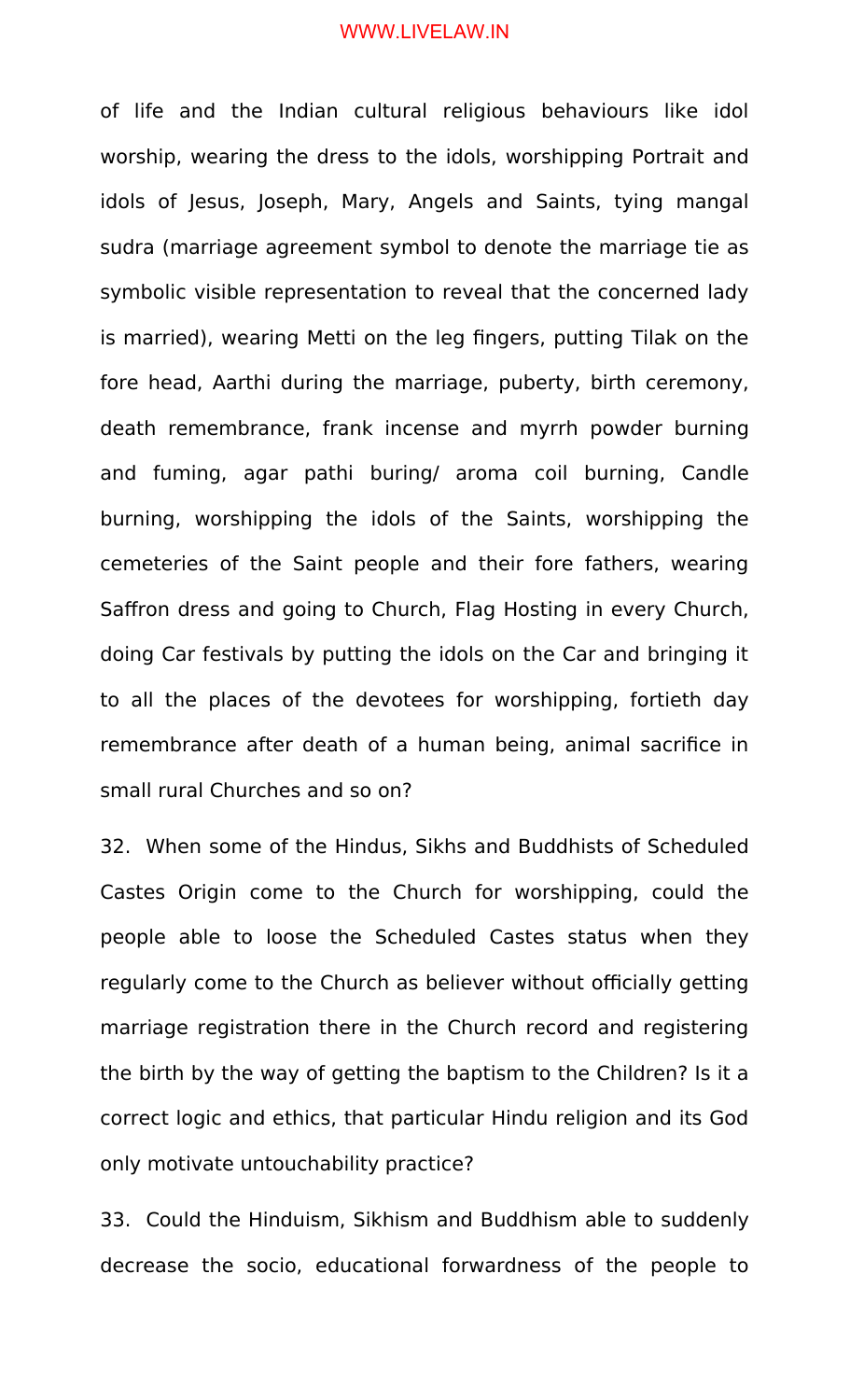lower level and treat them as the people who are facing the traditional practice of untouchability, when the Christians of Scheduled Castes Origin could convert/ come to Hindu, Sikh and Buddhist religions?

34. When the Arya Samaj Marriage Act allows the inter caste marriages with all Hindus as Arya Samajists, whether Arya Samaj Hindu Scheduled Castes Origin people are neglected from using the Scheduled Castes status because that particular sect/ Arya Samaj of Hinduism does not recognise the untouchability and caste discrimination?

35. What evidence and material did the Honourable. President / Union of India have before him for indicating that the depressed classes/ Scheduled Castes of Hindu, Sikh and Buddhist communities suffered from economic and social disabilities and cultural and educational backwardness so gross in character and degree that as the members of those castes?

In the same way the Honourable. President/ Union of India concerning with the Christians of Scheduled Castes Origin people's plight, what materials and the evidences related with their plight does the Honourable. President of India is lacking related with the communities suffered from economic and social disabilities and cultural and educational backwardness so gross in character and degree that as the members of those castes?

36. Does the Union of India represented by the Secretary, Ministry of Social Justice and Empowerment / Respondent No. 1 has the materials concerning with the socio, educational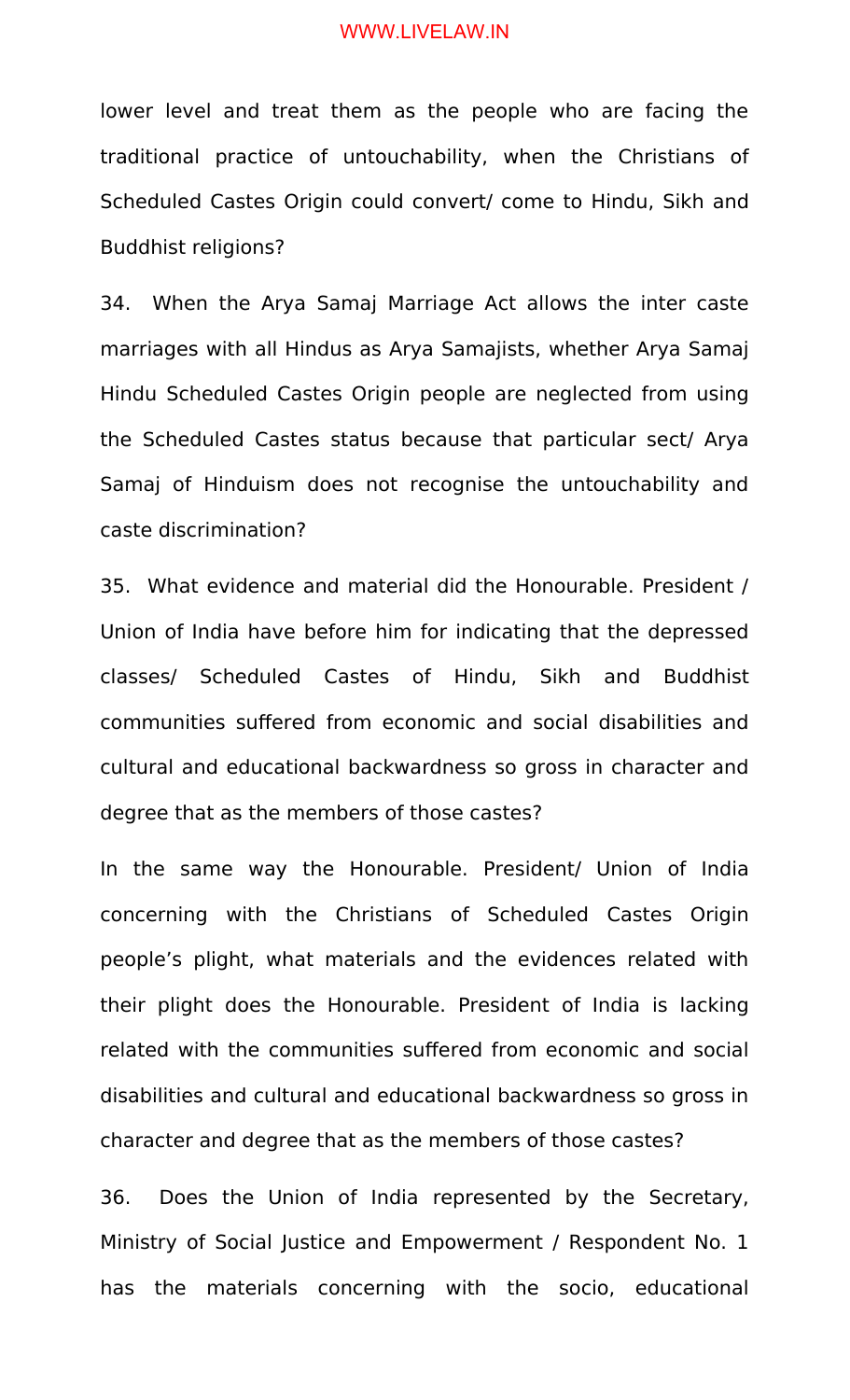backwardness of Christians of Scheduled Castes Origin which shows in drawing the list of Scheduled Castes, the test applied was the social, educational, economic and cultural backwardness arising out of the historical customs of untouchability?

37. Whether in the rural area of India, the Christians of Scheduled Castes Origin people are not treated as untouchables based on the caste discriminatory mind set by the dominant Caste Christians and dominant Caste Hindus?

38. When, in the Varna system, Scheduled Castes people were not accommodated/ the move to accommodate still others/ Scheduled Castes community people not so distinguished led to the rather unofficial acceptance of a fifth class, the panchama (Sanskrit: "fifth") in the Hinduism and the off- shoot Sikhism and Buddhism, which include the "untouchable" classes and others, such as tribal groups, who are outside the system and, consequently, avarna ("classless") was correct?

39. When the dominant Caste Hindus and the dominant Castes Christians want to give the menial jobs to some of the Christians of Scheduled Castes Origin like mending the old foot wears and washing the old clothes, manual scavenging/ cleaning the wet and dry latrine/ human excreta, cleaning the filthy Gutters manually, because these people have Christian religious identity, could the dominant caste people deny to give them the menial jobs because these people belong to Christian religion?

40. When the Caste Disabilities Removal Act, 1850 is alive, can the respondent No. 1 could able to curtail the civil rights of the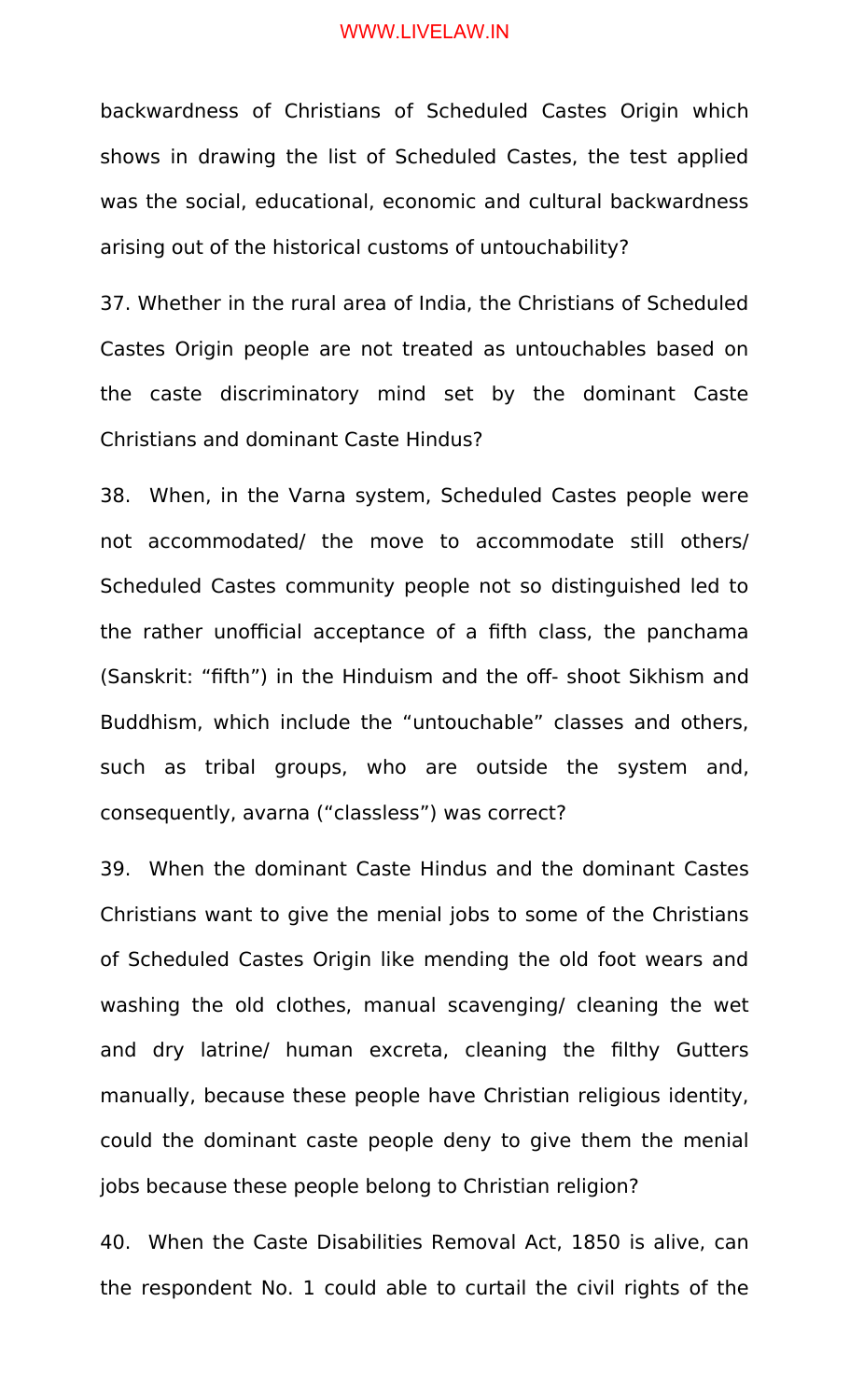Christians of Scheduled Castes Origin to avail the Scheduled Castes and Scheduled Tribes (Prevention) of Atrocities Act, 1989, amended in the year 2018 when these people are affected by caste atrocities and untouchability practice?

41. Whether the caste discrimination and the traditional practice of untouchability is a social phenomenon or religious phenomenon?

42. Whether Christians of Scheduled Castes Origin people are not depressed on account of the occupation followed and when that occupation would be subject to social disability?

43. Whether some poorest Christians of Scheduled Castes Origin people are not serving as water Carrier, barbers, drummers, Cobblers, manual Scavengers, Washer men, Manuel Scavengers etc and could these Christians of Scheduled Castes Origin people could serve the dominant Caste Hindus and dominant Caste Christians?

44. Whether the argument, Christianity does not recognise caste discrimination and untouchability practice, is a legal logic? When all the religions talk not to do the immoral things, why some people of all the religions are indulging and doing the crime against religious and ethics?

45. On what material/ evidence basis, the Registrar General of India, Ministry of Home Affairs/ Respondent No. 4 had given negative opinion for granting the Scheduled Castes status to Christians of Scheduled Castes Origin earlier? Whether the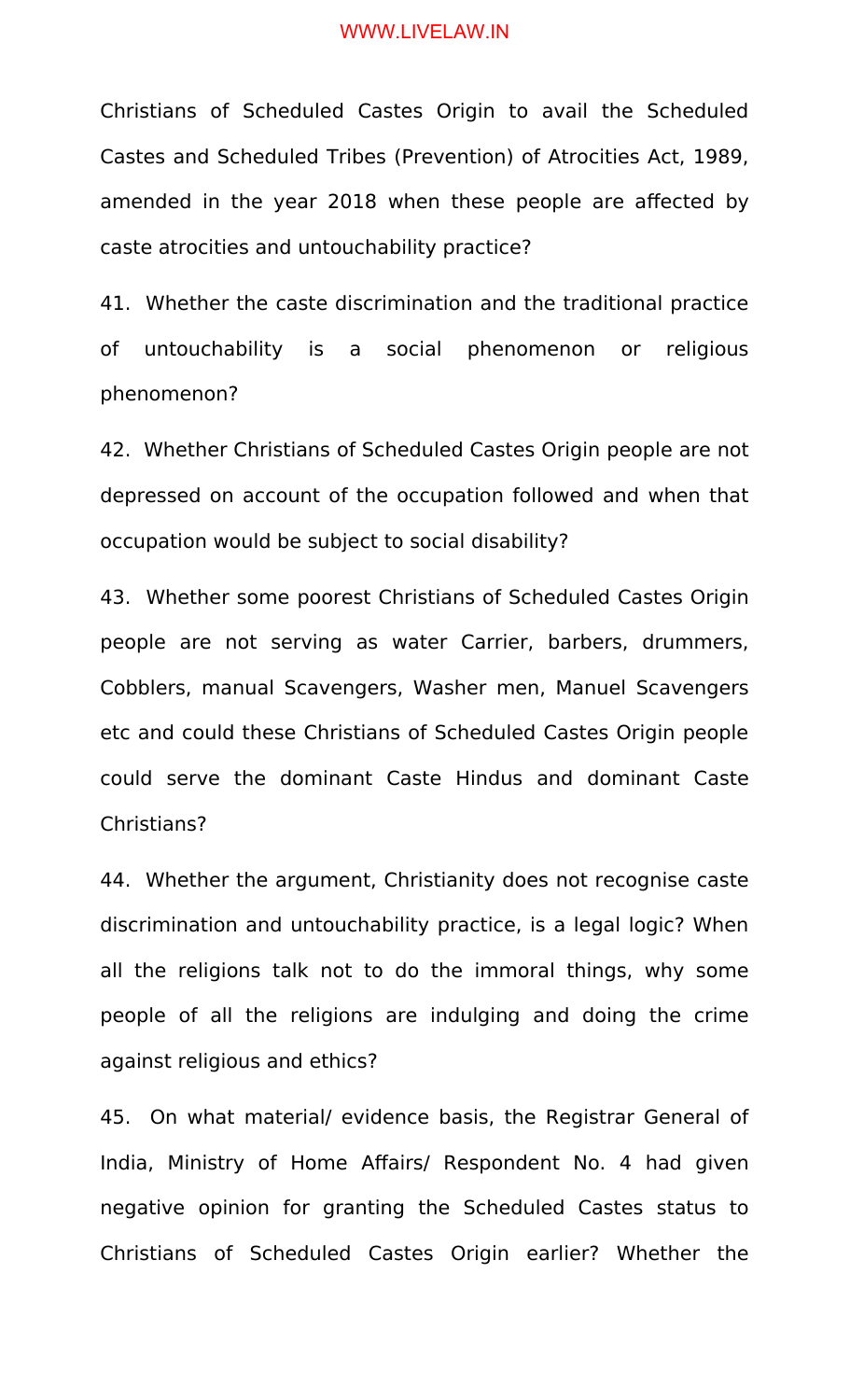respondent No. 4 did peruse the voluminous documentary evidence, of the first respondent/ Union of India, Mistry of Social Justice and Empowerment the second respondent/ National Commission for Scheduled Castes, third respondent/ National Commission for Minorities and other all respondents?

46. When the major Church groups in India are demanding the Scheduled Castes status to Christians of Scheduled Castes Origin by accepting the severity and prevalence of the caste discrimination which is prevailing among Indian Christians, why the respondents are denying to extend the Scheduled Castes status to Christians of Scheduled Castes Origin by telling that the Indian Church Community & International Christian community would say that Government of India is dividing Christians based on Caste?

47. Whether all the respondents did get the opinion from the Christian religious authorities of India and International to prove the version that is Christianity does not recognise caste discrimination? Whether in the old and new testament of the Bible there is no discriminatory practice which is followed, condemned and allowed?

48. Whether the Constitution Scheduled Castes Order 1950, Paragraph 3's religious ban would be justified as per the findings of this Honourable Court's reliance?

49. Whether the Christian manual Scavengers who do the manual Scavenging in India could be neglected to avail the Scheduled Castes status because most of them belong to Christian religion?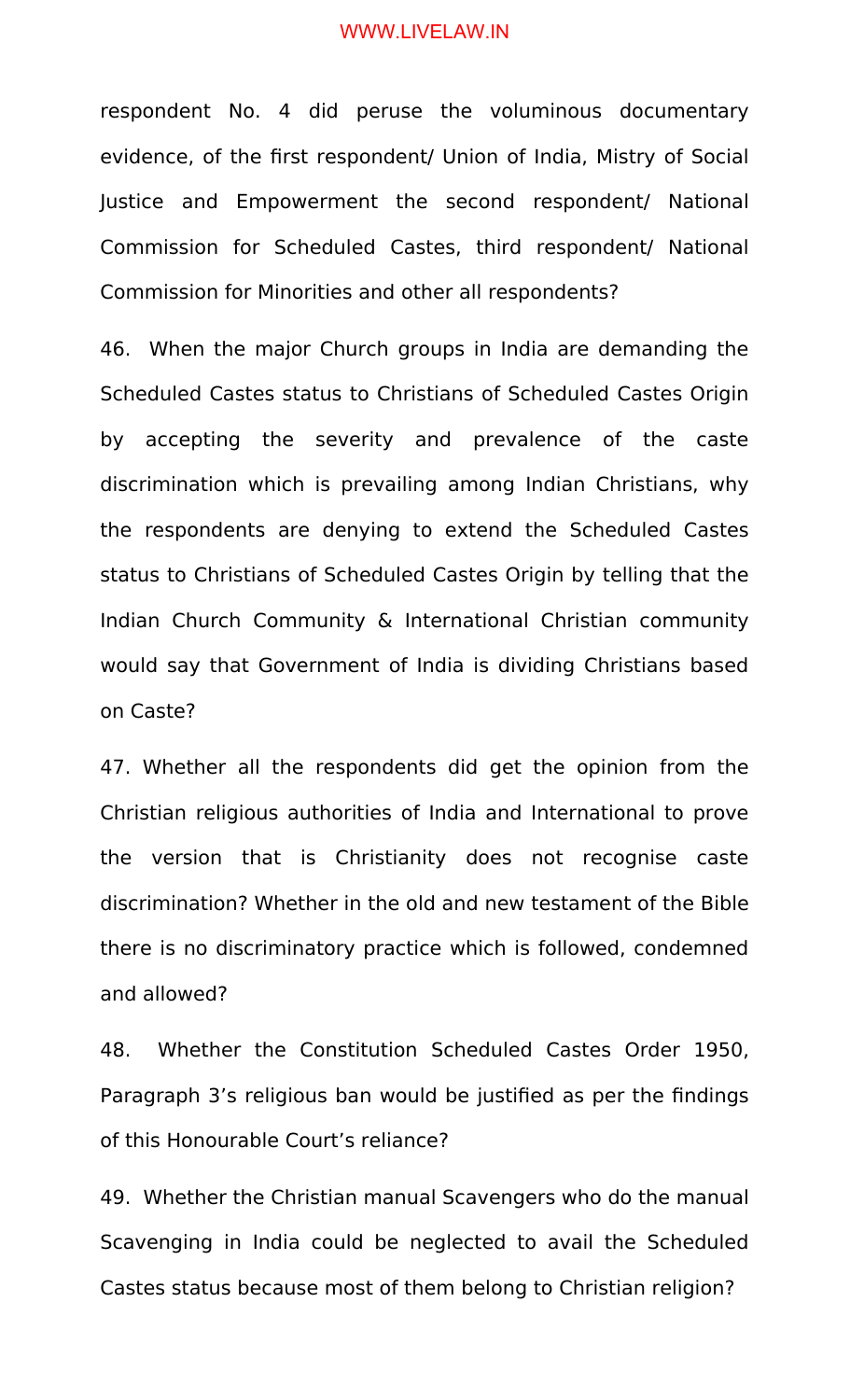50. Whether the religion of the Christians of Scheduled Castes Origin people play any role in the practice of forms of untouchability, descent-based profession oriented and birth conveyed stigma of untouchability? Whether some of the caste minded perpetrators from the dominant caste Hindus and dominant caste Christians do not to follow any form of untouchability practice because the petitioner's community people/ Christians of Scheduled Castes Origin are touchable par with the dominant caste Christians and Hindus?

51. Whether the process of giving water sprinkling baptism to the Children of Christians of Scheduled Castes Origin people and making them as Christians compulsorily in Church record are correct? since these Children do not know anything about the process of water baptism and making them as members of the Church as Christians (from birth up to 7 years maximum- by Catholic and Protestant Christian Sect Churches)? Whether mere only the decision of making the Christians of Scheduled Castes Origin Children as Christians by giving them the infant water baptism is right? would it be correct for compulsorily treating them as Christians without having Children's individual voluntary decision after attaining the major age?

52. Whether as per the Indian Christians Marriage Act, 1872, in the case of marriage between two Scheduled Castes Origin couple, when one of the partner either Wife or Husband could be a Christian of Scheduled Castes Origin and other non- Christian partner/ Hindu Scheduled Castes Origin could avail the Scheduled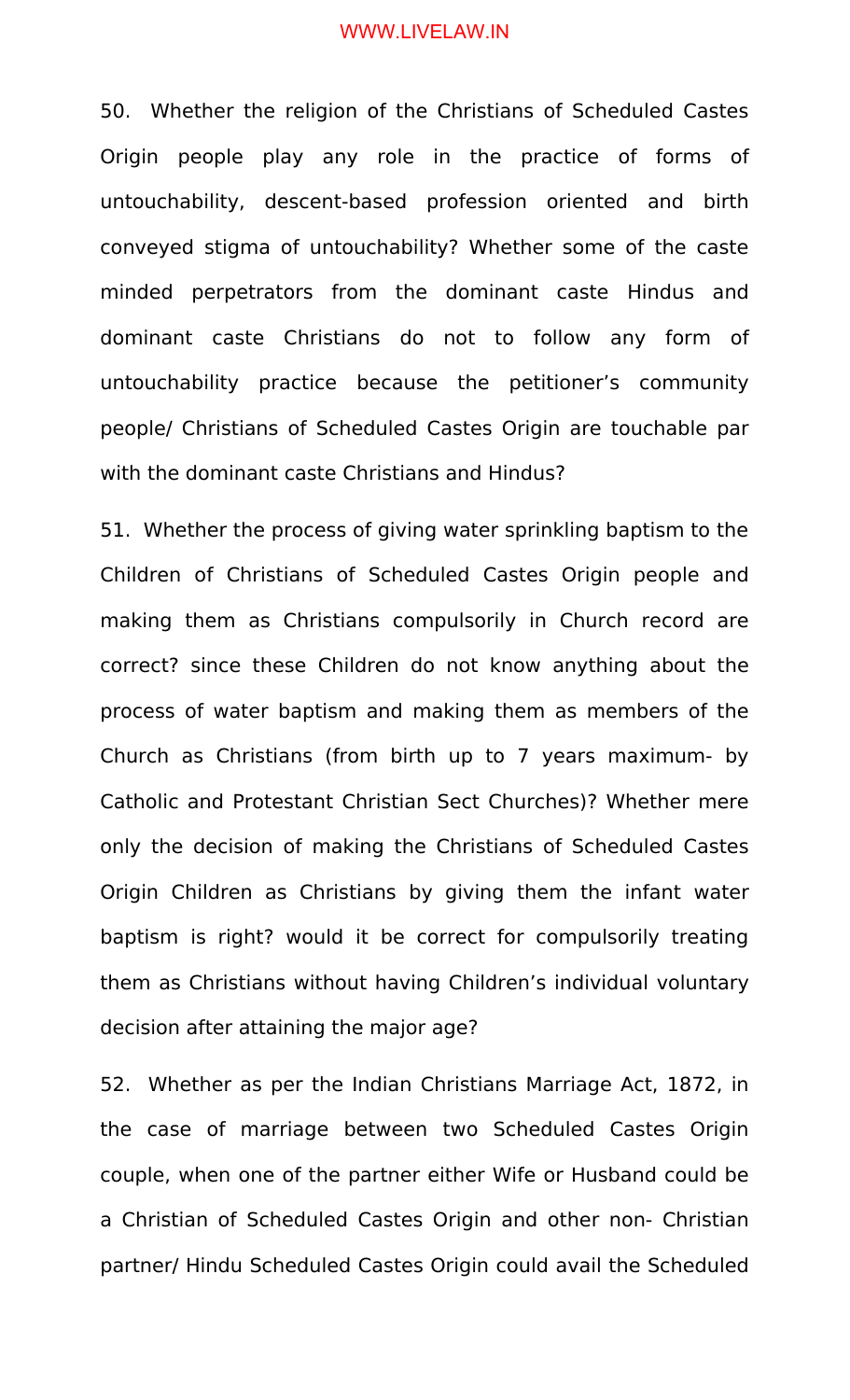Castes status continuously by following the non- Christian religion/ Hinduism individually? In that circumstances, could the both non- Christian Scheduled Castes Origin and the Christians of Scheduled Castes Origin Partner's Children could avail the Scheduled Castes status?

## **GROUNDS:**

A. Because the social exclusion is different from religious practice, caste-based discrimination and untouchability is descent based professional oriented discrimination practised through out Asia and south Asia. Partly all the religions say to the people not to discriminate people based on castes and race, but people are not following. The discriminatory mindset is not recognised by any religion. More than 260 million people affected by Discrimination Based on Work and Descent (DWD)

or caste-based discrimination (CBD) globally, around 210 million (80 percent) live in South Asia: India (201 million, or 16.6 percent of the total population), Nepal (about 3.6 million, or 13.6 percent in the total population), Bangladesh (3.5 to5.5 million), Pakistan (330,000 to 2 million) and Sri Lanka (4 to 5 million). Untouchability and segregation is based on descent and blood, or according to their hereditary roles and functions. Based on their low social status, "untouchables" are made to perform specific work, it is not motivated only by religious dogmas.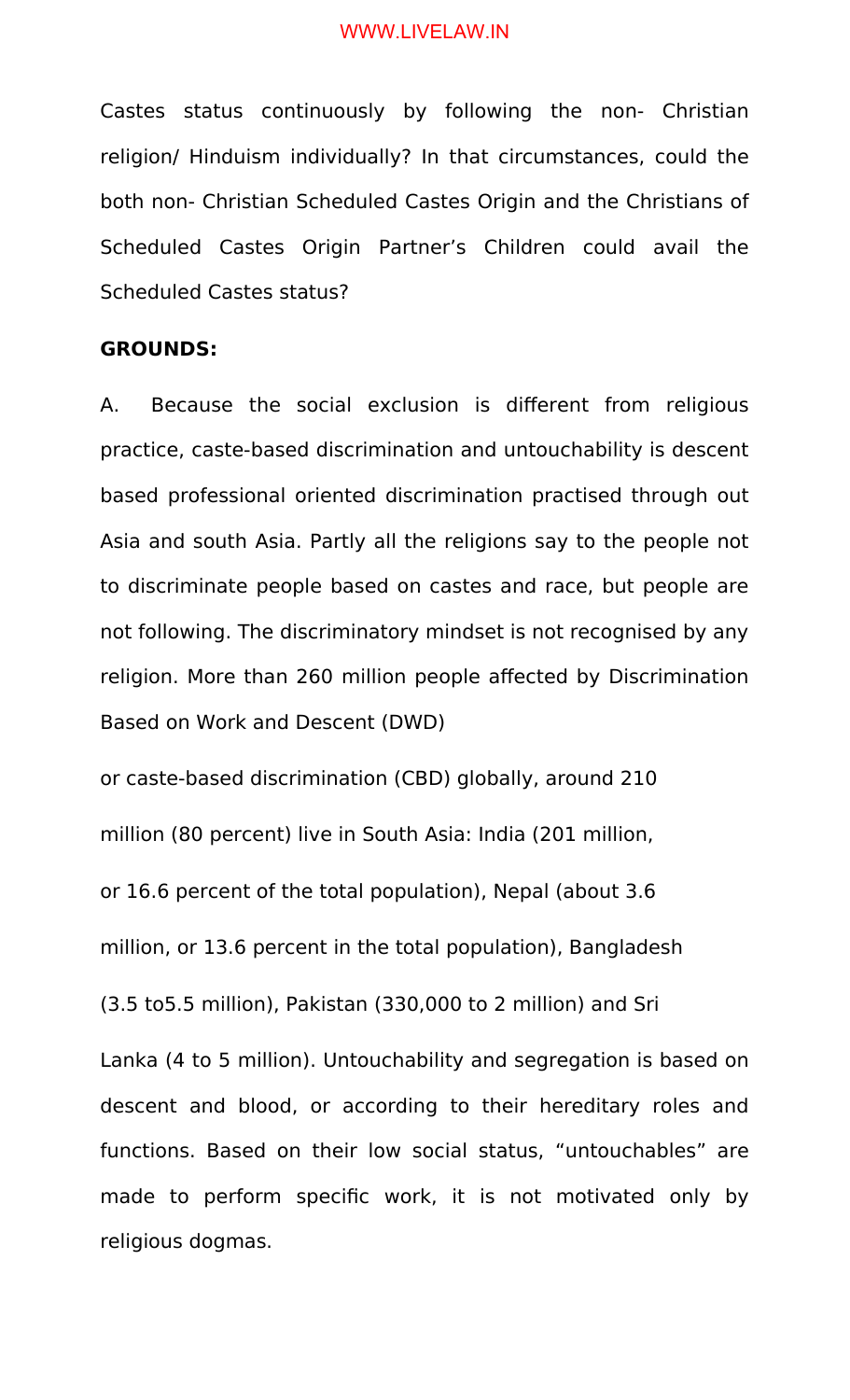B. Because the poor Christians of Scheduled Castes Origin people are working as menial job doing labourers like Drummers for death ceremony, manual Scavengers, as menial job doers who could cremate the dead body in the crematoriums, repairing/ mending the old Shoes and Footwear of others, doing agricultural slavery work, washing the old clothes of others and so on. Irrespective of religious affiliation both the dominant/ upper Caste Christians and dominant Caste Hindus are discriminating these people as untouchables because of their hereditary, descent and birth-based Caste stigma inheritance.

C. Because the untouchability practice is not only practised in the sanctum sanctorum/ worshipping places of all the religions, mainly it is practised in the public places like Pond, Lake, School, Street, Institutions, Working spot, common places like hair cutting Shops, public health oriented work like manual scavenging, cremation place, in the field of washing the old clothes of others, mending the old foot wear of others and so on. The division of labour is there throughout the whole world, here in India in a peculiar way the division of labourers is practised irrespective of religious affiliation based on the birth and descent-based discrimination. Christians of Scheduled Castes Origin are treated as untouchables in the worshipping places, once in a week, they come to the Church for one hour, mainly these people are dwelling in the Caste ridden society and its geographical dwelling locations, they do not always live inside the Church compound,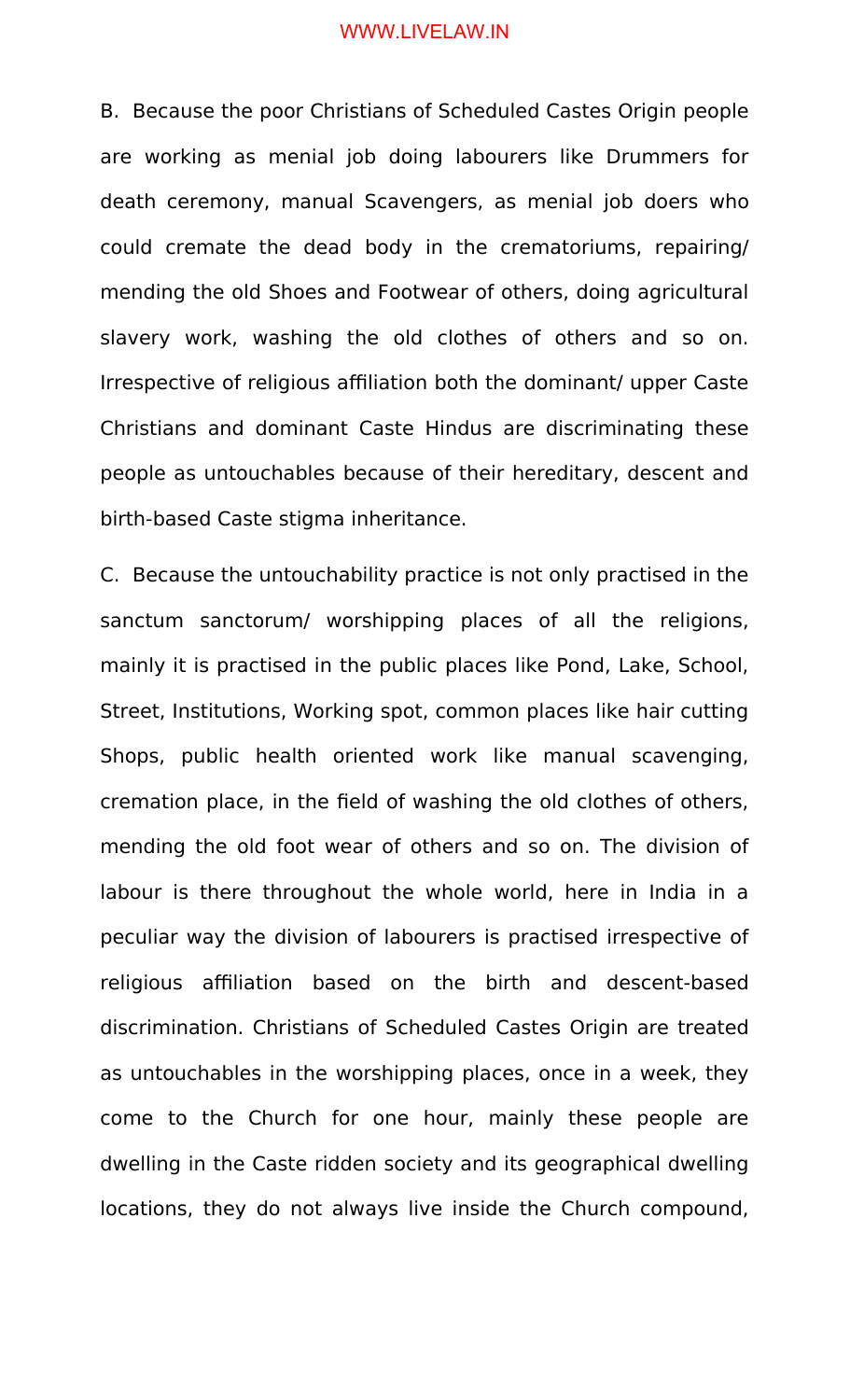these people dwell in the society where the caste discrimination is practised in the civil society.

D. Because the Union of India had brought the Constitution Scheduled Castes Order, 1950, paragraph 3's (ANNEXURE NO. 1) religious ban, which is contrary to Indian Constitution Article 341 (1) and 341 (2). The Union of India and the Hon. President of India did not give any justification and substantiate with reason for banning the Christians of Scheduled castes Origin to avail the Scheduled Castes status.

E. Because on 10th of August, 1950 the Constitution Scheduled Castes Order 1950 was signed by the then President of India (Published by the Ministry of Law Notification No. S.R.O. 385, dated on the 10th August, 1950, Gazette of India, Extraordinary, 1950, Part II, Section 3, page 163. As on 26th of January, 1950 Constitution of India had come in to existence. Though the Parliament existence was not there during the time, the Provincial Parliament was passing other Bills, other Presidential Orders and Acts. Particularly in this case the Constitution Order 19, The Constitution Scheduled Castes Order 1950 was not approved by the Provincial Parliament. Officially on 26th of January, 1950, Indian Constitution had come in to existence, before that the following work was done without the guidance of the Article 341 ( 1 )- Existence of the Indian Constitution Article 341 ( 1 ). This Order was not originally approved by the Parliament of India as per Indian Constitution. Without the Parliament's approval President of India had given his assent.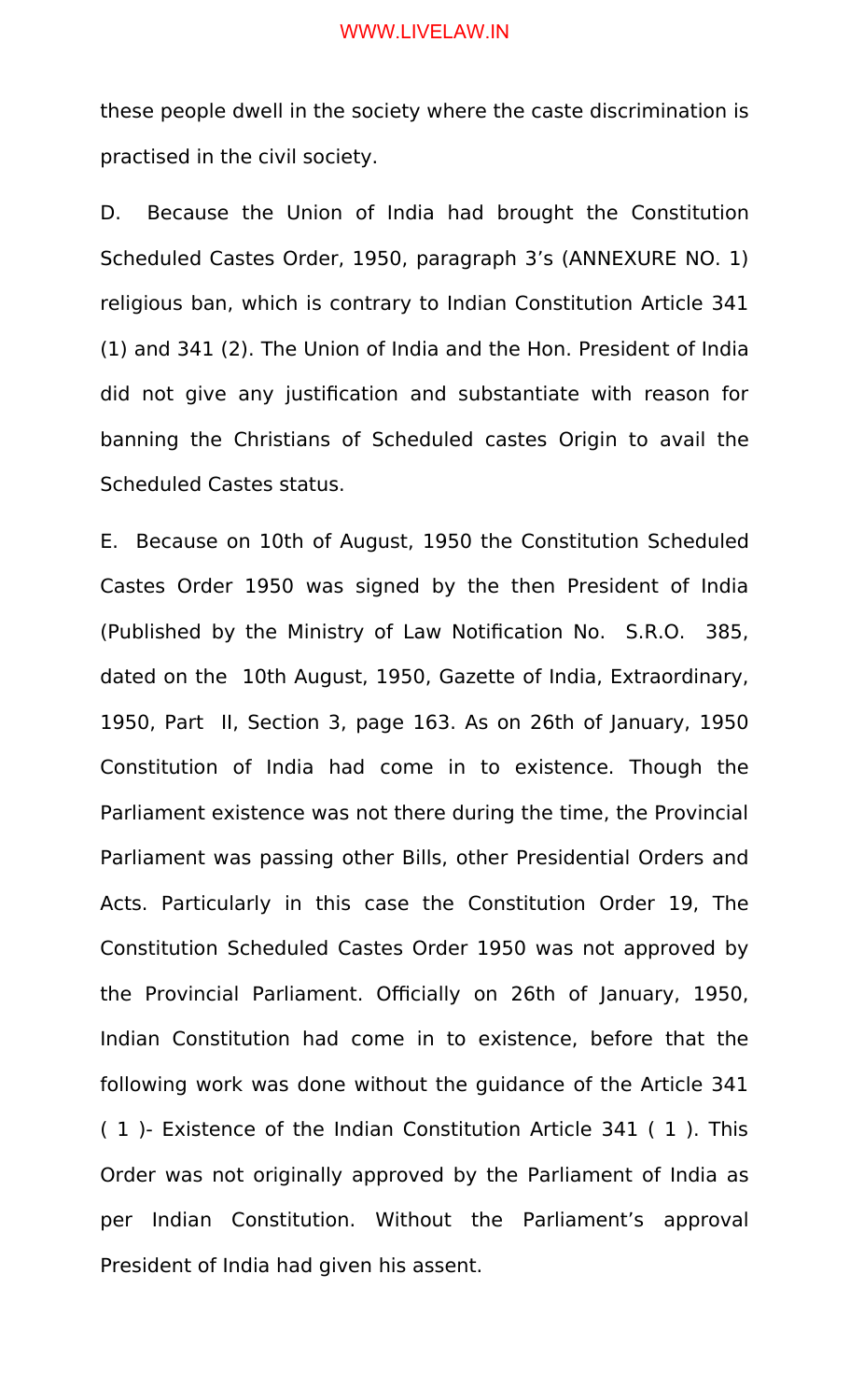The Original Constitution Order 19, year 1950 was not approved by the provincial Parliament. New Parliament came into existence during April 1952. So, the Presidential Order/ The Constitution Scheduled Castes Order 1950 is unconstitutional as per the following Judgment of the Apex Court of India.

Narendra Kumar and Others Vs Union of India and Others

Date of Judgment: 03/12/1959.

Citation No: 1960 AIR 430; 1960 SCR ( 2 ) 375.

F. Because of the denial of the Scheduled Castes status to Christians of Scheduled Castes people, as per Indian Constitution Article 14 which render equality, 15 which render nondiscrimination, 16 which render equality in employment, the above said people are completely affected/ discriminated because though they live along with the Hindus of Scheduled Castes Origin in the same geographical location by facing the same traditional practice of untouchability which would lead for social exclusion and educational backwardness. Mere for availing the Scheduled Castes status/ privileges the Christians of Scheduled Castes are induced and forced to convert to Hindu, Sikh and Buddhist religions, as per Indian Constitution Article 25, these people are not equally entitled to freedom of conscience and the right, freely to profess, practise and propagate religion when comparing to the Hindus, Sikhs and Buddhist of Scheduled Castes Origin.

G. Because the Christians of Scheduled Castes Origin are following Indian way of life and culture and not foreign European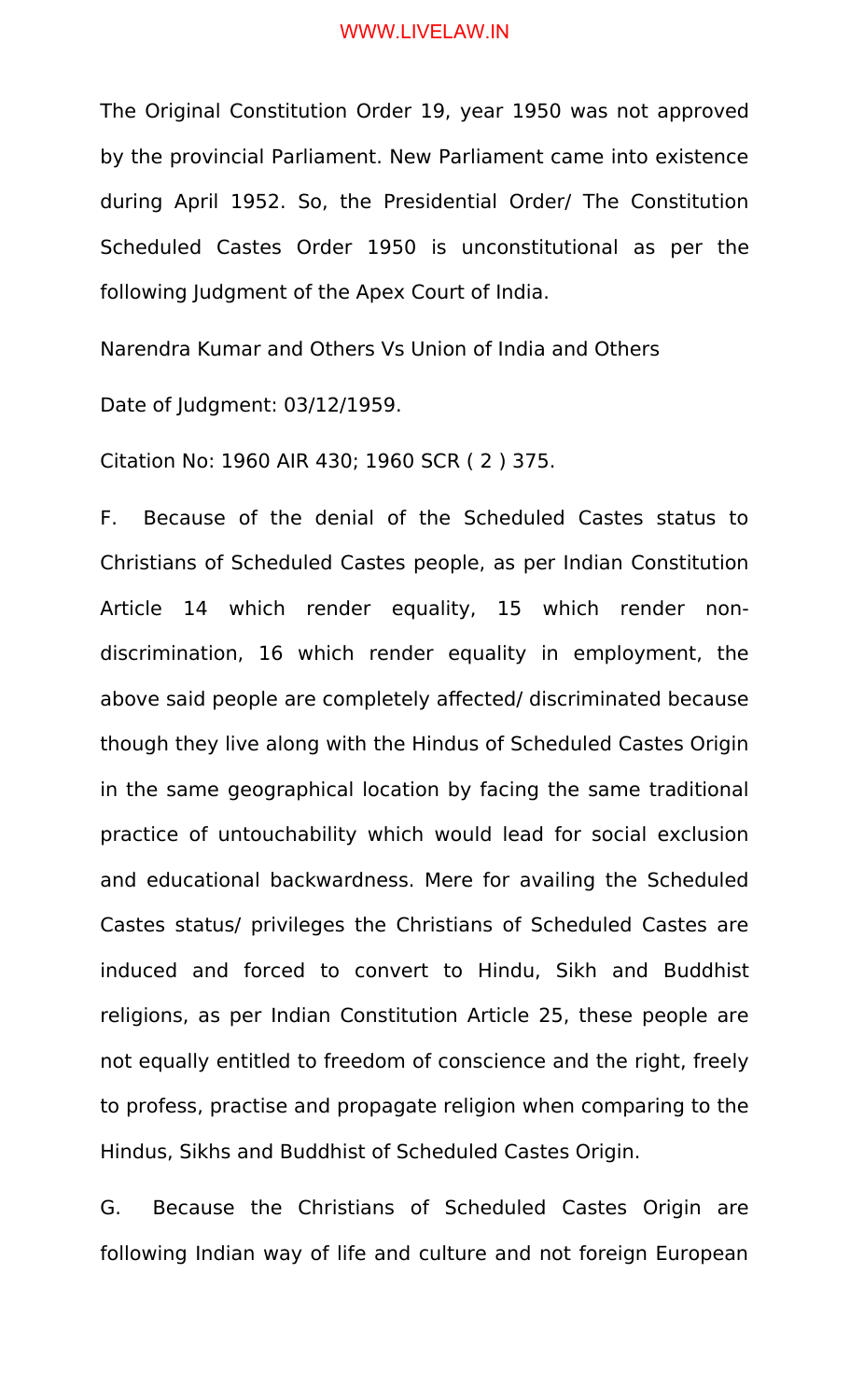way of life. For example tying Tali/ Mangal Sudra by Male on Female for identifying the marriage unification is followed during the Church ceremony (in both Catholic and protestant Churches), mainly majority people are following the Catholic sect of Christianity, that is wearing saffron dress and going to the pilgrimage Centres like Indian way, hoisting the Flag of the God, Jesus and Saints during the time of festival, worshipping the Photos of Jesus Christ and putting aroma to the Lord by using myrrh, sweet spices, stacte, and onycha, and galbanum, sweet spices with pure frankincense (of each shall there be an equal part), and make an incense blended as by the perfumer, seasoned with salt, pure and making sweet aroma and fumes to convince God, allowing the idol worship inside the Church, for worshipping through the idol to Almighty God, Car festival i. e Car procession by putting the idol of Saints, Jesus, Mary, Joseph and bringing to all the Village area where the people are dwelling, by vowing a vow to God, after getting good result/ output as thanks giving, tonsuring the head hair in the Christian pilgrimage centres, birth ceremonies, puberty ceremonies of Girls, death ceremony, worshipping Cemeteries, relying on Astrology and Palmistry, for conducting marriage ceremony in Indian way and starting important work on auspicious Calendar day of the Indian way of life, allowing Indian way of untouchability oriented caste discriminatory practice, Aarthi (welcoming ceremony) by showing Indian ritualistic symbolic representation, animal sacrifice and eating the food offered to Saint Idols, using of Candles and Incense sticks during the religious rituals, sprinkling the Holy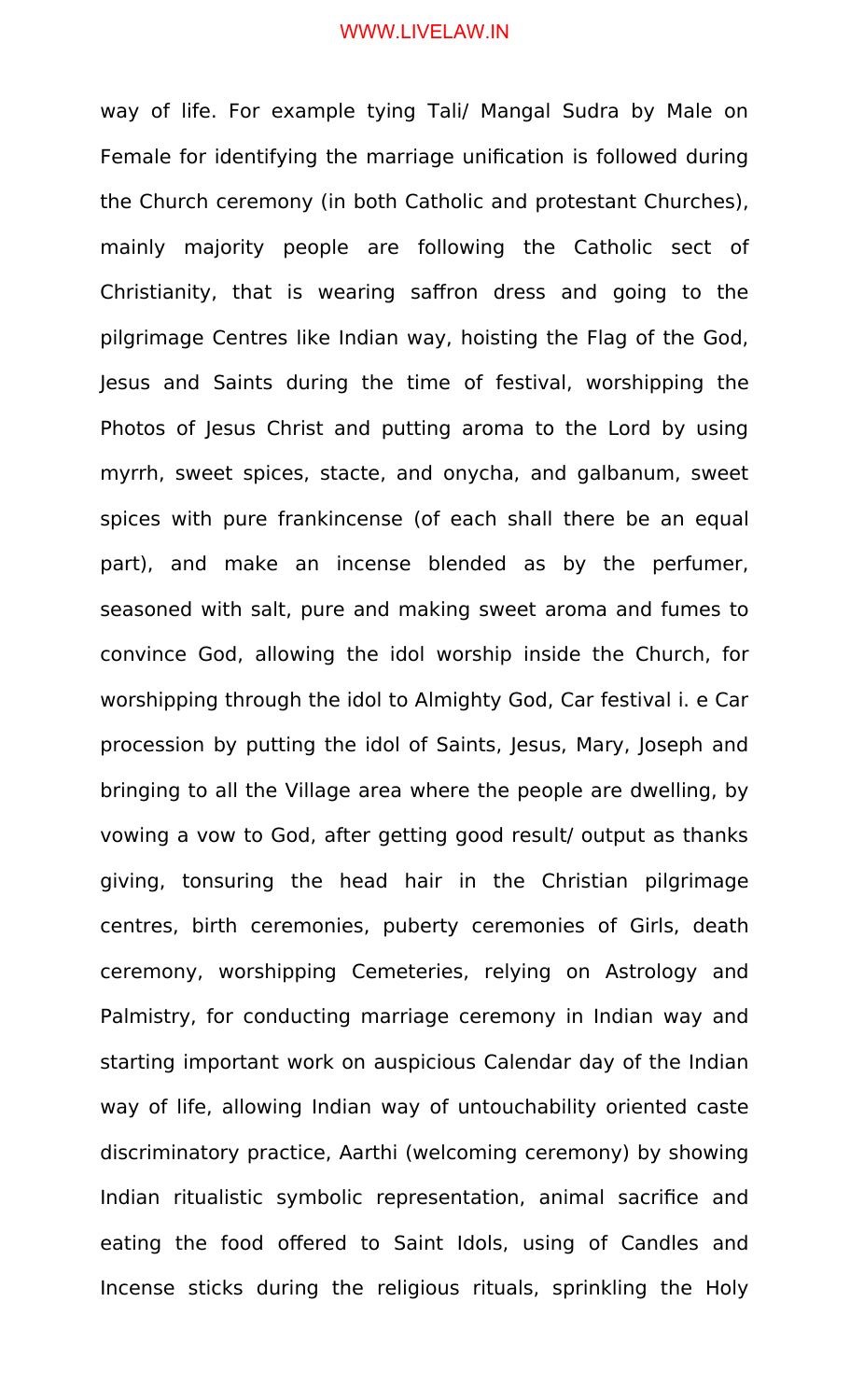water on the people during the worshipping timing, lighting auspicious lamp during the devotional worshipping timing, Women and Girls putting Tilak/ religious identity on the forehead, observing fortieth day death ceremony for the people who demised and so on. This is Indian way of life and culture is followed by the majority of the Christians of Scheduled Castes Origin people in rural area of both Catholic and Protestant Christian sect. So, the Christians of Scheduled Castes Origin people are discriminated by the dominant Caste/ upper Caste Hindus as well as by dominant Caste/ upper Caste Christians, because these upper caste Christian and Hindu people are following Indian way of caste discrimination and untouchability practice, simultaneously the Christians of Scheduled Castes Origin people are victimised because of the effect of the Indian way of life untouchability practice.

H. Because, Hinduism is considered as Indian way of life and not as religion by this Honourable Court, Christians of Scheduled Castes Origin people are following in Indian way of life and its culture as per the following judgment of this Honourable Court, convert Christian Members of the enumerated people ought to be treated as Scheduled Castes as per Indian Constitution.

Please see the judgment content of this Honourable Court:

Bramchari Sidheswar Bhai & Ors Vs. State of West Bengal Etc. Civil Appeal Nos. 4434A-34D of 1986 with Civil Appeal Nos. 4937/85.5676-78/85, Date of Judgment, 02/07/1995.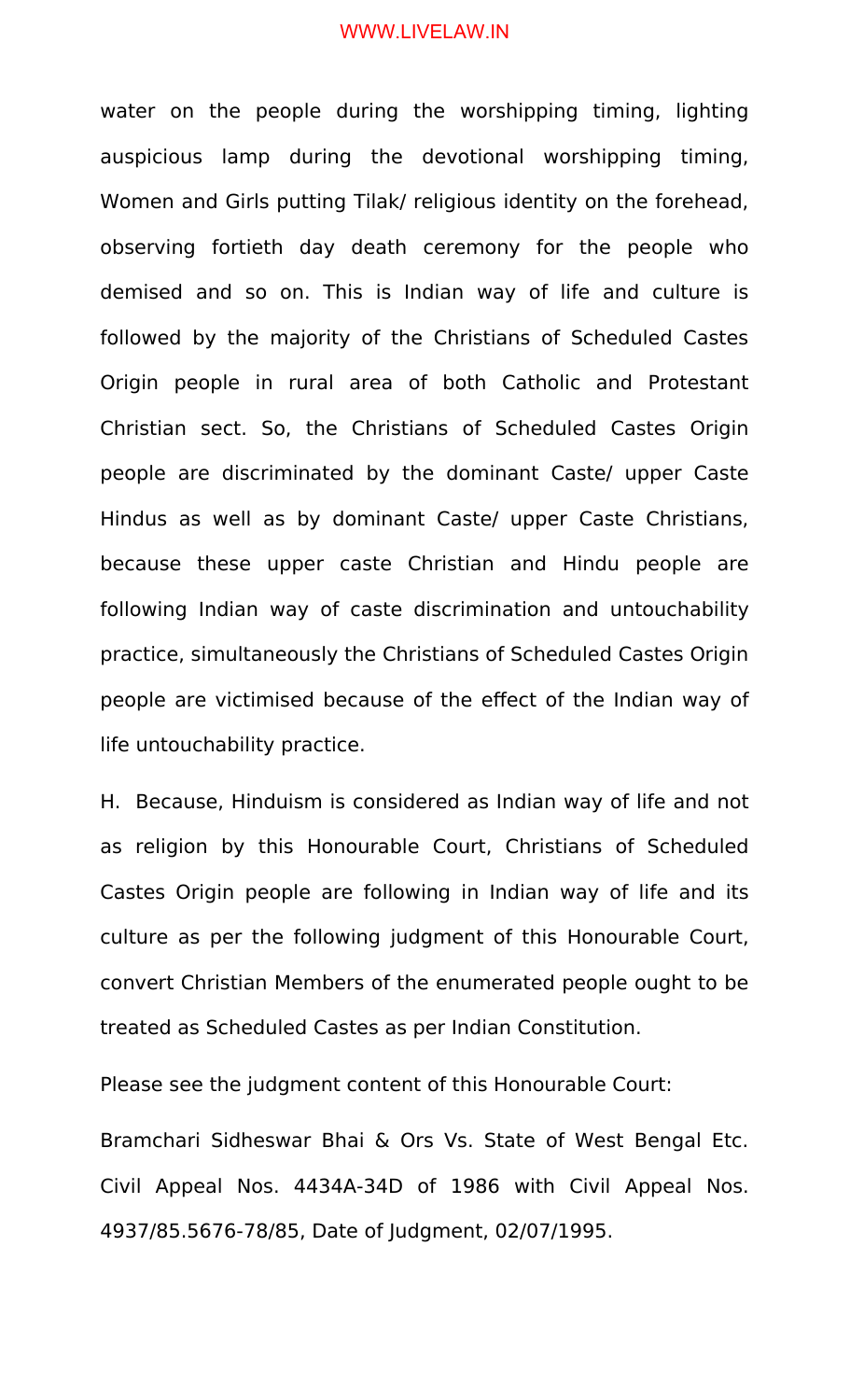(29). When we think of the Hindu religion, we find it difficult, if not impossible, to define Hindu religion or even adequately describe it. Unlike other religions in the world, the Hindu religion does not claim any one prophet; it does not worship any one God; it does not subscribe to any one dogma; it does not believe in any one philosophic concept; it does not follow any one set of religious rites or performances; in fact, it does not appear to satisfy the narrow traditional features of any religion or creed. It may broadly be described as a way of life and nothing more.

I. Because, the Union of India does not have sufficient socio, educational backwardness data arising out of the traditional practice of untouchability faced by the Hindus, Sikhs and Buddhist of Scheduled Castes Origin people par with Christians of Scheduled Castes Origin people, the religious ban in the Constitution Scheduled Castes Order 1950 is unconstitutional. The Union of India has sufficient quantity of authentic materials to prove the socio, educational backwardness data arising out of the traditional practice of untouchability of the Christians of Scheduled Castes Origin people when comparing to the data of the Sikhs and Buddhist of Scheduled Castes Origin people.

J. Because from 10.08.1950 up to the year 1956, the Sikhs of Scheduled Castes Origin people were socially, educationally forward, they were not facing any traditional practice of untouchability, during that time they were not treated as Scheduled Castes by the Union of India. Suddenly without having any data, the first respondent Union of India, Ministry of Social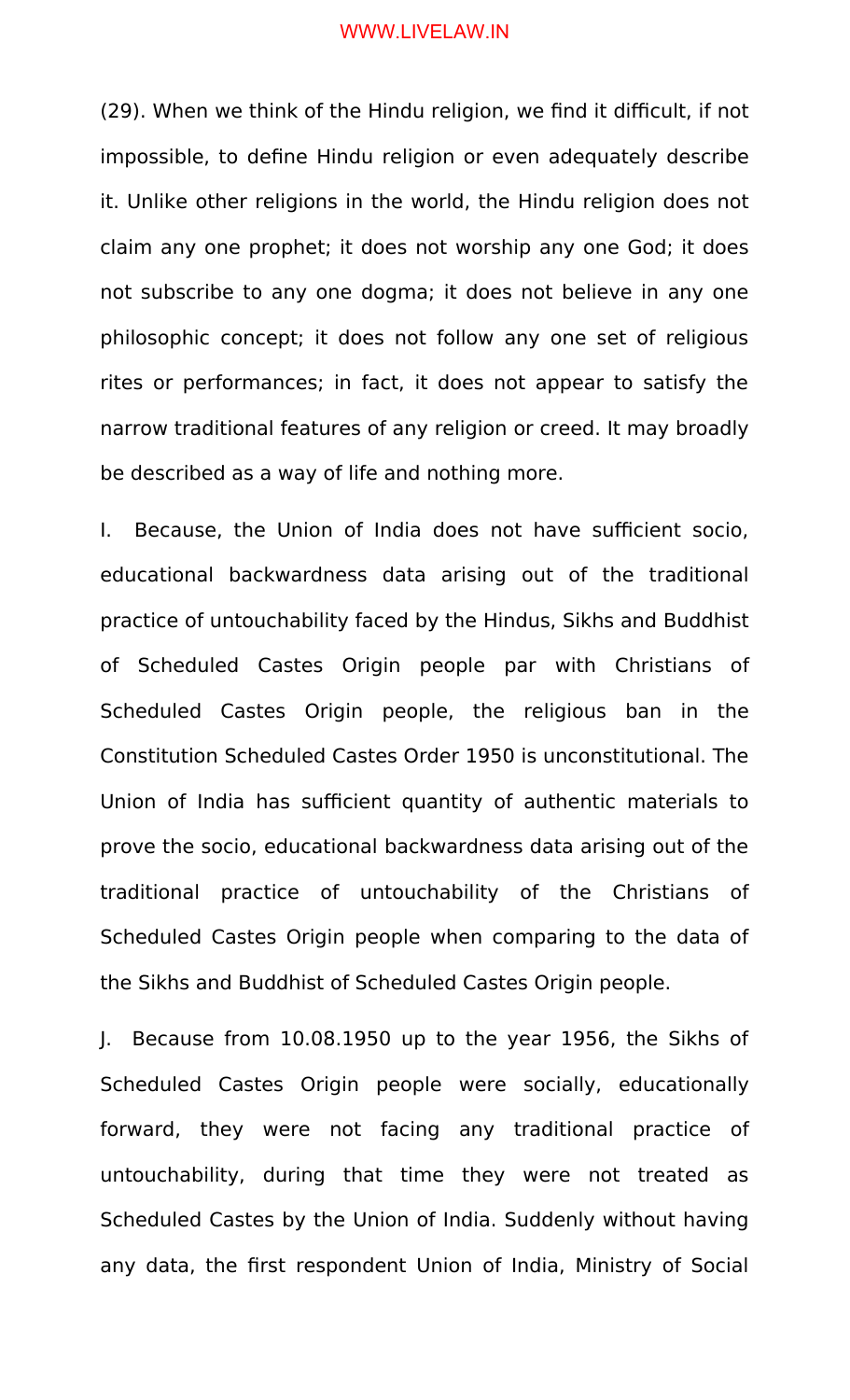Justice and Empowerment had given the Scheduled Castes status to Sikhs of Scheduled Castes Origin in the year 1956 by doing amendment in Parliament. As justification, the first respondent had said that because the Sikhism is the off- shoot of Hinduism as per Indian Constitution Article 25 (2), the Sikhs of Scheduled Castes Origin had been given the Scheduled Castes status (Whereas as per the National Commission for Minorities Act, 1992, Sikhism is the separate religion). If it was so, 1950 year itself they would have been got the privilege, why did the first respondent had brought amendment in the year 1956. The first respondent only had the first Backward Class Commission recommendation (1953) headed by Kaka Kalelkar for granting the Scheduled Castes status to Sikhs of Scheduled Castes Origin, par with them, the same Commission had recommended for granting the Scheduled Castes status to Christians of Scheduled Castes Origin and many Government reports are there for granting the SC status to Christians of SC Origin, but Christians of the Scheduled Castes Origin people were left out. So, the Union of India/ the first respondent had discriminated the petitioner's communities.

K. Because from 10.08.1950 up to the year 1990, the Buddhist of Scheduled Castes Origin people were socially, educationally forward, they were not facing any traditional practice of untouchability, because these people were not treated as Scheduled Castes by the Union of India. Suddenly without having any data, the first respondent Union of India had given the Scheduled Castes status to Buddhist of Scheduled Castes Origin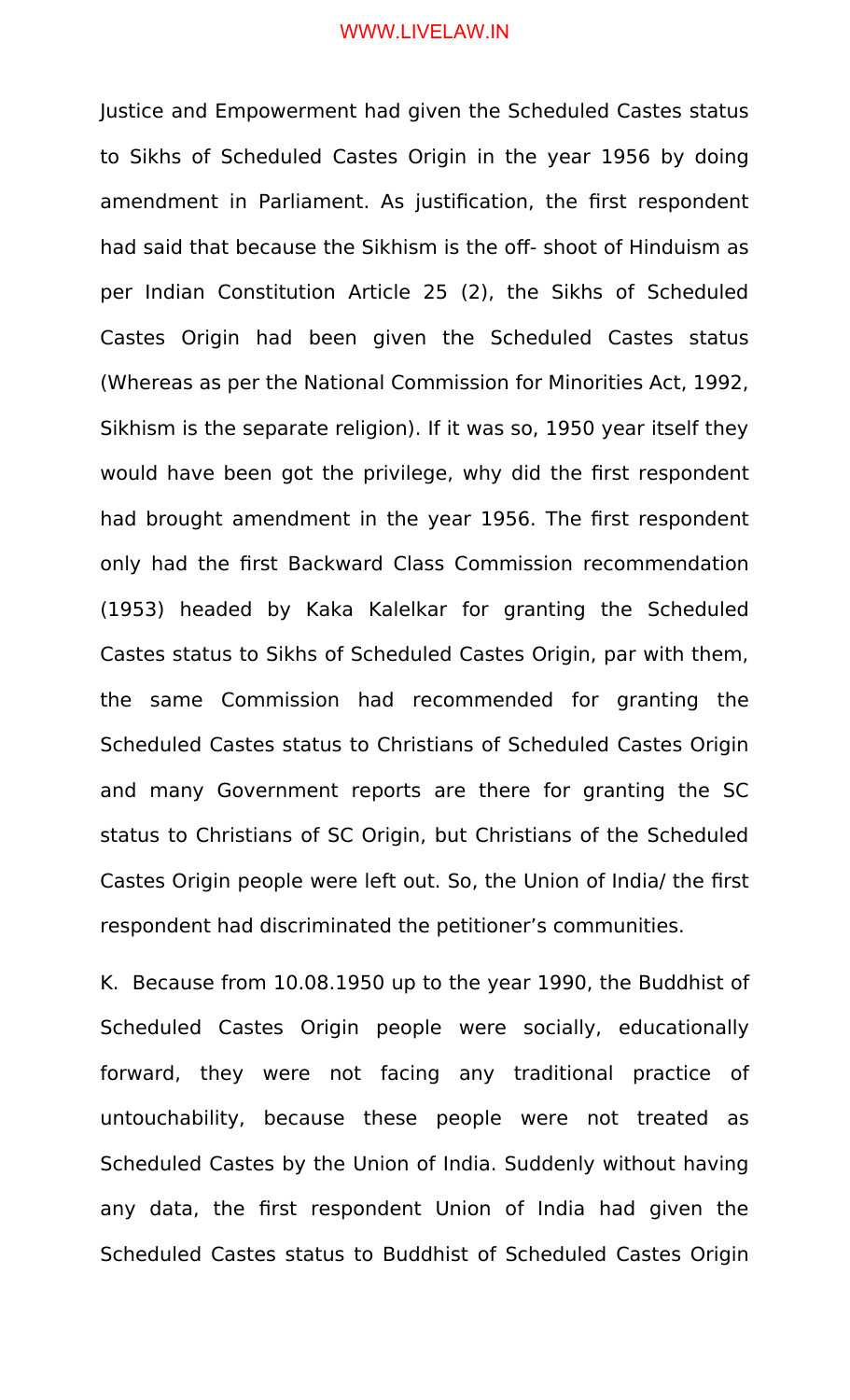in the year 1990 by doing amendment in Parliament. As justification, the first respondent had said that because the Buddhism is the off- shoot of Hinduism as per Indian Constitution Article 25 (2), the Buddhist of Scheduled Castes Origin had been given the Scheduled Castes status (Whereas as per the National Commission for Minorities Act, 1992, Buddhism is the separate religion). If it was so, in the year 1950 itself they would have been got the privilege as Buddhist of Scheduled Castes Origin, why did the first respondent had brought amendment in the year 1990. The first respondent only had only the Report of the High Power Panel on Minorities, Scheduled Castes, Scheduled Tribes and other weaker sections, year 1983, in their Report they had recommended for granting the Scheduled Castes status to Buddhist of Scheduled Castes Origin, par with them, the same High Power Committee on Minorities had recommended for granting the Scheduled Castes status to Christians of Scheduled Castes Origin also and many Government reports are there for granting the SC status to Christians of SC Origin, but Christians of Scheduled Castes Origin people were left out. So, the Union of India/ the first respondent had discriminated the petitioner's communities.

L. Because, the caste-based discrimination/ untouchability practice, descent-based profession and hereditary based discrimination is followed in adjacent Countries like Pakistan, Srilanka, Malaysia, Bangladesh and other south Asian Countries. Wherever Indian go, caste based discriminatory mind set is going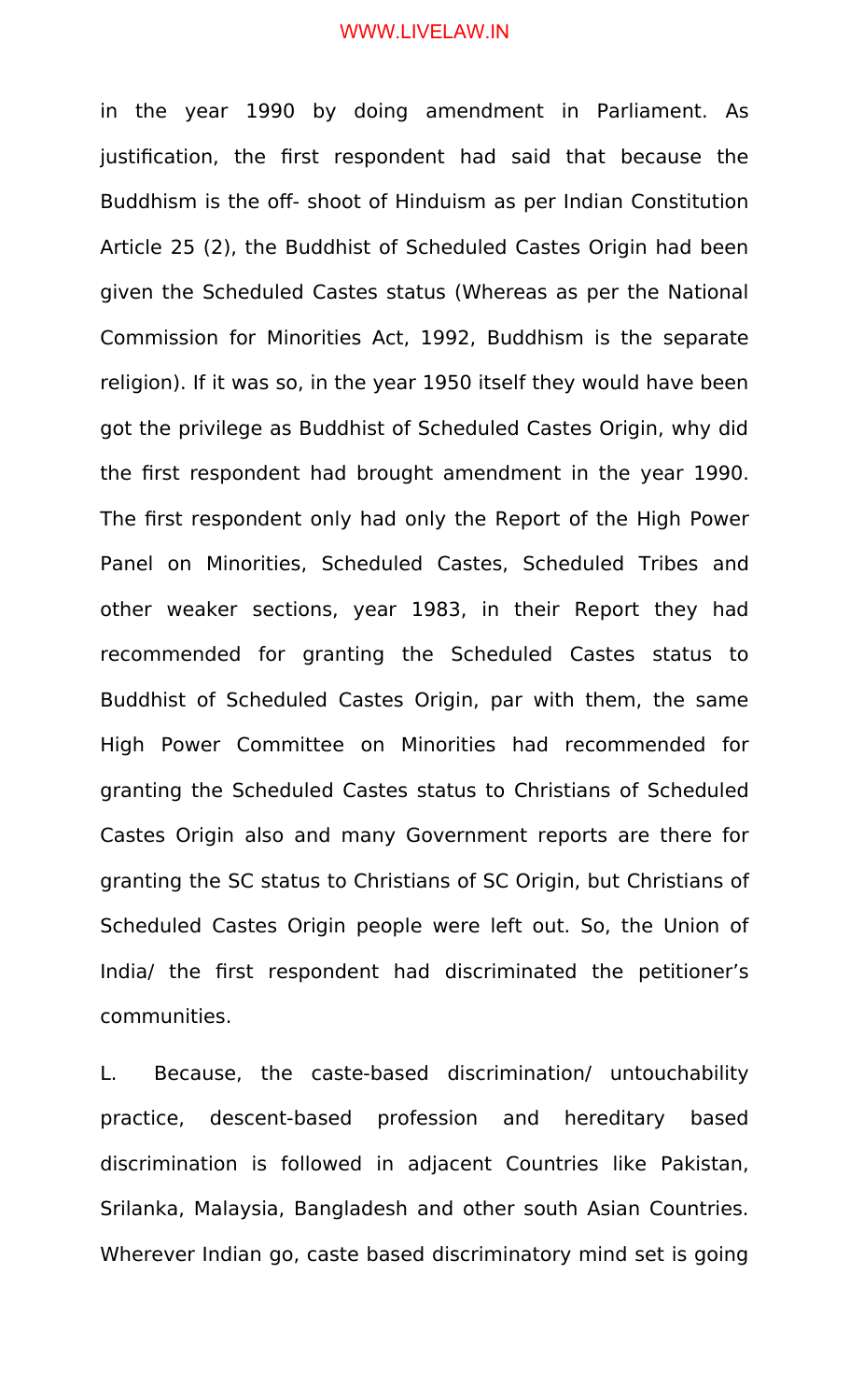along with them. In Europe, Romas of Indian Origin and Gypsies are discriminated as untouchables. The plight of the buraku people of Japan is not just a part of history. Discrimination is faced by descendants of buraku even today. Buraku families still live in segregated neighbour hoods in some Japanese cities. While it is not legal, lists circulate identifying burakumin, and they are discriminated against in hiring and in arranging marriages. So, the caste discrimination based on descent is International phenomenon.

M. Because some of the caste minded people of India, when they go the foreign Countries like United Kingdom, United States of America, Europe, Fiji, Malaysia, Trinidad Tobago, some African Countries, the caste discrimination is followed among the Indians those who could dwell in foreign Countries because of the birth oriented, hereditary and descent based discriminatory of Caste and its degraded in- equality.

N. Because some of the dominant Caste/ upper Caste Hindus and dominant Caste Christians who have the Caste mind set would treat the menial job doing poorest Christians of Scheduled Castes Origin as inferior class people and untouchables, though these people have the Christian identity names, still they are given the menial jobs by giving throw away wage by the caste minded perpetrators.

O. Because Christians of Scheduled Castes Origin people could wear some Christian religious symbol, those who are giving them the menial jobs are not leaving these people from giving the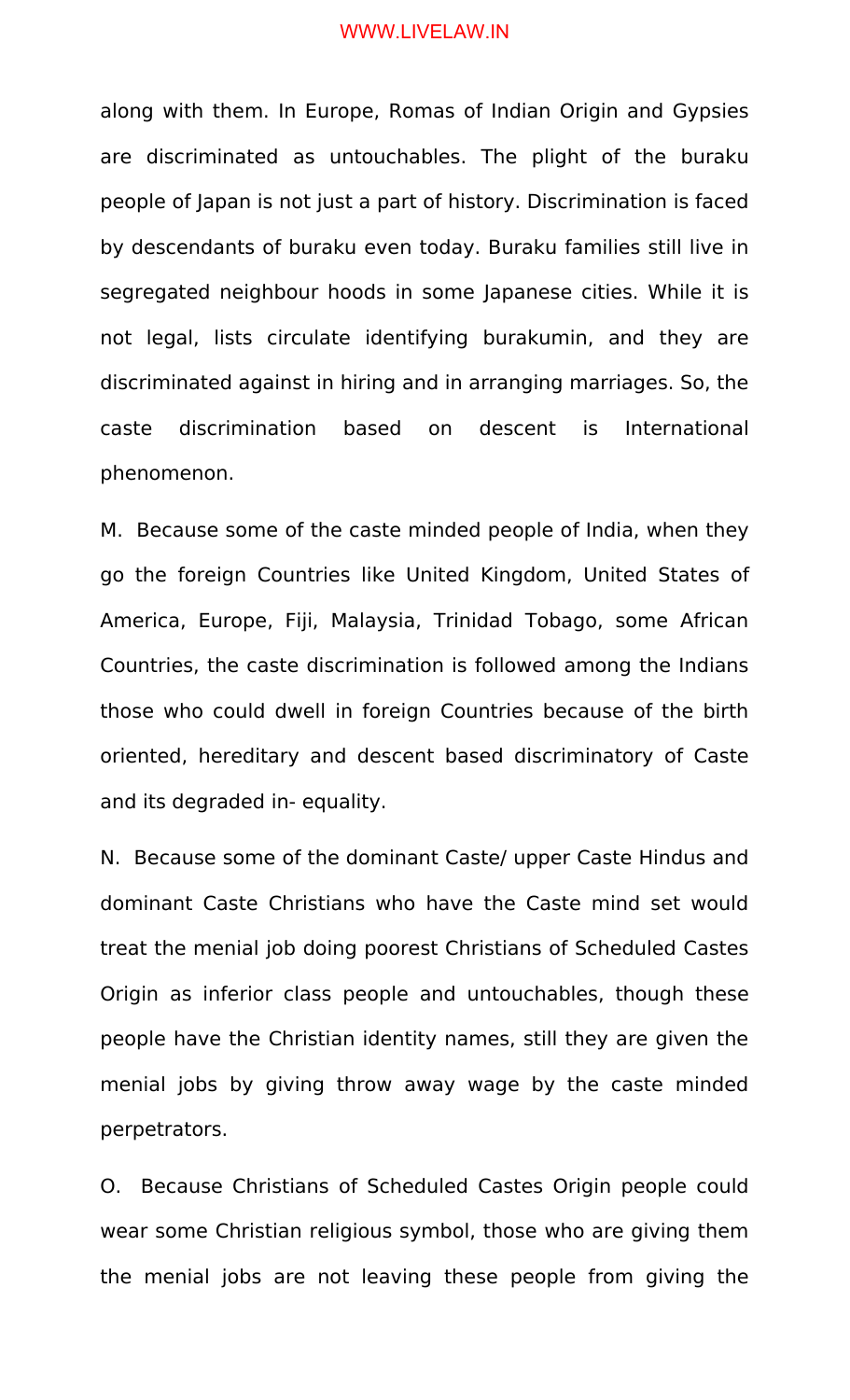menial jobs and suppressing by giving menial jobs. Before giving the menial jobs, before treating these people as untouchables and humiliating them, no body could ask and find the religious identity of the Christians of Scheduled Castes Origin people for not humiliating them. These people are not treated as touchable and equals by the dominant Caste/ upper Caste people of all the religious side.

P. Even assuming for hypothetical imaginary purpose, if these Christians of Scheduled Castes Origin people are treated as touchable and equals by the dominant Caste Christians and all Caste Christians are treating each other (including the Christians of SC Origin) as equals, there is inter- Caste marriages and interdining and there is no social exclusion, it is a fact that all the dominant Caste other Hindu, Sikh and Buddhist religious people are treating them as untouchables and discriminating these people, whereas the entire Christians population are only numbered around 2.34 percentage of the entire Country's population, the remaining majority other religious dominant caste people could treat Christians of Scheduled Caste origin as equals.

Q. Because there are also millions of syncretic believers who believe in more than one faith who do not go through any particular religious ceremony/ ritual, even the Hinduism is a federation of many religious thoughts. As per the Hindu Mythology and various rulings of this Honourable Court, the Scheduled Castes Origin Atheist who do not believe in the caste system, untouchability practice, Hindu religion and its ideology,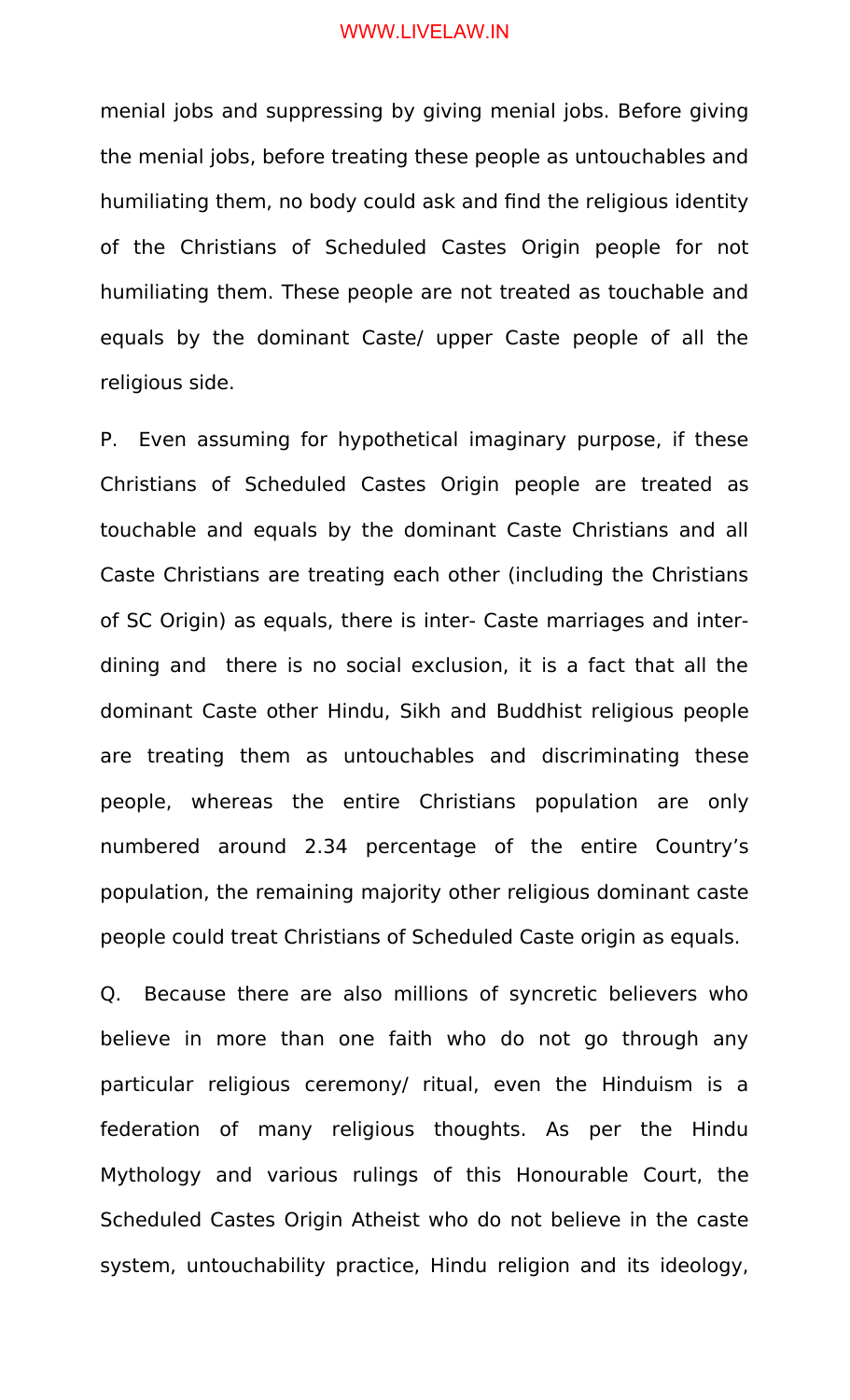dogmas and principle are treated as Hindus and are given the Scheduled Castes privileges. If it is so, why not the people/ the Christians of Scheduled Castes Origin who believe in the Indian way of life and in the Indian culture could not be entitled to get the Scheduled Castes privileges.

Please see the following judgment of this Honourable Court:

V. T. S. Chandarasekhara Mudaliar ... vs Kulandaivelu Mudaliar And Others, 1963 AIR 185, 1963 SCR (2) 440

"The fact that he does not believe in such thing does not make him any the less a Hindu. The non-belief in rituals or even in some dogmas does not ipso facto remove him from the fold of Hinduism."

R. Because the caste mindset oriented, descent based, professional oriented Caste based discrimination is not only practised in the sanctum sanctorum of the religious places, once in a while per week per hour only the Christians of Scheduled Castes Origin people are coming to the Church, most of the time they dwell in the civil society's common places where the Castes discrimination is practised, like using the Ponds, Hair cutting Shops, educational Institutions, work spot, Offices, Streets, Hotels which are there in the rural area, tea Stalls, Agricultural fields, day to day life and so on. Since the Christians of Scheduled Castes Origin people are not living inside the Church Compounds/ Walls, they dwell in the society where the Castes discrimination is practised and they are victimised.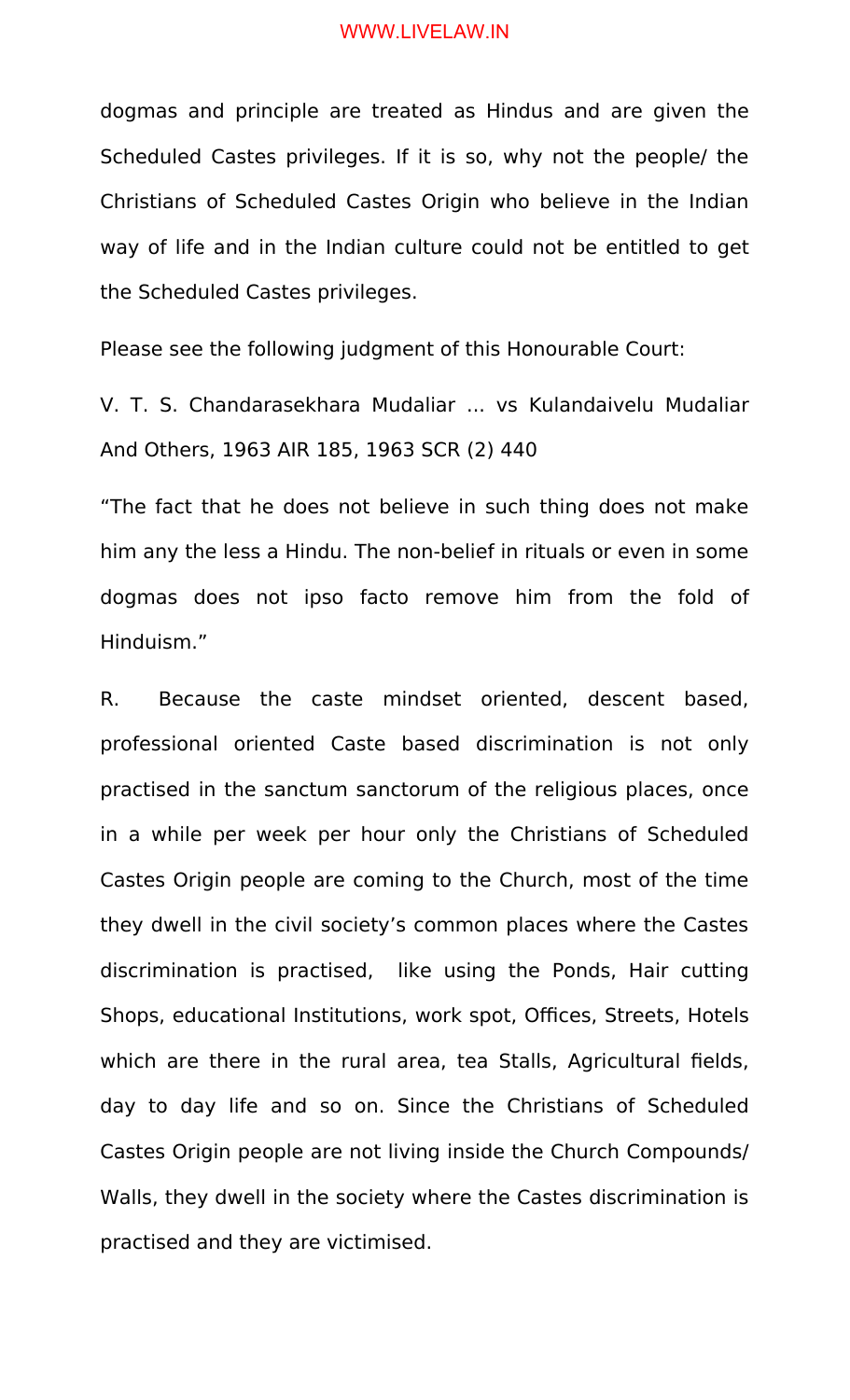S. Because some of the manmade Hindu mythological and religious teaching books stories could endorse descent based profession oriented discrimination in some place, in the same way the manmade Bible related religious teaching also talks about the discrimination in between the Jewish people and the Egyptian of the Bible, the discriminatory practice in between the Jewish people and the Jewish Samaritan community people, the difference in between the Wood Cutters of the Jewish people with the Jewish People, because of this, social exclusion should not be linked with the religious teachings.

T. Because all the religions talk about the morality to be maintained, no religion/ Supreme God would allow the untouchability practice and the discriminatory mind set oriented/ practical oriented descent based thinking to be followed in between the human being. All the religious values teach to follow the non- discrimination, if the human beings are following caste discrimination, it would not be the fault of the religious values and its teaching. No religion would recognise telling lie, but some people are telling lie, it is not the fault of the religion, it is the fault of the people. In the same way, following caste discrimination is the fault of the human being.

U. Because as on date 26.01.1950, as per Article 17 of the Indian Constitution and the Scheduled Castes and Scheduled Tribes (Prevention) of Atrocities Act, 1989 (including the amended one) and the related Rules, since untouchability practice is abolished, following untouchability practice is a crime, no religion would be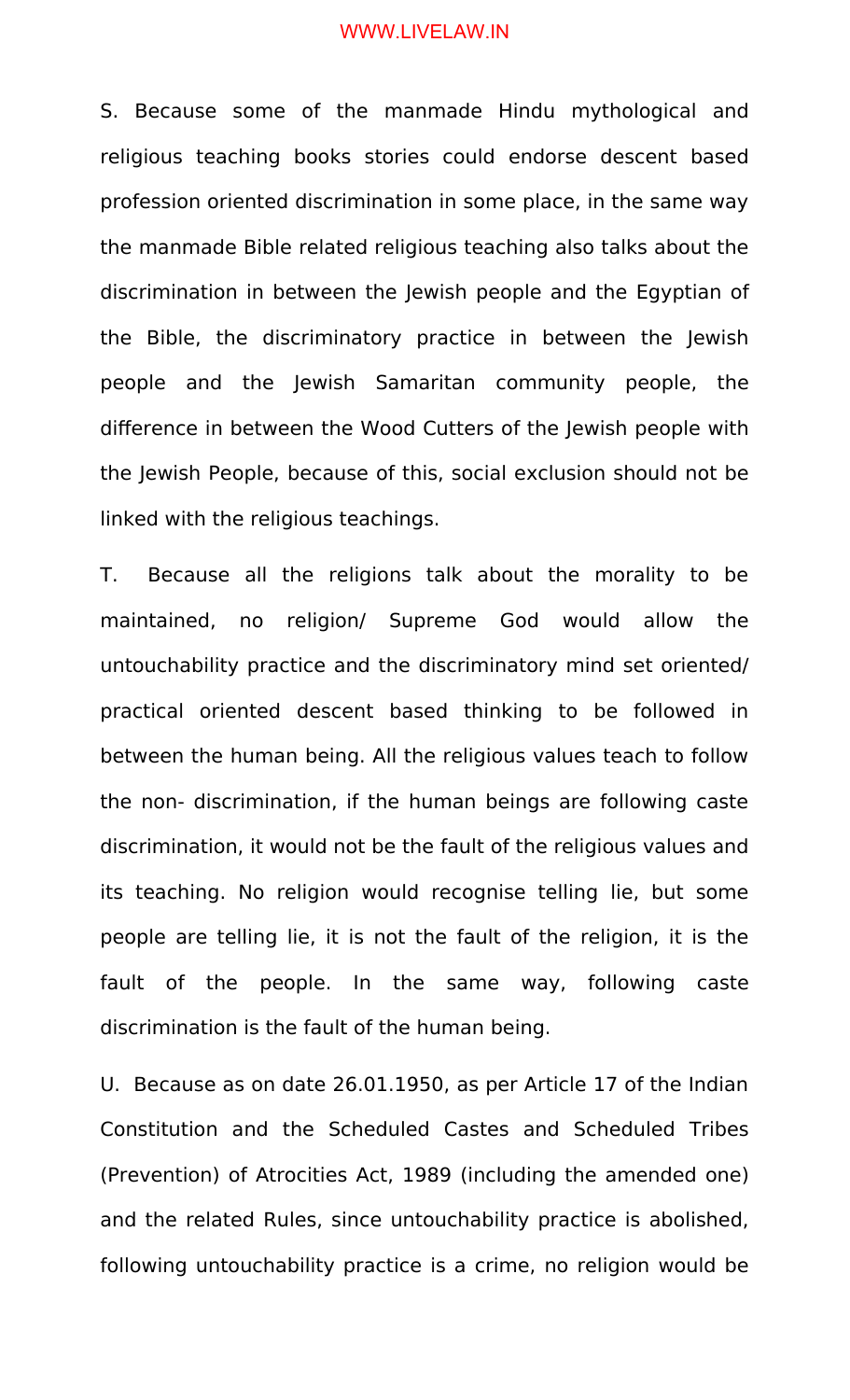promoting, motivating, and recognise untouchability practice, no religion including Hinduism would take responsibility for its practice, it is against Indian Constitution and the Scheduled Castes and the Scheduled Tribes (Prevention) of Atrocities Act, 1989.

Please see the following Scheduled Castes and Scheduled Tribes Prevention of Atrocities Act, 1989.

CHAPTER II

OFFENCES OF ATROCITIES

3. Punishments for offences atrocities.—3

[(1) Whoever, not being a member of a Scheduled Caste

or a Scheduled Tribe,—

(u) by words either written or spoken or by signs or by visible representation or otherwise promotes or attempts to promote feelings of enmity, hatred or ill-will against members of the Scheduled Castes or the Scheduled Tribes;

Whether the Hinduism could able to owns, retains and sanctions and promotes untouchability practice when as per Indian Constitution Article 17, untouchability is abolished as on 26.01.1950 and as per the Scheduled Castes and Scheduled Tribes Prevention of Atrocities Act, 1989, Chapter II, under the head line offences of Atrocities, sub section "u" gives punishment for the promotion and motivation of untouchability by any person living or unliving (because idol, religion, trust, society and so on are the legal entity). As per the above said interpretation, when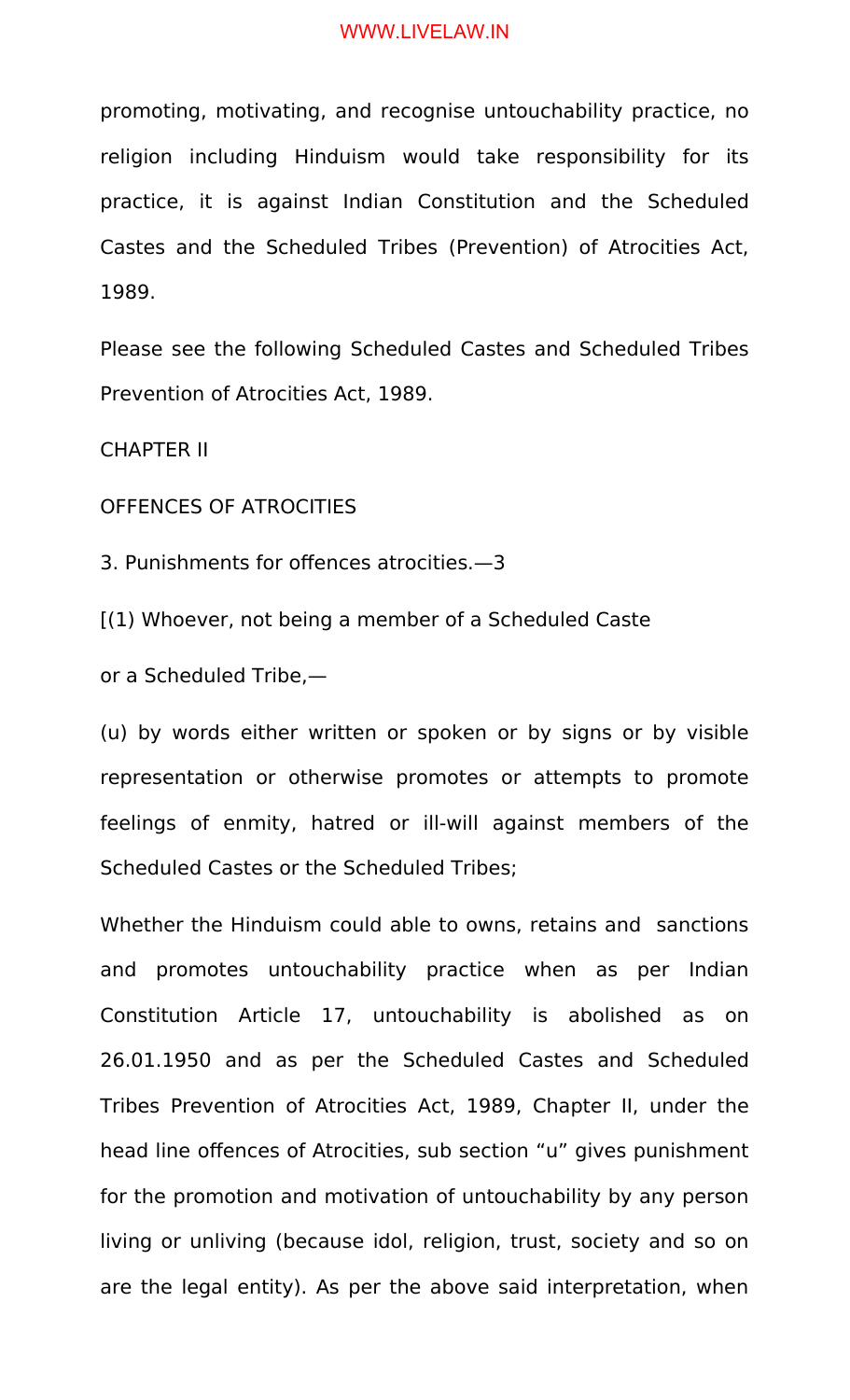the present Respondents say that Hinduism only could recognise and promote untouchability, it is not possible as per the above said law to prosecute/ punish the particular religion and the authoritative person for that particular religion/ Hinduism. As per real Hindu religion, nobody could promote untouchability and discriminatory practice, some of the manmade Hindu theological Books might have been written some discrimination oriented, untouchable mindset oriented and caste supremacy oriented Authors whose personal agenda might be recognising untouchability based on the caste supremacy, but not the omnipotent, omniscience and omnipresence Universal/ Hindu Gods and Goddesses.

V. By accepting the severity and the prevalence of the caste discrimination faced by the Christians of Scheduled Castes Origin people, the Union of India's Cabinet Committee of the Ministers and the Executive of the Union of India had brought and introduced the Bill, Cabinet Note and the Ordinance **(ANNEXURE No. 2)** for extending the Scheduled Castes privileges to these people, the above said Cabinet Note, Bill and the Cabinet Note for the Ordinance say that the change of religion from Hinduism to other religions would not change the socio and educational backwardness of the Christians of Scheduled Castes Origin arising out of the practice of untouchability. When in the year 1996, the plight of the above said people was low socially and educationally, in the same way, these Christians of Scheduled Castes Origin people are socially and educationally backward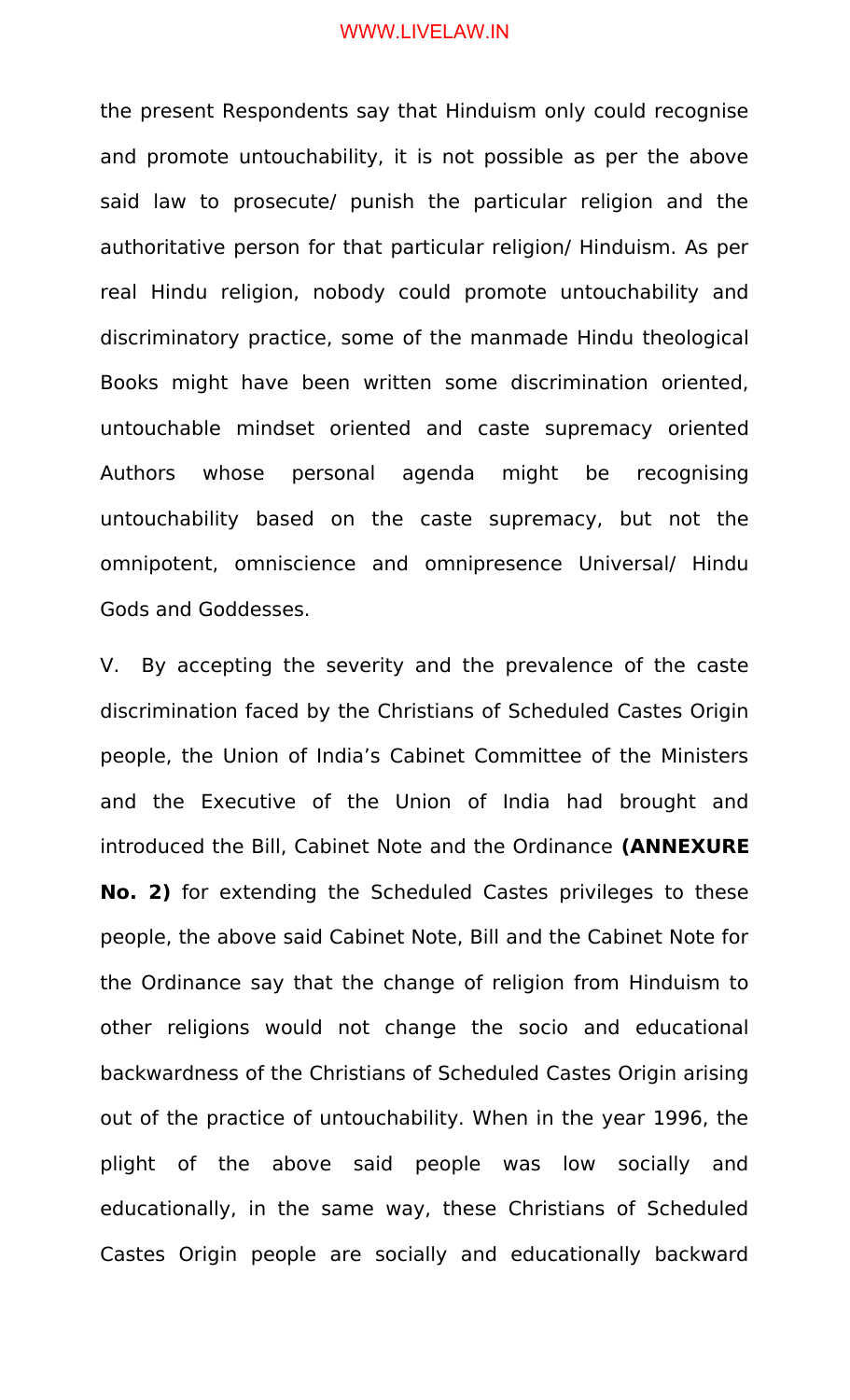arising out of the practice of untouchability as on date also. All the present respondents could not bring any cogent, authoritative and detailed evidences to prove that these people had come up socially and educationally and these people are not facing the traditional practice of untouchability by bringing data from March 1996 up to till date.

W. Because the following cogent, authoritative and detailed emphatic evidence of the Union of India are in favour of the Christians of Scheduled Castes Origin which prove their socio and educational backwardness arising out of the traditional practice of untouchability. For denying the following reality, the respondent could not substantiate by bringing the materials to disprove the following material testimonies.

(1). National Commission to Review the Working of the Constitution (NCRWC) was wound up on 30-04-2002. Volume II, Book III, (vii) Pace of Socio-Economic Change and Development under the Constitution- Background Papers:

"In view of the fact that in some parts of the country particularly in the south converts to Christianity from specific SCs are subjected to crimes and atrocities as their exact Hindu counterparts are (difference of religion making no difference in this regard) and the fact that trials in such cases get bogged down on the issue whether this is an atrocity since they are not SC on account of conversion. Clause (c) of section 2 of the Act should be amended by adding the following words at the end of it "and converts to Christianity from Scheduled Castes." An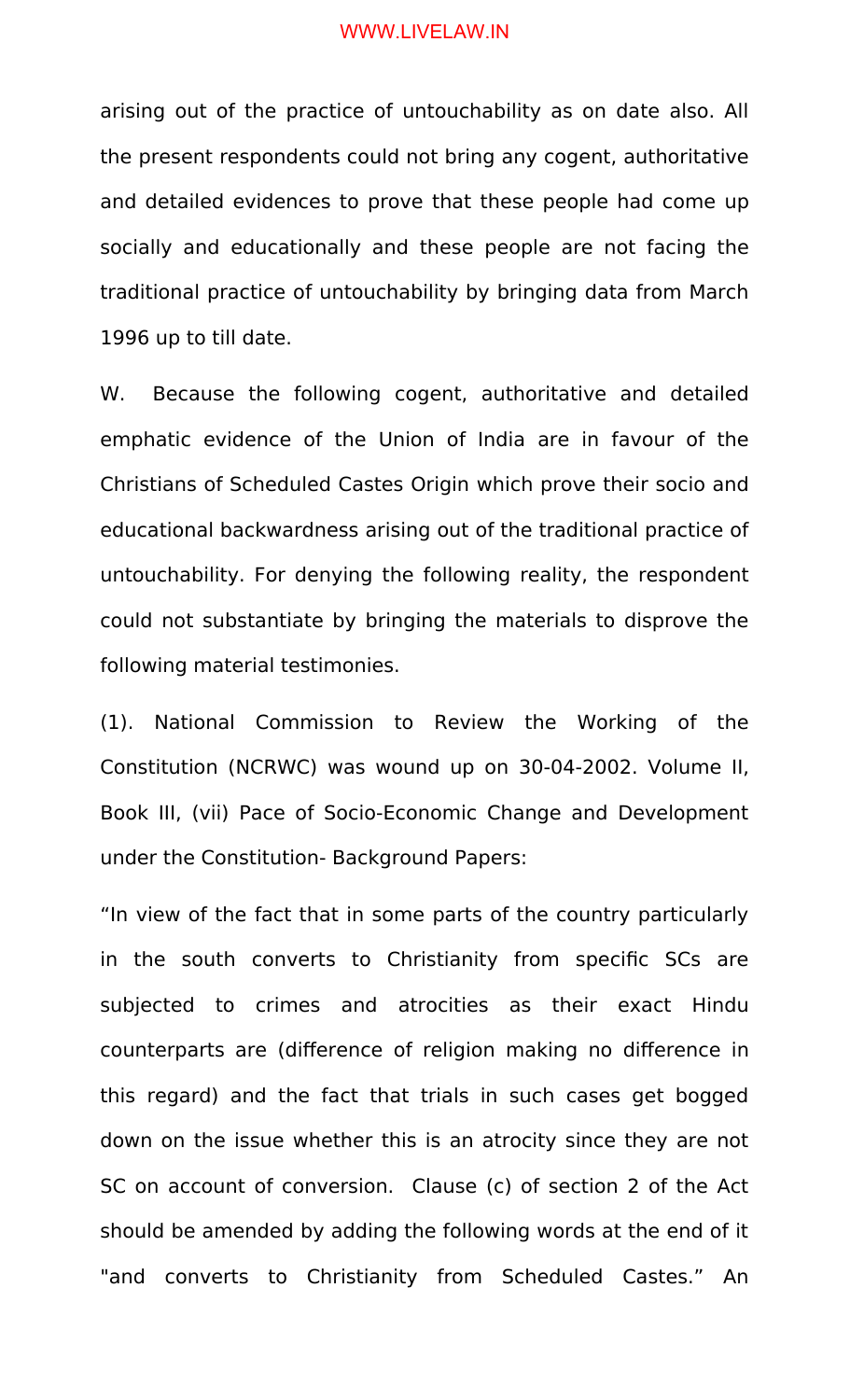explanatory note may be added that this is only for the purpose of this Act and not for any other purpose since the question whether SC converts to Christianity should be included in Scheduled Castes or not by amending the proviso in Presidential Orders is a different issue to be dealt with separately by the appropriate Ministry."

(2). "Dalits in the Muslim and Christian communities, A status Report on current social scientific knowledge"; Prepared for the National Commission for Minorities, Government of India By Prof. Satish Deshpande (on 17th January 2008) with the assistance of Geetika Bapna, Department of Sociology, University of Delhi in its, Chapter 5, Page: 83, Conclusion summary of findings, we find the following version:

"To conclude based only on the descriptive and statistical evidence available, there is a strong case for including Dalit Muslims and Dalit Christians in the Scheduled Caste category. There are compelling arguments in favour of such an inclusion based on principles of natural justice and fairness. The balance of pragmatic consideration is also in favour of their inclusion. According due statutory recognition to Dalit Muslim and Dalit Christians would not only right a wrong, it would also remove an indefensible anomaly in our politico-legal system that can legitimately be construed as discriminatory. Whether or not such discrimination can be proven in a court of law, it will surely weigh on the conscience of every fair-minded Indian."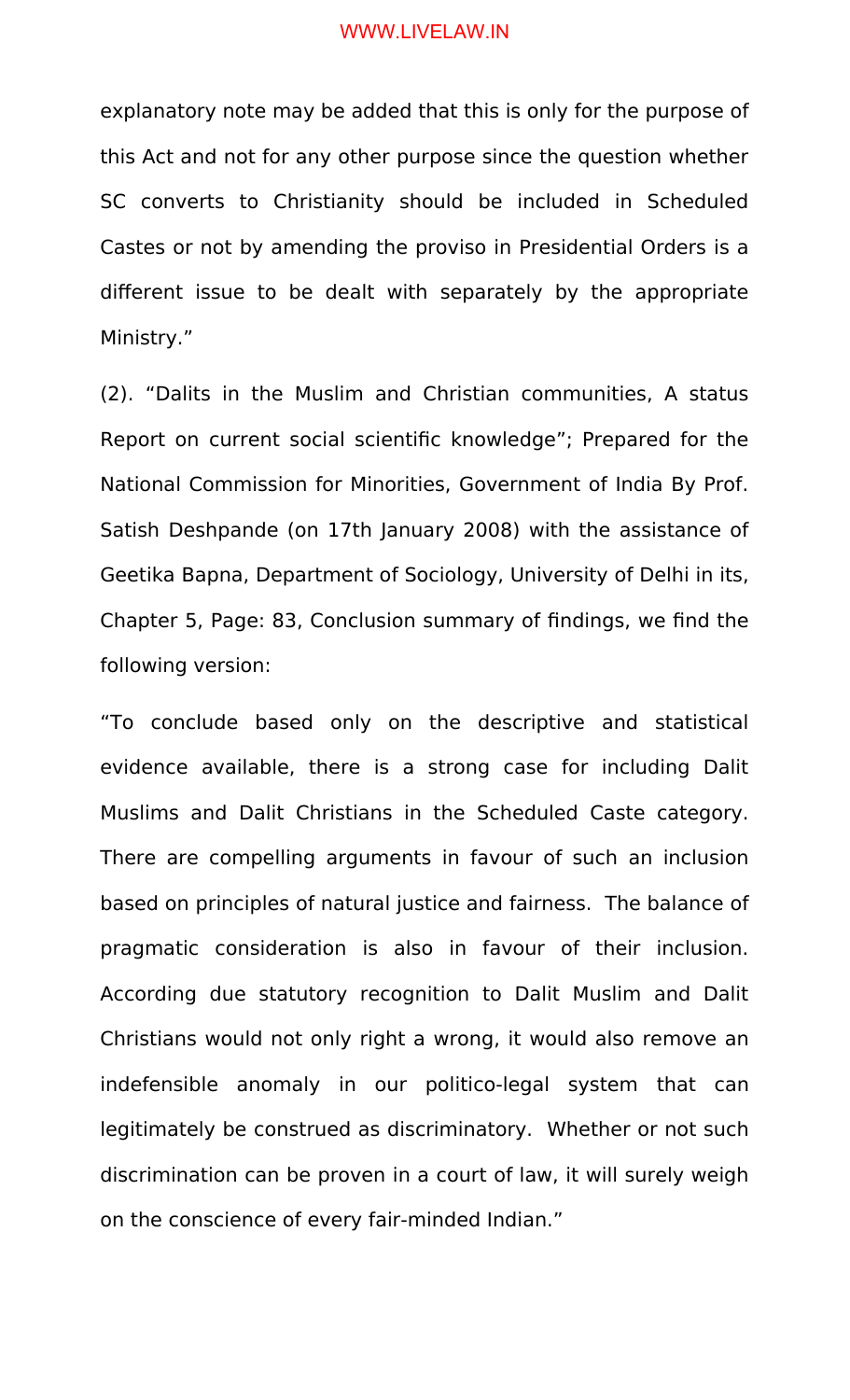Page: 81 ". . . there is no compelling evidence to justify denying scheduled castes status to Dalit Muslims and Dalit Christians …"

(3). On 11th March 1996, the then Union Minister for Welfare had proposed one Bill (No: 17) to be discussed in Parliament of India by giving the following statement of objects and reasons:

"Converts to the Christian religion who are of the Scheduled Caste origin are preclude from the statutory benefits and safeguards applying to members of the Scheduled Castes. Demands have been made from time to time for extending these benefits and safeguards to the Christians of the Scheduled Caste origin by granting them recognition as the Scheduled Castes on the ground that change of religion has not altered their social and economic conditions. Upon due consideration of these demands, it is proposed to amend the relevant Constitution (Scheduled Castes) orders to include the Christian converts from the Scheduled castes as the Scheduled castes therein."

(4). Union of India, Ministry of Welfare's Note for the cabinet, No. 12016 / 30 / 90 – SCD (Cell), paragraph 25:

" …The High Power Panel on Minorities, Scheduled Castes, Scheduled Tribes and other weaker sections, in their 1983 Report referred to at Para 12, had also found that earlier disabilities continued even after leaving the Hindu fold. The National Commission on Minorities has also recently recommended the extension of statutory benefits to SC Christians (as also to Muslim converts from these communities) as Scheduled Castes. Taking these factors into consideration, the Ministry of Welfare proposes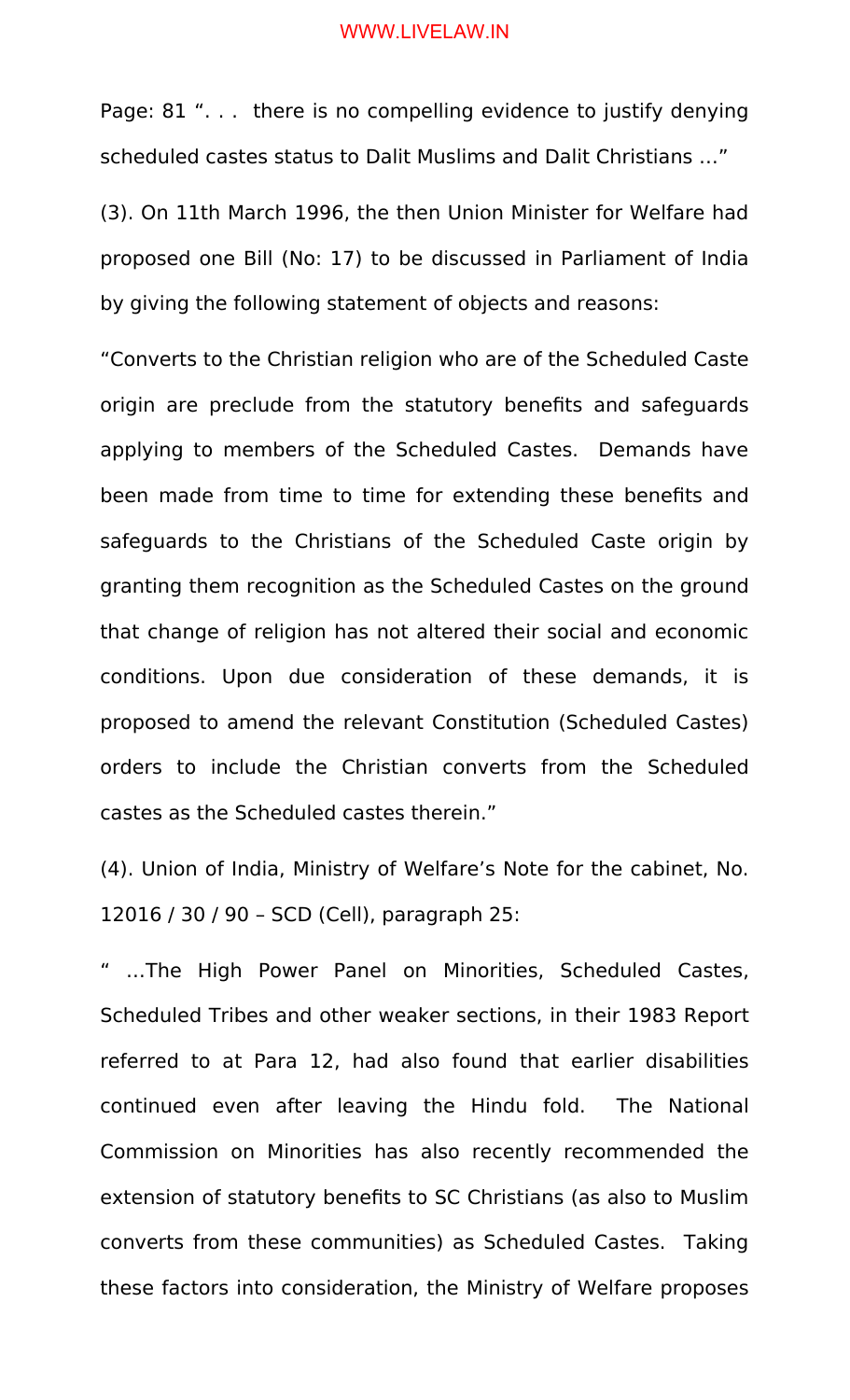that the demand be accepted. This will require amendment, by an Act of Parliament …"

For the above said Cabinet Note the following States/ UT had given very positive concurrence: Madhya Pradesh, Punjab, Pondicherry, Tamil Nadu and West Bengal.

(5). High Power Panel on Minorities, SCs, STs and other weaker sections (Report on Minorities – Volume (I), 14th June 1983 ), Page No: 8, Point No: 12. Ministry of Home Affairs, Government of India:

"The Christians and the Neo-Buddhists need the same kind of concessions for their converts from the scheduled castes as are offered to Hindu and Sikhs. And their plea, we have recommended, should be fulfilled with utmost sympathy. They too suffer from the same economic handicaps and social neglect and isolation as the Hindu Scheduled Castes, as is amply illustrated by us in our report elsewhere."

(6). Educational Status of the Muslim Community of India:

Prime Minister's High Level Committee, Cabinet Secretariat, Government of India, November, 2006. A Report, SC status for Muslim groups, Pages: 201, 202.

"While the Ashrafs and the Ajlafs occupy the highest and the middle positions in the Muslim social structure, the Arzals are the lowest comprising of those having similar traditional occupation as their Hindu counterparts in the list of Schedule Castes. It is widely believed that these communities are converts from the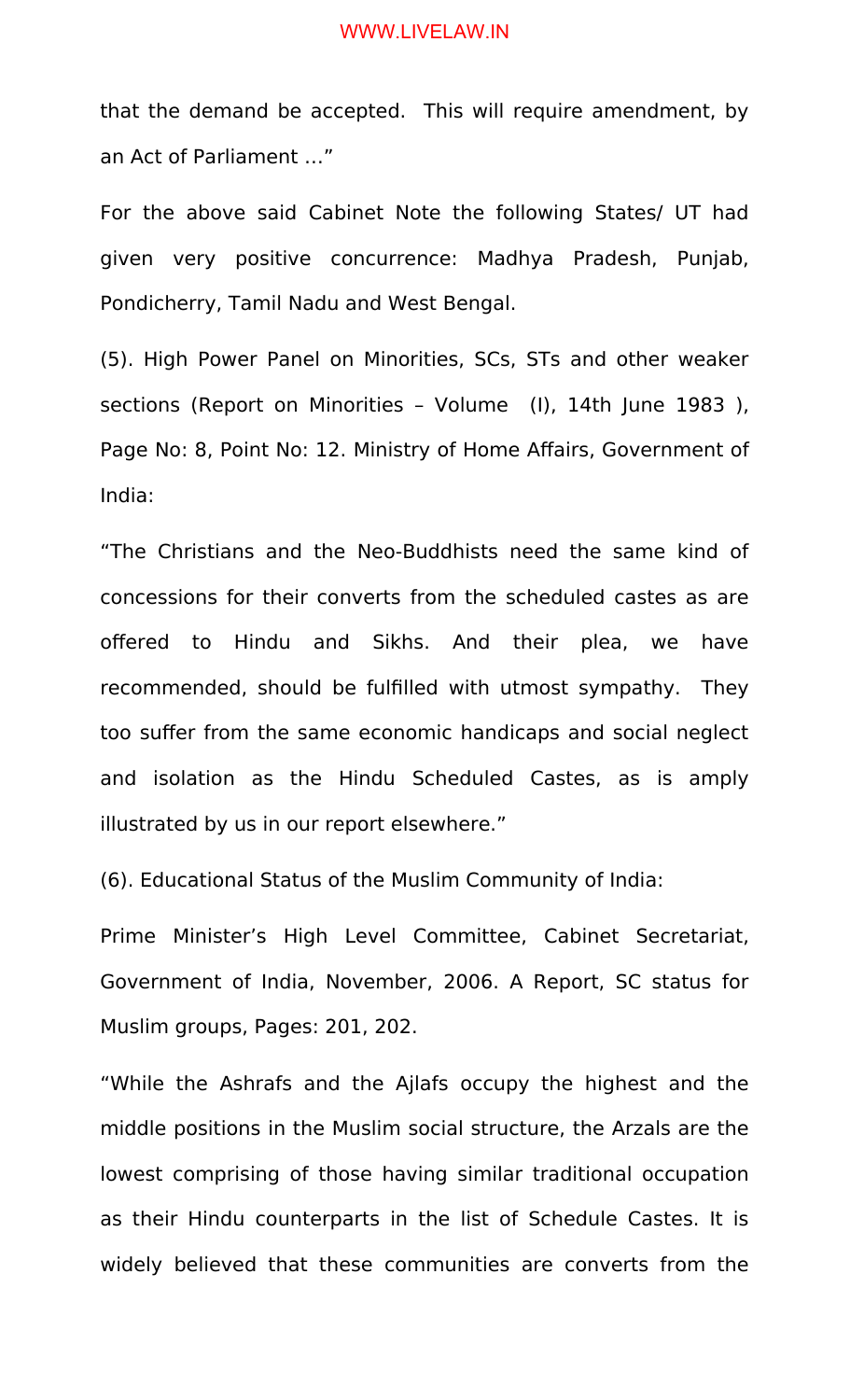'untouchables' among Hindus. Change in religion did not bring any change in their social or economic status. Because of the stigma attached to their traditional occupation, they suffer social exclusion. Despite this, they have been deprived of SC status available to their Hindu counterparts. Their exclusion from the SC list dates back to 1936 when the Imperial (Scheduled Caste) Order rejected SC status to Christians and Buddhists of similar origins. Depressed classes among the Muslims such as Halalkhors were included in the list but were barred from availing the benefits. This colonial decree remained the basis on which the government of Independent India, through the Constitutional (Scheduled Caste) Order, 1950, has denied them the status in accordance with the deprivations that they face. The Order, however, has been amended twice; once in 1956 to include the SCs among the Sikhs and later in 1990 to include the neo-Buddhists. Thus, practically only the Muslims and Christians of such origins continue to be denied the status. As a result, such Muslim groups namely, gadheris, gorkuns, mehtars or halalkhors, Muslim dhobis, bakhos, nats, pamarias, lalbegis and others remain impoverished and marginalized. Their inclusion in the OBC list has failed to make any impact as they are clubbed with the more advanced middle castes. Many have argued that the Order of 1950 is inconsistent with Article 14, 15, 16 and 25 of the Constitution that guarantee equality of opportunity, freedom of conscience and protect the citizens from discrimination by the State on grounds of religion, caste or creed."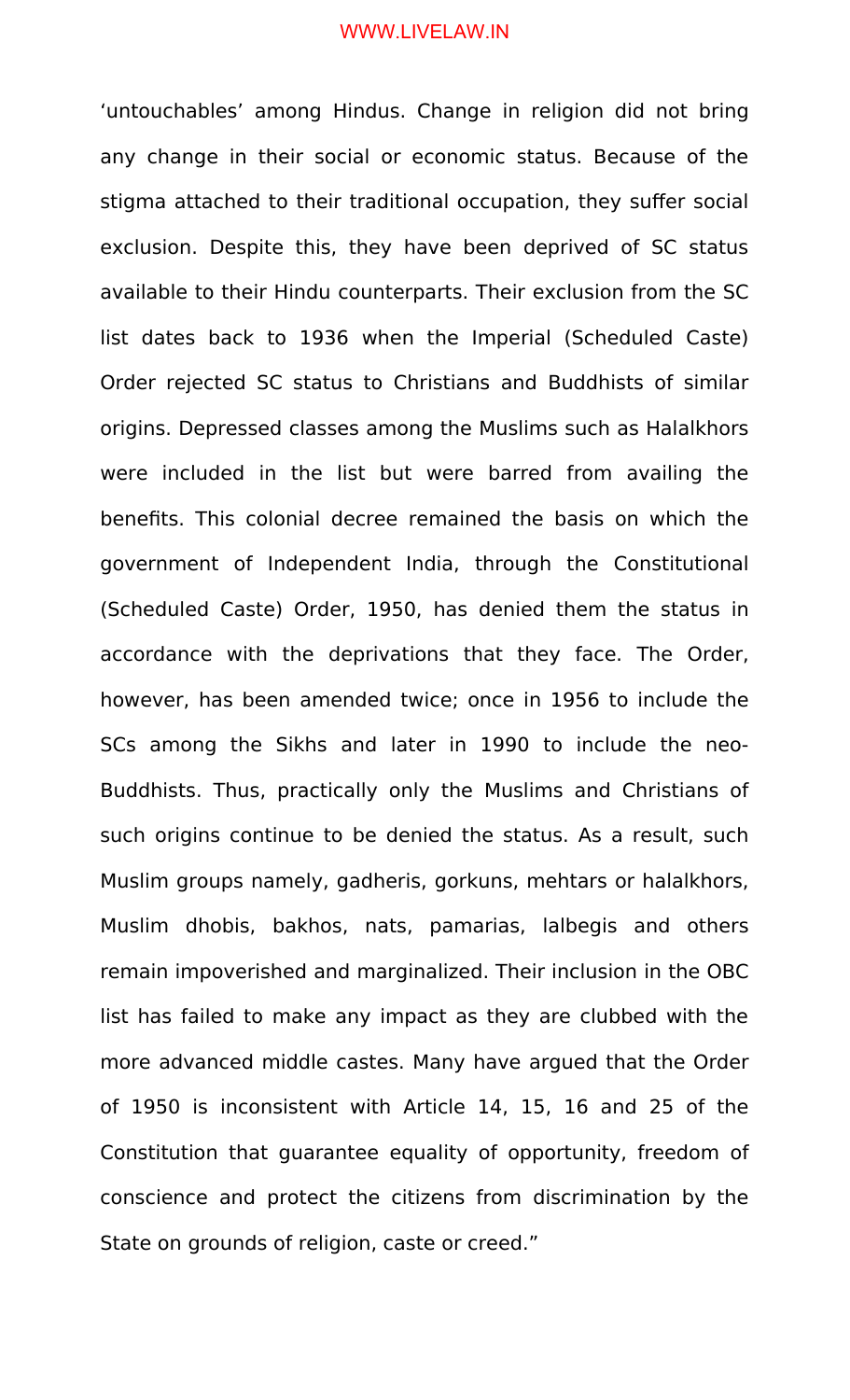(7). Report of the Committee on Untouchability (Parliamentary Committee), Economic, Educational development of the Scheduled Castes and Connected Documents Year 1969, Government of India, Department of Social Welfare - Present Ministry of Social Justice and Empowerment ( L. Elayaperumal Commission Report ), headed by Mr. L. Elayaperumal:

Page No: 32, "The Committee found during tours that all Scheduled Castes who got themselves converted to religions other than Hinduism should be given all concessions which are available to Scheduled Castes. This is because the committee found during tours that they suffer from same disabilities, which the Scheduled Castes suffer."

(8). Report of Backward Class Commission, Volume I, Government of India headed by Kaka Kalelkar, Page. vi, 160:

"We discovered to our pain and sorrow that untouchability did obtain in the extreme south amongst Indian Christians and Indian Christians were prepared in many places to assert that they were still guided by the caste not only in the matter of untouchability but in social hierarchy of high and low.

In practice, it was found that segregation of converts from Scheduled Castes was not successfully overcome in certain parts of South India."

This Honourable Court had asked the petitioners to prove the traditional practice of untouchability which is faced by the Christians of Scheduled castes origin as per Soosai Vs Union of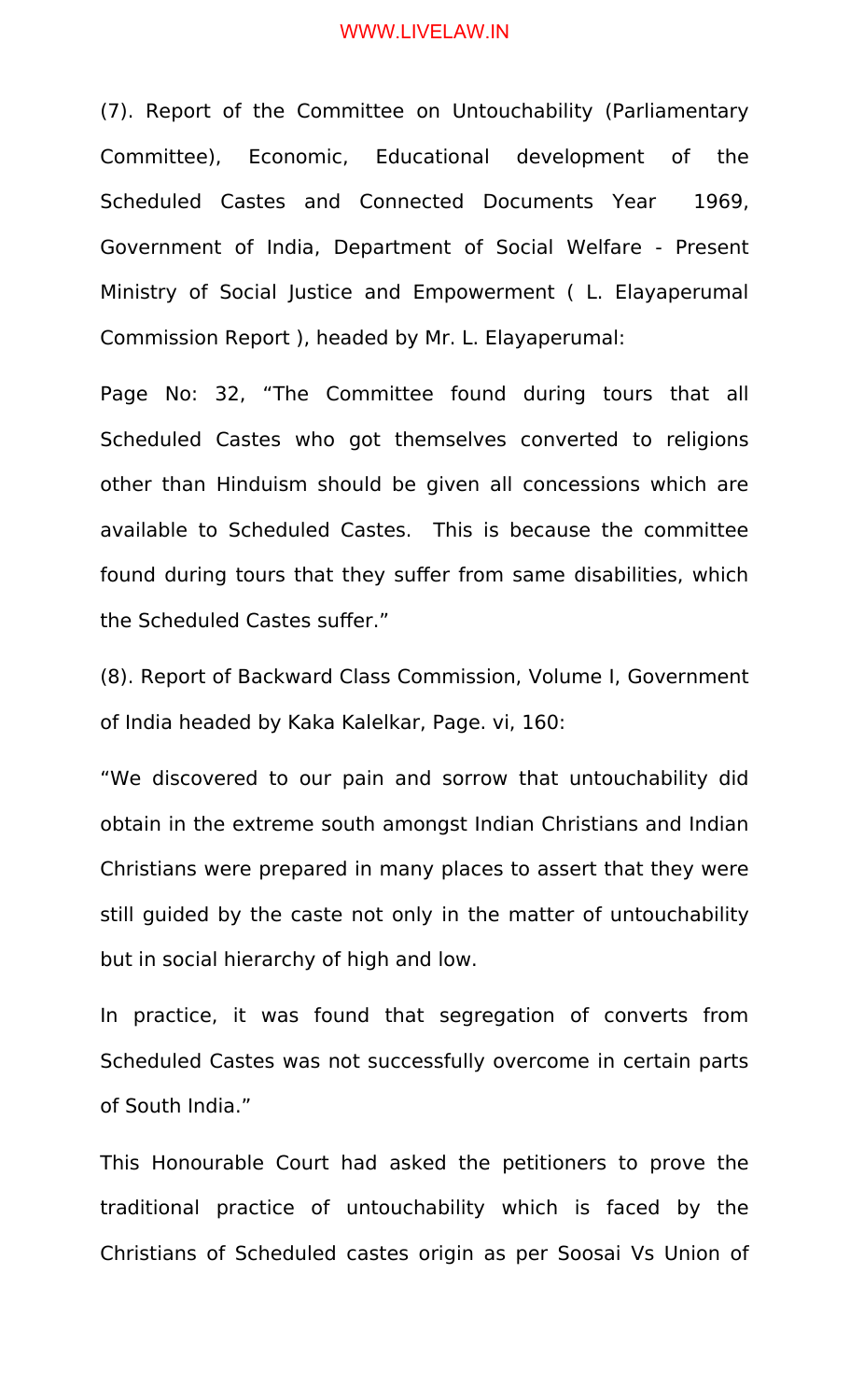India, Writ Petition No. 9596 of 1983, Date of Judgment: 30/09/1985.

"It is not sufficient to show that the same caste continues after conversion. It is necessary to establish further that the disabilities and handicaps suffered from such caste membership in the social order of its origin - Hinduism continue in their oppressive severity in the new environment of a different religious community.

To establish that paragraph 3 of the Constitution (Scheduled Castes) Order, 1950 discriminates against Christian members of the enumerated castes it must be shown that they suffer from a comparable depth of social and economic disabilities and cultural and educational backwardness and similar levels of degradation within the Christian community necessitating intervention by the State under the provisions of the Constitution.

The real question is whether on the material before us it can be said that in confining the declaration to members of the Hindus and the Sikh religions, paragraph 3 of the Constitution (Scheduled Castes) Order, 1950 discriminates against members of the Christian religion."

From the above said cogent authoritative detailed documentary evidences of the respondents, it is proved that the Christians of Scheduled Castes Origin people are socially and educationally backward arising out of the practice of untouchability.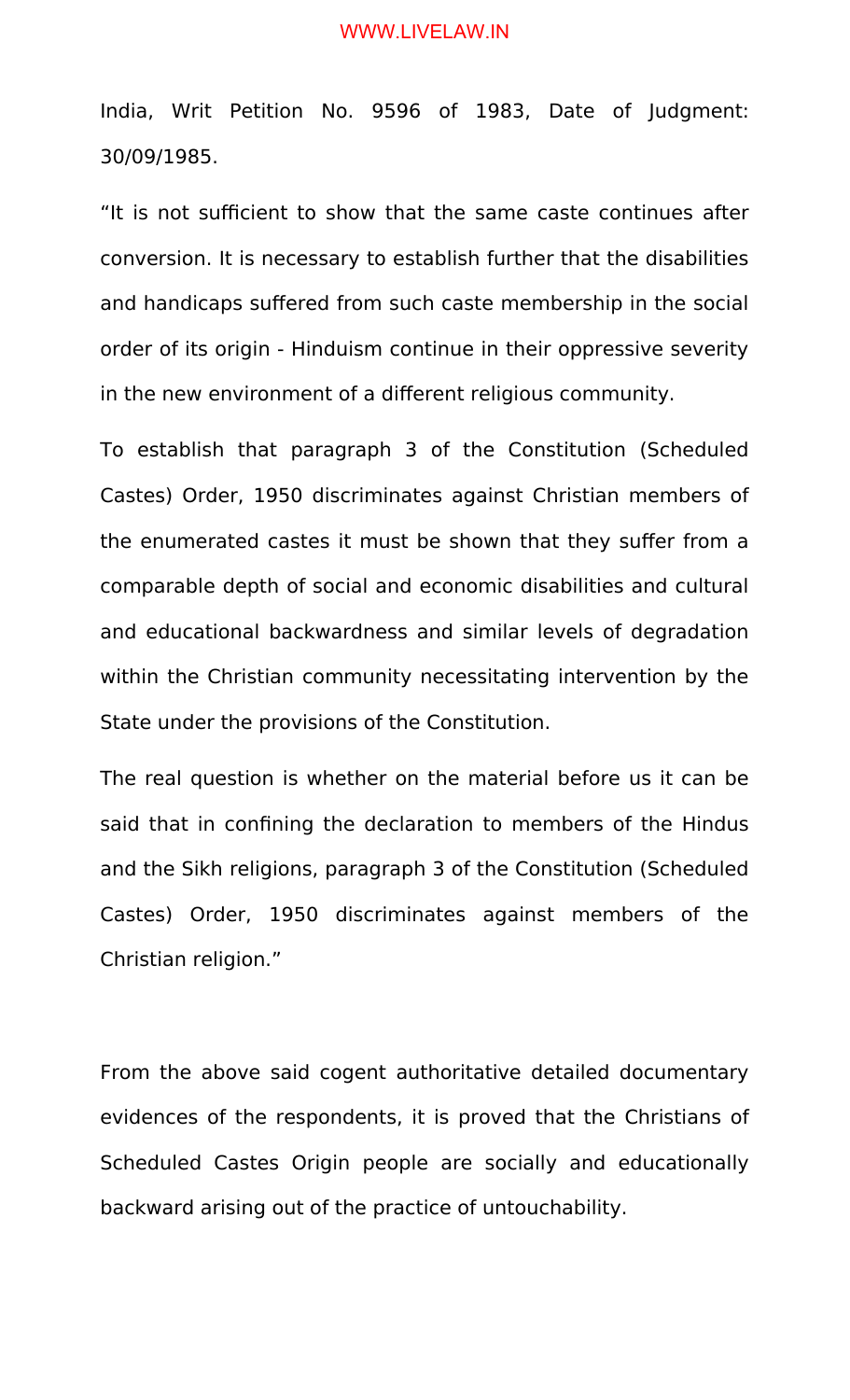It is quite evident that the President has (On behalf of him, Union of India has all the materials) the above said materials before him/ before Union of India, indicating that the depressed classes of the Christian communities (Christians of Scheduled Castes Origin) suffered from economic and social disabilities, cultural and educational backwardness, so gross in character and degree that the members of these Castes in the Christian religious community called for the protection of the Constitutional provisions relating to the Scheduled Castes. Based upon the following cogent Union of India's evidences, authoritative detailed studies, it is proved that the Christian, members of the enumerated castes are affected by the traditional practice of untouchability. The President of India does not have sufficient evidence to prove that the Hindus, Sikhs and Buddhist of Scheduled Castes Origin are socially and educationally backward arising out of the traditional practice of untouchability, except the hypothetical version, because Hinduism, Sikhism and Buddhism and its religious teaching only recognise untouchability practice and allows the discriminatory mind set of the people, the Scheduled Castes privilege is given to the Hindu, Sikh and Buddhist of Scheduled Castes Origin people.

X. Because the Union of India's Cabinet Committee on Political Affairs which contained many Cabinet Ministers had appointed the National Commission for Religious and Linguistic Minorities for granting its view on granting the Scheduled Castes status to Christians of Scheduled Castes Origin, the same Commission had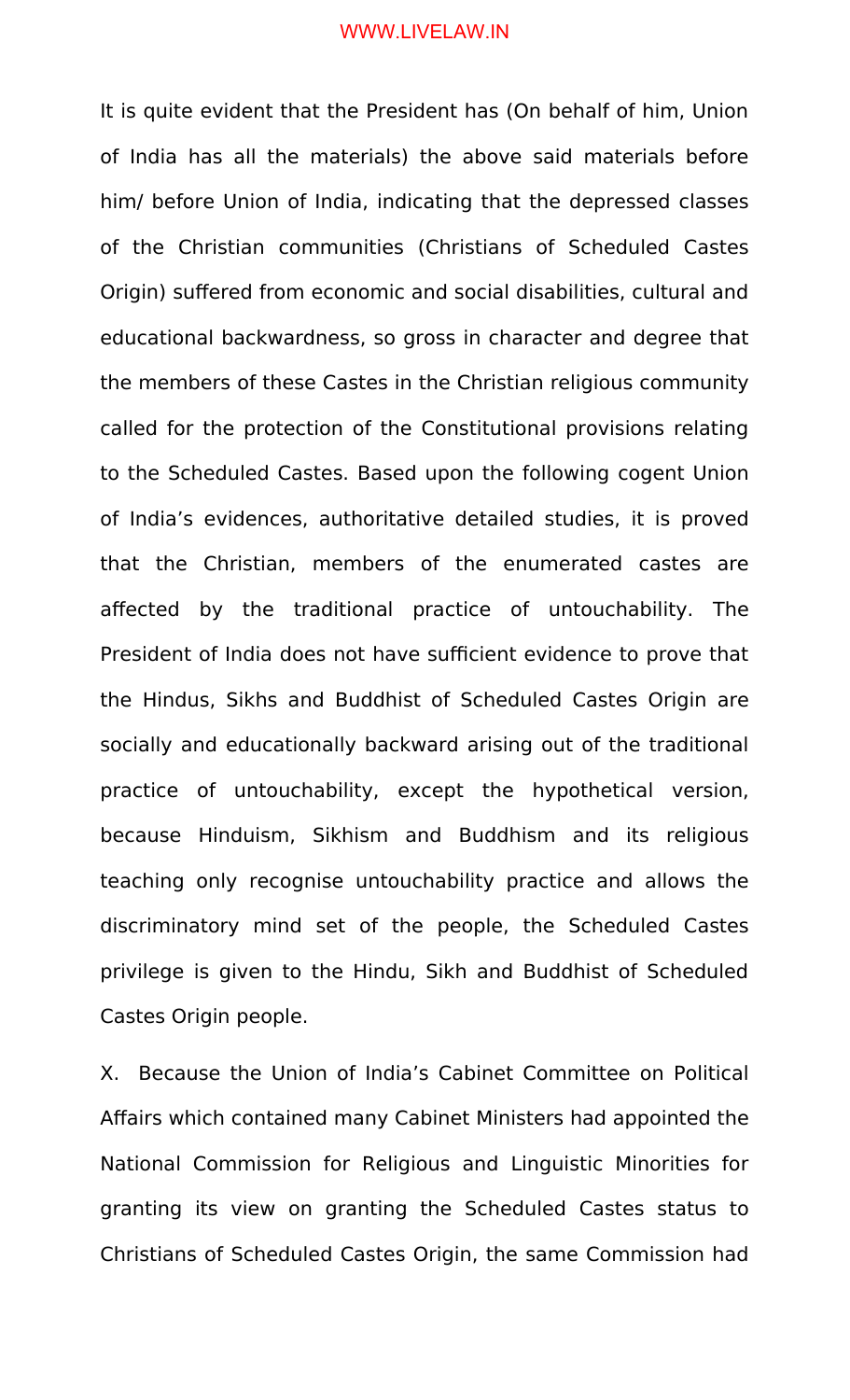recommended the following thigs for granting the Scheduled Castes status by striking the religious ban of the Constitution Scheduled Castes Order 1950, paragraph 3.

For announcing the above said paragraph 3 as unconstitutional (for the extension of Scheduled Castes status to Dalit Christians and Dalit Muslims), a Writ Petition (Civil) No.180 of the year 2004 was filed in the Supreme Court of India collectively on 22nd of March 2004 by the Centre for Public Interest Litigation & T. Franklin Caesar against Union of India, represented by the Secretary, Ministry of Social Justice and Empowerment (Respondent). After the year 2004 as on date, many Christians of Scheduled Castes persons and Organizations including the Catholic Bishops' Conference of India and the National Council of Churches in India had filed supportive Civil Writ Petitions, Interlocutory Applications, impleadment Petitions and Intervention Petitions by accepting the prevalence and the severity of the untouchability which is practiced among Christians and by producing very important evidences to prove the socio, educational backwardness of the Christians of Scheduled Castes Origin's Castes and the traditional practice of untouchability faced by the Christians of Scheduled Castes Origin in the Christian and Civil society.

Related with the above said case which is pending in this Honourable Court (As per this Honourable Court's reference) Joint Secretary to the Government of India, Ministry of Social Justice and Empowerment (After taking a collective decision in the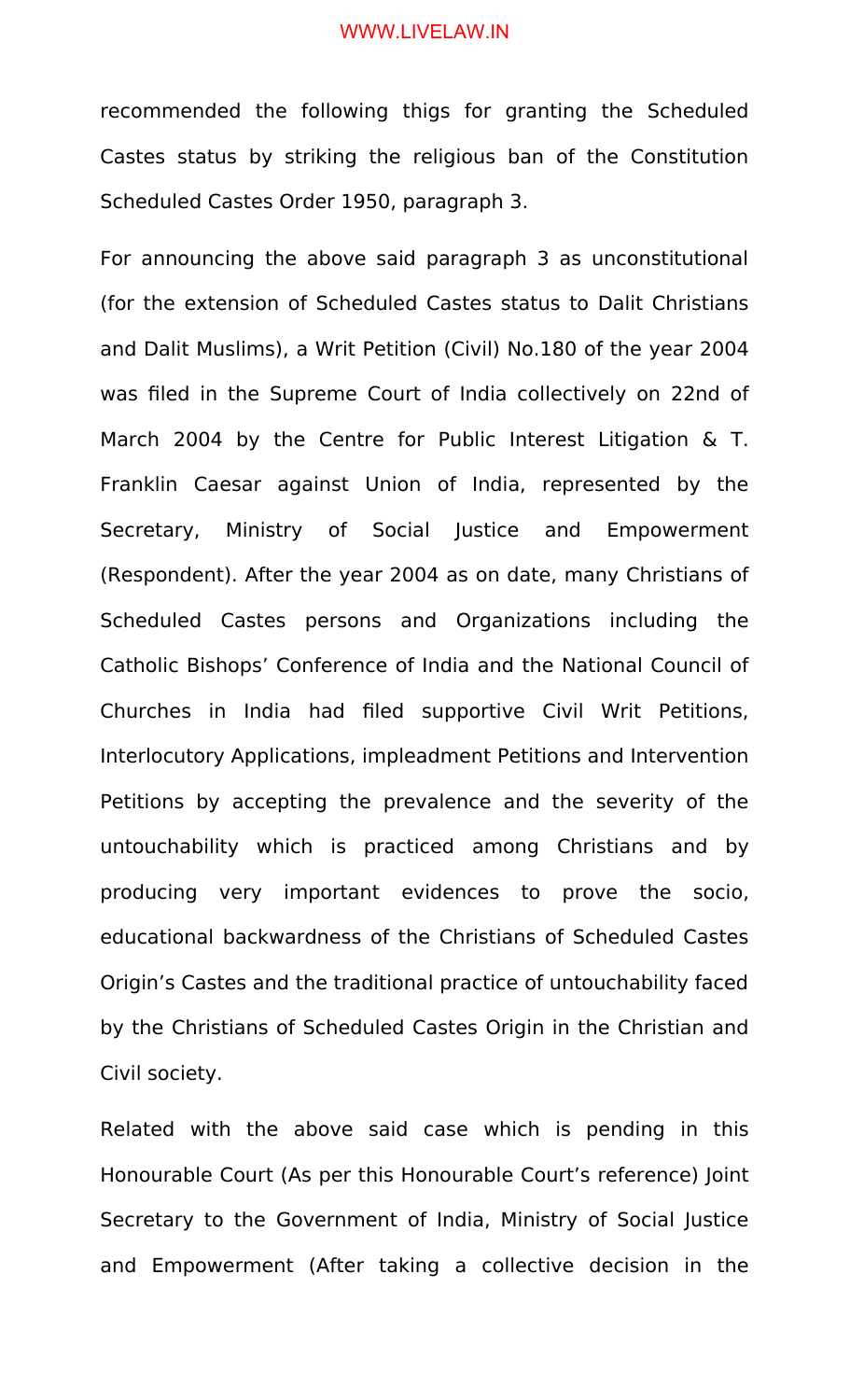Cabinet Committee on Political Affairs-CCPA meeting) via letter No. 14/6/2005-MC dated 28th September 2005 had resolved to expand the terms of reference of the National Commission for Religious and Linguistic Minorities, constituted vide Resolution No: 1-11/2004/MC (D) dated the 29th October 2004 to add the following clause to its terms of reference as follows:

(d) " To give its recommendations on the issue raised in Writ petition 180 / 2004 ( for granting Scheduled Castes status to convert Christian members of the enumerated castes people by deleting constitution scheduled castes order 1950, paragraph '3' ) and 94/2005 filed in the Supreme Court of India and in certain High Courts relating to Para 3 of the Constitution (Scheduled Castes) order, 1950, in the context of ceiling 50% on reservation as also the modalities of inclusion in the list of the Scheduled Castes (This Cabinet decision was informed to the Supreme Court of India). After doing eighteen months study by getting twelve state Governments' recommendations (Tamil Nadu, Pondicherry, West Bengal, Punjab, Utter Pradesh, Bihar, Andhra Pradesh, Haryana, Kerala, Mizoram, Sikkim, Uttranchal), the above said NCRLM had submitted the following recommendation to Union of India on 21-05-2007. It had very clearly recommended to Union of India for deleting the Constitution (Scheduled castes) order 1950, Paragraph 3.

NCRLM Report volume I, page 154, part 16.3.5 declares as follows: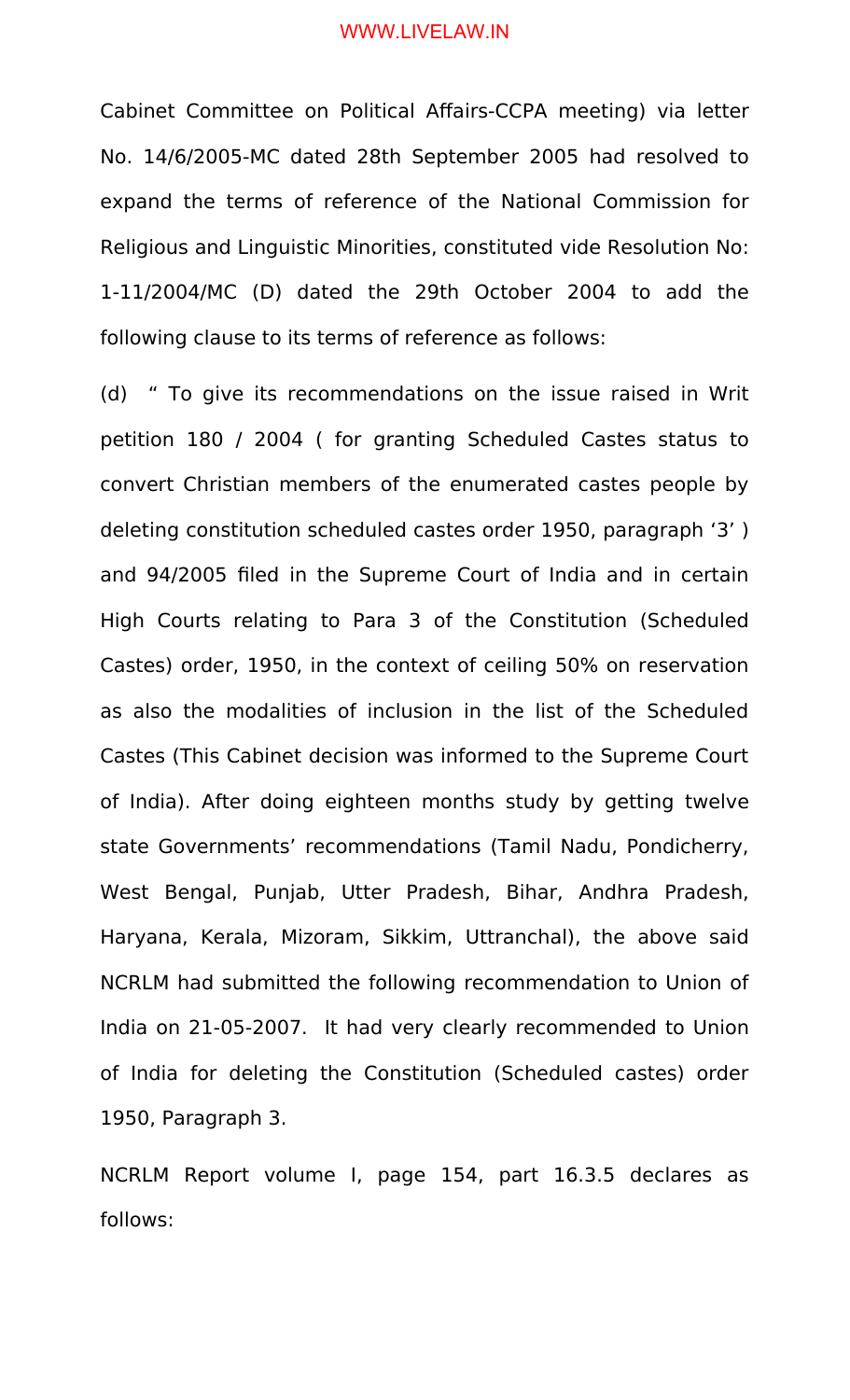"In view of what has been said above, we recommend that Para 3 of the Constitution (Scheduled Castes) order 1950, which originally restricted the scheduled caste net to the Hindus and later opened it to Sikhs and Buddhists, thus still excluding from its purview the Muslims, Christians, Jains and Parsis etc. – should be wholly deleted by appropriate action so as to completely de-link the scheduled caste status from religion and make the scheduled castes net fully religion – neutral like that of the Scheduled Tribes."

NCRLM Report volume I, page 141, Sub division 'a'

"So the Presidential Order of 1950 is unconstitutional and it is a black letter written outside the constitution introduced through the back door by an executive order Para 3 of the presidential order is anathema which disfigures the beauty of the written Constitution of India."

Y. Because National Commission for Religious and Linguistic Minorities, after conducting many seminars and research by using the TATA Institute of Social Science and other Social Science Organisations, conducting public hearings from all people (those who are supporting this issue and opposing this issue) and consulting all the authoritative persons of all the State Governments and Union Territories/ by getting it in , the above said National Commission for Religious and Linguistic Minorities had recommended for de-linking religion from the Scheduled Castes net for the consideration of extending the Scheduled Castes status to Christians of Scheduled Castes Origin.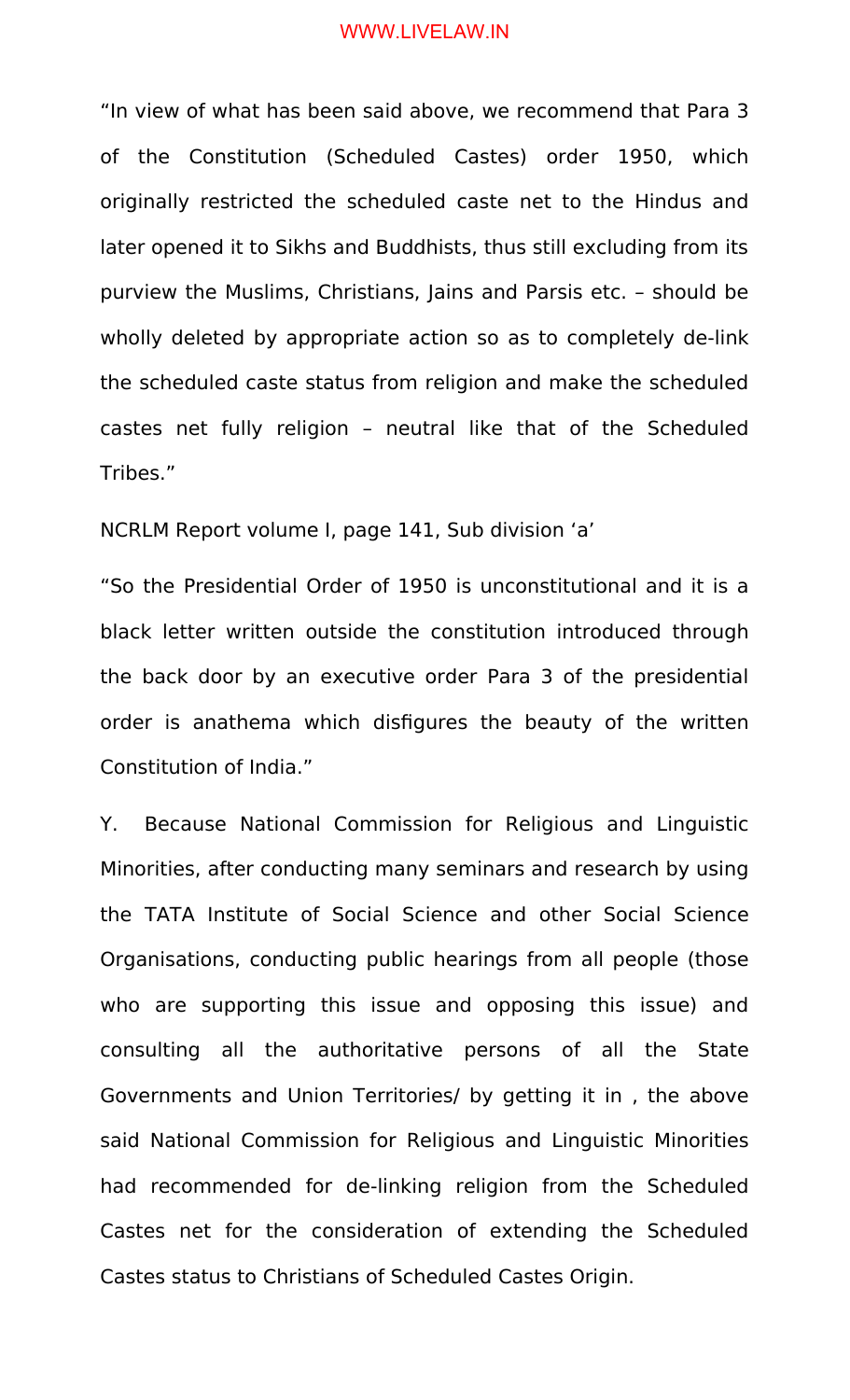Z. Because the Co- Respondent National Commission for Scheduled Castes (Respondent No. 2) and National Commission for Minorities (Respondent No. 3) had given the following response to this Honourable Court. It is well known to the 1st respondent No. 1/ Union of India, represented by the Secretary, Ministry of Social Justice and Empowerment, 2<sup>nd</sup> respondent/ National Commission for Scheduled Castes, 3rd respondent/ National Commission for Minorities, 4<sup>th</sup> respondent/ The Registrar General of India, Ministry of Home Affairs, 5<sup>th</sup> respondent Ministry of Law and Justice, 6<sup>th</sup> respondent Ministry of Parliament Affairs, 7<sup>th</sup> respondent Ministry of Minority Affairs and the 8<sup>th</sup> respondent Cabinet Secretariat that voluminous, cogent, authoritative and detailed Government invented/ created documentary evidences concerning with the socio, educational, economic and cultural backwardness arising out of the practice of untouchability of the Christians of Scheduled Castes Origin people are with all the above said Offices and authorities

(1). As per the direction of the Supreme Court of India, both the above said Commissions were considered as Co Respondents along with Union of India. On 18.07.2012, the Co Respondent National Commission for Minorities' Affidavit was filed in the Supreme Court of India, which says:

"That the Commission again its meeting dated 06.05.1997 made a statutory recommendation under section 9 (1) (g) of the NCM Act recommending in continuation of its earlier recommendation for outright removal of the proviso in (Constitution Scheduled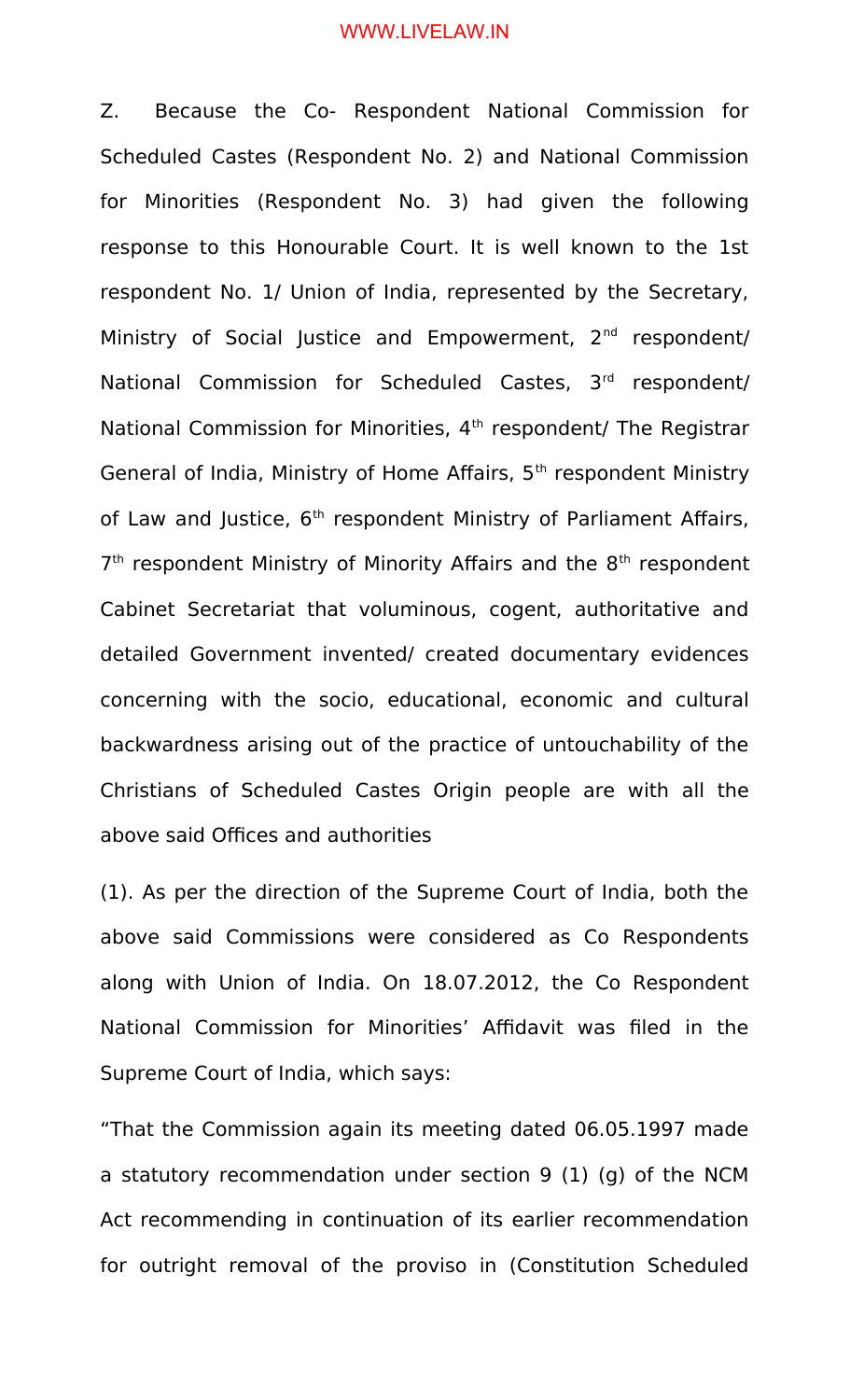Caste) Order, 1950 which confines the SC status strictly to three specified religions to the exclusion of all other religions. It is necessary in the opinion of the Commission to do so in order to fully implement Constitutions stress on the guarantee of equality before law and equal protection of law and Constitutional prohibition of all religion-based discrimination." **(ANNEXURE NO. 3)**

(2). On 04. 04. 2011, the Co Respondent National Commission for Scheduled Castes' Affidavit was sent to the Ministry of Law and Justice's Wing in the Supreme Court of India for filing it in the Supreme Court of India, which says:

Date: 18.09.2007, "It was decided that reservation should be extended to them but the share of 15% of SCs should not be disturbed…"

Date: 22.04.2010, "In view of the Full Report being laid before the Parliament, the NCSC may reiterate its earlier position & fully endorse the recommendations of the (NCRLM- National Commission for Religious and Linguistic Minorities)."

Date: 14.02.2011, "The issue of inclusion of Dalit Christian and Dalit Muslims in the Scheduled Castes was discussed at length. After the discussion the Commission decided that the issue should be tested on the following two parameters."

(i). Whether Dalit Christians and Dalit Muslims are following the same traditions and customs after conversion from SC as before conversion.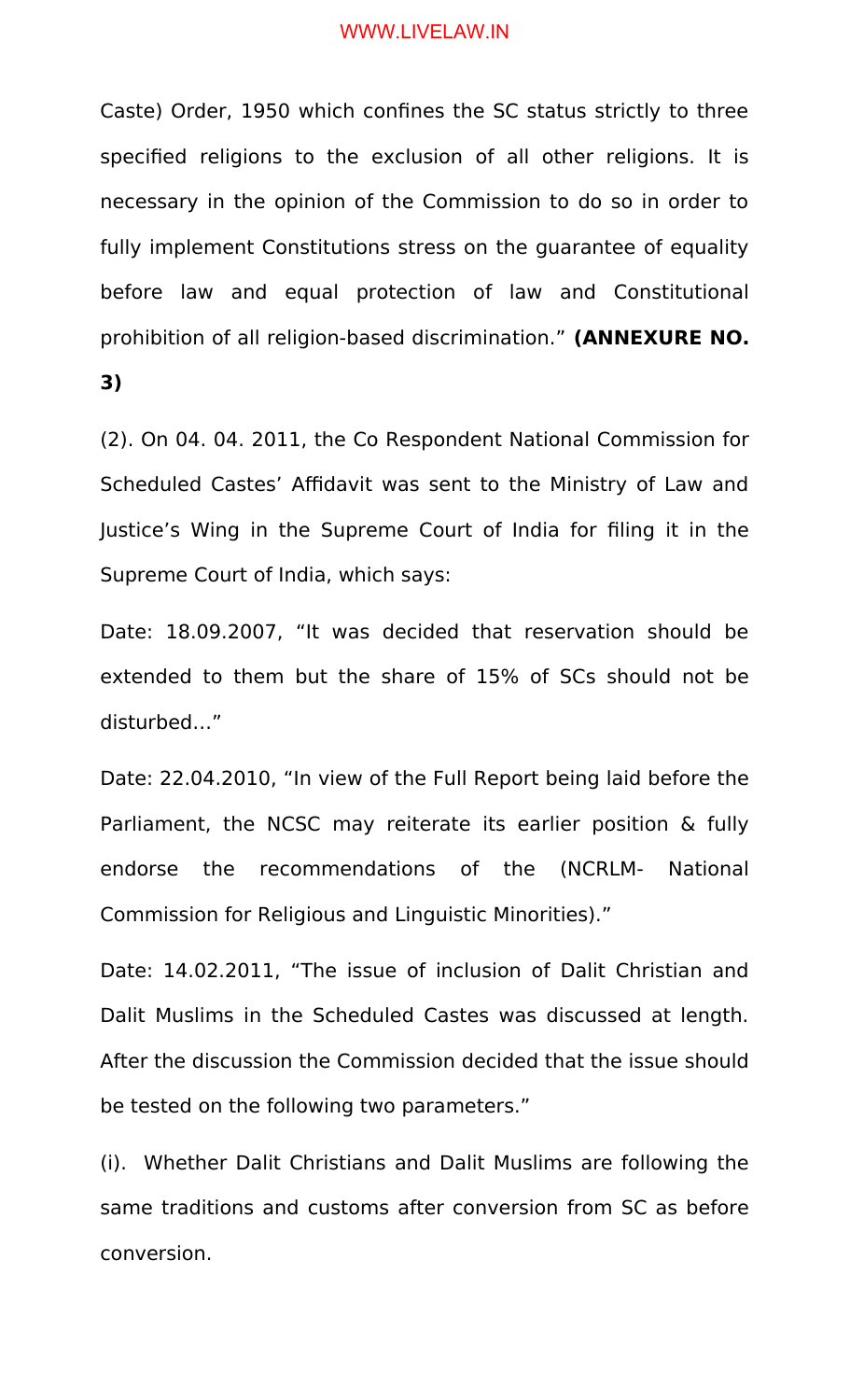(ii). Even after conversion to Christianity or Islam, do they suffer from the same social disabilities (Example: untouchability, discrimination etc.) as before.

Since the matter is reported to be urgent, the Commission recommends inclusion of Dalit Christians and Dalit Muslims in the category of Scheduled Castes, if they fulfil the above said two parameters." **(ANNEXURE NO. 4).**

AA. Because the Christians of Scheduled Castes Origin people are getting legal remedy under the protection of Civil Rights Act, 1955 or otherwise called as Untouchability Offences Act, 1955 when these people are victimised because of the untouchabilityoriented caste discriminatory crime. Since untouchability Offences Act, 1955 and the Scheduled Castes and Scheduled Tribe (Prevention) of Atrocities Act, 1989 amended in the year 2018 deal with the same form of untouchability, Christians of Scheduled Castes Origin people ought to get the legal protection under the Scheduled Castes and Scheduled Tribes (Prevention) of Atrocities Act, 1989 amended in the year 2018 because these people are affected by the untouchability practice. Because these people are belonging to the lower Caste status, they are discriminated, because these Christians of Scheduled Castes Origin belong to the Christian religion, some of the caste minded perpetrators are not skipping them from the untouchability practice, still these people are discriminated because of their menial job, give birth from the communities and the descent based discrimination.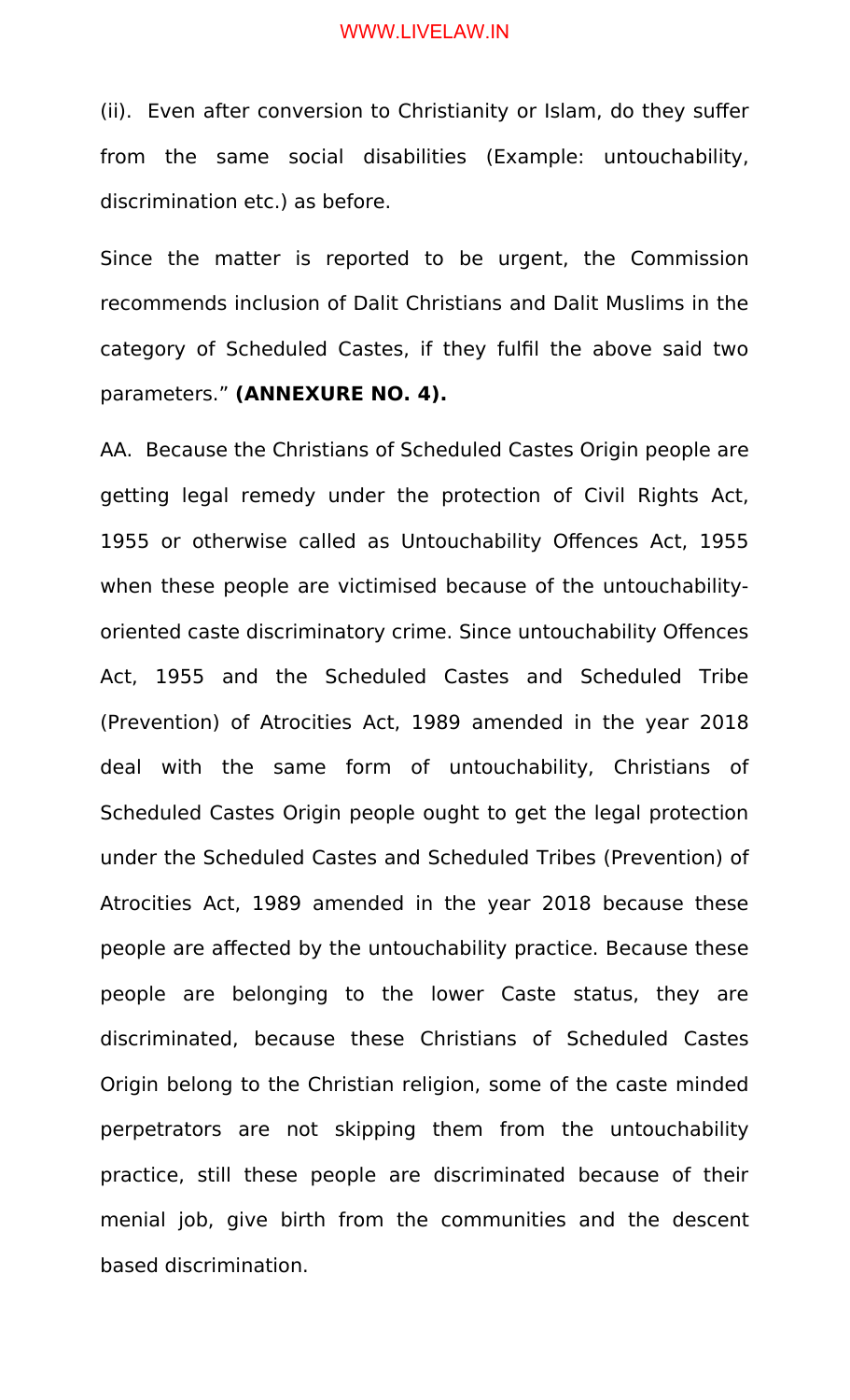BB. Because as per Indian Constitution Article 17, untouchability is abolished and its practice in any form is forbidden. The enforcement of any disability arising out of Untouchability shall be an offence punishable in accordance with law.

As on 26th of January 1950, untouchability is completely abolished; if it is so why Hindu, Sikh and Buddhist Scheduled Castes Origin (whose castes names are there in the Schedule of the Constitution Scheduled Castes Order 1950) avail the Scheduled Castes status irrespective of some of the elite people's socio, educational (two requirement as per constitution), economic and cultural (some requirement of the Court in some judgment) advancement and there is no creamy layer restriction for the Scheduled Castes people to avail the Scheduled Castes privileges. Whether for the individual backwardness the Scheduled Castes is given to the above said people or because the castes names are there in the Schedule, the Scheduled Castes status is given to the above said Hindu, Sikh and Buddhist of Scheduled Castes Origin. This privilege is given to the Hindus, Sikh and Buddhist of Scheduled Castes Origin because of their mere Caste name entry in the Scheduled Castes List/ Constitution Scheduled Castes Order 1950. If is so, why not the poor Christians of Scheduled Castes Origin who are socially, educationally, culturally and economically backward when comparing the above said other elite and rich Hindu, Sikh and Buddhist religious Scheduled Castes people could avail the Scheduled Castes status. In the case of the petitioners only, the respondent is insisting to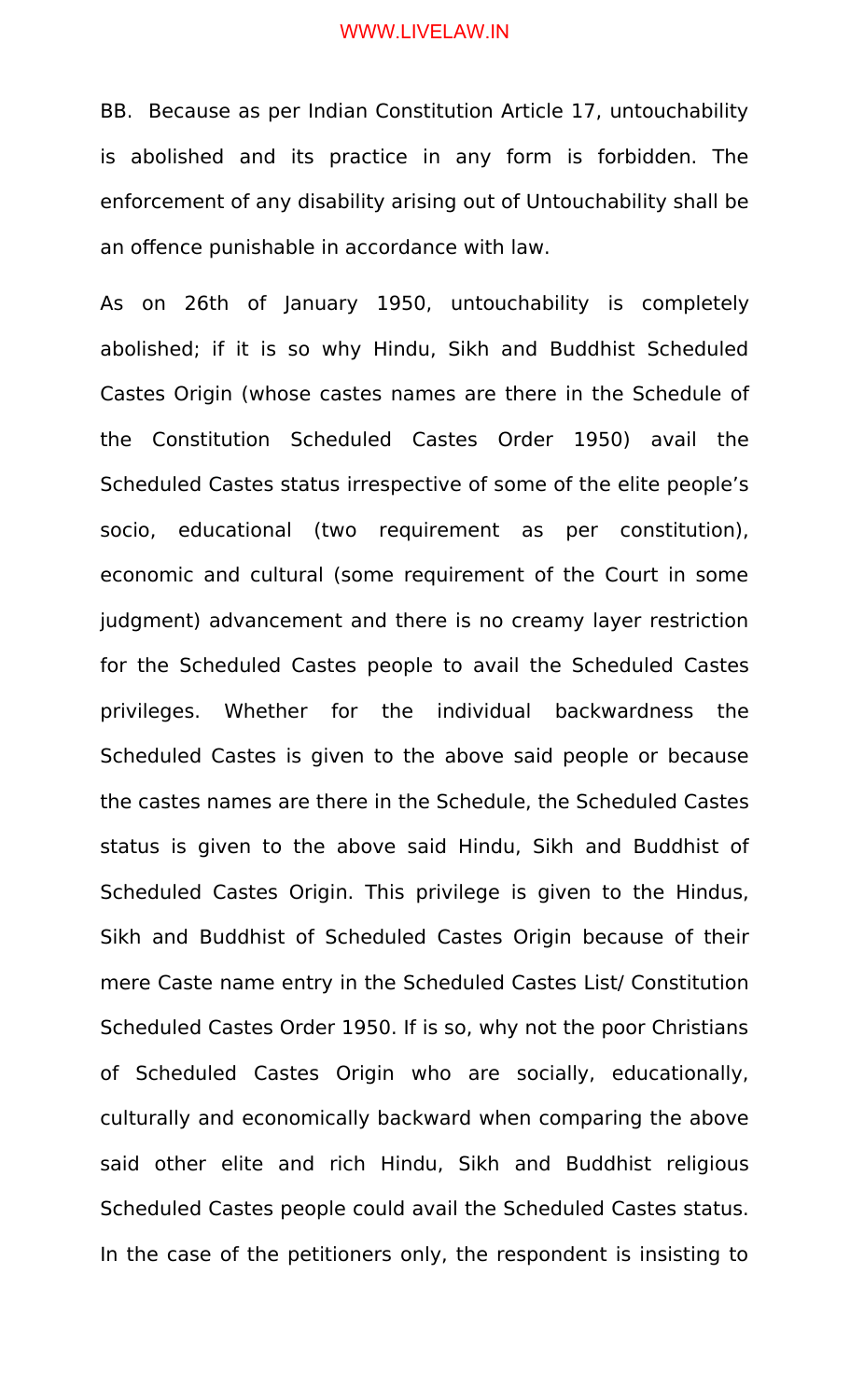prove the socio and educational forwardness arising out of the practice of untouchability for getting the Scheduled Castes status, whereas as per Indian Constitution Article 17, untouchability practice is abolished as on date 26.01.1950. For proving the socio and educational backwardness of the Hindu, Sikh and Buddhist Scheduled Castes Origin communities arising out of the traditional practice of untouchability, what data do this respondent could able to give, when the Scheduled Castes status is given to all the Hindu, Sikh and Buddhist Scheduled Castes Origin communities people without any creamy layer restriction, so this religious ban of the Constitution Scheduled Castes Order 1950, Paragraph 3 is discriminatory as per Indian Constitution 14 and 15.

CC. Because in the case of Hindu, Sikh and Buddhist Scheduled Castes Origin the Scheduled Castes status is given to all the communities for the communities backwardness not by considering the individual backwardness, but in the case of the Christians of Scheduled Castes Origin based on the individual persons' collective data, the Christians of Scheduled Castes Origin are insisted to prove the individual persons backwardness data in collective manner, for the Hindu, Sikh and Buddhist Scheduled Castes Origin, there is no creamy layer restriction, the Hindu, Sikh and Buddhist of Scheduled Castes Origin never proved their socio and educational backwardness arising out of the traditional practice of untouchability . Still as per the respondent's cogent, authoritative and detailed evidence, it is proved that the Christians of Scheduled Castes Origin are socially and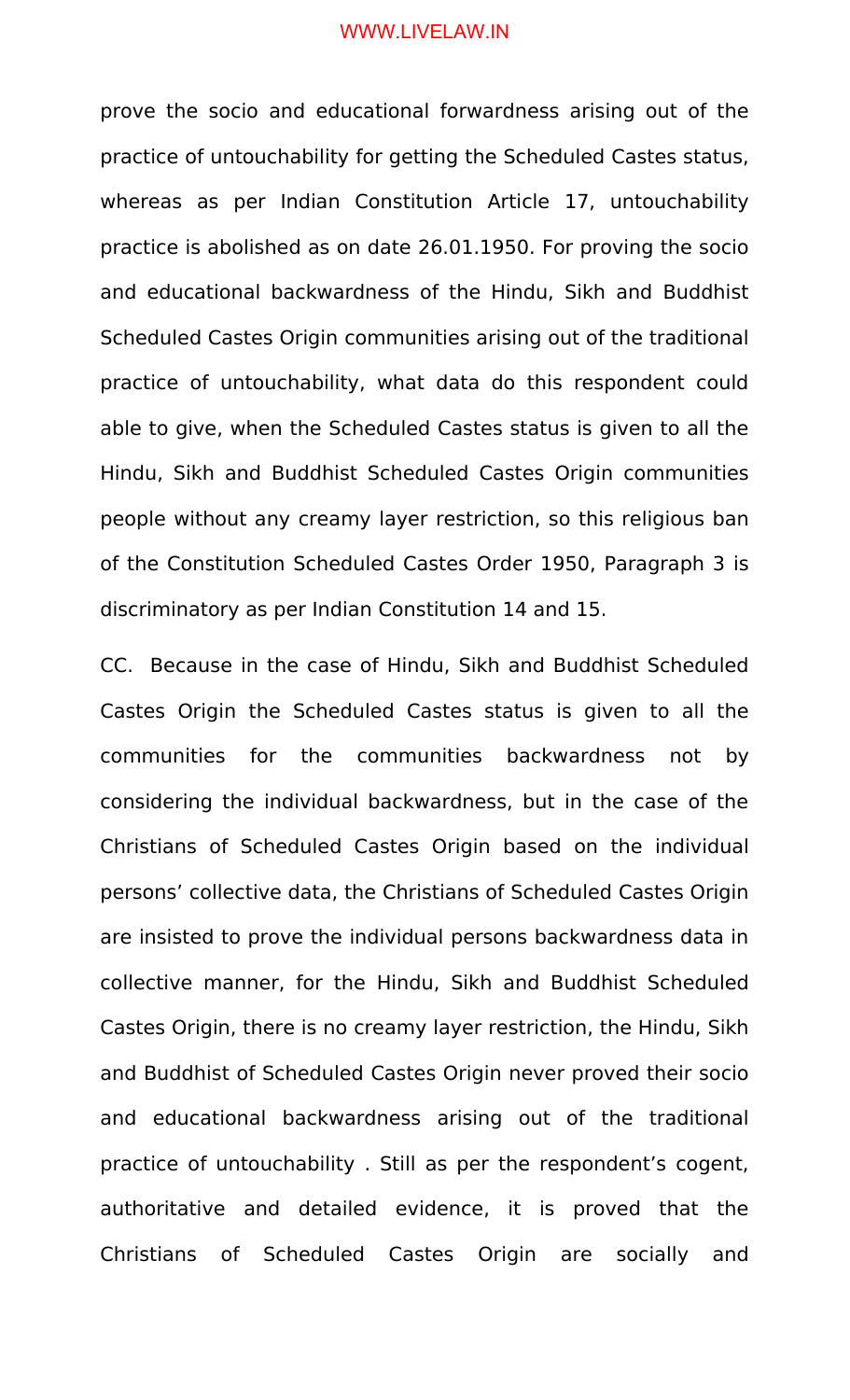educationally backward arising out of the traditional practice of untouchability.

DD. Because when some Hindu, Sikh and Buddhist of Scheduled Castes Origin person embraces Christianity, when other own brothers and Sisters are not embracing Christianity, by living in the same family and in the same caste and the geographical environment, how the new converted person only could become socially, educationally forward position and there is no traditional practice of untouchability practise by them, when their own brothers and sisters by living in same geographical situation, by dwelling among the same caste minded people in the same House could be treated as socially and educationally backward people for availing the Scheduled Castes status.

EE. Because the Christians of Scheduled Castes Origin people are following the Indian cultural oriented way of life. Some of the New Testament related Christian religious principles of the Bible do not prevent some of the Catholic Christians, the Protestant Christians and the independent denomination Christians not to follow the Indian way of life and the Indian cultural religious behaviours like idol worship, wearing the dress to the idols, idol worshipping, worshipping Portrait of Jesus, Mary, Joseph, Angels and Saints, tying mangal sudra (marriage agreement symbol to denote the marriage tie as symbolic visible representation to reveal that the concerned lady is married), wearing metti on the leg fingers, putting Tilak on the fore head, Aarthi during the marriage ceremonies, puberty, birth ceremony, death remembrance, frank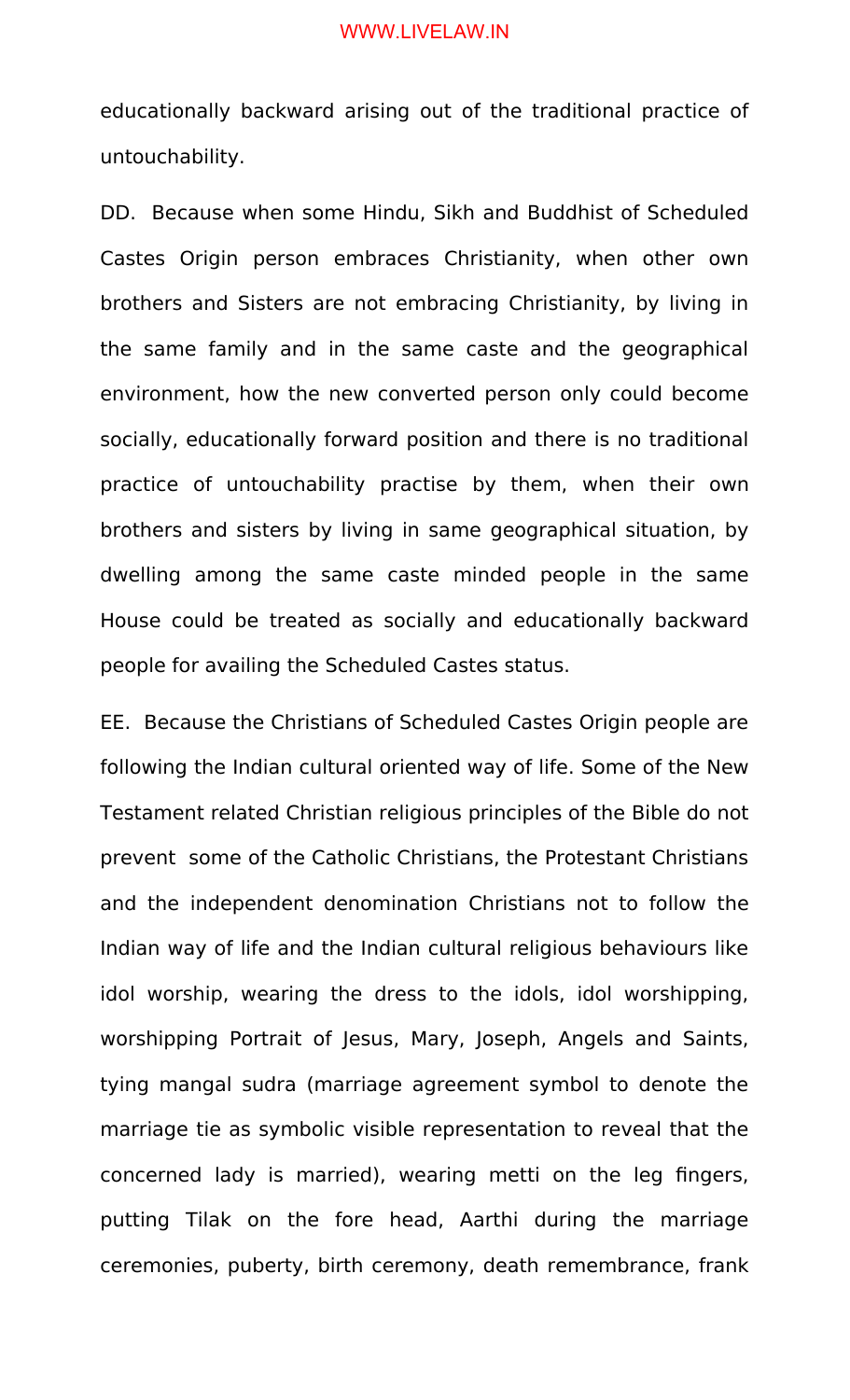incense and myrrh powder burning and fuming, agar pathi buring/ aroma coil burning, Candle burning, worshipping the idols of the Saints, worshipping the cemeteries of the Saint people, wearing Saffron dress and going to Church, Flag Hosting in every Church, fortieth day remembrance after death of a human being, animal sacrifice in small rural Churches and so on. Even the old Testament Bible principle allow some of the above said human behaviour for worshipping God, for example making aroma powder and worshipping stone as remembrance by pouring Oil on the Stone. Even in old testament Biblical stories, some people were treated as inferiors, superiors, because of that discriminatory practice was allowed.

FF. Because, some of the Hindus of Scheduled Castes Origin people are also coming to the Church and participating in the Christian worshipping service, could the Hindus of Scheduled Castes Origin could be ceased to be treated as Hindus, it is not.

As per Hindu law, why the atheist Scheduled Castes origin people are treated as Hindus and given the Scheduled Castes privileges, when these atheist of Scheduled Castes Origin people do not believe in the Hindu religious ideology, dogmas, mythology and the caste degradation system. No religion could motivate and recognise the practice of untouchability. "Untouchables" are generally defined as people belonging to castes that rank below the Sudra varna. They have traditionally been regarded as having such low status they don't even register on the caste system and they are not under the purview of Hinduism. The Dalits/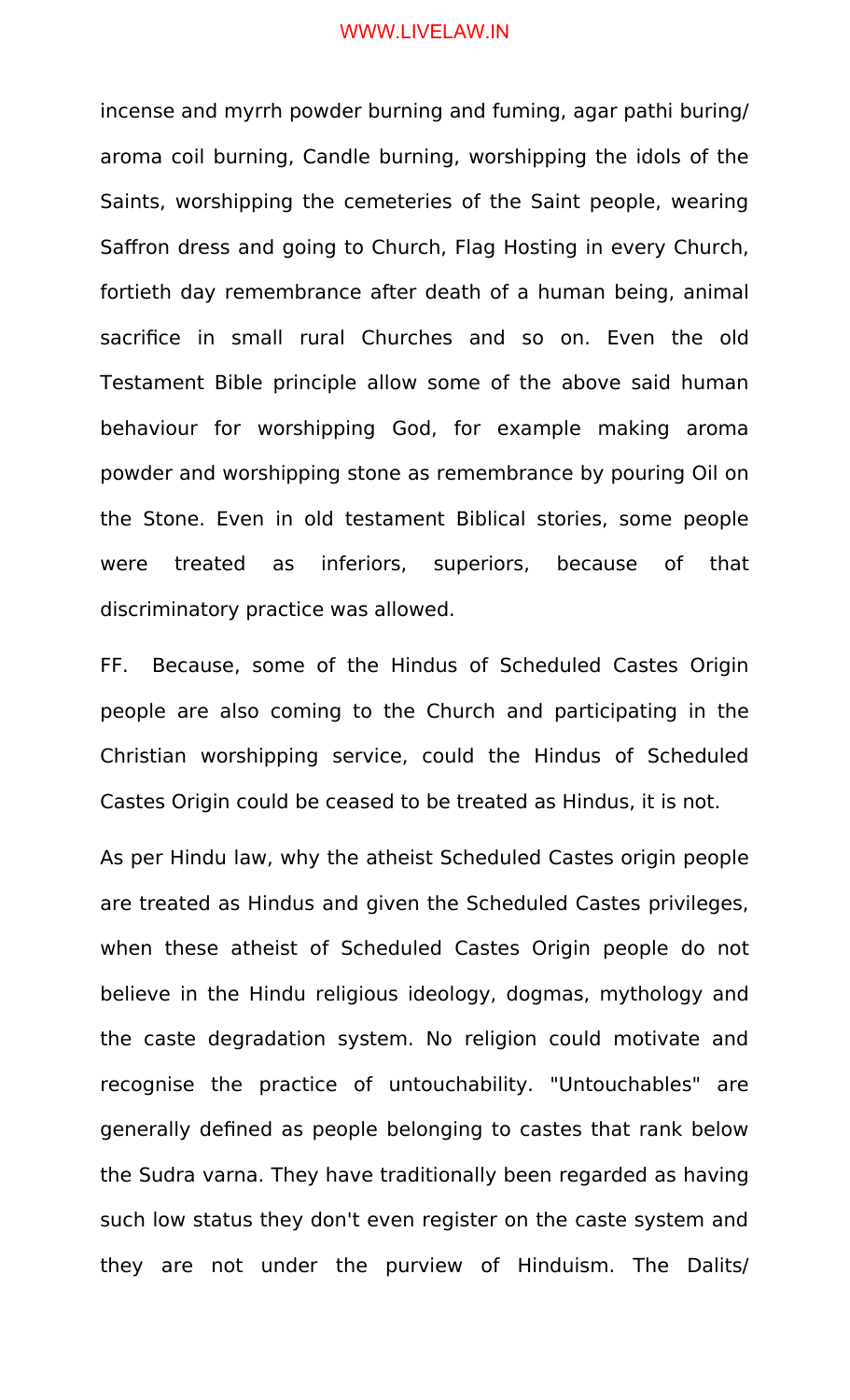Scheduled Castes people (formally known as Untouchables) have traditionally been regarded as having such a low status they were not even considered being members of the caste system. Other terms used to describe them include Depressed Classes, Avarna (outside the varna system), Antyaja (last-borne), Outcastes (inaccurate since they are in caste system), Adi-Dravida (meaning original Dravidians"), external caste, backwards castes, Panchama (meaning fifth varna, a term developed to accommodate inter-caste offspring into the caste system). Even as per Hindu mythology, these people were not treated as Hindus and these people were not born from the body of Brahmma. If it is so, why the Hindus of Scheduled Castes Origin are only given the Scheduled Castes status by forcefully telling and treating them as Hindus, because the Hinduism is the way of life, some time it is not considered as religion. In the same way, the same non-Hindu (Christians of Scheduled Castes) people who were not the part of the Hindu Varna system, since these people are following the Indian cultural way of life ought to be treated as Scheduled Castes.

GG. Because when a Christian of Scheduled Caste Origin person who is educationally, socially, economically and culturally in a forward position comes to Hinduism, Sikhism and Buddhism, forthwith how he or she becomes socially, educationally, economically and culturally in a backward position. Could the Hindu, Sikh and Buddhist religions change the educational and social status of a person forthwith after sudden change forthwith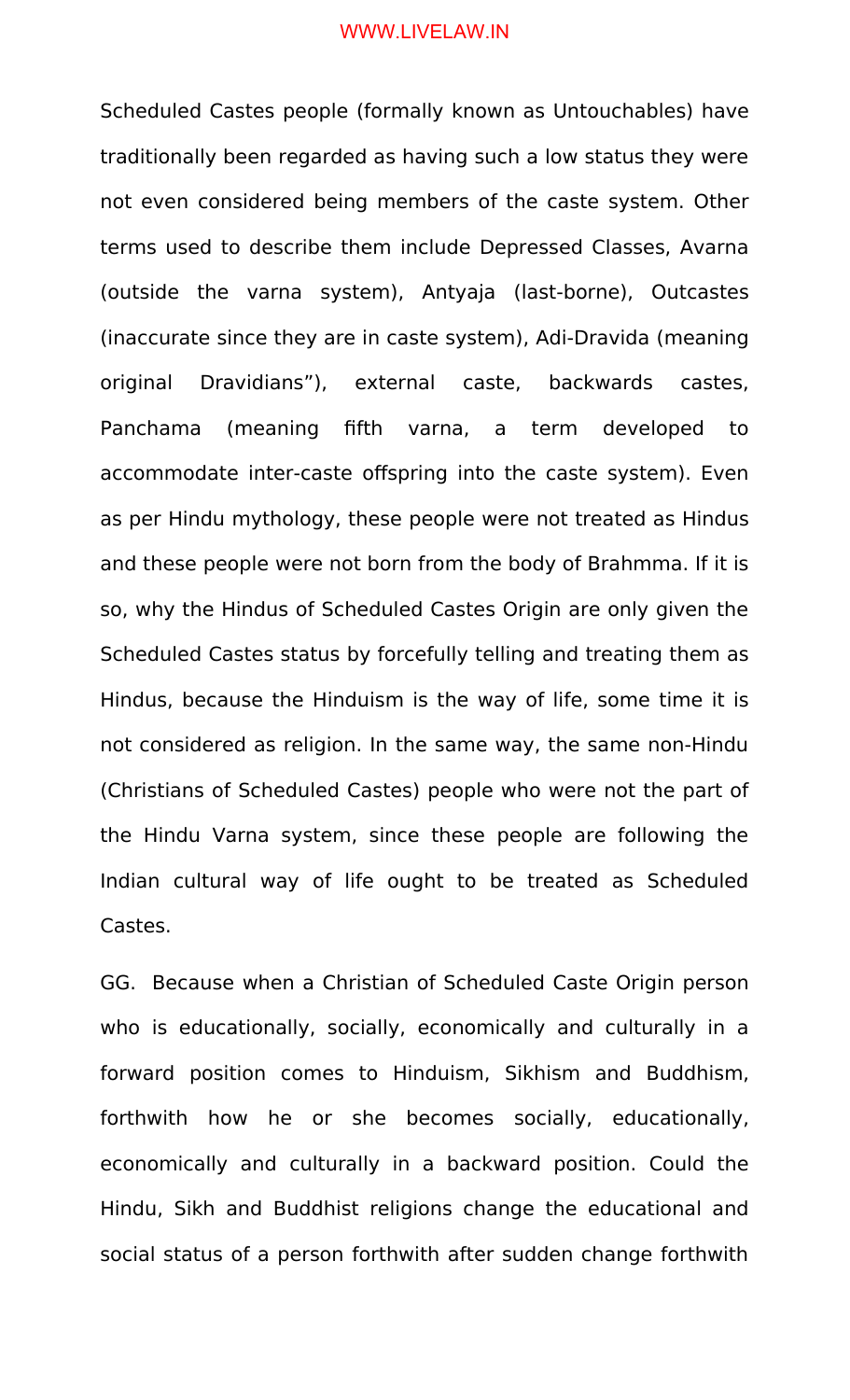very swiftly. Once again, if he or she becomes to his or her religion Christianity, how he or she once again becomes socially, educationally, economically and culturally forward forthwith.

HH. Because as per the Arya Marriage Validation Act, 1937, when all the Caste Arya Samajists are able to do the inter- caste marriages including the Scheduled Castes Origin Bride or Groom, Arya Samajists group is treated as Hindu sect. Though Arya Samaj/ a group of Hindu Sect is not recognise the Caste discriminatory practice, the Arya Samaj convert many Christians of the Scheduled Castes Origin to Hinduism and the people are availing the Scheduled Castes status. But in principle, the Arya Samajists Sect of Hindu religion and its dogmas do not allow the caste discrimination and its practice. But, the Arya Samajist Scheduled Castes Origin are entitled to avail the Scheduled Castes status, though the Arya Samajists of Scheduled Castes Origin people and the upper caste Arya Samajists do not believe in the untouchability and caste discriminatory principle and both upper caste and lower caste Arya Samajists do not believe in the caste system. In the same way, the Christians of Scheduled Castes Origin ought to be treated as the people who follow Indian way of life and discriminated because of the caste mind oriented Indian way of life. So, the religious ban of the Constitution Scheduled Castes Order 1950, Paragraph 3 ought to be struck down by this Honourable Court.

Please see the following Act:

The Arya Marriage Validation Act, 1937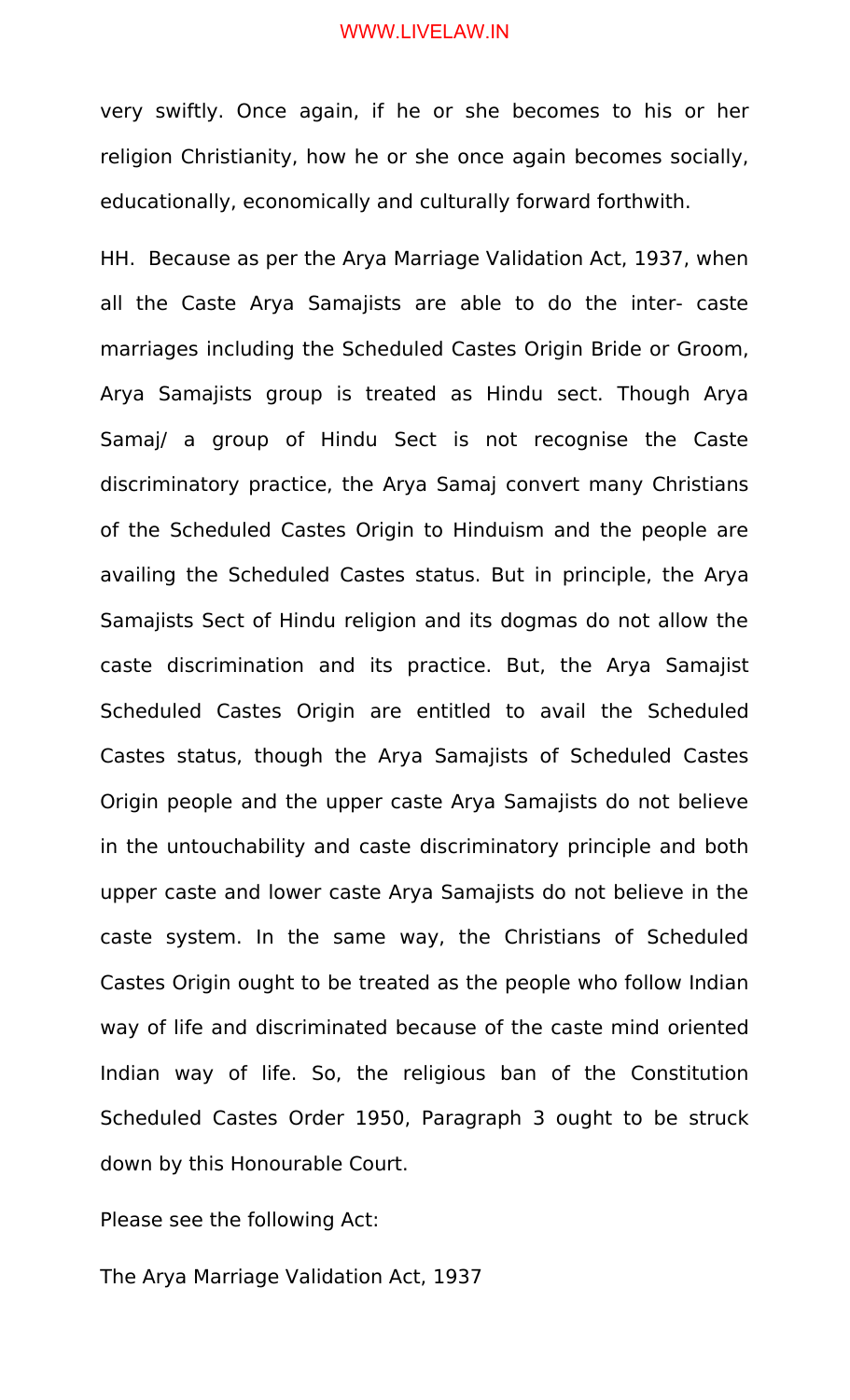# (XIX of 1937)

"Marriage between Arya Samajists not to be invalid. –Not standing with any provision of Hindu Law, usage or custom to the contrary no marriage contracted whether before or after the commencement of this Act between two persons being at the time of the marriage Arya Samajists shall be invalid or shall be deemed ever to have been invalid by reason only of the fact that the parties at any time belonged to different castes or different sub-castes of Hindus or that either or both of the parties at any time he marriage belonged to a religion other than Hinduism."

II. Because the President of India does not have sufficient data regarding the socio, educational, economic and cultural backwardness data of the individuals of the entire Scheduled Castes communities of the Hindu, Sikh and Buddhist Scheduled Castes Origin which are in the Constitution Scheduled Castes Order 1950. Simply by linking the untouchability with the approval of some of the manmade books of Hindu religion and by considering the Sikhism and Buddhism as the offshoot of Hinduism, the entire Hindu, Sikh and Buddhist Scheduled Castes Origin people had been given the Scheduled Castes status. Whereas, the President of India and all the respondents have voluminous Government documents and evidence to prove the socio, educational, economic and cultural backwardness of the Christians of the Scheduled Castes Origin arising out of the traditional practice of untouchability. So, the ban of the paragraph 3 of the Constitution Scheduled Castes Order 1950 id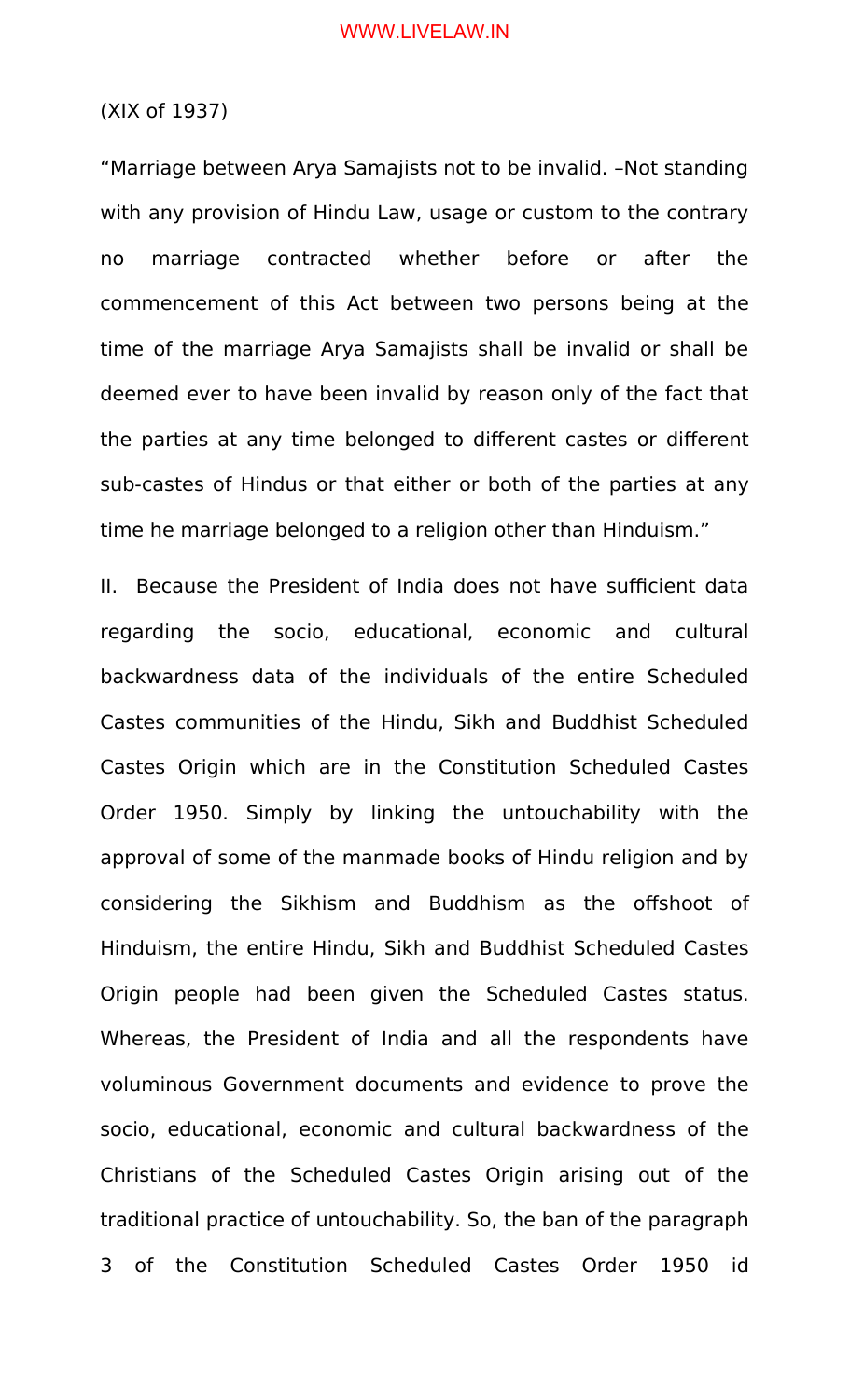unconstitutional against the Indian Constitution Articles 14 and 15.

JJ. Because the respondents have voluminous authentic, cogent and authoritative detailed evidences concerning with the socio, educational, economic and cultural backwardness arising out of the traditional practice of untouchability concerning with the Christians of Scheduled Castes Origin people like various Central and State Governments nominated Commission Reports, Union of India's Cabinet Note for bringing Bill in Parliament and Ordinance, various recommendations from the National Commission for Minorities, National Commission for Scheduled Castes, National Commission for Religious and Linguistic Minorities Report, many State Governments' support during the proposal of the Cabinet Note in the year 1996 by the Ministry of Social Justice and Empowerment like Madhya Pradesh, Punjab, Pondicherry, Tamil Nadu and West Bengal, Private Members Bills proposed in Indian Parliament by the Members of Parliament and the Union of India's proposed Bill and the Cabinet Note, many State Governments' Legislative Assemblies passing resolution like Bihar, undivided Andra Pradesh and Uttar Pradesh for extending the Scheduled Castes status to Christians of Scheduled Castes status.

KK. Because the Christians of Scheduled Castes Origin are affected by the dominant caste Hindus and dominant caste Christians because of the caste discriminatory mind set of some of the oppressors. Very negligible percentage of Christians of Scheduled Castes Origin people are once in a while per week one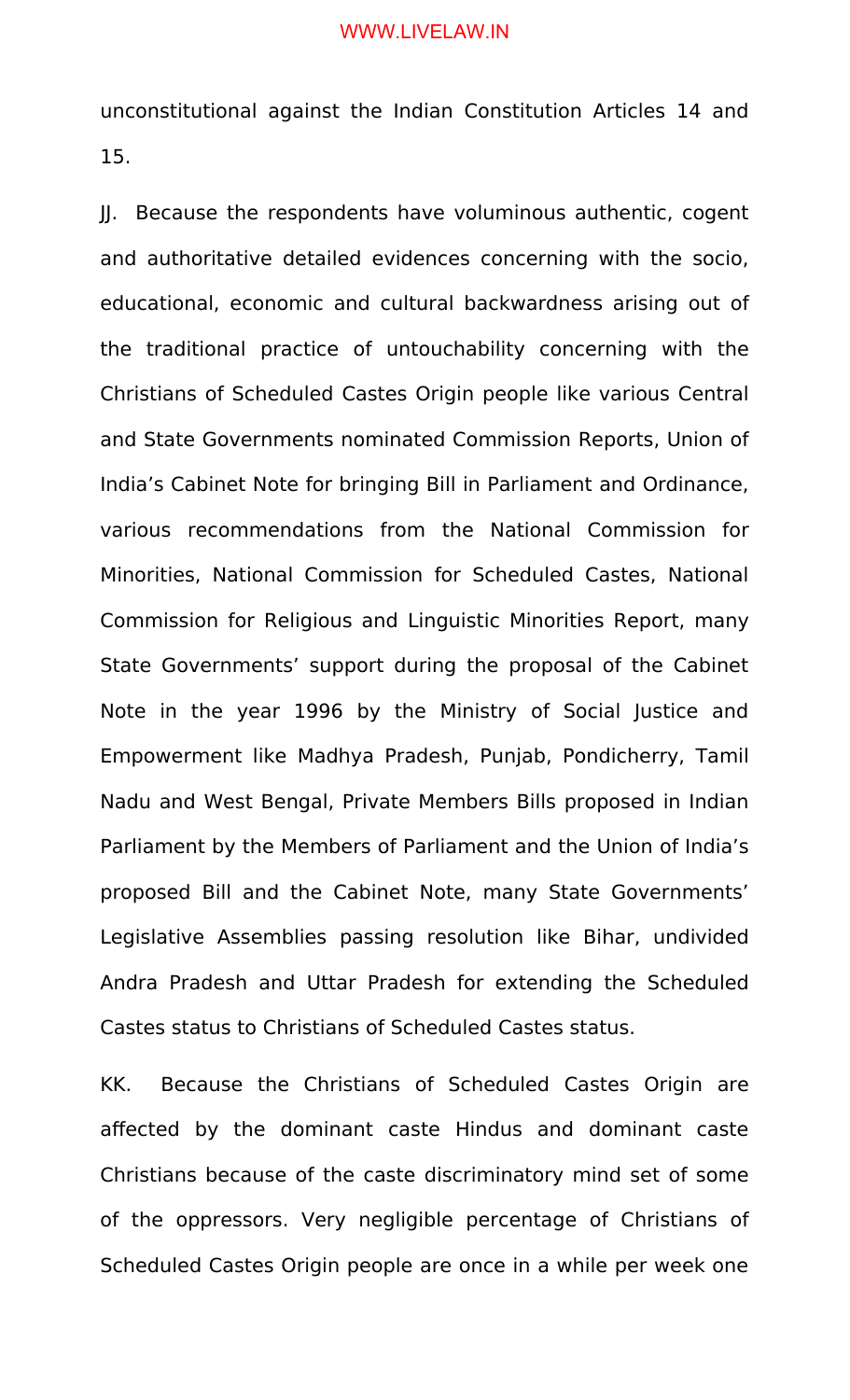hour, they could go to the worshipping place called as Churches, most of the remaining time they live in the society where the caste discrimination exists. The discrimination is not only practised in the Church activities, it is there everywhere like Office, usage of ponds and Lakes, Roads, public places, in the fields, agricultural working places, Schools, Colleges, Institutions and so on. It is descent based, profession-oriented birth inheriting discriminatory practice which is followed by the dominant castes Hindus and dominant caste Christians.

LL. Because the Scheduled Castes people were the people who were born in between the four varna people, they were not born from the body of the Brahma as per Hindu dogmas. The four Varna people only were the Hindus, other all Scheduled Castes people were born as illegitimate Children who were born in between the four Varna people/ who were only born from the body of the creator Brahma. So, against the Hindu dogmas, mythology and religious ideology, all the Scheduled Castes people were treated as out Castes, against the religious ideology of the Hindu religion, they are wrongly called as Hindus for compulsion. Because the untouchable/ Scheduled Castes Origin are eating Beef, they are treated as untouchables and discriminated. No dominant caste Hindu and the dominant caste Christian would treat Christians of Scheduled Castes Origin as touchable because of the eating behaviour of Beef.

Varna in Sanskrit means, any one of the four traditional social classes of India. Although the literal meaning of the word varna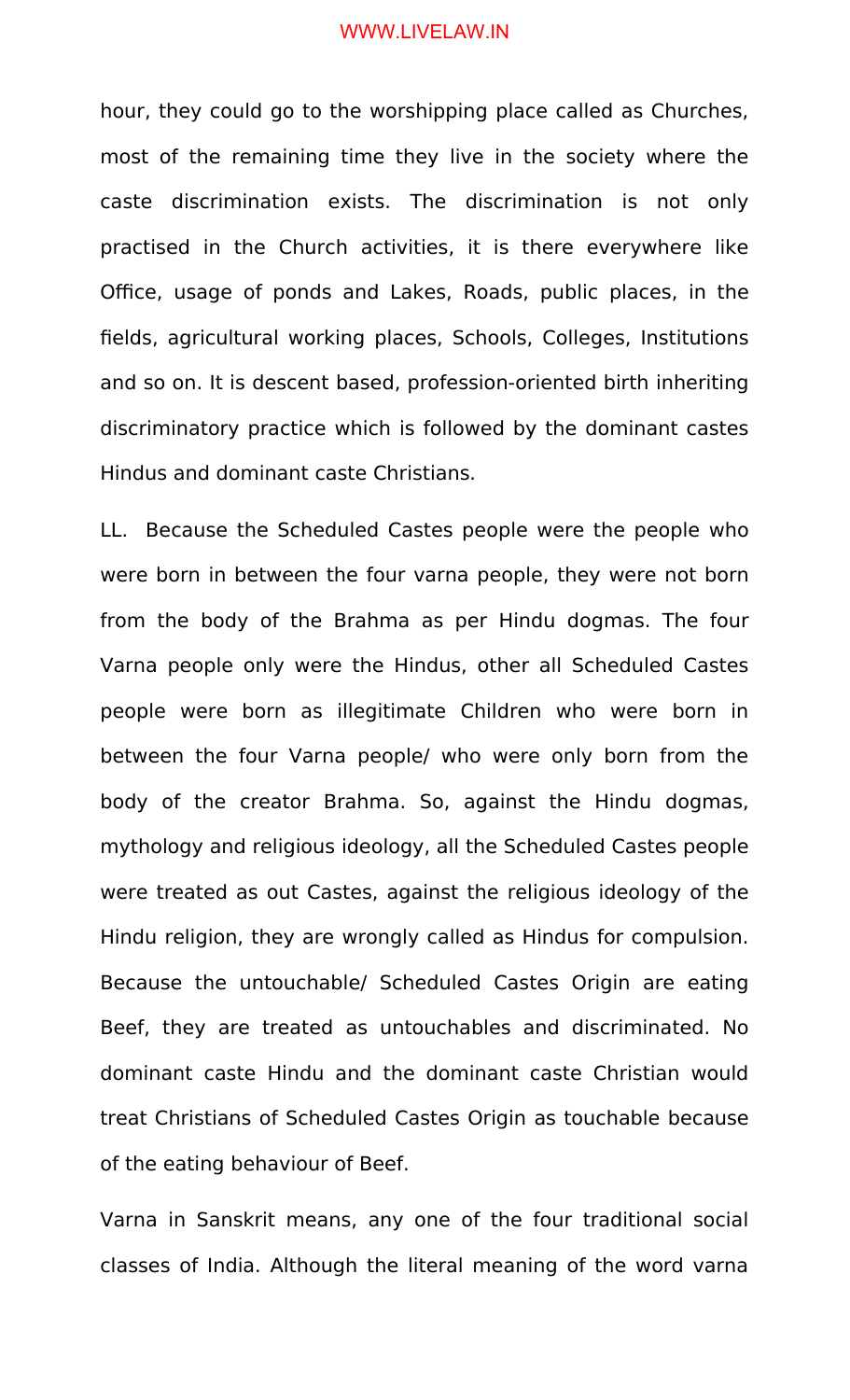(Sanskrit: "colour") once invited speculation that class distinctions were originally based on differences in degree of skin pigmentation between an alleged group of lighter-skinned invaders called "Aryans" and the darker indigenous people of ancient India, this theory has been discredited since the mid-20th century. The notion of "colour" was most likely a device of classification. Colours were frequently used as classifiers; e.g., the Vedic scripture known as the Yajurveda is divided into two groups of texts, White and Black.

The varnas have been known since a hymn in the Rigveda (the oldest surviving Indian text) that portrays the Brahman (priest), the Kshatriya (noble), the Vaishya (commoner), and the Shudra (servant) issued forth at creation from the mouth, arms, thighs, and feet of the primeval person (purusha). Males of the first three varnas are "twice-born" (dvija): after undergoing the ceremony of spiritual rebirth (upanayana), they are initiated into manhood and are free to study the Vedas, the ancient scriptures of Hinduism. The Shudra live in service to the other three. The Vaishya, in turn, as common people, grazers, and cultivators, contrast with the governing classes—i.e., the secular Kshatriya, or barons, and the sacerdotal Brahmans. Brahmans and Kshatriya themselves contrast in that the former are the priests, while the latter have the actual dominion. In the older description, far greater emphasis is placed on the functions of the classes than on hereditary membership, in contradistinction to caste, which emphasizes heredity over function.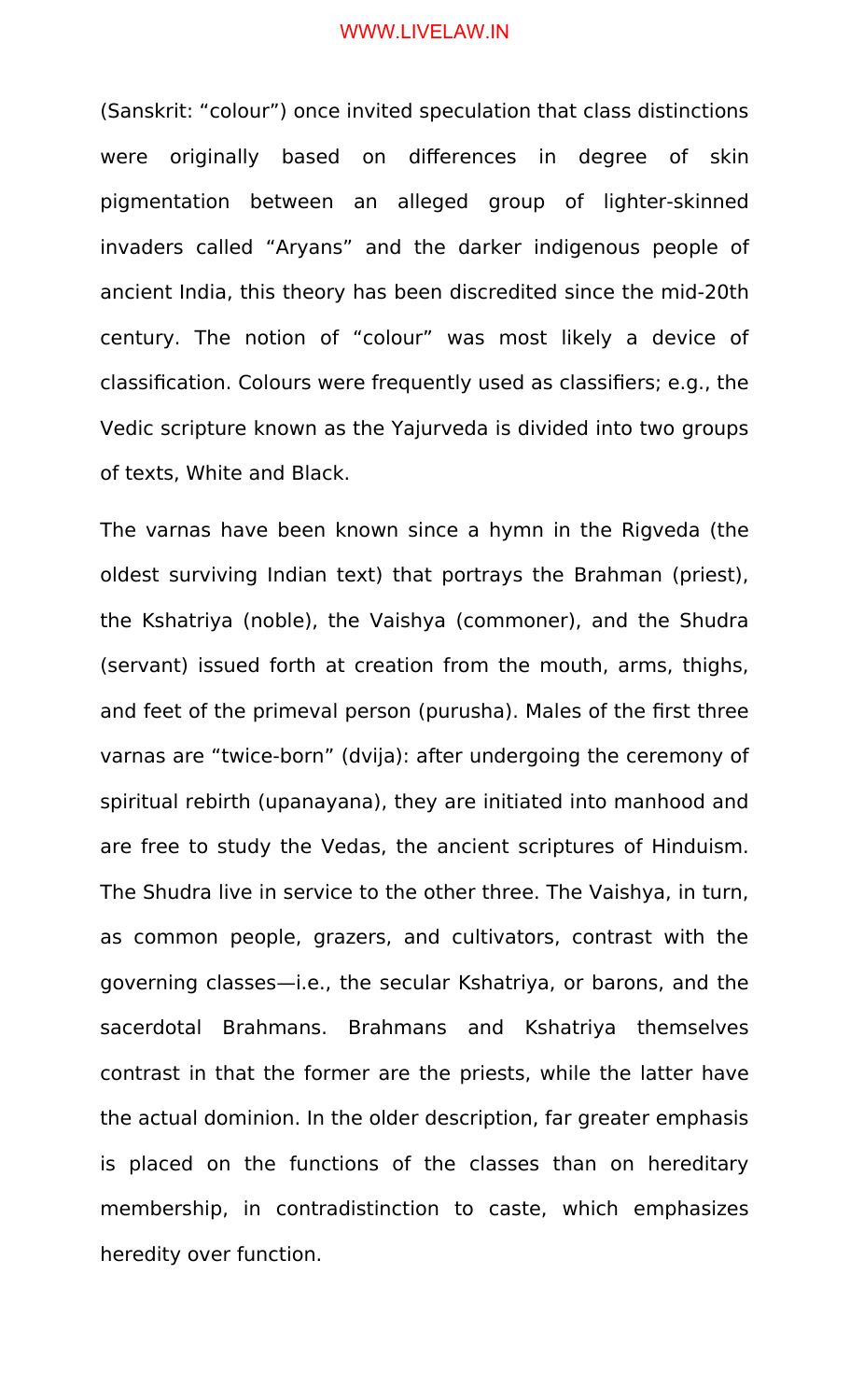The system of the four classes (caturvarna) is fundamental to the views the traditional lawgivers held of society. They specified a different set of obligations for each: the task of the Brahman is to study and advise, the baron to protect, the Vaishya to cultivate, and the serf to serve. History shows, however, that the four-class system was more a social model than a reality. The multitudinous of castes (or jati) is explained as the result of hypergamous and hypogamous alliances between the four classes and their descendants. The inclusion of the Shudra into the four-varna system bestowed on them a measure of dignity. A move to accommodate still others not so distinguished led to the rather unofficial acceptance of a fifth class, the panchama (Sanskrit: "fifth"), which include the "untouchable" classes and others, such as tribal groups, who are outside the system and, consequently, avarna ("classless").

In modern times, traditional Hindus, awakened to the inequities of the caste system yet believing the four-varna system to be fundamental to the good society, have often advocated a return to this clear-cut varna system by reforming castes. Individual castes, in turn, have sought to raise their social rank by identifying with a particular varna and demanding its privileges of rank and honour.

MM. Because, some of the Christians of Scheduled Castes Origin people are given the menial jobs like manual Scavenging/ cleaning dry and wet Latrines, cleaning and clearing the human excreta, cleaning the closed and open filthy water filled Sewage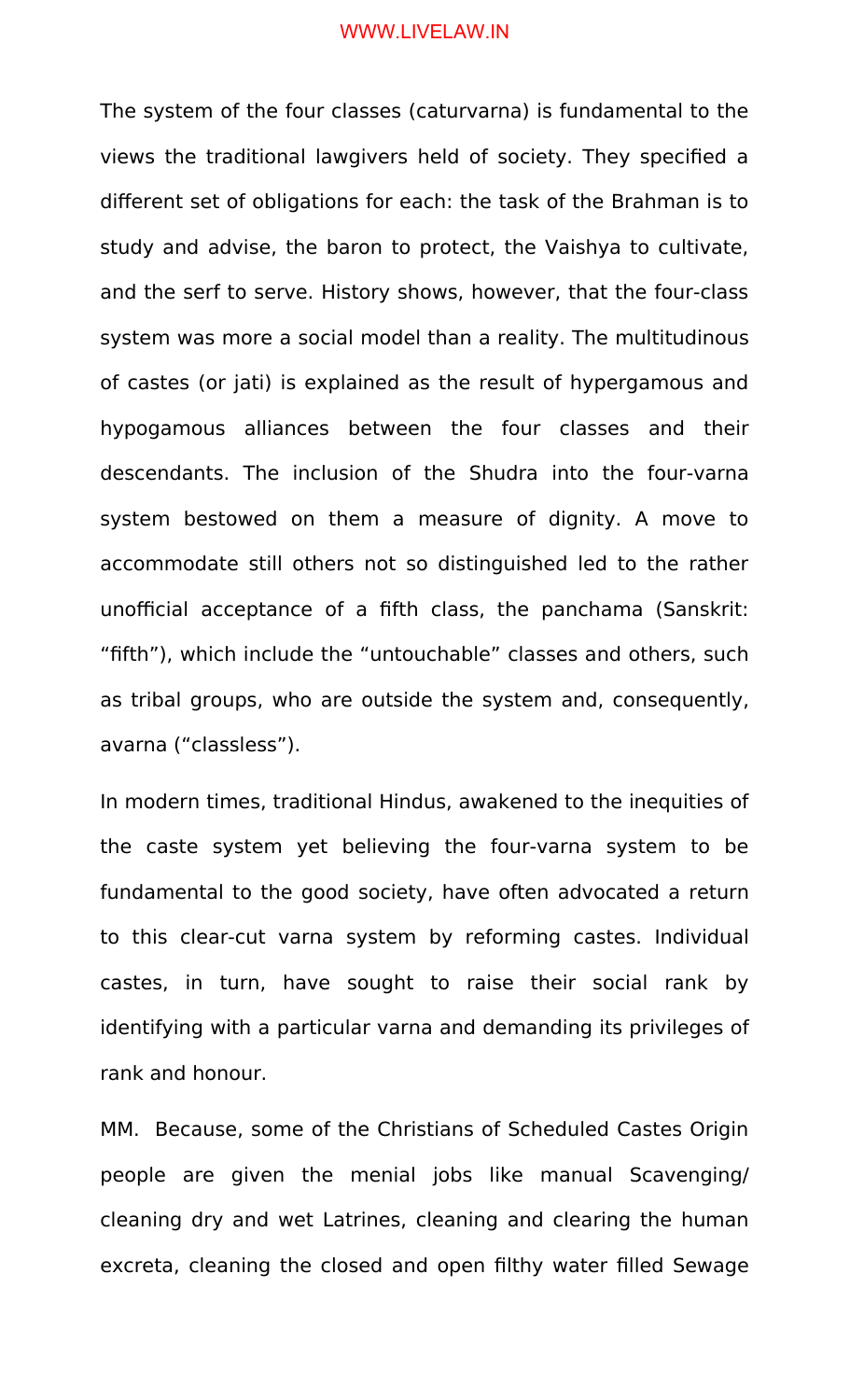and Sewerage, washing the old Clothes, mending the old Shoes and Foot Wears, doing agricultural slavery works, removing the Carcases of dead animals, Cow, Bullock and other Animals, cremating the dead bodies and the burial of the dead bodies and so on. Because these people are having the Christian names, because these people are following Christian religion, no dominant caste people could deny to give them the menial jobs, still they insist the Christians of Scheduled Castes Origin people to do the menial jobs. Here division of Labour is not the problem, but division and discrimination of the Labourers based on the descent and profession is the problem, thus the Christians of Scheduled Castes Origin people are facing the descent based traditional practice of untouchability, hereditarily, as descent to descent, by birth these people are forced to do the menial jobs.

NN. Because, The Caste Disabilities Removal Act, 1850 says:

"Whenever in any civil suit the parties to such suit may be of different persuasion, when one party shall be of the Hindu and the other of the Muhammadan persuasions, or where one or more of the parties to the suit shall not be either of the Muhammadan or Hindu persuasions the law of those religions shall not be permitted to operate to deprive such party or parties of any property to which, but for the operation of such laws, they would have been entitled."

"The territories subject to the Government of the East India Company (India) as inflicts on any person forfeiture of rights or property or may be held in any way to impair or affect any right of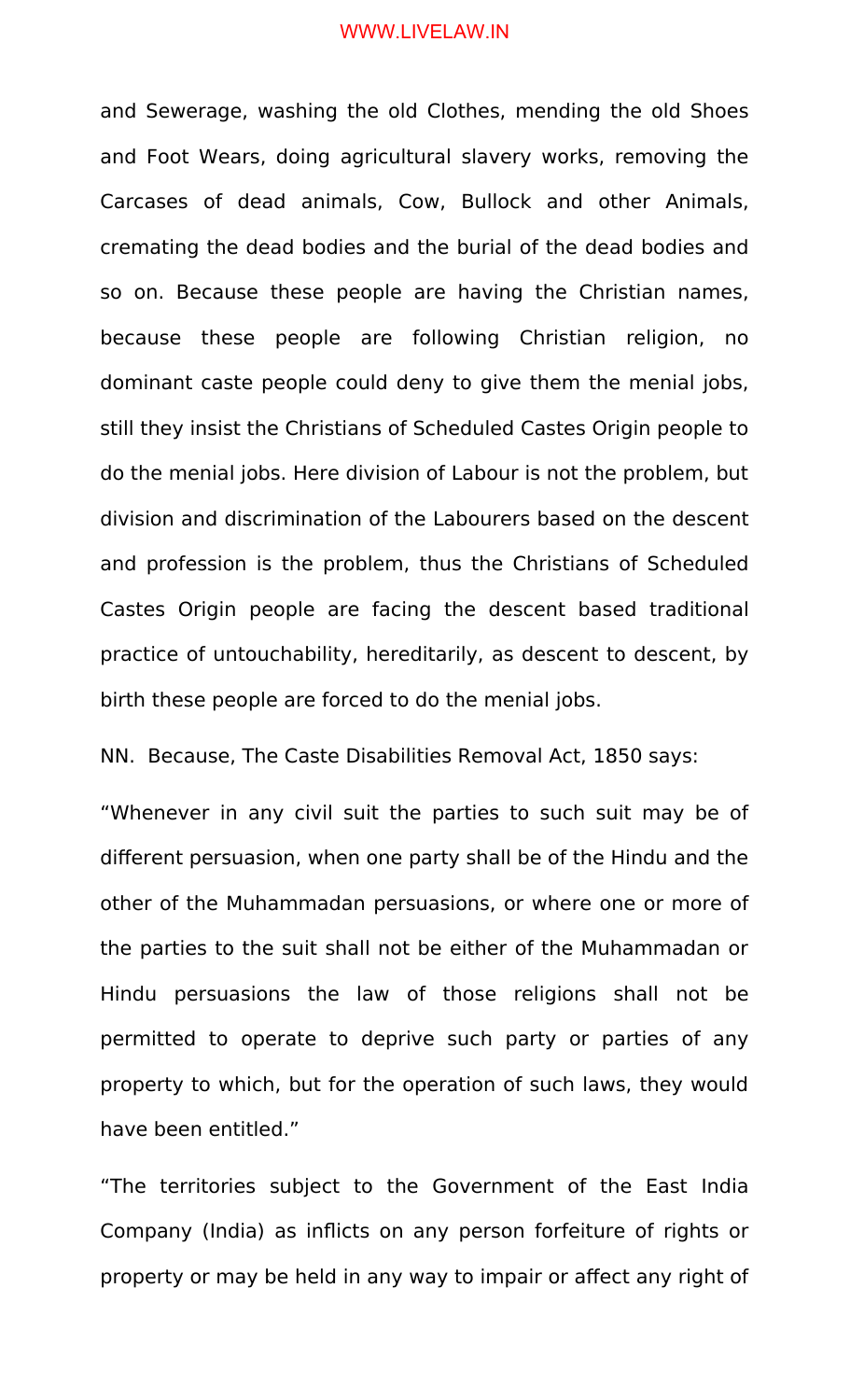inheritance, by reason of his or her renouncing or having been excluded from the communion of any religion or being deprived of caste, shall cease to be enforced as law".

Christians of Scheduled Castes origin are not entitled to use one of the civil right Act when they when they are socially backward that is Scheduled Castes and Scheduled Tribes prevention of Atrocities Act 1989's provision. Since the Civil Rights of the Christians of Scheduled Castes origin people is denied as per (SC & ST Prevention of Atrocities Act, 1989), this injustice is contrary to the above said Freedom of Religion Act. After conversion to Christianity, the Christians of Scheduled Castes Origin are loosing the legal right to protect them under Scheduled Castes and Scheduled Tribes (Prevention) of Atrocities Act, 1989 amended in the year 2018, when they are victimised in the society because of the prevalence of the untouchability practice. In this way as per the above said Act, these people loose their civil rights of protecting them, which is contrary to the above said law.

OO. Because social exclusion is different from the religious dogmas and ideologies. The Hindu religious way of life and the God never ask others to discriminate and treat the poor feeble people as untouchables. By birth the Christians of Scheduled Castes Origin people inherit the impurity because of their lower Castes nature and nomenclature. Though the African- American Black people of Europe, America and the White people are following Christianity, the Racism is vehemently practiced among the White Christians and the African- American Black Christians,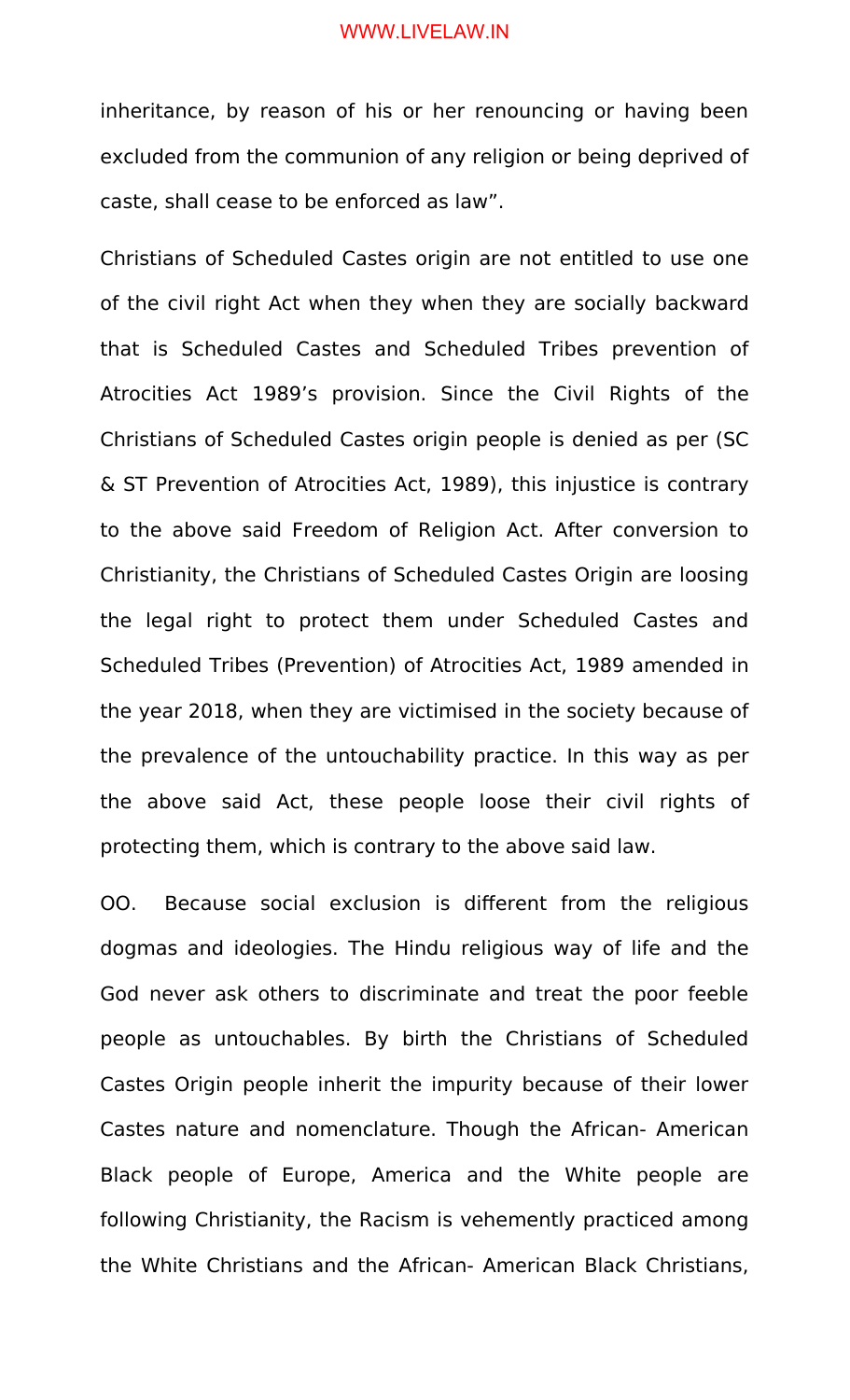so Casteism and the Racism are the social exclusion, because of these exclusion, it is profession and descent based discrimination, untouchability is prevailing among the people of India. The practice of untouchability is often wrongly associated with Hinduism and believed to be found only in India. But as per reality, it has been prevalent by different names in Japan (the Buraku), Korea (the Paekchong), Tibet (the Ragyappa), and Burma (Pagoda slaves). Some societies in Islam are also believed to follow a social classification scheme, where Ashrafs are given a superior status owing to their aristocratic ancestary, while Ajlafs and Arzals are confined to menial jobs and are considered "lowborn." caste discrimination and the traditional practice of untouchability is a social phenomenon, it is not religious phenomenon.

PP. Because Caste systems are a form of social and economic governance that is based on principles and customary rules:

Caste systems involve the division of people into social groups (castes) where assignments of rights are determined by birth, are fixed and hereditary.

The assignment of basic rights among various castes is both unequal and hierarchical, with those at the top enjoying most rights coupled with least duties and those at the bottom performing most duties coupled with no rights.

The system is maintained through the rigid enforcement of social ostracism (a system of social and economic penalties) in case of any deviations.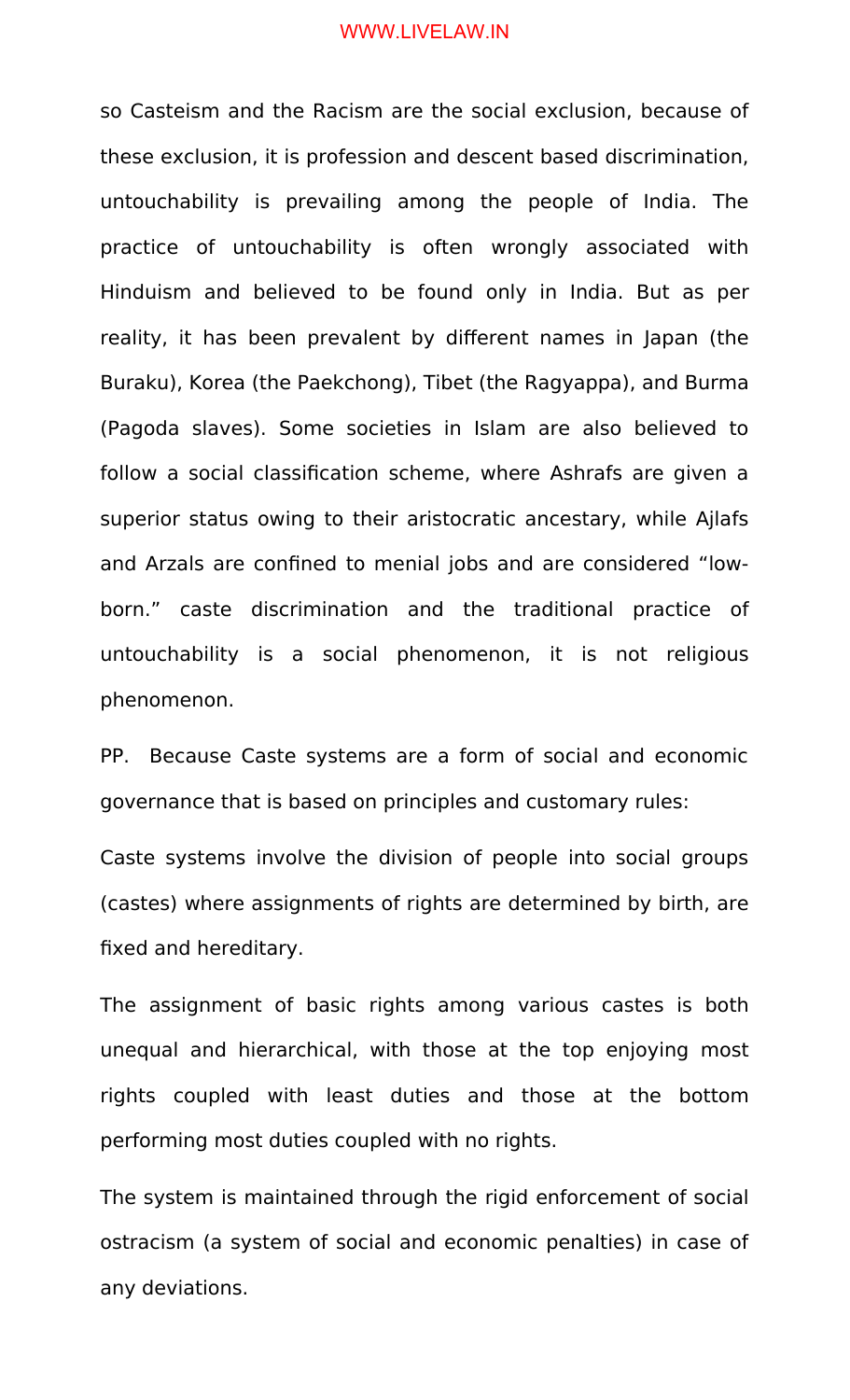Inequality is at the core of the caste system.

Those who fall outside the caste system are considered "lesser human beings", "impure" and thus "polluting" to other caste groups. They are known to be "untouchable" and subjected to socalled "untouchability practices" in both public and private spheres.

"Untouchables" are often forcibly assigned the most dirty, menial and hazardous jobs, such as cleaning human waste. The work they do adds to the stigmatisation they face from the surrounding society.

The exclusion of 'caste-affected communities' by other groups in society and the inherent structural inequality in these social relationships lead to high levels of poverty among affected population groups and exclusion from, or reduced benefits from development processes, and generally precludes their involvement in decision making and meaningful participation in public and civil life.

The division of a society into castes is a global phenomenon not exclusively practised within any particular religion or belief system.

In South Asia, caste discrimination is traditionally rooted in the Hindu caste system. Supported by philosophical elements, the caste system constructs the moral, social and legal foundations of Hindu society. Scheduled Castes are 'outcastes' or people who fall outside the four-fold caste system consisting of the Brahmin,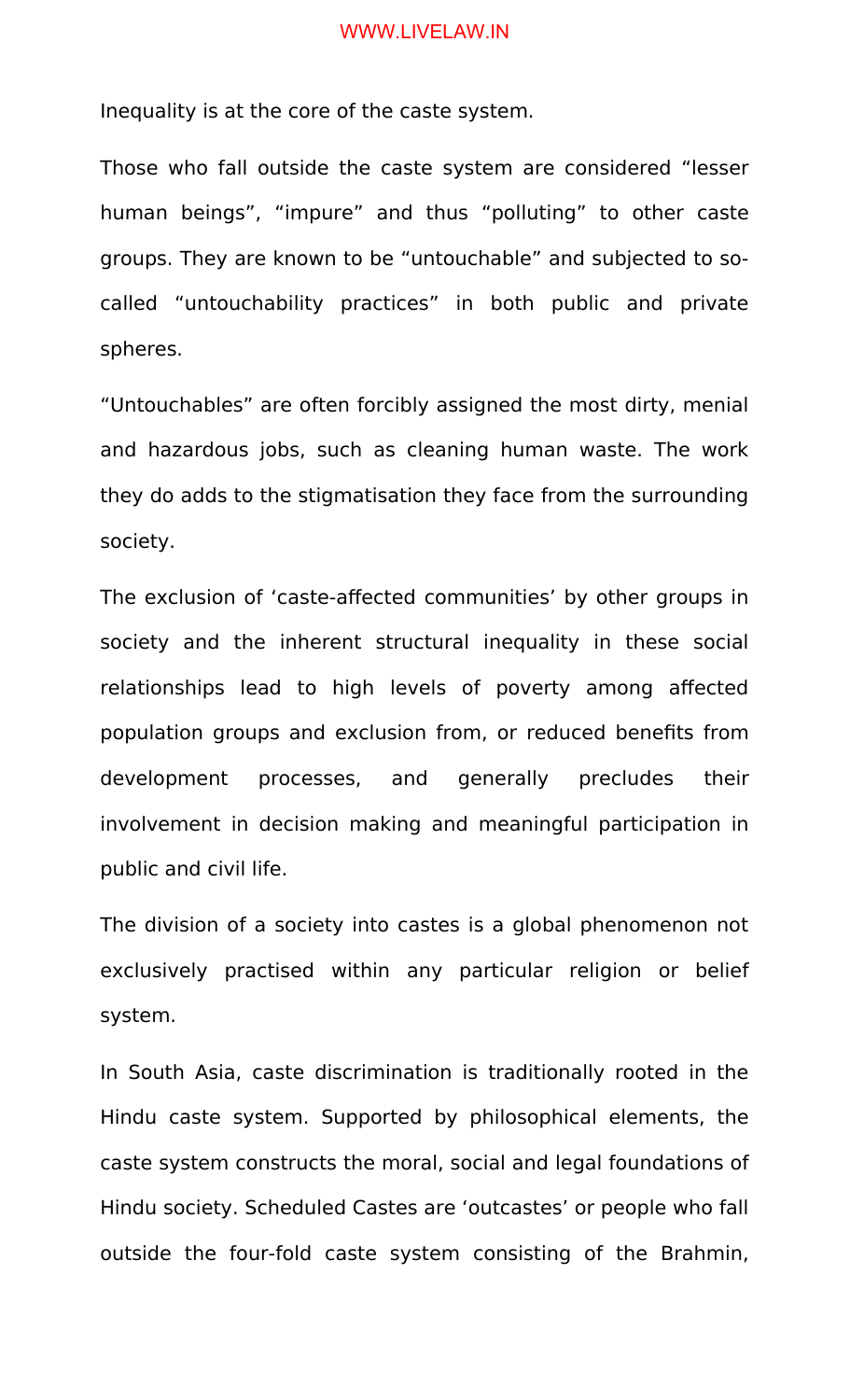Kshatriya, Vysya and Sudra. Scheduled Castes people are also referred to as Panchamas or people of the fifth order. However caste systems and the ensuing caste discrimination have spread into Christian, Buddhist, Muslim and Sikh communities.

Caste systems are also found in Africa, other parts of Asia, the Middle East, the Pacific and in Diaspora communities around the world. In Japan association is made with Shinto beliefs concerning purity and impurity, and in marginalized African groups the justification is based on myths.

Caste discrimination affects approximately 260 million people worldwide, the vast majority living in South Asia.

Caste discrimination involves massive violations of civil, political, economic, social and cultural rights. It is often outlawed in countries affected by it, but a lack of implementation of legislation and caste-bias within the justice systems largely leave Dalits/ Scheduled Castes people without protection. Christians of Scheduled Castes Origin people are depressed on account of the occupation followed and also would be subject to social disability without any reference to any religious faith and its ideology.

QQ. Because some poorest Christians of Scheduled Castes Origin people are serving as water Carrier only for the usage of the Scheduled Castes people, barbers, Drummers during death ceremonies, Cobblers, manual Scavengers, Washer men, Manuel Scavengers etc. these people could not be treated as equals by dominant Caste Hindus and dominant Caste Christians.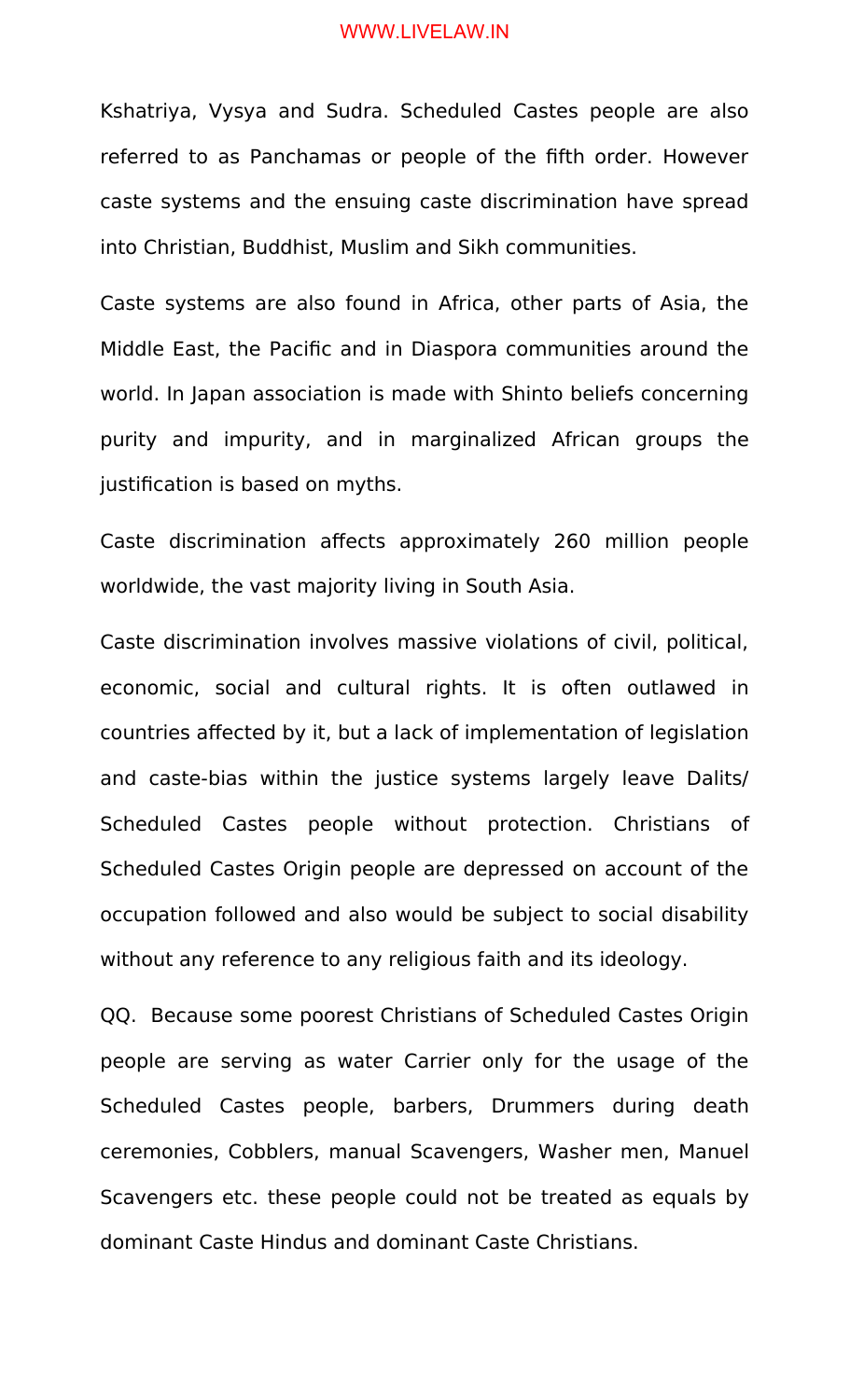The three main causes of untouchability in India are 1. Racial Causes, 2. Religious Causes 3. Social Causes:

It will be illegitimate to conceive that the attribute causing untouchability is the caste system alone. Besides casteism there are several. Factors that have contributed to the persisting existence of untouchability. As J.H. Hutton writes: "The origin of the position of exterior caste is partly a matter of social custom."

(i) Racial Factors;

(ii) Religious Factors;

(iii) Social Factors.

(i) Racial Factors:

Racial factors are the most important in nourishing the seed of untouchability. It is the racial difference that segments the members in the category of 'touchables' and 'untouchables'. In almost all the cases the victor considers the vanquished inferior to him and wants to keep the latter in separation and assigns a degenerated status.

"Historically, untouchability was the social fruit of the Aryan conquest of India. In the process of social interaction, a portion of the indigenous conquered population was incorporated into the Aryan fold. The most backward and despised section of this incorporated population, it appears constituted the hereditary caste of untouchables." In Assam the Aao sect of the Naga tribe is prohibited from wearing ornaments made from ivory on both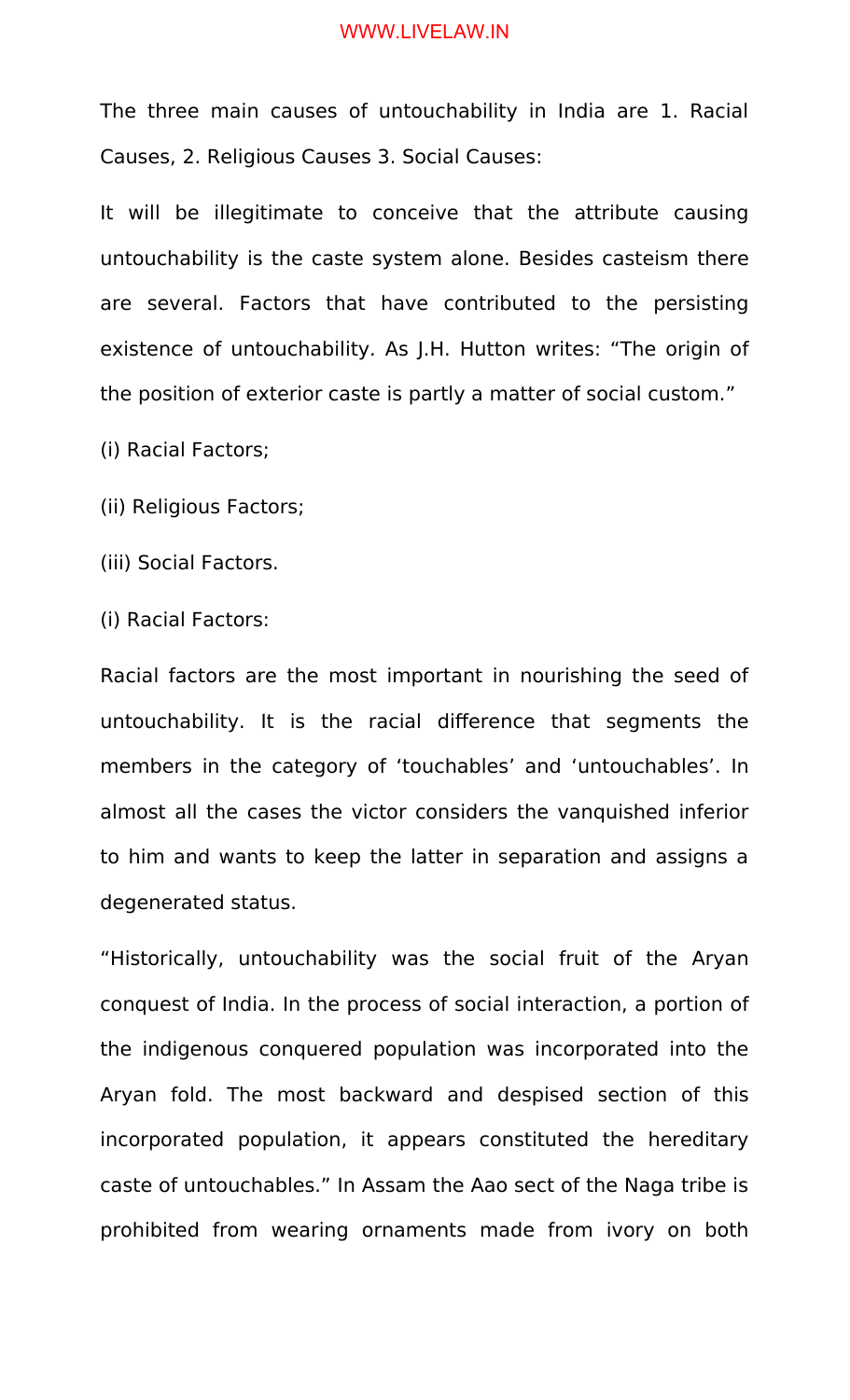arms. Hutton reports that this restriction is due to the racial difference between the Nagas and the Aao sect.

Similarly, in the Garhwal region the brides and the bridegrooms belonging to artisan as well as Harijan castes were not allowed to use palanquin or a horse. This restriction is due to the racial diversity.

All these practices prove that racial difference has been the root cause of untouchability in India. Majumdar has rightly commented that, "The disabilities of the so- called "depressed" castes are not ceremonial but probably founded on racial and (ii) Religious Factors:

Very little religious convictions and conventions have also contributed to the emergence of untouchability in India, in very small percentage. Purity and divinity are much emphasized attributes of Hindu way of life. The idea of all religious man made discriminatory ideologies as the basis of untouchability has been among others, suggested by Ghurye when he says "Idea of purity, whether occupational or ceremonial, is found to have been a factor in the genesis of caste or the very soul of the idea and practice of untouchability.

The job of sweepers and cobblers was impure, so they were treated as untouchables. This difference was mainly owing to the impurity, adjudged from religious angle.

Social taboos are also contributory to the growth of untouchability. Inter-caste marriages, using or consuming the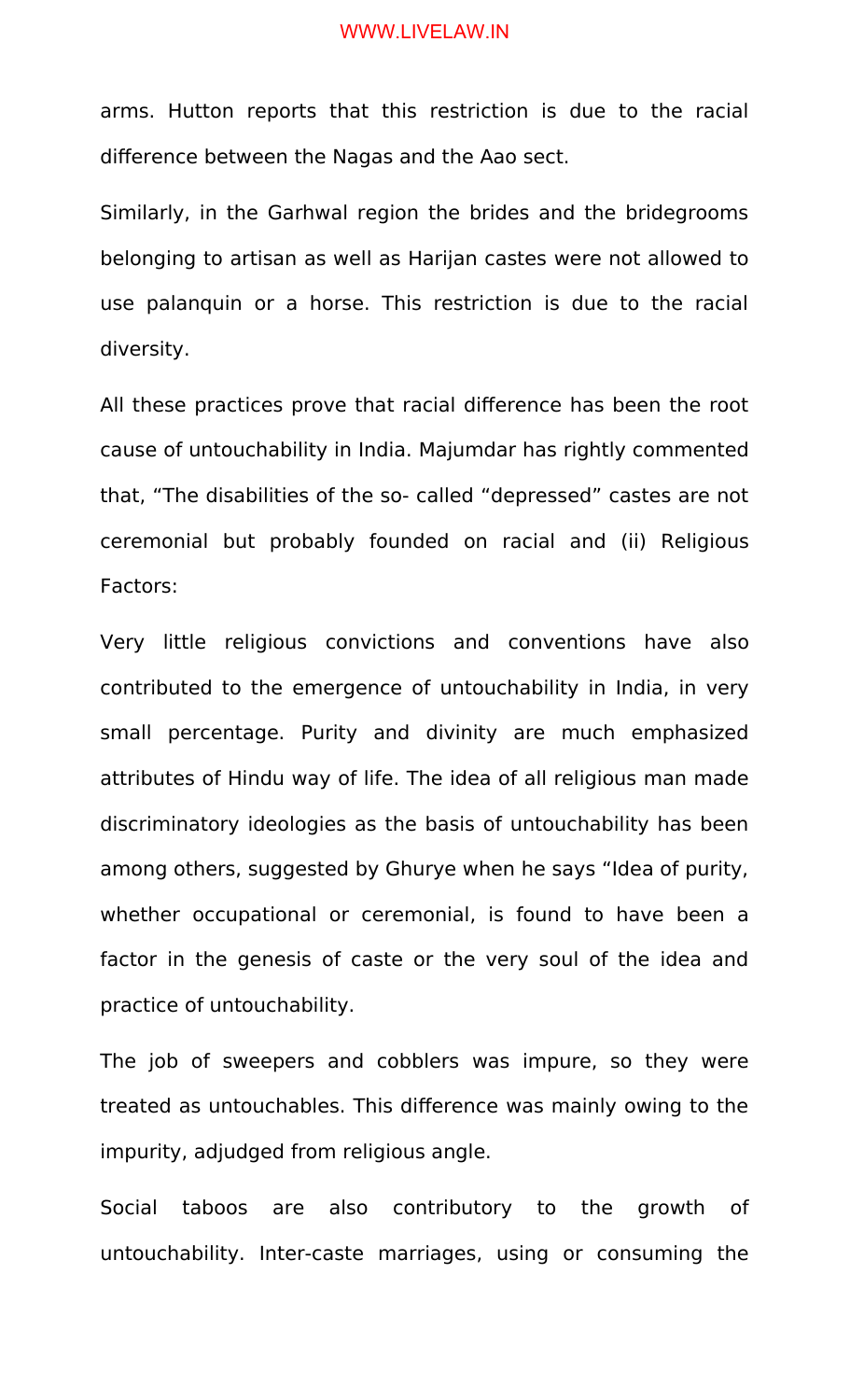object of totem or its disrespect were strictly forbidden. Hutton rightly comments, "There can be little doubt that the idea of untouchability originates in taboo."

(iii) Social Factors:

The influence of social conventions that members do not dare to defy the imposed disabilities as well as the custom of untouchability.

The untouchables were not permitted to enter the city without proper announcement. They were not allowed to enter into temples and also were forbidden to draw water from common wells. Similarly, in some parts of the country, they were not allowed, to wash their clothes in the day time.

RR. Because, Christianity does not recognise caste discrimination is not the legal logic. When all the religions talk not to do the immoral things, why some people of all the religions are indulging and doing the crime against religious and ethics. Please see in India how the caste discrimination is prevailing in all the religious geographical locations.

Please see the following documents of the main line Churches in India and in the International level.

The Statement of the Catholic Bishops' Conference of India (Kottayam 1988) says: "We are sadly aware that Christians too retain many negative aspects of the larger society of which they are part. The Scheduled Castes who have joined the Church should have found in it a community of equality and of freedom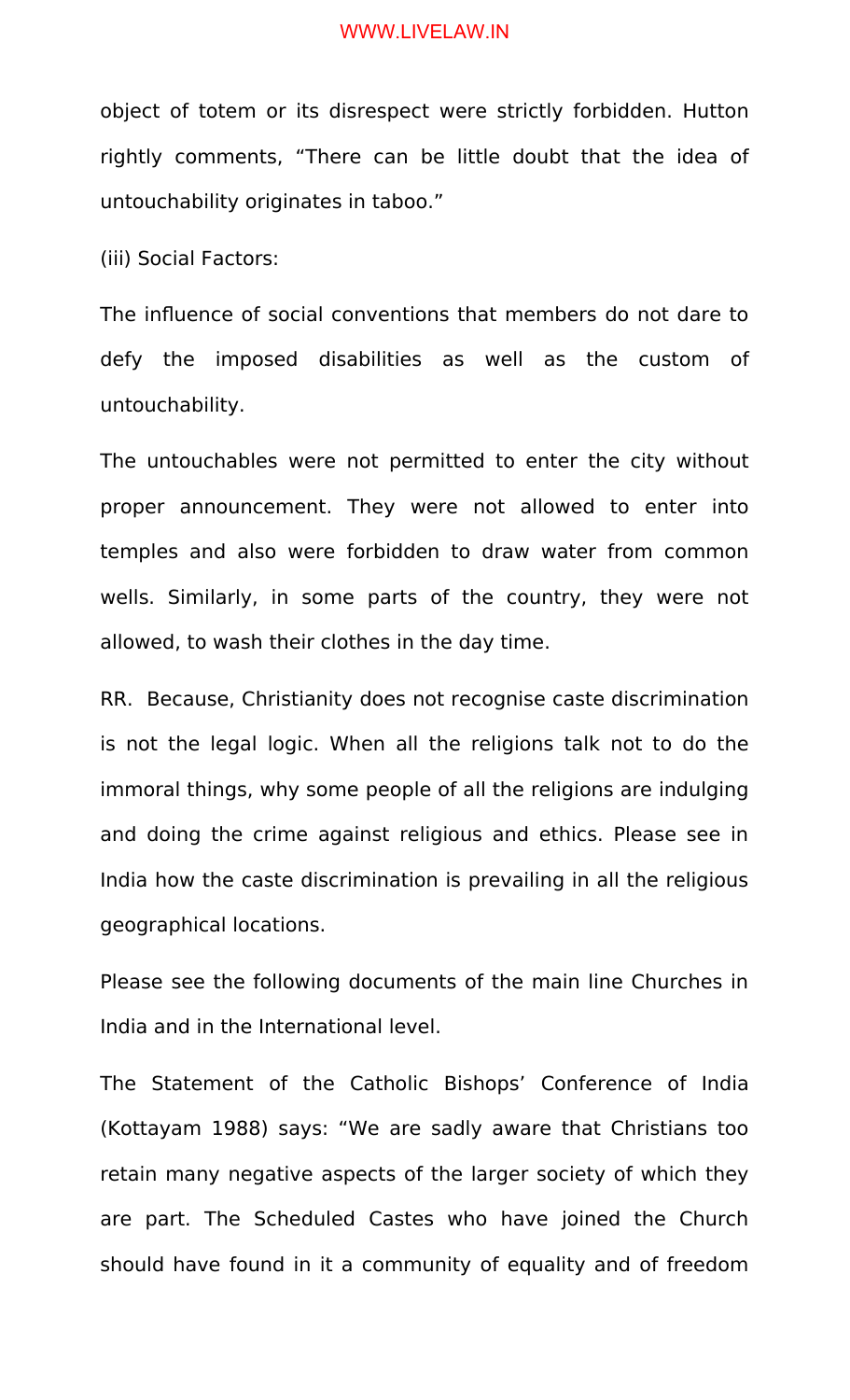from caste oppression. But many of them feel twice discriminated against. The Secular State deprives them of economic benefits on a purely religious basis. The discrimination based on caste that is rampant in the rest of society continues also among Christians. Most Christians of Scheduled Caste origin is still deprived of economic opportunities, access to adequate educational facilities, leadership roles and participation in decision-making."

The Statement of the CBCI (Varanasi, March 21-28, 1998) says: "The prevalence of the caste-based practices, not only in society but also in some parts of the Church in India even at the close of the 20the century, is a matter of shame and disgrace to all of us. It is a cause of sorrow and expression of our inability to live our Christian faith adequately. It is not only a denial of human dignity and equality, but also against the fundamental teachings of Christ…"

Please see the writing of Mahatma Gandhi concerning with the caste discrimination faced by the Christians of Scheduled Castes Origin/ Catholic Christians at Kumbakonam, Tamil Nadu in the Church.

It was reported that during Sunday service in St. Mary's Cathedral at Kumbakonam, caste Catholics withdrew from the service when Catholic Harijans entered the Cathedral and seated themselves among caste Catholics, instead of occupying the position intended for them. Commenting on the incident, Gandhiji wrote in Harijan on 26.12.1936.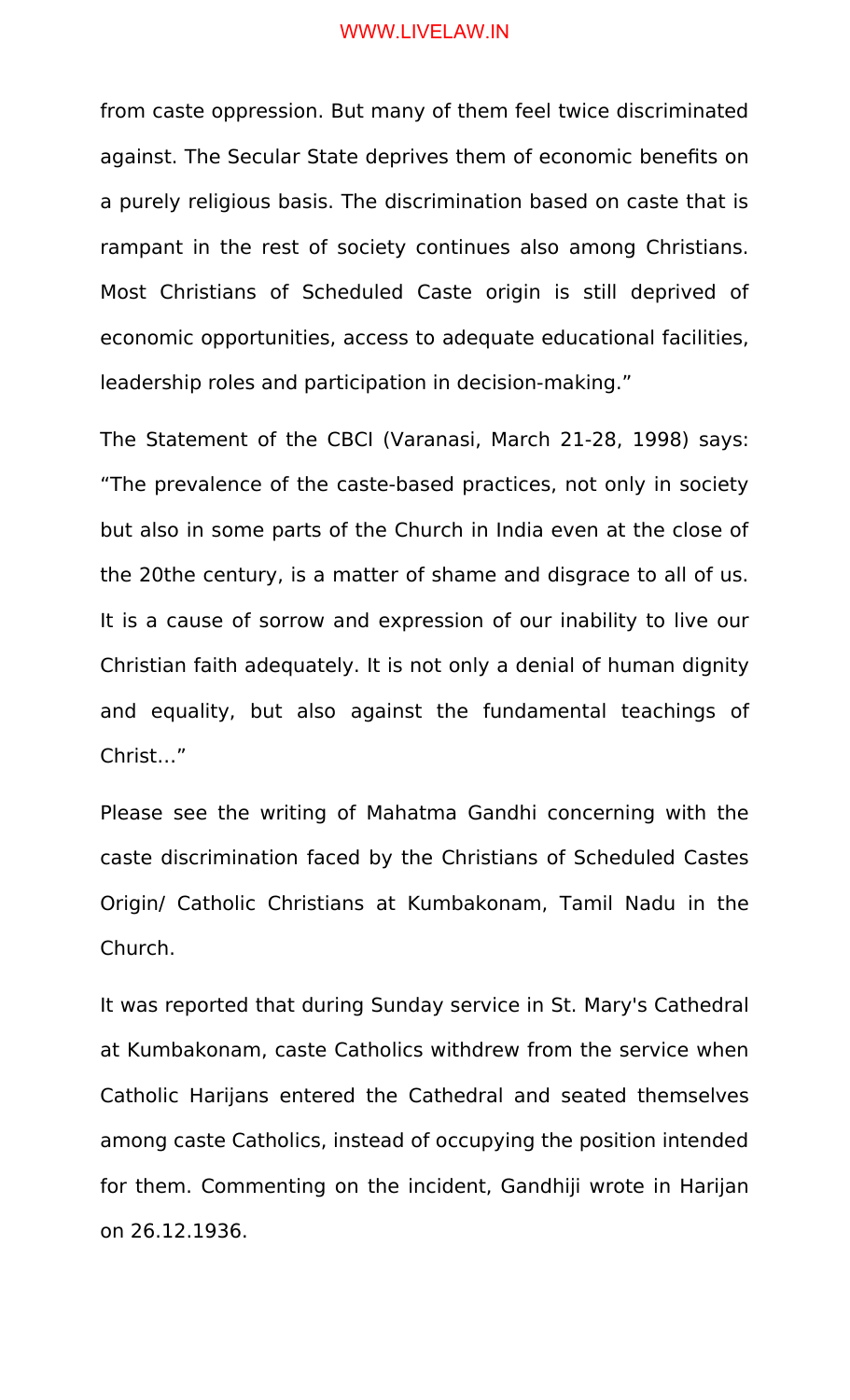"Whether the Harijan is nominally a Christian, Muslim or Hindu and now Sikh, he is still a Harijan. He can't change his spots inherited from Hinduism so called. He may change his garb and call himself a Catholic Harijan or a Muslim Harijan or neo- Muslim or neo-Sikh, his untouchability will haunt him during lifetime. It is one and the same thing whether you call numeral after five, half a dozen or six. Not until untouchability is

removed from Hinduism will the taint be removed from Harijans, no matter what label they adopt. Therefore, Harijans have it in their hands either to save Hinduism or to destroy it, as caste Hindus have it in theirs. It is no doubt easier for Harijans to change labels than for caste Hindus to change their hearts, but it may be easier for Harijans to rise superior to every earthly temptation and be consciously steadfast in the faith in which they have been denied by their fellows the most elementary human rights. It is no doubt difficult for anybody to resist the temptations to which Harijans are exposed today. It will therefore be a marvel if they prove true and cling to their ancestral faith with determination to purify it by conscious supreme effort. They can do this as they could not before for they know that there is a growing body of caste Hindus who are making common cause with them and making reparation for their own past wrongs and the continuing wrongs of fellow caste Hindus. Thus viewed, the Kumbakonam incident

is as much a shame of the Roman Church as it is of Hinduism."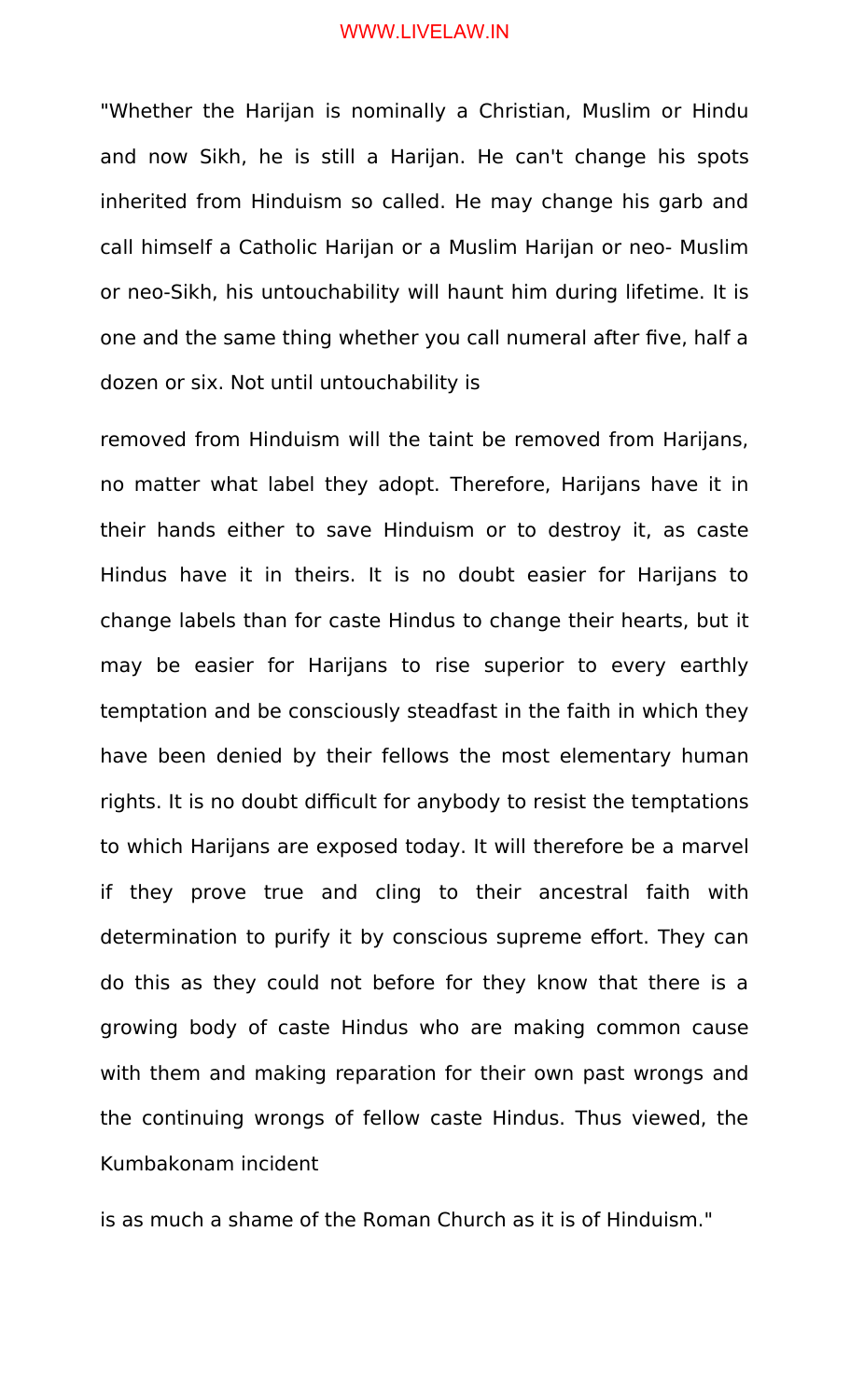Policy of Dalit Empowerment in the Catholic Church in India, An Ethical Imperative to Build Inclusive Communities, CBCI DALIT POLICY, Catholic Bishops' Conference of India, Published by CBCI Office for Scheduled Castes and Backward Classes, New Delhi-110001, December, 2016 in the Chapter, Status of Dalit Christians, paragraph No, 25, Page No. 15 says as follows:

"…There is wider acceptance that the practice of untouchability and discrimination against Dalits exists in the Church and there is need to address these issues urgently..."**ANNEXURE NO. 5.**

The Document on THE CATHOLIC DALITS (The Oppressed of untouchables) and their present status in India, Presented to his Holiness Pope Francis On Tuesday 26<sup>th</sup> May 2015 by Malayappan Chinnappa SDB, Arch Bishop Emeritus, Madras- Mylapore and Periyanayagam Soundararaj SDB (Bishop of Vellore), Representing the Catholic Dalit Community of India, Chapter No. 2. 1: Social Disabilities, please see the following declaration:

"…The Government Backward Class Commission like Kalelkar Commission (1951), Kumar Pillai Commission (1965), Elayaperumal Commission (1969), Sattanathan Commission (1970), Mandal Commission (1982), and Mandal Case Judgment (1992), Ranganath Misra Commission Report (2007) proved all the disabilities of Dalit Christians…"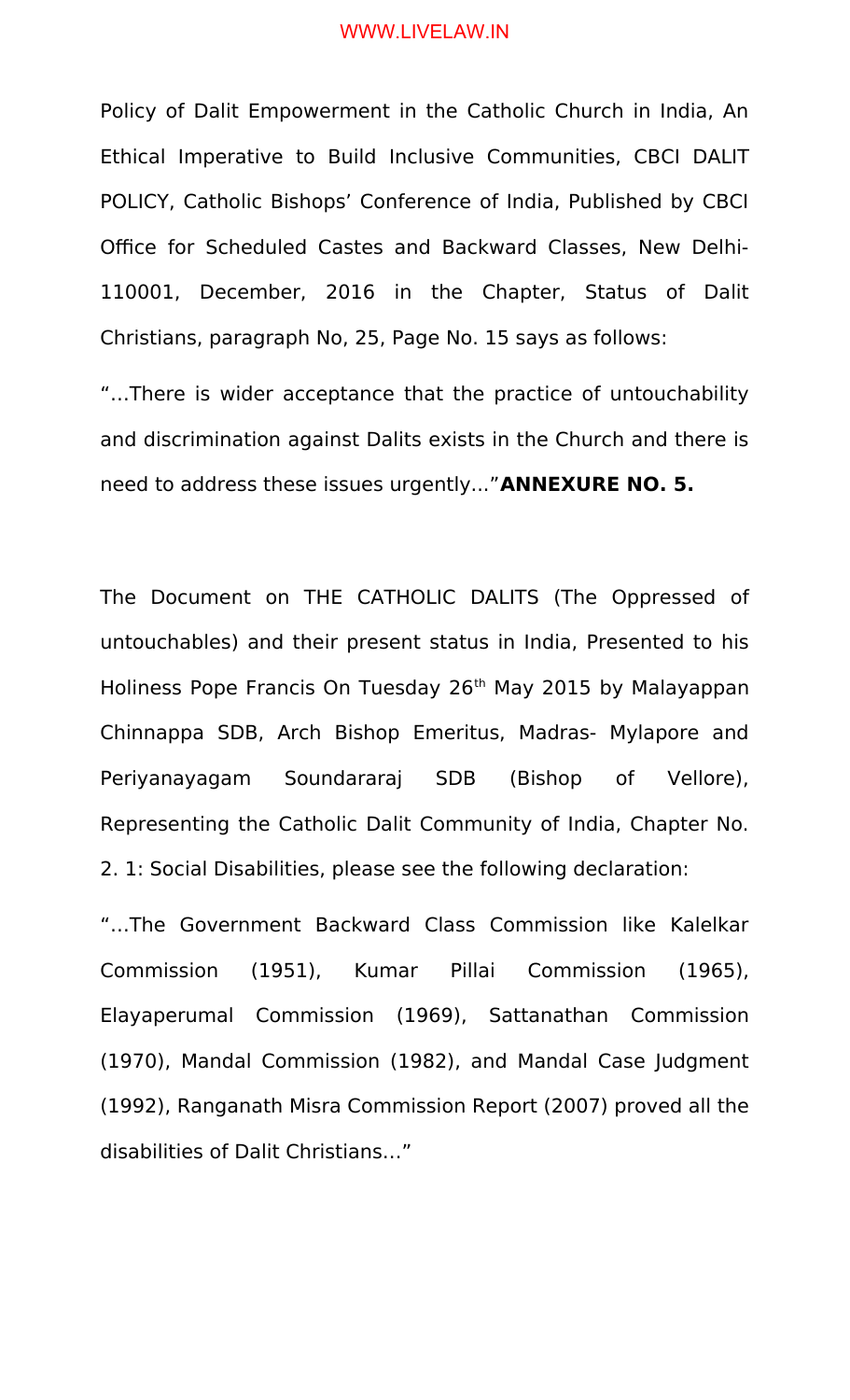"…All the reports prove that Dalits suffer triple discrimination ie; by the society, Christian Community and the Government of India…"

"…They are victims of atrocities but they cannot protect themselves by SC/ST preventions of atrocities act because they are not deemed to be Dalits (Scheduled Caste). **ANNEXURE No. 6.**

"Canon law of the Catholic Church. 208. From their rebirth in Christ, there exists among all the Christian faithful a true equality regarding dignity and action by which they all cooperate in the building up of the Body of Christ according to each one's own condition and function.

Canon Law of the Catholic Church. 222 (2). They are also obliged to promote social justice and, mindful of the precept of the Lord, to assist the poor from their own resources.

Canon Law. 223 (1). In exercising their rights, the Christian faithful, both as individuals and gathered together in associations, must take into account the common good of the Church, the rights of others, and their own duties toward others." (Courtesy Holy See Web Site).

"Inequality is the root of social evil," Holy Father Pope Francis.

Address of John Paul II, to the Bishops of India, on their "Ad Limina" visit, Date, Monday, 17 November 2003.

"All the times, you must continue to make certain that special attention is given to those belonging to the lower castes,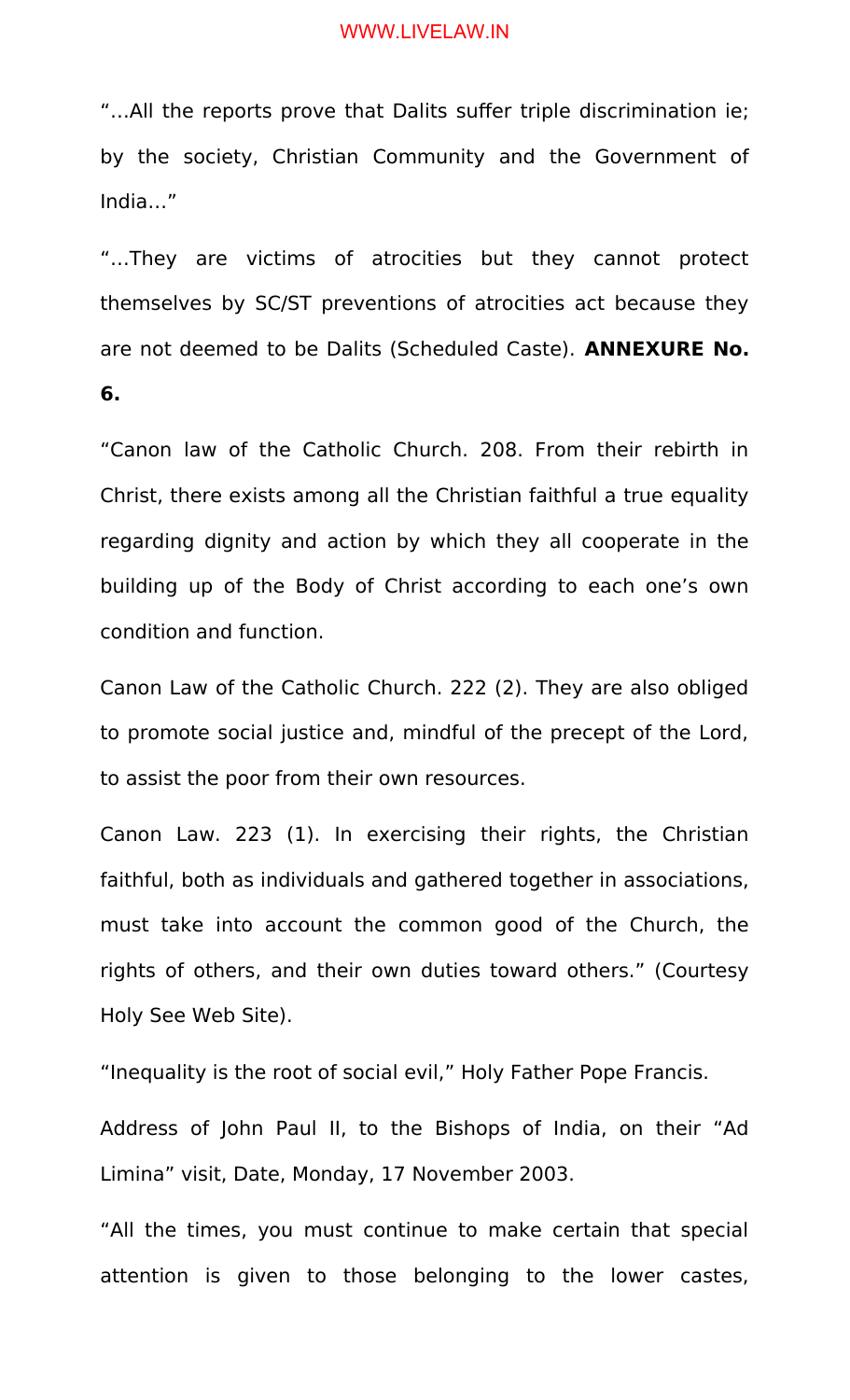especially the Dalits. They should never be segregated from other members of the society. Any semblance of a caste-based prejudice in relations between Christians is a countersign to authentic human solidarity, a threat to genuine spirituality and a serious hindrance to the Church's mission of evangelisation. Therefore, customs or traditions that perpetuate or reinforce caste division should be sensitively reformed so that they may become an expression of the solidarity of the whole Christian community."

Address of His Holiness Benedict XVI to Bishops of Tamil Nadu on their "Ad Limina" visit Monday, 18 June 2011.

"The witness of the reciprocal love and service between you and your priests – without regard for caste or ethnicity but focussed upon the love of God, the spread of the Gospel and the sanctification of the Church – is earnestly desired by the people you serve."

Special Envoy of the Holy Father Pope Benedict XVI, Cardinal Fernando Filoni, Prefect of the Congregation for the Evangelization of Peoples had emphasised the necessity for bringing more Bishops from the Dalit Christian Community, Pastoral visit to India, 9-16 February 2013, meeting with the Bishops – CCBI, Sunday, 10 February 2013:-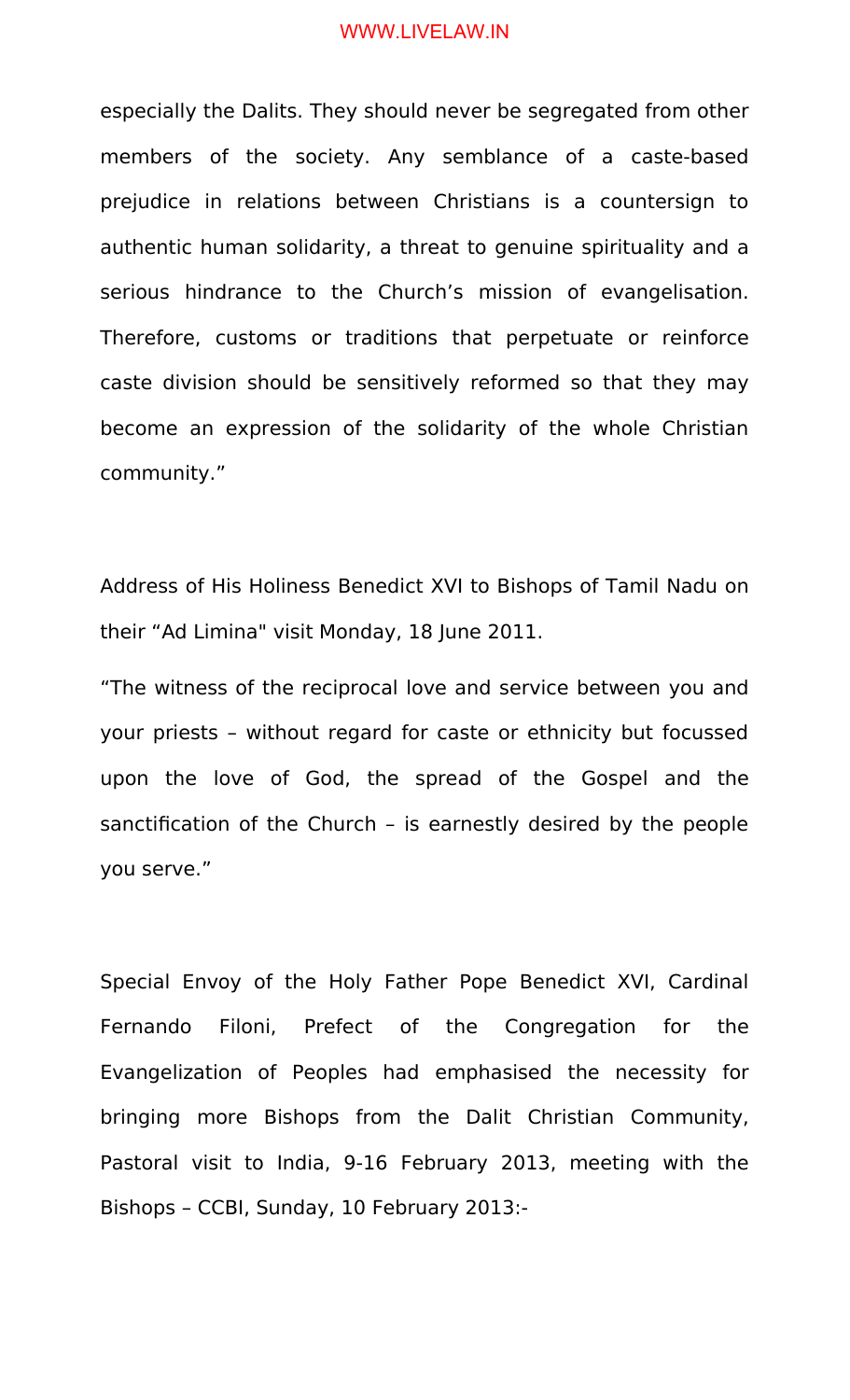"A missionary-minded Bishop pays pastoral attention to all the categories of people present in his diocese, without regard for caste or ethnicity but focused upon the love of God and the spread of the Gospel. No ethnic group, low-caste group, or minority group, must feel side-lined, marginalized or left out from the initiatives or pastoral works in your Diocese - I am thinking in admission to the Seminaries, in promoting to important parishes and curial duties, and episcopal candidates."

# PONTIFICAL COUNCIL FOR PROMOTING CHRISTIAN UNITY

This is the international version of the text

of the Week of Prayer 2013

Resources for

THE WEEK OF PRAYER FOR CHRISTIAN UNITY

and throughout the year 2013

What does God require of us?

(cf. Micah 6:6-8)

Jointly prepared and published by

The Pontifical Council for Promoting Christian Unity

The Commission on Faith and Order of the World Council of **Churches** 

"The Dalits in the Indian context are the communities which are considered 'out-castes'. They are the people worst affected by the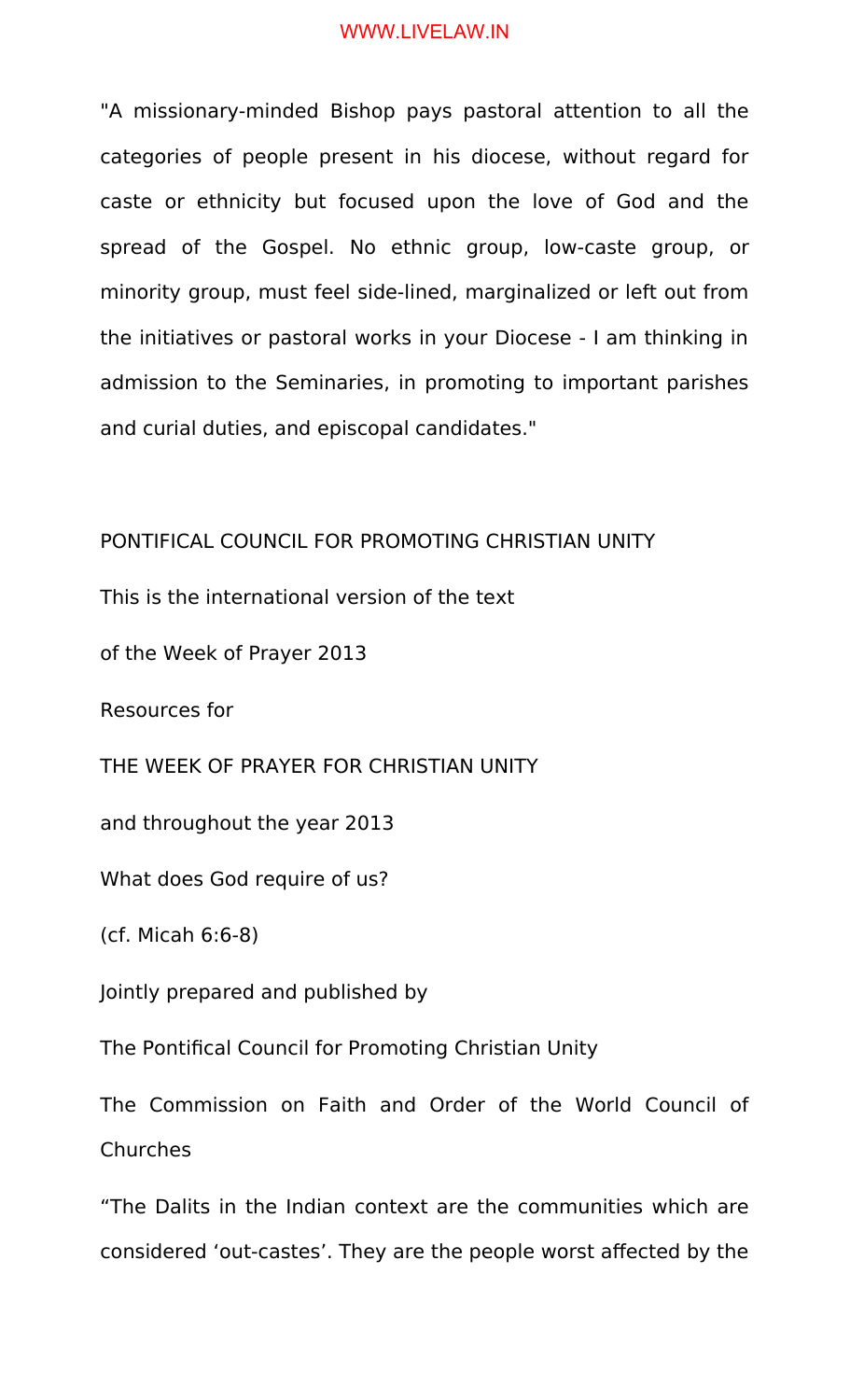caste-system, which is a rigid form of social stratification based on notions of ritual purity and pollution. Under the caste-system, the castes are considered to be 'higher' or 'lower'. The Dalit communities are considered to be the most polluted and polluting and thus placed outside the caste-system and were previously even called 'untouchable'. Because of casteism the Dalits are socially marginalized, politically under-represented, economically exploited and culturally subjugated. Almost 80% of Indian Christians have a Dalit background."

"Some 80-90% of Christians in India are Dalit converts."

"It is said that 80-90% of the Indian church are of Dalit origin. In some parts of India 100% Christians are Dalit converts."

Episcopal Conference said during the XXX Assembly of Indian Bishops, which was being held from 1 to 8 February 2012 in Bangalore in the Indian state of Karnataka, Archbishop Pennacchio recalled in particular the Church $\&\#39$ ; task to  $\&$  quot ;encourage small Christian communities, befriend the poor and marginalized and in this context especially the Dalits Christians so that they get their right to equality in the Constitution & quot;. Asia/ India - The Indian Bishops: & quot; The Church has a crucial role in the country & 39 s future & quot; Agenzia Fides 02/02/2012, Vatican news.

## World council of Churches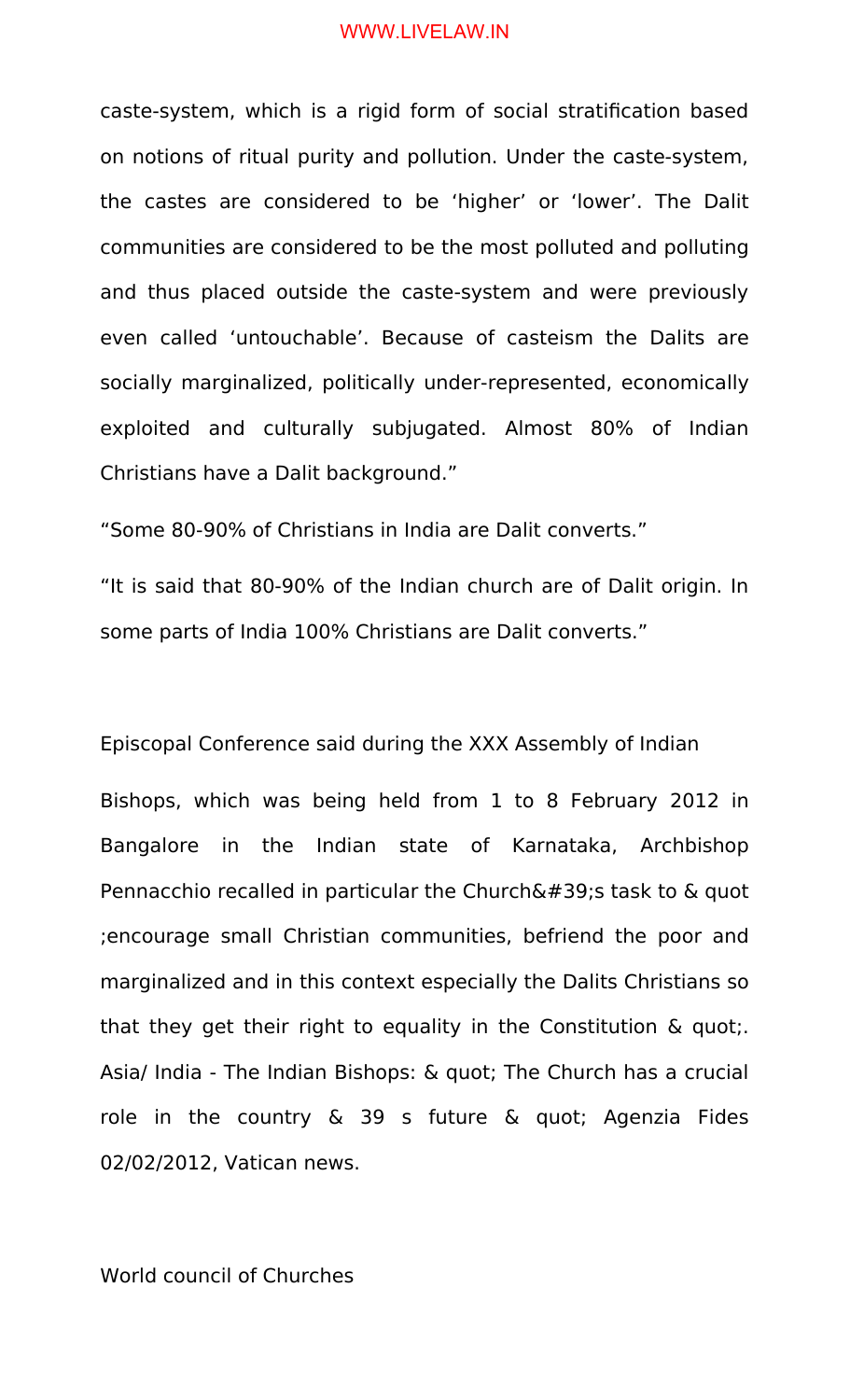Statement on caste-based discrimination

02 September 2009

Continuing the practice of caste-based discrimination and untouchability affecting such a large number of people in so many ways must, therefore, be confronted. It is unfortunate that the practice of caste-based discrimination exists in some churches in India. The Dalit Christians in India are also discriminated against by the state, which denies them certain rights and privileges ascribed to other Dalits as part of its affirmative action. It is becoming increasingly evident that the similar features of the South Asian caste system that are a product of inherited social exclusion and discrimination are shared with a number of other geographically and culturally disparate societies.

Asserts its conviction that "caste-based discrimination is a crime" and that "casteism is sin" because it contradicts the Christian teaching that all are created in the image and likeness of God.

Action Plan for the Integrated Development of Catholic Dalits in Tamil Nadu.

By Tamil Nadu Bishop Council (TNBC)

Tamil Nadu- Pondicherry Catholic Religious of India (TNPCRI).

"In places of worship and burial grounds Christians of Scheduled Castes Origin should be treated on a footing of equality and there should be no discrimination."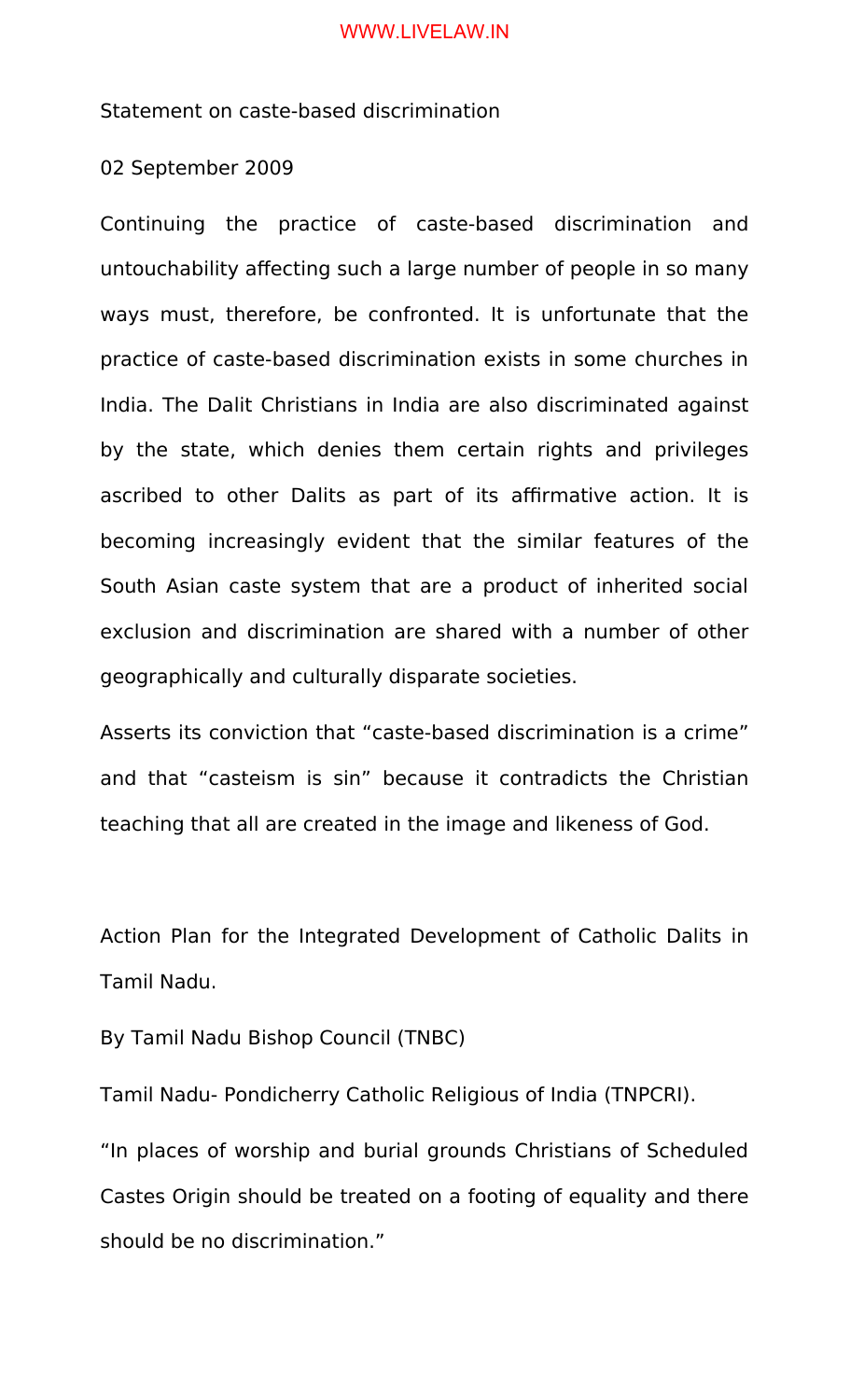Catholic Bishops' Conference of India- CBCI General Body Meeting, Trichy, January, 14, 1982).

"We state categorically that caste, with its consequent effects of discrimination and caste mentality, has no place in Christianity. It is, in fact, a denial of Christianity because it is inhuman. It violates the God-given dignity and equality of the human person."

National Council of Churches in India XXVIII Quadrennial Assembly, held at Jabalpur from April 27 to April 30, 2016: Resolution on Public Issues

Churches must seriously implement the campaign of NCCI "No one can serve Christ and caste", and actively take measures to end caste-based discrimination within their bodies.

SS. Because the 4<sup>th</sup> Respondent/ The Registrar General of India had opposed the granting of Scheduled Castes status to Christians of Scheduled Castes Origin based on the findings of the two books which were written by the individuals based on the imaginary/ hypothetical data like, "Caste and Christianity, written by Dunccan B. Forrester and another, "People of India written by K. S. Singh. Whereas the present Respondent No. 4/ The Registrar General of India did not see the voluminous documents which were invented and created by all the respondents by using its own exchequer from 1 to 8 (even kept in his/ her Office) and stored in their Office as authentic Government documents which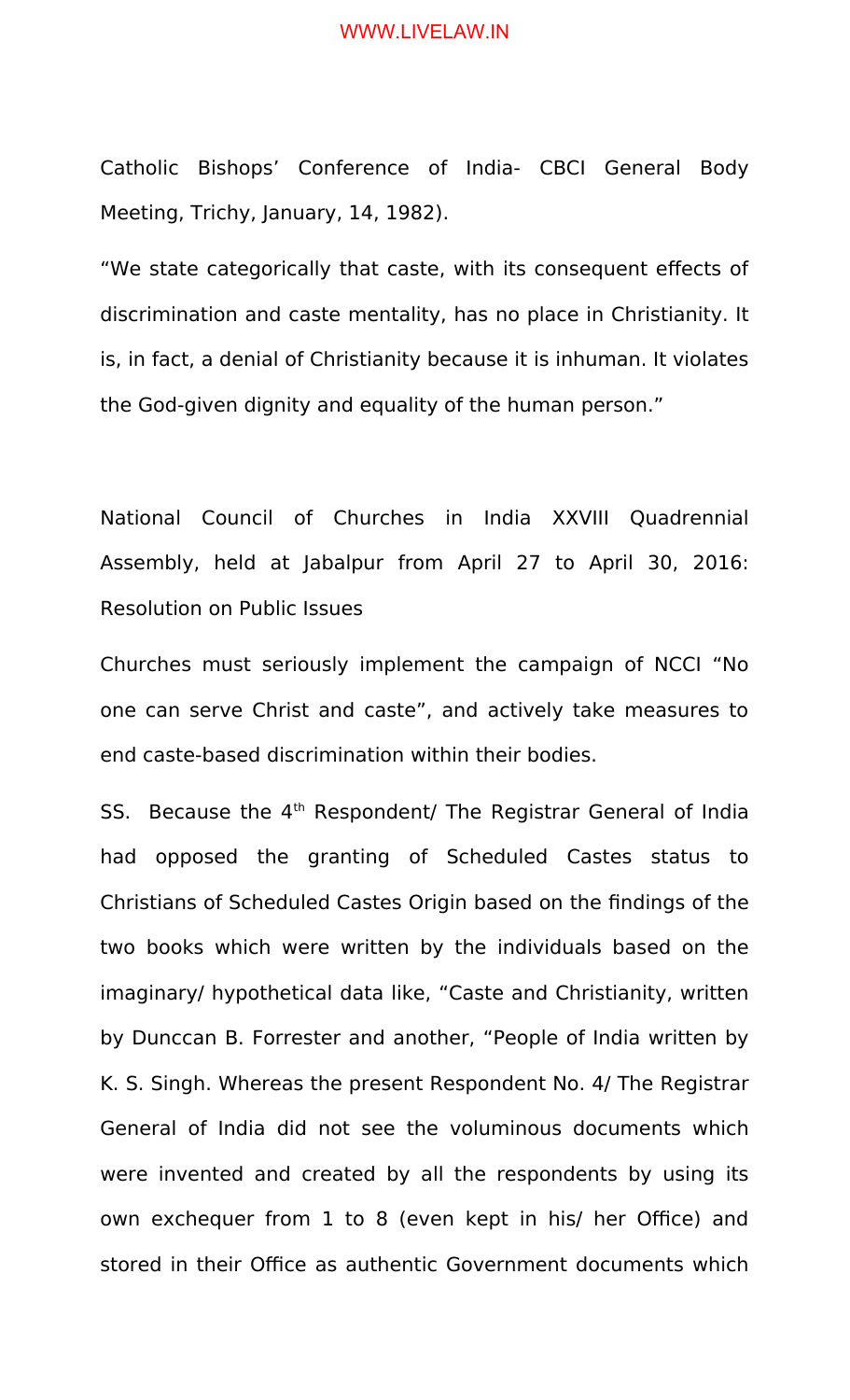prove the socio, educational, economic and cultural backwardness of the Christians of the Scheduled Castes Origin people of India. The 4<sup>th</sup> Respondent might have got all the supportive documents from the present respondent No. 1 to 8 (kept even in his/ her Office) and it would have recommended to all the respondents for granting the Scheduled Castes status to the above said people by amending the Constitution Scheduled Castes Order 1950, paragraph 3 by the way of inserting the word, "Christians" or by deleting the ban from the above said Order.

TT. Because the Indian main line Churches and the International Christian community never says that the Indian Christian people are egalitarian in nature as per the social structure, these organizations are also demanding the Scheduled Castes status to Christians of Scheduled Castes Origin people from the date 10.08.1950 in which date the Order was approved by the President of India, the respondent should not deny the Scheduled Castes status to these people based on the illogical imagination.

UU. Because the respondent had never got it in writing from the main line Indian Church authorities for justifying the version, "Christianity does not recognise, caste discrimination," even the respondent could not prove as per which Christian ideology, the above said version is correct. Christianity does not recognise telling lie, but some Christians are telling lie. So practical oriented human's real life is different from the religious perception and command. The respondent also do not able to categorically prove that on what theological angle, the version, "Christianity does not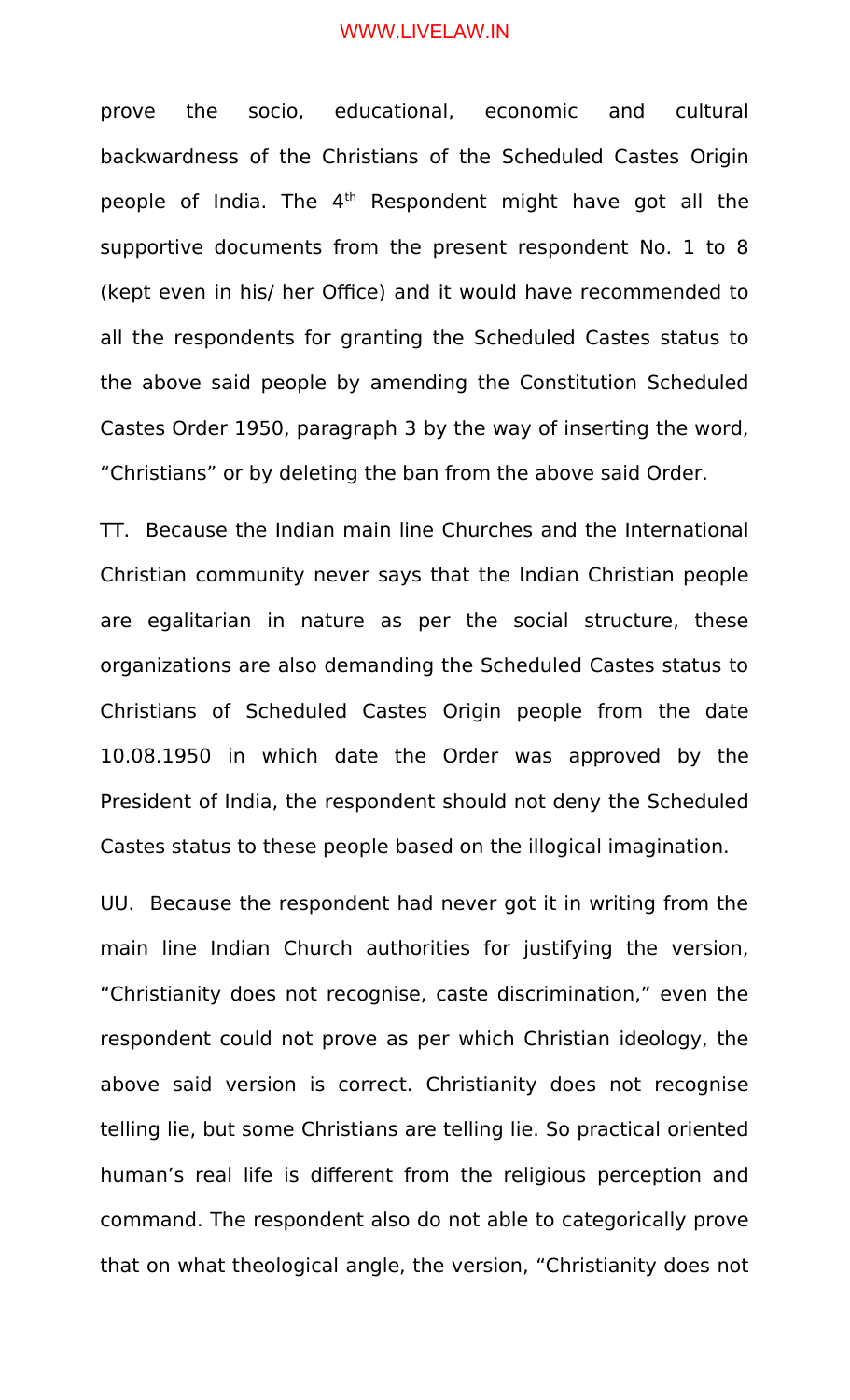recognise caste discrimination," is proved, whether during the time of Bible's old and new Testament time, was there any Indian form of caste discrimination practised, in the place from where the Christianity came to India. Is there any way of linking the Indian way of evil practice/ caste discrimination by linking it with the religious teaching of Christian religion which was born in a Country from middle east/ Israel. In the case of Sikhism and Buddhism, these religion also do not recognise the untouchability and caste discrimination, but by linking the Sikhism and Buddhism as off-shoots of Hinduism as per Indian Constitution Article 25 (2), they had been given the privileges without relying on data in the year 1956 and 1990 by doing the amendment in the Constitution Scheduled Castes Order 1950 paragraph 3. If that logic is correct, as on date 10.08.1950 itself in which date the Order was promulgated the Sikhs and Buddhist of Scheduled castes Origin people might have been given the Scheduled Castes status automatically, why did the respondent do the separate amendment in the year 1956 for accommodating the Sikhs of Scheduled Castes Origin people and separate amendment in the year 1990 for accommodating the Buddhist of Scheduled Castes Origin people to avail the Scheduled Castes status? The Respondent says, Buddhism and the Sikhism are the off-shoots of Hinduism, but as per the National Commission for Minorities Act, 1992, Buddhism and the Sikhism are the minority religions which are different from Hinduism. From 10.08.1950 up to 1956 (up to doing the amendment for giving them the Scheduled Castes status), the Sikh Scheduled Castes Origin people were socially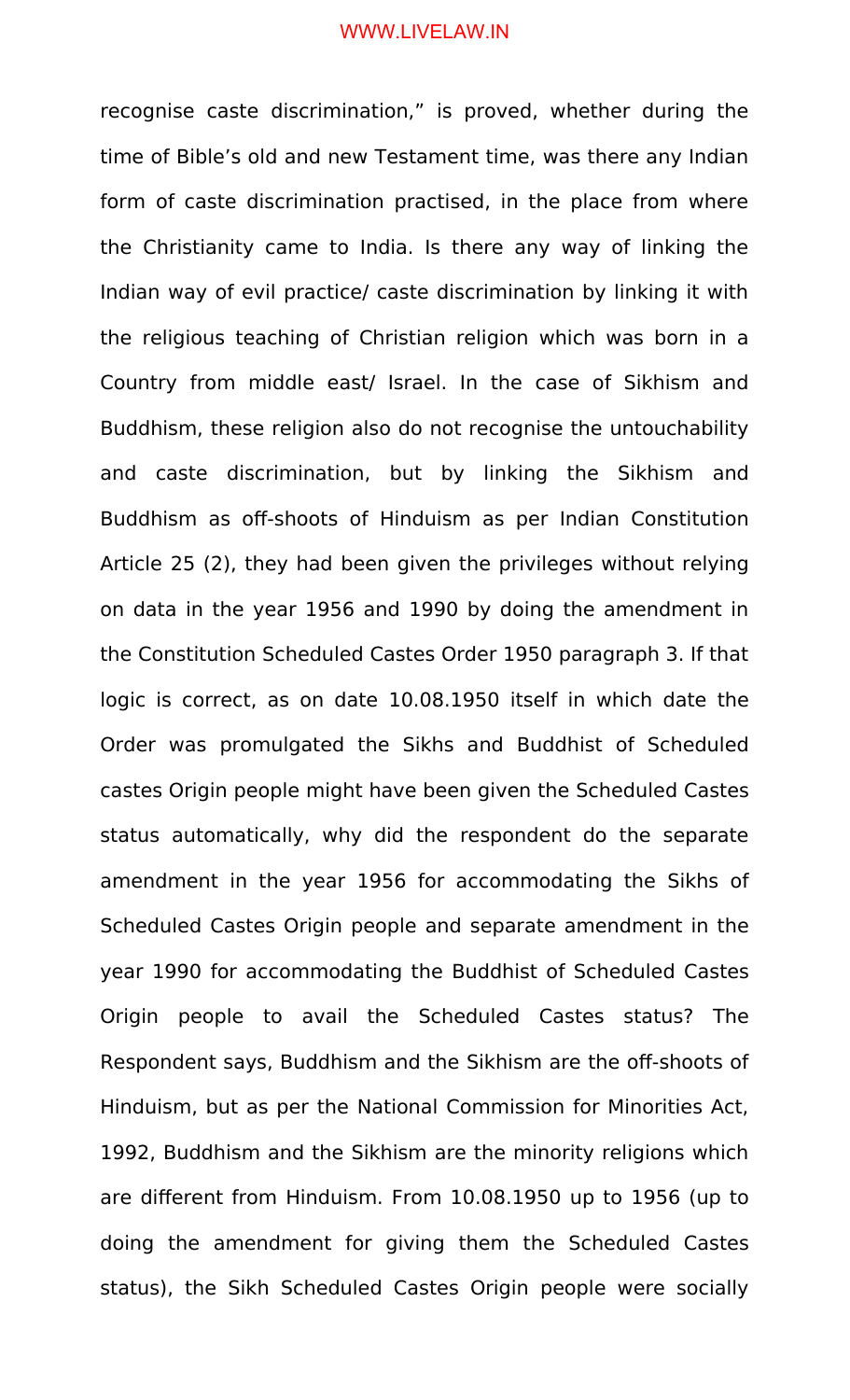and educationally forward and they were not facing the traditional practice of untouchability. But from 1956 as on date suddenly these people/ Sikhs of Scheduled Castes Origin people had become socially and educationally backward, they were facing the traditional practice of untouchability. From 10.08.1950 up to 1990 (up to doing the amendment for giving them the Scheduled Castes status), the Buddhist Scheduled Castes Origin people were socially and educationally forward and they were not facing the traditional practice of untouchability. But from 1990 as on date suddenly these people/ Buddhist of Scheduled Castes Origin people had become socially and educationally backward, they were facing the traditional practice of untouchability.

The main line Churches of India like the Catholic Bishops' Conference of India (CBCI) and the National Council of Churches in India (NCCI- National wide umbrella Organisation of all the protestant and Orthodox Churches together) had filed intervention petition (for impleading in the Civil Writ Petition No. 180 of the year 2004) in this ongoing litigation which is pending in this Honourable Apex Court for getting the Scheduled Castes status to Christians of Scheduled Castes Origin by accepting the severity and prevalence of caste discrimination and untouchability practice among the Indian Christians, the argument of the respondent like, the International and the Indian Christian community would oppose the extension of the Scheduled Castes status to Christians of SC Origin does not have any logic.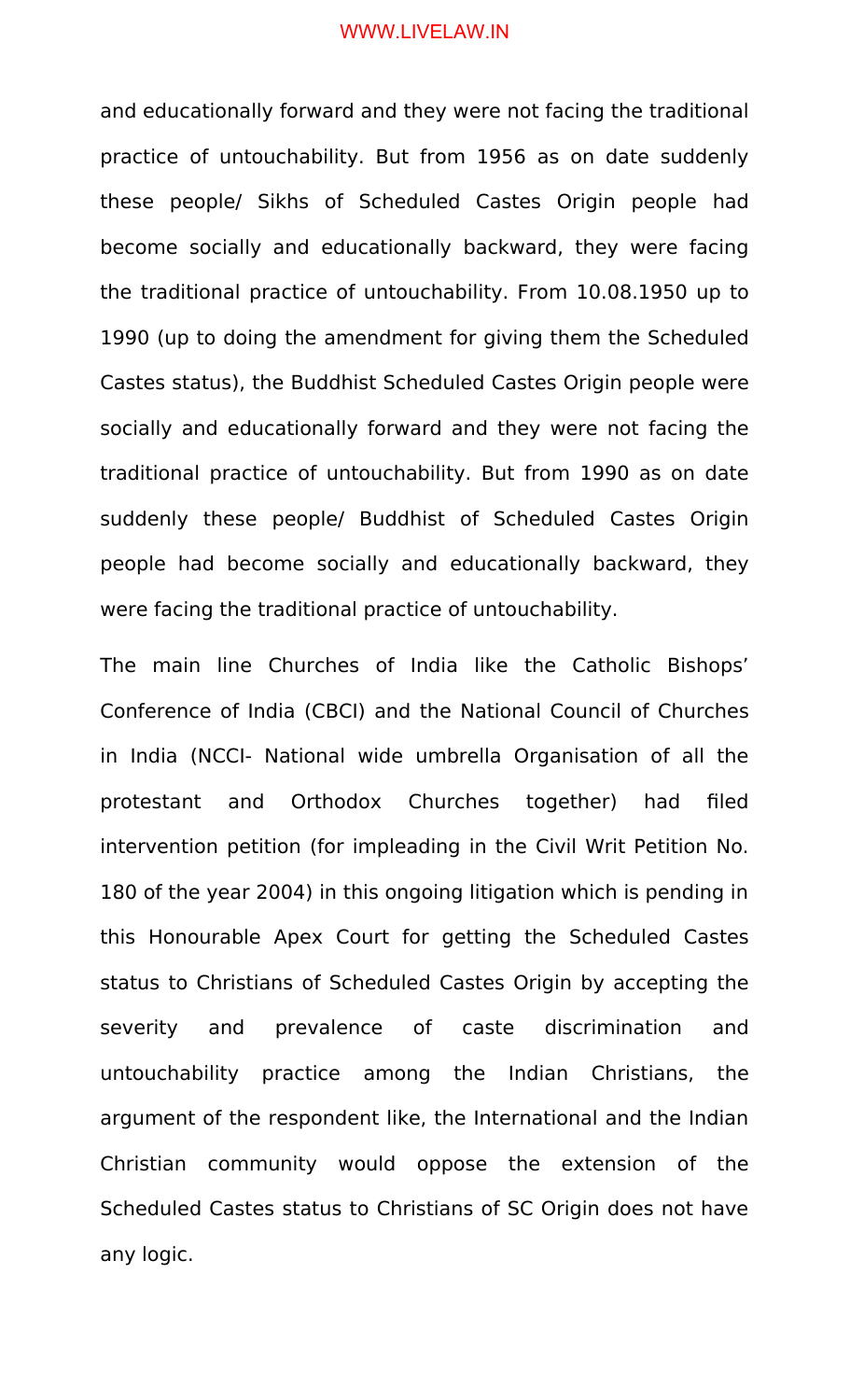VV. Because this Honourable Court had accepted the severity and prevalence of the caste discrimination faced by the Christians of Scheduled Castes Origin, so it is proved the Christians of Scheduled Castes people are socially and educationally backward arising out of the traditional practice of untouchability. Please see the reliance of this Honourable Court:

IN THE SUPREME COURT OF INDIA

CIVIL APPELLATE JURISDICTION

CIVIL APPEAL No. 7065 OF 2008

K.P. Manu … Appellant

**Versus** 

Chairman, Scrutiny Committee for

Verification of Community Certificate … Respondent

Judgment delivered by: Honourable Justice. Dipak Misra and Honourable Justice. V. Gopala Gowda

New Delhi

February 26, 2015

22. At this juncture, we are disposed to think that reference to certain reports and articles would be profitable for the purpose of understanding the ground reality and appreciate factual score in proper perspective. In the article, namely, "Dalits in India" by James Massey, B.R. Ambedkar, as is reflected from the said article, has devoted two long essays on the subject under the title "Christianising the Untouchables" and "The Condition of the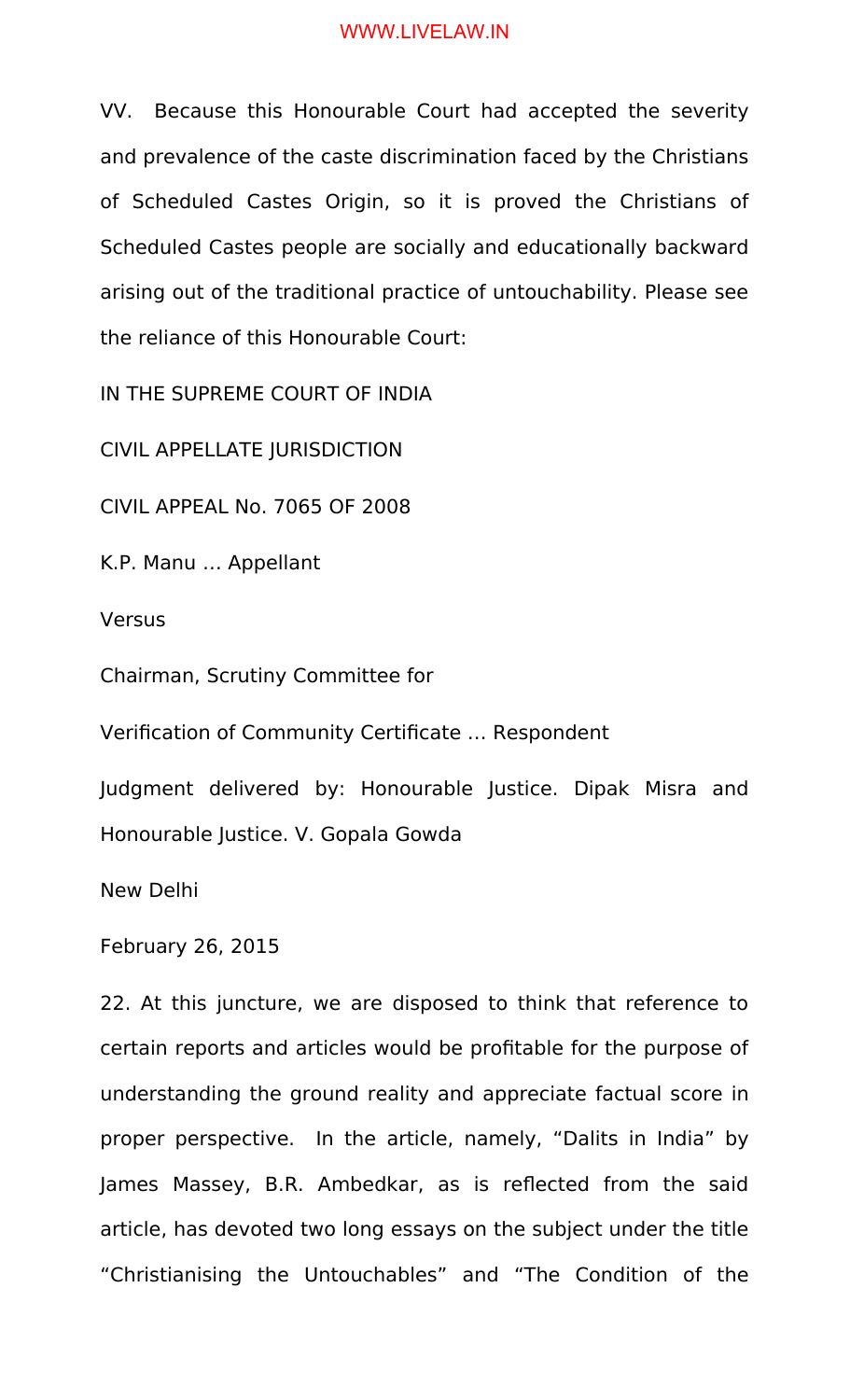Convert". Speaking about the general conditions of Christians Dalits, Ambedkar had put a direct challenge by saying:

"It is necessary to bear in mind that Indian Christians are drawn chiefly from the Untouchables (Dalits) and, to a much less extent from low ranking Shudra castes. The social services of Missions must therefore be judged in the light of the needs of these classes. What are those needs? The services rendered by the Missions in the fields of education and medical relief are beyond the ken of the Indian Christians. They go mostly to benefit the high caste Hindu." 23. James Massey has analysed the reasons ascribed by Ambedkar by stating:

"What has Christianity achieved in the way of changing the mentality of the convert? Has the Untouchable convert risen to status of the touchables? Have the touchable and untouchable converts discarded caste? Have they ceased to worship their old pagan gods and to adhere to their old pagan superstitions? These are far-reaching questions. They must be answered and Christianity in India must stand or fall by the answers it gives to these questions." 24. James Massey, the learned author has referred to the observations of Karnataka Backward Classes Commission, 1952. The relevant part is as follows:

"A Scheduled Caste (man) might have made some progress, or might have embraced Islam or Christianity, and thereby the disabilities, under which he suffered as a result of untouchability, might have, to some extent, disappeared. But the fact remains that such castes, tribes and racial groups still continue to suffer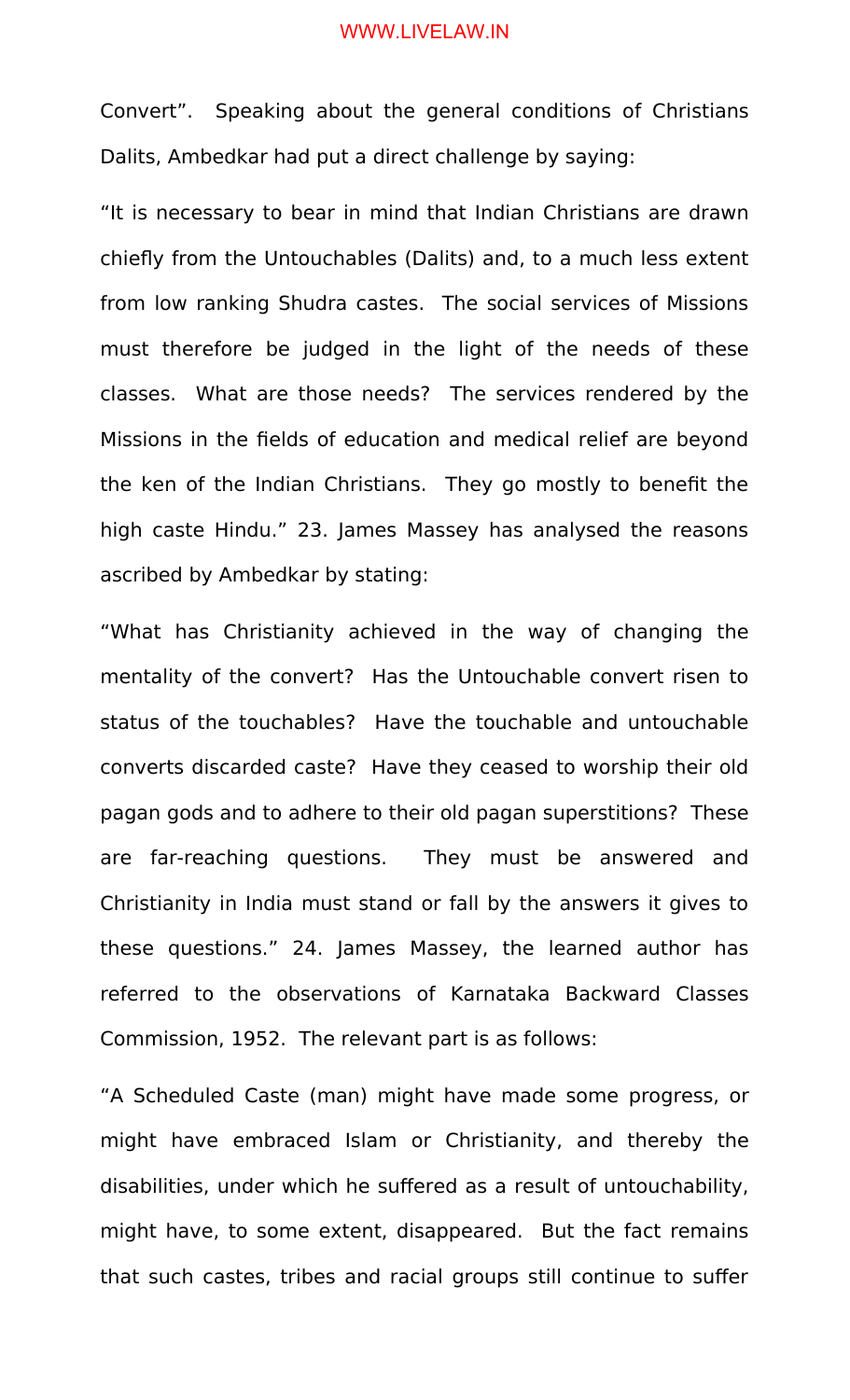under other social, educational and economic handicaps and taboos."

25. Archbishop George Zur, Apostolic Pro-Nuncio to India in his inaugural address to the Catholic Bishops Conference of India, (CBCI) in the meeting held in Pune during December 1991, made the following observations: "Though Catholics of the lower castes and tribes form 60 per cent of Church membership they have no place in decision-making. Scheduled caste converts are treated as low caste not only by high caste Hindus but by high caste Christians too. In rural areas they cannot own or rent houses, however, well-placed they may be. Separate places are marked out for them in the parish churches and burial grounds. Intercaste marriages are frowned upon and caste tags are still appended to the Christian names of high caste people. Casteism is rampant among the clergy and the religious. Though Dalit Christians make 65 per cent of the 10 million Christians in the South, less than 4 per cent of the parishes are entrusted to Dalit priests. There are no Dalits among 13 Catholic bishops of Tamil Nadu or among the Vicars-general and rectors of seminaries and directors of social assistance centres." 26. Mandal Commission report of the Backward Classes Commission 1980, speaking about the Indian Christians in Kerala had expressed thus:".... Christians in Kerala are divided into various denominations on the basis of beliefs and rituals and into various ethnic groups on the basis of their caste background .... even after conversion, the lower caste converts were continued to be treated as Harijans by all sections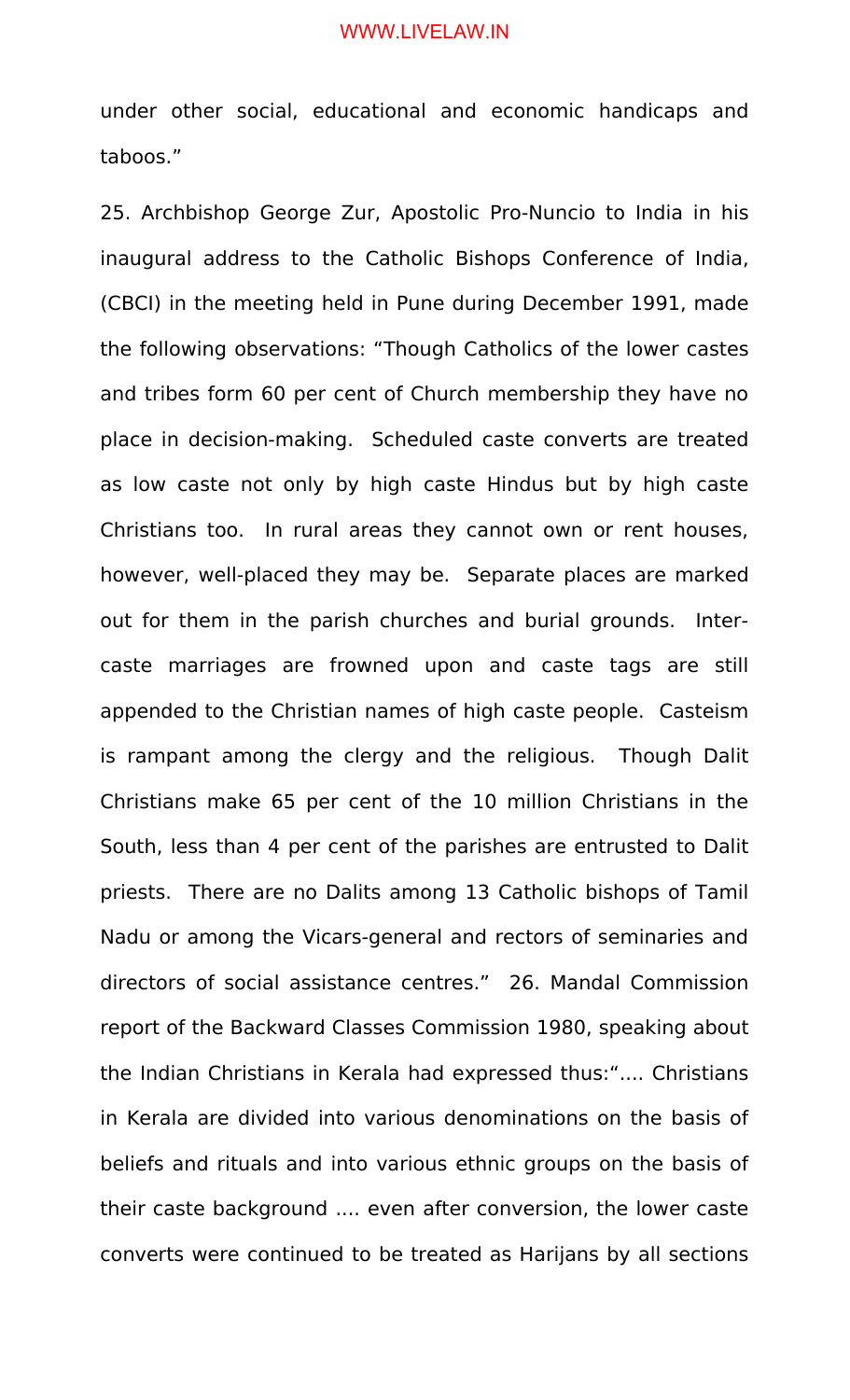of the society including the Syrian Christians, even though with conversion the former ceased to be Harijans and untouchables..... In the presence of rich Syrian Christians, the Harijan Christians had to remove their head-dress while speaking with their Syrian Christian masters. They had to keep their mouth closed with a hand ........ It was found that the Syrian and Pulaya members of the same Church conduct religious rituals separately in separate buildings ... Thus lower caste converts to a very egalitarian religion like Christianity, ever anxious to expand its membership, even after generations were not able to efface the effect of their caste background." 27. A Church of South India Commission in 1964 investigating the grievances of Dalit Christians, whether they split off or remain with the Church of South India, wrote:

"First and foremost is the feeling that they are despised, not taken seriously, overlooked, humiliated or simply forgotten. They feel that again and again affairs in the diocese are arranged as if they did not exist. Caste appellations are still occasionally used

in Church when they have been abandoned even by Hindus. Backward class desires and claims seem again and again to be put on the waiting list, while projects which they feel aim chiefly at the benefit of the Syrian community seem to get preferential consideration. In appointments, in distribution of charity, in pastoral care and in the attitude shown to them, in disputes with the authorities, the treatment they receive, when compared with that received by their Syrian brothers, suggests a lack of sympathy, courtesy and respect."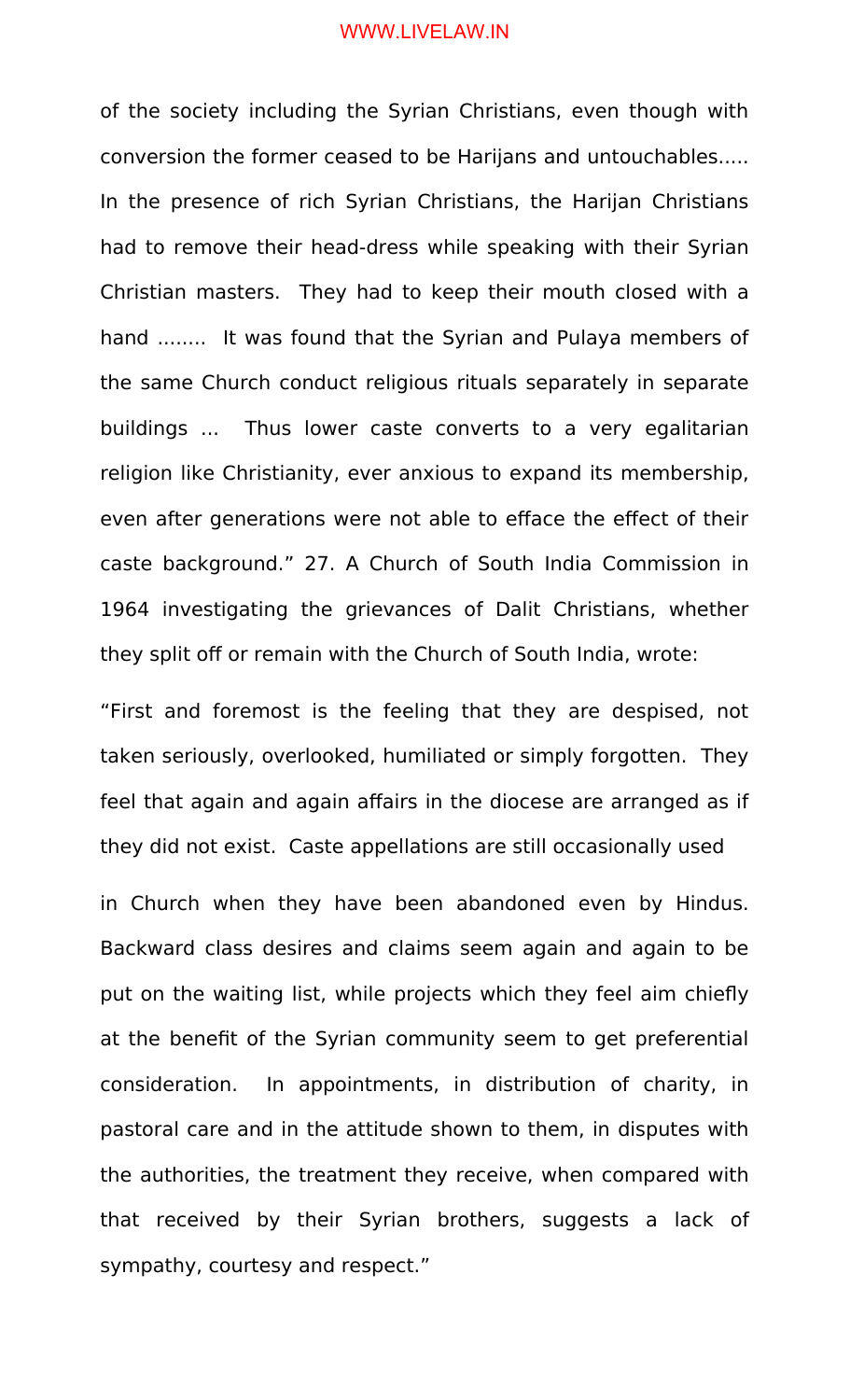28. Chinappa Commission Report (1990) states:- "By and large, the Christian community in Karnataka is an advanced community except for SC and ST converts, whose position has not improved very much for the better. Thanks to the all- pervasive caste system which has penetrated the barriers of religion also, SC and ST converts to Christianity and their descendants continue, to a great degree, to be victims of the same social injustice to which the SCs and STs are subjects". 29. Dr. Y. Antony Raj, the author of "Social Impact of Conversion" comments:

"The mass conversion from Christianity to Hinduism, Islam and Buddhism is often explained as the frustration of the coverts to Christianity. Devadason names the reason for such reconversion as 'disillusionment' among the CSCO. "Till recently" says he, "the conversion to Christianity was considered an attractive proposition. That trend has slowed down, if not stopped. This was because of the disillusionment among the Harijan converts, who discovered that they had carried with them their caste stigma and that inter-caste marriage and other contacts continued to be as difficult as before."

30. As per the analysis made by John C.B. Webster, in the book, "The Dalit Christians: A History", in Chapter III titled "The Politics of Numbers", Dr. Ambedkar, being aware of the continuing problems of Dalit Christians had ruled out conversion to Christianity. To quote the learned author:

"He was certainly aware of them. In what was probably the most perceptive analysis of the Christian community from this period,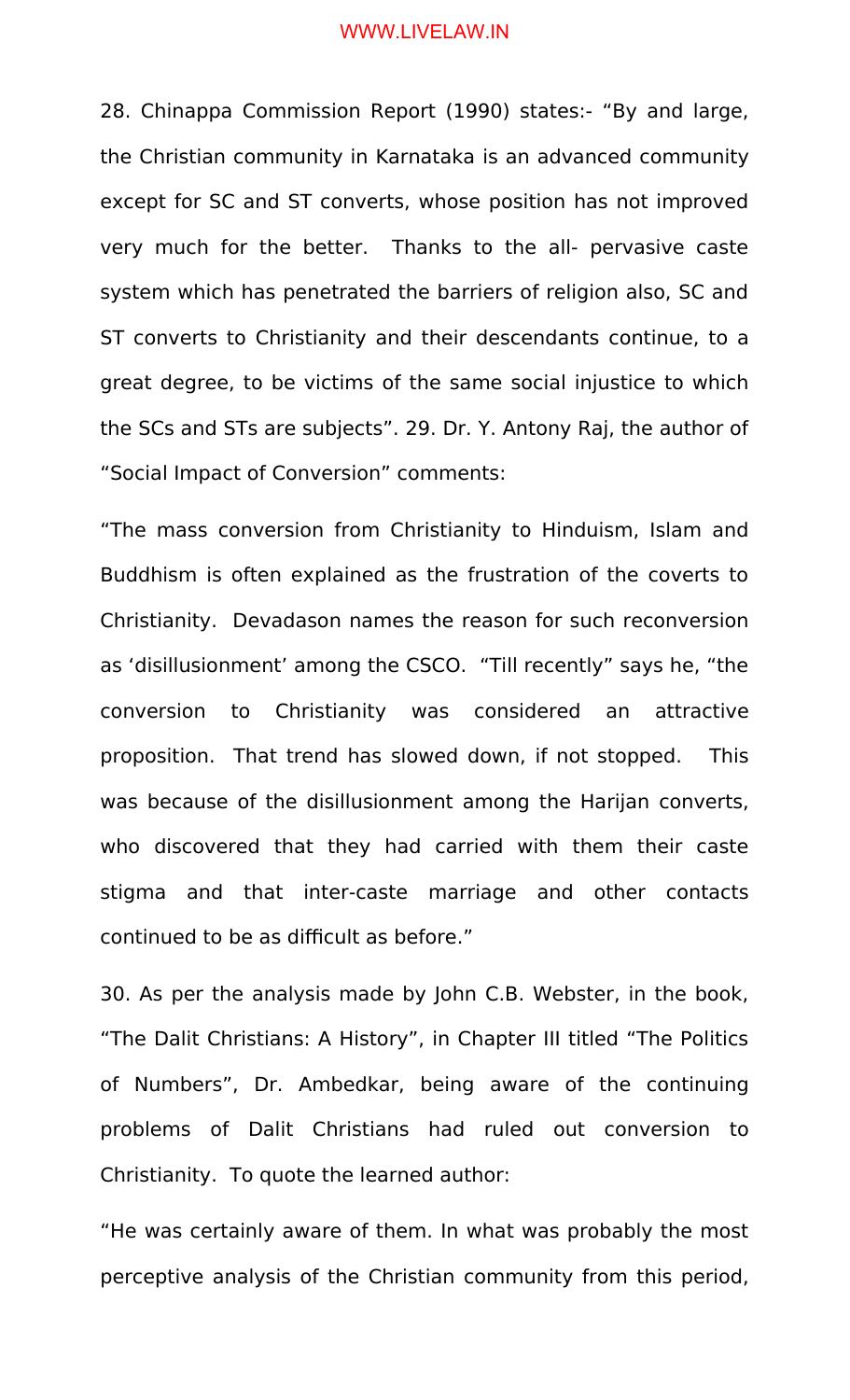Ambedkar noted that caste Hindus were the chief beneficiaries of Christian educational and medical work, that caste continued within the churches, and that Dalits suffered from the same disabilities after as before conversion to Christianity. More importantly, Christianity failed the political test. For one thing, while Christianity may have inspired Dalit converts to change their social attitudes, it had not inspired them to take practical steps to redress the wrongs from which they suffered."

AIR 1993 SUPREME COURT 477

"Indra Sawhney v. Union of India"

= 1992 AIR SCW 3682

Coram : 9 M. H. KANIA, C.J.I., M. N. VENKATACHALIAH, S. RATNAVEL PANDIAN, Dr. T. K. THOMMEN, A. M. AHMADI, KULDIP SINGH, P. B. SAWANT, R. M. SAHAI AND B. P. JEEVAN REDDY, JJ.

Page No: 496. The President of India issued the Constitution (Scheduled Castes) Order, 1950 relating to the States, and the Constitution (Scheduled Castes) Union Territories Order, 1951 relating to the Union Territories. Para (2) of the 1950 Order speaks of 'castes, races or tribes which are to be deemed Scheduled Castes in the territories of the States mentioned in the Order". Para(3) of the Order (as amended by Act 108 of 1976 w.e.f. 27-7-1977) provides "notwithstanding anything contained in para(2), no person professing a religion different from the Hindu, the Sikh or the Buddhist religion shall be deemed to be a member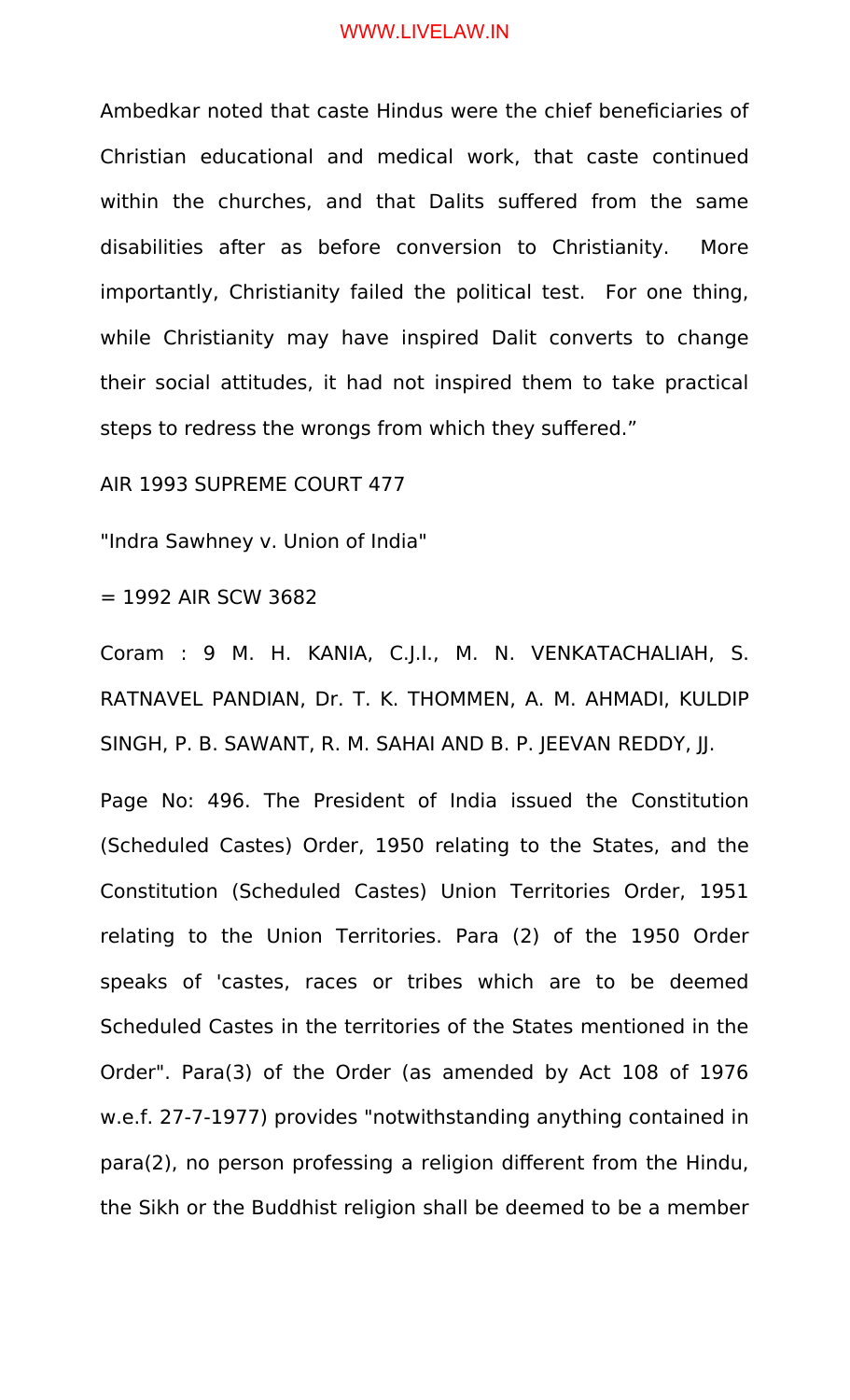of the Scheduled @page-SC685 Castes". See Manual of Election Law, Vo. I (1991) p. 141.\*1

\*1. The 1951 Order relating to the Union Territories, however, regards only persons professing Hindh or Sikh religion as members of the Scheduled Castes and does not include those professing Buddhist or any other religion.

Page No: 497. The 1950 Order of the President (as amended) shows that in the territories of the States mentioned in the Order no person who is not a Hindu or a Sikh or a Buddhist can be regarded as a member of the Scheduled Castes. Art. 15(4) speaks of 'socially and educationally backward classes of citizens' and 'the Scheduled Castes and the Scheduled Tribes' while Art. 16(4) speaks only of 'any backward class of citizens. The 'backward class' mentioned in Art. 16(4) is a synonym for the classes mentioned in Art. 15(4); M. R. Balaji, (AIR 1963 SC 649) (supra); Janki Prasad Parimoo, (AIR 1973 SC 930) (supra). These two provisions read with the President's Order of 1950 (as amended in 1976) show that the benefit of Art. 15(4) and Art. 16(4) extends to the Scheduled Castes (which ex-pression is confined to those professing the Hindu, the Sikh or the Buddhist religion) and the Scheduled Tribes as well as the backward classes of citizens who must necessarily be such backward classes of citizens who would have, but for their not professing the Hindu, the Sikh or the Buddhist religion, qualified to be notified as members of the Scheduled Castes. This means, all those depressed classes of citizens who suffered the odium and isolation of untouchability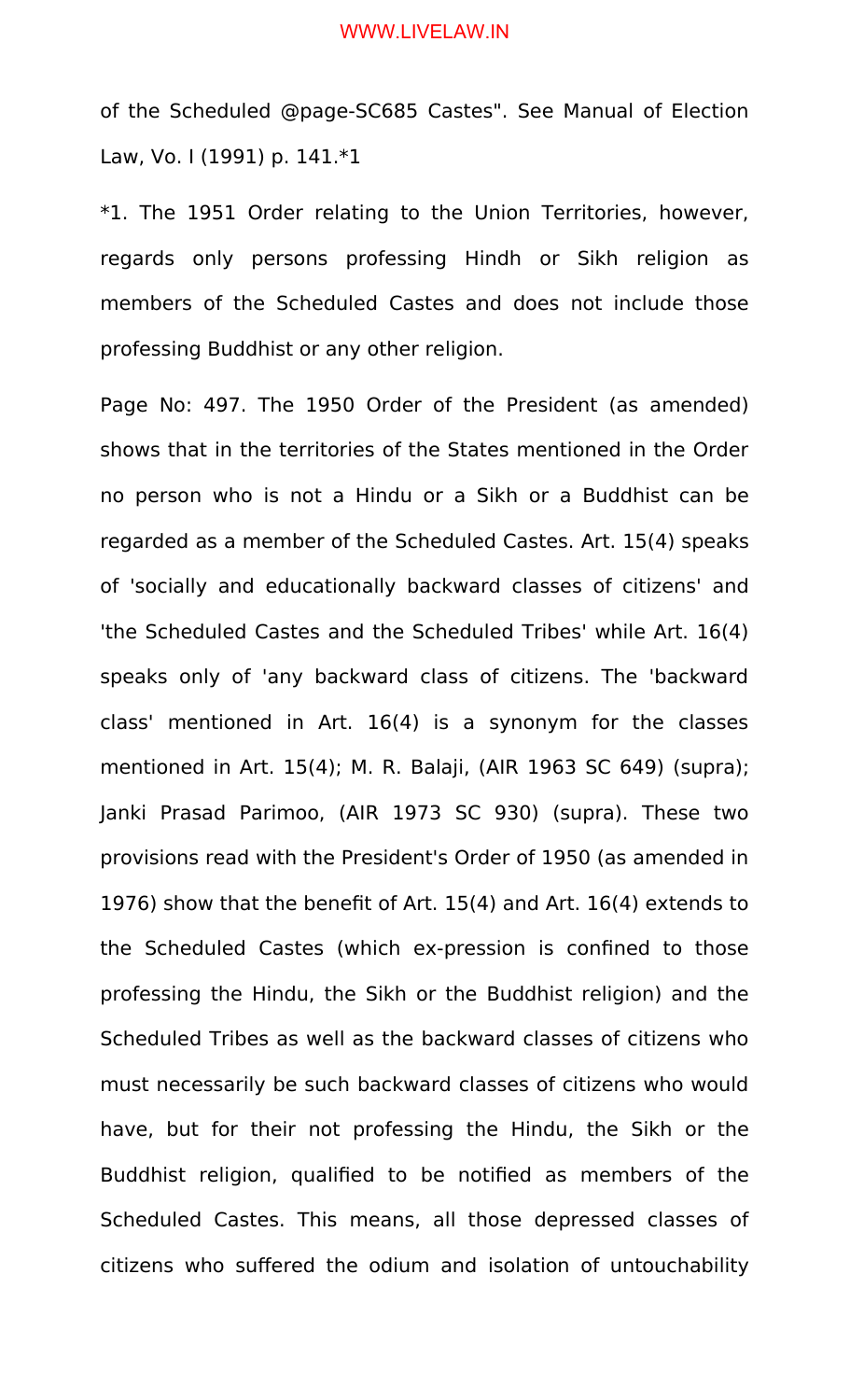prior to their conversion to other religions and whose backwardness continued despite their conversion come within the expression 'backward classes of citizens' in Arts. 15(4) and 16(4). Untouchability is a humiliating and shameful malady caused by deep-rooted prejudice which does not disappear with the change of faith. To say that it does would imply that faith is the ultimate cause of untouchability. This is, of course, not true. If backwardness caused by historical discrimination and its consequential disadvantages are the reasons for reservation the Constitution mandates that all backward classes of citizens, who are the victims of the continuing ill effects of prior discrimination, whatever be their faith or religion, or whether or not they profess any religion, receive the same benefits which are accorded to the Scheduled Castes and the Scheduled Tribes. Backward class is composed of persons whose backwardness is in degree and nature comparable to that of the Scheduled Castes and the Scheduled Tribes, whatever be their religion. There can be no doubt about the identity of the Scheduled Castes and the Scheduled Tribes. Nor can there be any doubt about the identity of backward classes other than the Scheduled Castes and the Scheduled Tribes, if this identifying characteristic, bearing the stamp of prior discrimination and its continuing ill effects, is borne in mind. M. R. Balaji v. State of Mysore, (1963) Supp 1 SCR 439, 458 : (AIR 1963 SC 649); State of Uttar Pradesh v. Pradip Tandon, (1975) 2 SCR 761, 766: (AIR 1975 SC 563); Janki Prasad Parimoo v. State of Jammu and Kashmir, (1973) 3 SCR 236,252: (AIR 1973 SC 930).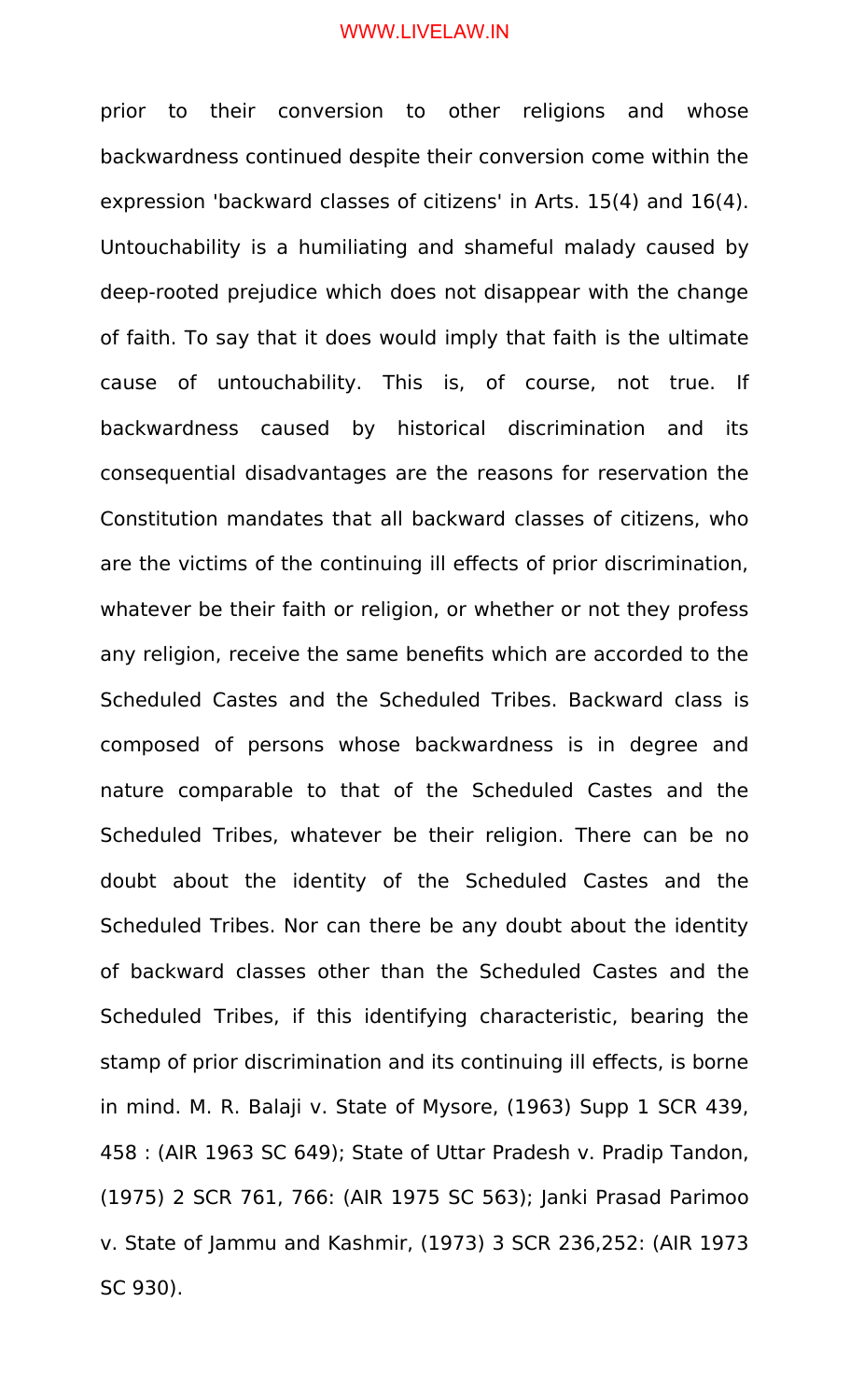Page No: 498. What is sought to be identified is not caste, religion and the like, but social and educational backwardness, generally manifested by disabilities such as illiteracy, humiliating isolation, poverty, physical and mental degeneration, incurable diseases, etc. Living in abject poverty and squalor, engaged in demeaning occupations to keep body and soul together, and bereft of sanitation, medical aid and other facilities, these unfortunate classes of citizens bearing the badges of historical discrimination and naked exploitation are generally traceable in the midst of the lowest of the low classes euphemistically described as Harijans and in fact treated as untouchables. To deny them the constitutional protection of reservation solely by reason of change of faith or religion is to endanger the very concept of secularism and the raison d'etre of reservation.

Page No: 510. The question is not whether the Constitution is caste-blind or caste-prejudiced; the question really is who are the backward classes of citizens intended to be protected by reservation under Art. 15 or Art. 16. If reservation is limited solely to the Scheduled Castes and the Scheduled Tribes and other comparably backward classes of citizens, as it must be under the Constitution, then the Harijans, the Girijans, the Adivasis, the Dalits, and other like backward classes of citizens, once known as the "untouchables" or the "outcastes" or the "depressed classes" by reason of their "low" birth and "demeaning" occupation, or any other class of citizens afflicted by like degree of degeneration and @page-SC689 deprivation caused by prior and continuing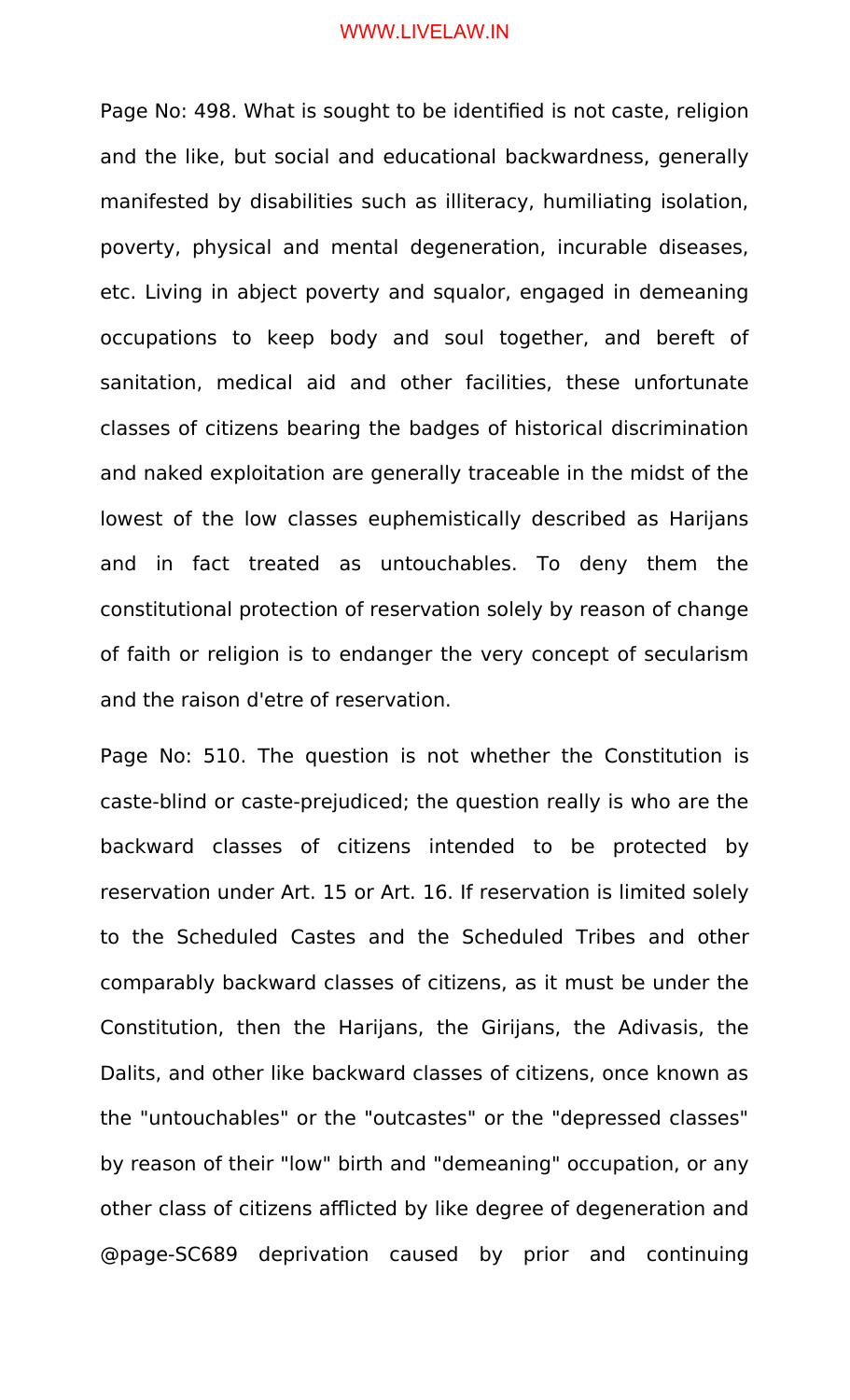discrimination, exploitation, neglect, poverty disease, isolation, bondage and humiliation, whatever be their caste, religion or place of origin, will alone qualify for reservation. Call them a class or a caste or a race or a tribe or whatever nomenclature is appropriate, they are the only legitimately intended beneficiaries of reservation. Their roots of origin in the lowest of the low segments of society; their affiliation with what is traditionally regarded as demeaning occupations; their humiliating and inescapable segregation and chronic isolation from the rest of the population; their social and educational deprivation and helplessness; their abysmal poverty and degenerating backwardness; all this and more most humiliatingly branded them in the past as 'outcastes" or "untouchables" or "depressed classes" or whatever other nomenclature one might ascribe to describe them. It is their present plight of continuing poverty and backwardness stemming from identified historical discrimination, whatever be the religion or faith they presently profess, that the Constitution entitles them to the special protection of reservation. The fact that the search to identify backwardness for the purpose of reservation will invariably lead one to these so-called outcastes or the lowest of the low castes or untouchables does not vitiate identification so long as what is sought to be identified is not caste but backwardness.

Page No: 418. It is further not correct to say that the caste system is prevalent only among the Hindus, and other religions are free from it. Jains have never considered themselves as apart from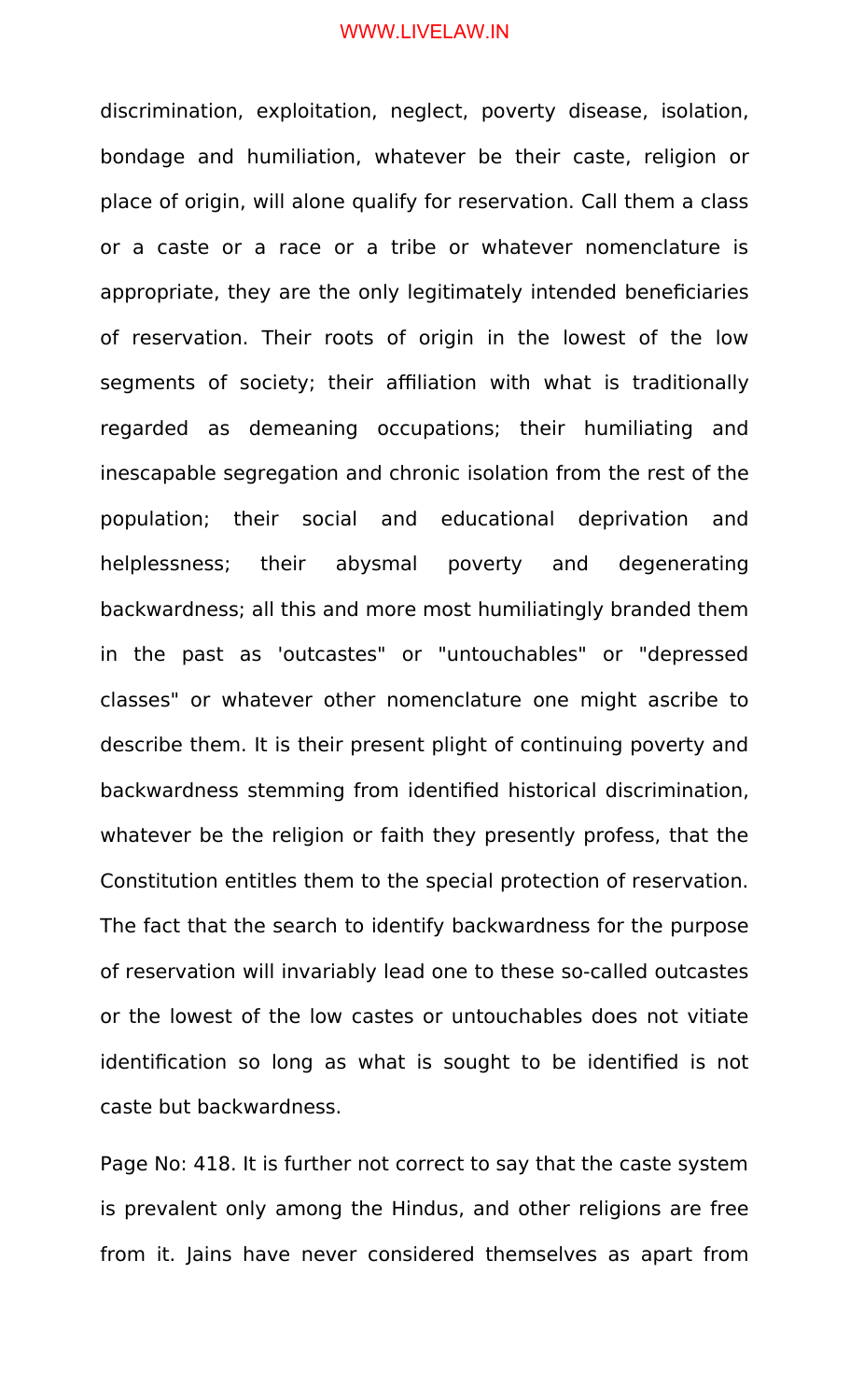Hindus. For all practical purposes and from all counts, there are no socially and educationally backward classes in the Jain community for those who embraced it mostly belonged to the higher castes. As regards Buddhists, if we exclude those who embraced Buddhism along with Dr. Ambedkar in 1955, the population of Buddhists is negligible. If, however, we include the new converts who have come to be known as Nav-Buddhists, admittedly almost all of them are from the Scheduled Castes. In fact, in some States, they were sought to be excluded from the list of Scheduled Castes and denied the benefit of reservations on the ground that they had no longer remained the lower castes among the Hindus qualifying to be included among the Scheduled Castes. On account of their agitation, perverse reasoning was set right and today the Nav-Buddhists continue to get the benefit of reservation on the ground that their low status in society as the backward classes did not change with the change of their religion. As regards Sikhs, there is no doubt that the Sikh religion does not recognise caste system. It was in fact a revolt against it. However, the existence of Mazhabis, Kabirpanthis, Ramdasias, Baurias, Sareras and Sikligars and the demand of the leaders of the Sikhs themselves to treat as Scheduled Castes could not be ignored and from the beginning they have been notified as a Scheduled Caste (See: pp. 768-772 of Vol. I and p. 594 of Vol. IV of the Framing of India's Constitution - Ed. B. Shiva Roa), As far as Islam is concerned, Islam also does recognise castes or caste system. However, among the Muslims, in fact there are Ashrafs and Ajlafs, i.e., high born and low born. The Census Report of 1901 of the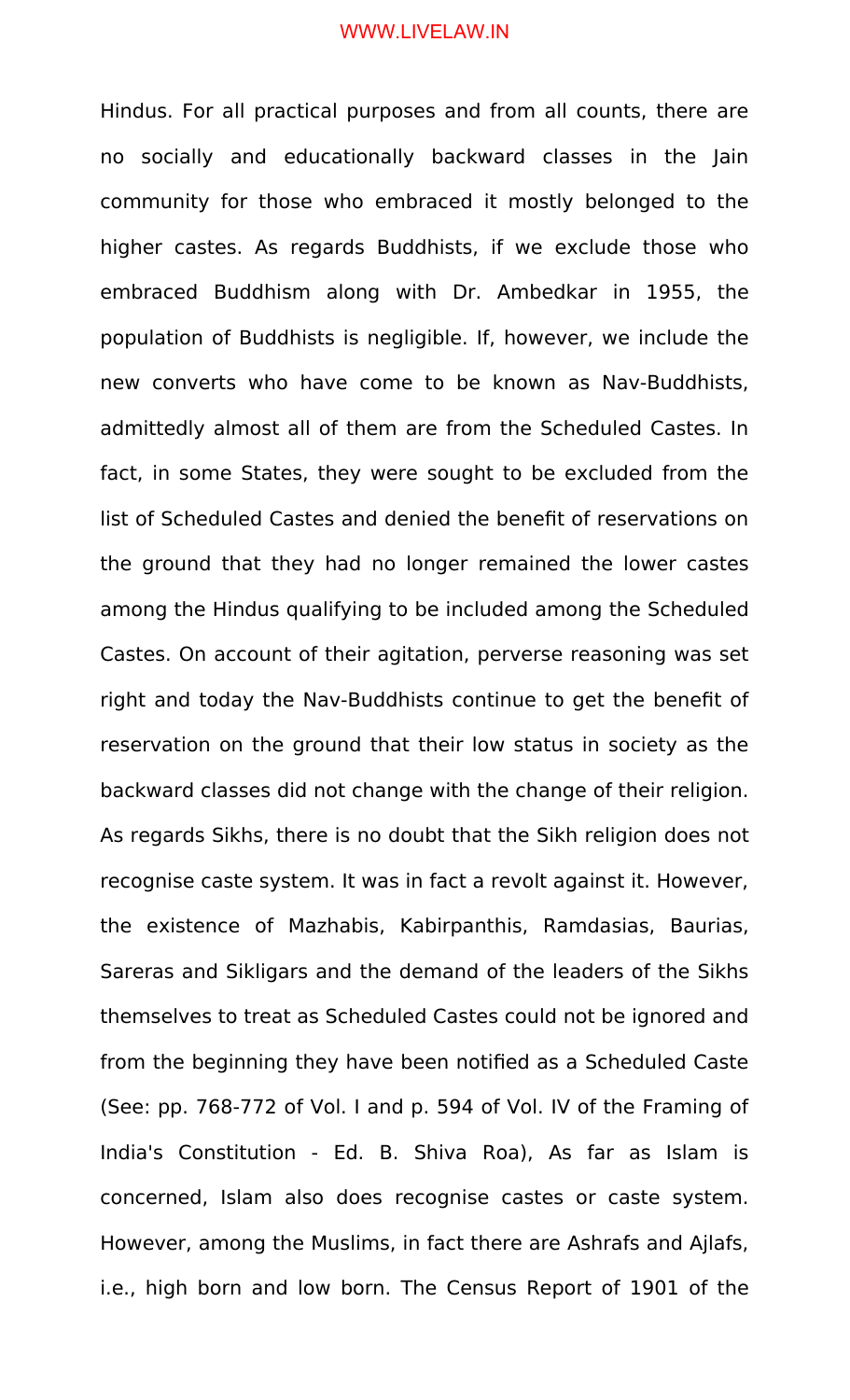Province of Bengal records the following facts regarding the Muslims of the then Province of Bengal:

"the conventional division of the Mahomedans into four tribes - Sheikh, Saiad, Moghul and Pathan - has very little application to this Province (Bengal). The Mahomedans themselves recognise two main social divisions, (1) Ashraf or Sharaf and (2) Ajlaf. Ashraf means 'noble' and includes all undoubted descendants of foreigners and converts from high caste Hindus. All other Mahomedans including the occupational groups and all converts of lower ranks, are known by the contemptuous terms, 'Ajlaf, 'Wretches' or 'mean people' they are also called Kamina or Itar, 'base' or Rasil, a corruption of Rizal, 'worthless'. In some places a third class, called Arzal or 'lowest of all', is added. With them no other Mahomedan would associate and they are forbidden to enter the mosque and to use the public burial ground.

Within these groups there (sic.) castes with social precedence of exactly the same nature as one finds among the Hindus.

1. Ashrat or better class Mahomedans.

(i) Saiads, (ii) Sheikhs, (iii) Pathans, (iv) Moghul, (v) Mallik, (vi) Mirza.

2. Ajlaf or lower class Mahomedans.

(i) Cultivating Sheikhs, and other who were originally Hindus but who do not belong to any functional group, and have not gained admittance to the Ashrat Community e.g. Pirali and Thakrai, (ii) Darzi, Jolaha, Fakir and Rangrez, (iii) Barhi, Bhathiara, Chik,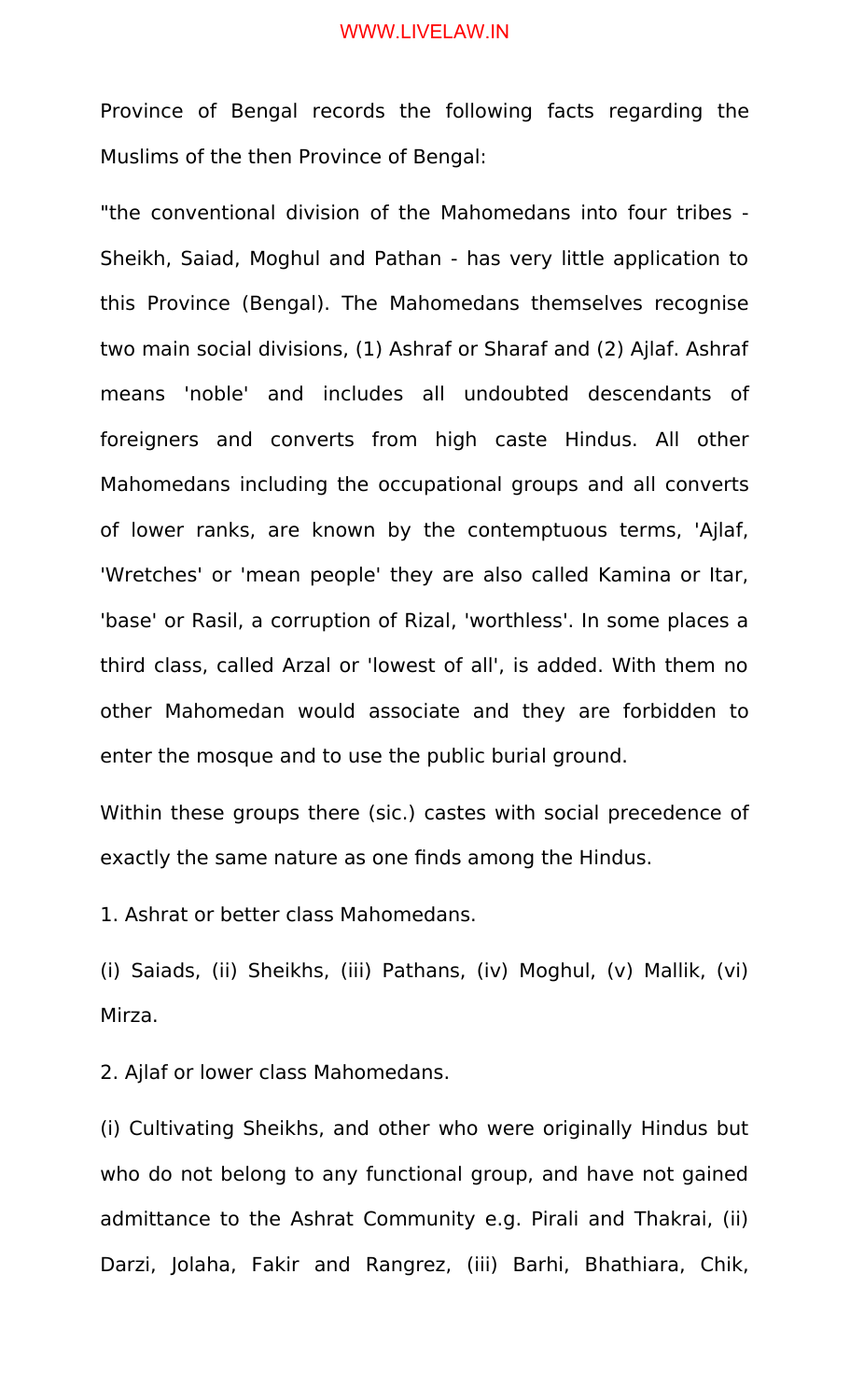Churihar, Dai, Dhawa, Dhunia, Gaddi, Kala, Kasai, Kula, Kunjara, Laheri, Mahifarosh, Mallah, Naliya, Nikari, (iv) Adbad, Bako Bediya, Bhat, Chamba, Dafali, Dhobi, Hajjam, Mucho, Nagarchi, Nat, Panwaria, Madaria, Tuntia.

3. Arzal or degraded class. Bhanar, Halalkhor, Hirja, Kashi, Lalbegi, Mangta, Mehtar.

The Census Superintendent mentions another feature of the Muslim social system, namely, the prevalence of the 'Panchayat system.' He states:

"The authority of the Panchayat extends to social as well as trade matters and... marriage @page-SC655 with people of other communities is one of the offences of which the governing body takes cognizance. The result is that these groups are often as strictly endogamous as Hindu castes. The prohibition on intermarriage extends to higher as well as to lower castes, and a Dhuma, for example, may marry no one but a Dhuma. If this rule is transgressed, the offender is at once hauled up before the panchayat and ejected ignominiously from his community. A member of one such group cannot ordinarily gain admission to another, and he retains the designation of the community in which he was born even if he abandons its distinctive occupation and takes to other means of livelihood thousands of Jalahas are butchers, yet these are still known as Jolahas." [See : pp. 218-220 of Pakistan or Partition of India by Dr. B. R. Ambedkar.)

Similar facts regarding the then other Provinces could be gathered from their respective Census Reports. At present there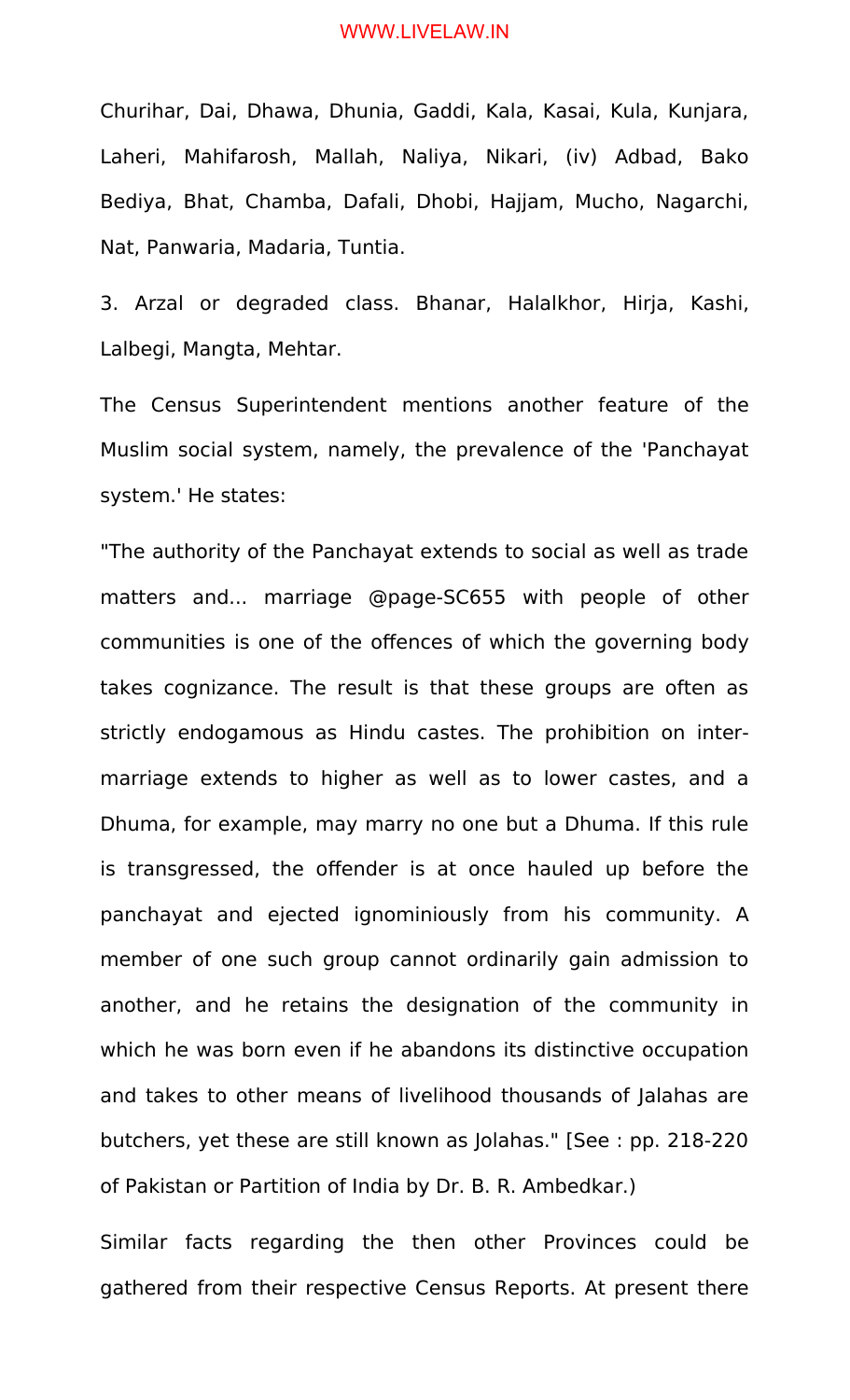are many social groups among Muslims which are included in the list of Scheduled Castes in some States. For example, in Tamil Nadu, Labbais including Rawthars and Marakayars are in the list of Scheduled Castes. This shows that the Muslims in India have not remained immune from the same social evils as are prevalent among the Hindus.

Though Christianity also does not recognise caste system, there are upper and lower castes among Christians. In Goa, for example, there are upper caste Catholic brahmins who do not marry christians belonging to the lower castes. In many churches, the low. caste christians have to sit apart from the high caste Christians. There are constant bickering between Goankars and Gawdes who form a clear-cut division in Goan Christan society. In Andhra Pradesh there are Christian Harijans, Christian Madars, Christian Reddys, Christian Kammas etc. In Tamil Nadu, converts to Christianity from Scheduled Castes - Latin Catholics, Christian Shanars, Christian Nadars and Christian Gramani are in the list of Scheduled Castes. Such instances are many and vary from region to region.

The division of the society even among the other religious groups in this country between the high and low castes is only to be expected. Almost all followers of the non-Hindu religions except those of the Zoroastrianism, are converts from Hindu religion, and in the new religion they carried with them their castes as well. It is unnatural to expect that the social prejudices and biases, and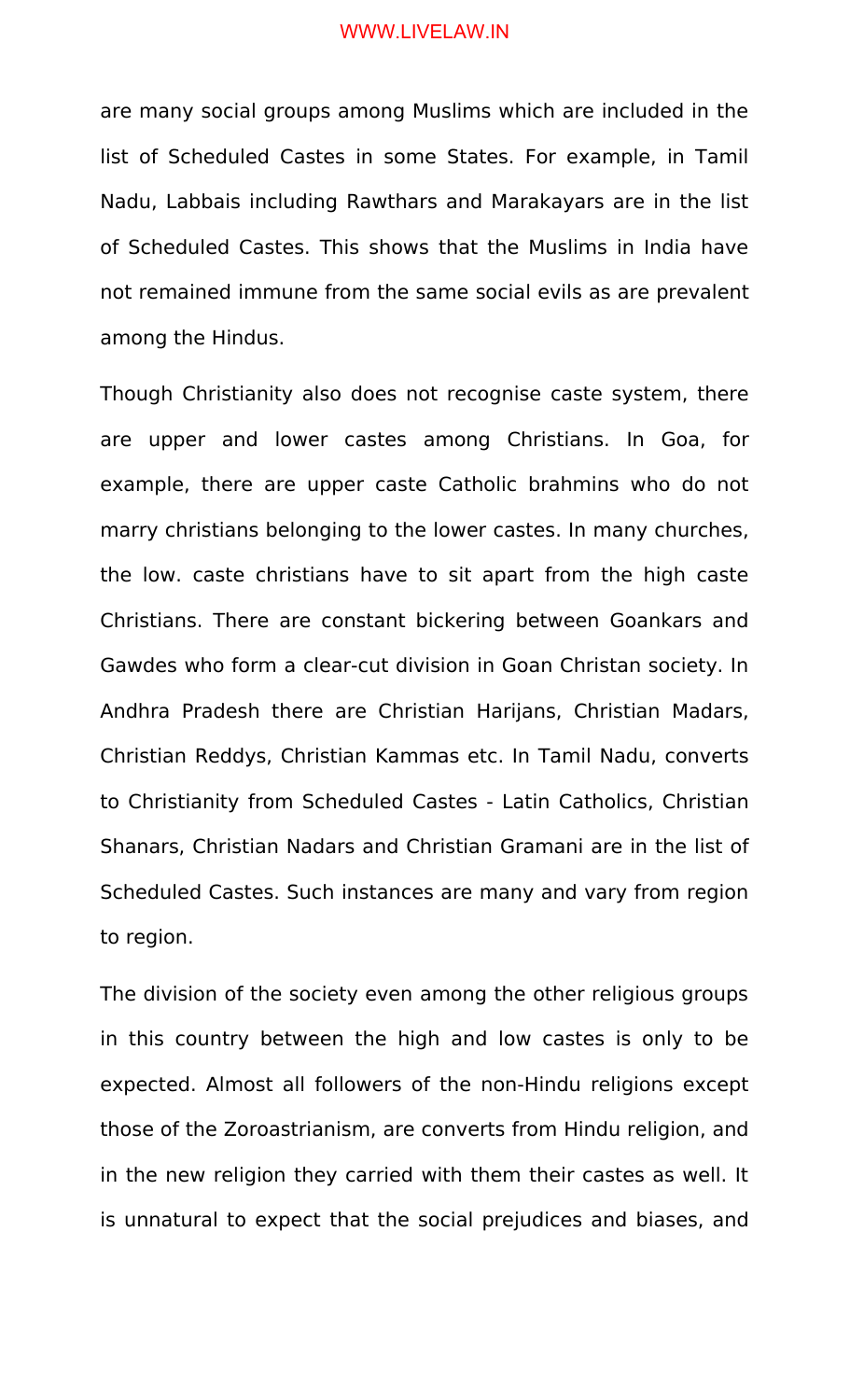the notions and feelings of superiority and inferiority, nurtured for centuries together, would disappear by a mere change of religion.

Page No: 371. Because of its pernicious caste system which may truly be described as its original sin, the Indian Society has, for ages, remained stratified. The origin of the caste system is shrouded in speculation, neither the historians nor the sociologists being able to trace it in its present form to any particular period of time or region, or to a specific cause or causes. The fact, however, remains that it consists of mobilitytight hierarchical social compartments. Every individual is born in and, therefore, with a particular caste which he cannot change. Hitherto, he had to follow the occupation assigned to his caste and he could not even think of changing it. The mobility to upper caste is forbidden, even if today he pursues the professions and occupations of the upper caste. He continues to be looked upon as a member of the lower caste even if his achievements are higher than of those belonging to the higher castes. In social intercourse, he has to take his assigned caste place. The once casteless and unireligious Indian society of Vedic times became multi-factious and multi-religious mainly on account of the rebellion of the lower castes against the tyranny of the caste system and their exploitation by the higher castes. Various sects emerged within the Hindu fold itself to challenge the iniquitous system. Distinct religions like Buddhism, Jainism and Sikhism were born as revolts against casteism. When, therefore, first Islam and then Christianity made their entries here and ruled this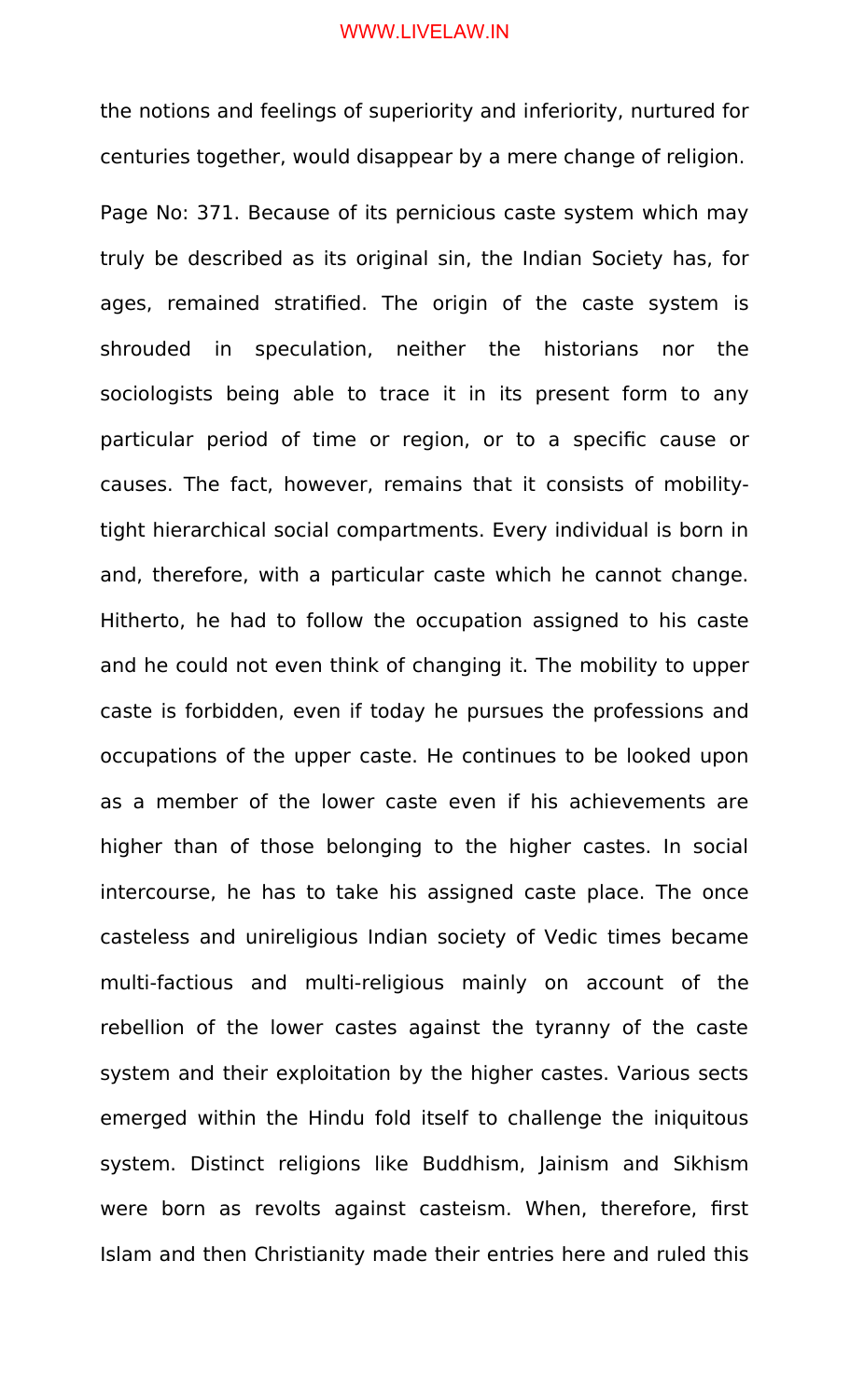country, many from the lower castes embraced them to escape the tyranny and inequity, while some from the higher castes for pelf and power. However, the change of religion did not always succeed in eliminating castes. The converts carried with them their castes and occupations to the new religions. The result has been that even among Sikhs, Muslims and Christians casteism prevails in varying degrees in practice, their preaching notwithstanding. Only Zoroastrianism is an exception to the rule; but that is because entry into it by conversion is impermissible. Casteism has thus been the bane of the entire Indian society, the difference in its rigidity being of a degree varying from religion to religion and from region to region.

Page No: 210. Though Christianity does not acknowledge caste system, the evils of caste system in some States are as prevalent as in Hindu society especially among the converts. In Andhra Pradesh, there are Harijan Christians, Reddy Christians, Kamma Christians etc. Similarly, in Tamil Nadu, there are Pillai Christians, Marvar Christians, Nadar Christians and Harijan Christians etc. That is to say all the converts to Christianity have not divested or set off themselves from their caste labels and crossed the caste barrier but carry with them the banners of their caste labels. Like Hindu they interact and have their familiar relationship and marital alliances only within the converted caste groups.

Classification is stated as a specific clause, it does not follow that the very concept and power of classification implicit in clause (i) is exhausted thereby. To say so would not be correct in principle.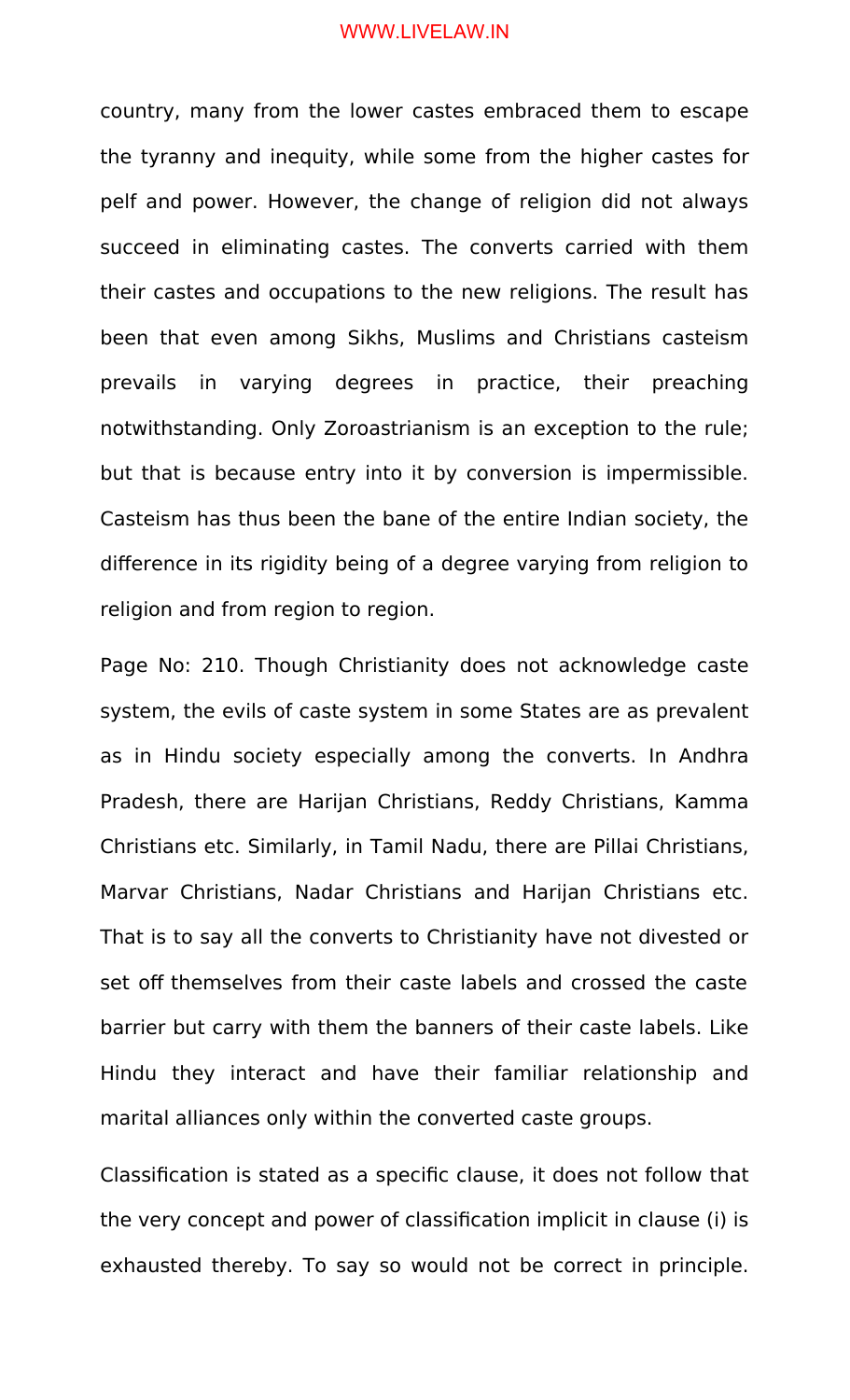But, at the same time, one thing is clear. It is in very exceptional situations, - and not for all and sundry reasons - that any further reservations, of whatever kind, should be provided under clause (i). In such cases, the State has to satisfy, if called upon, that making such a provision was necessary (in public interest) to redress a specific situation. The very presence of clause (4) should act as a (sic) done upon the propensity to create further classes deserving special treatment. The reason for saying so is very simple. If reservations are made both under clause (4) as well as under clause (1), the vacancies available for free competition as well as reserved categories would be correspondingly whittled down and that is not a reasonable thing to do.

Whether clause (i) of Article 16 does not permit any reservations?

Page No: 70. This issue was gone into in some detail in Vasant Kumar (AIR 1985 SC 1495), where all the five Judges constituting the Constitution Bench expressed different opinions. Chandrachud, C.J. did not express himself on this aspect but other four learned Judges did. Desai, J. recognised that "in the early stages of the functioning of the Constitution, it was accepted without dissent or dialogue that caste furnishes a working criterion for identifying socially and educationally backward class of citizens for the purpose of Art. 15(4). "He also recognised that "there has been some vacillation on the part of the judiciary on the question whether the caste should be the basis for recognising the backwardness." After examining the significance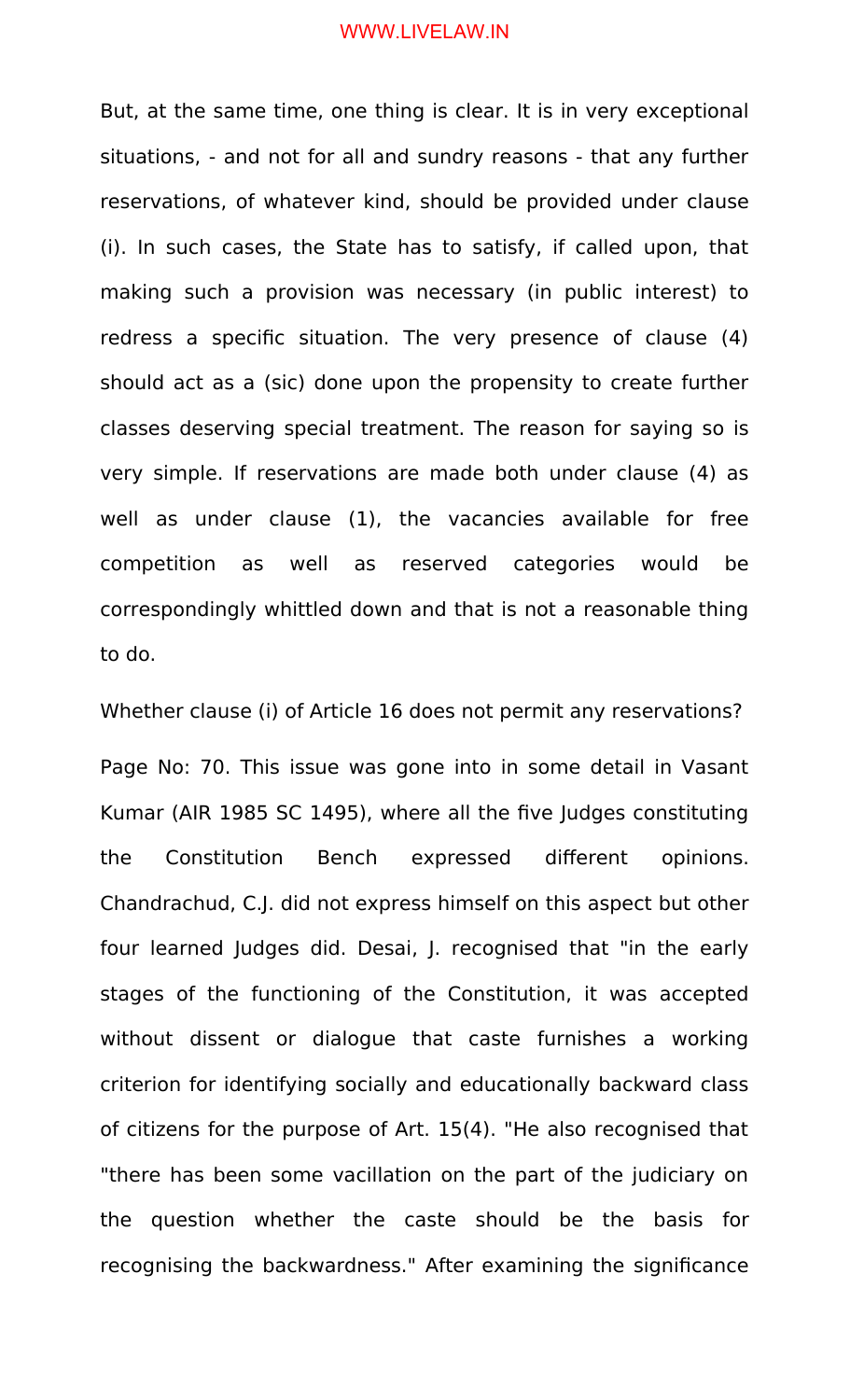of caste in the Indian social structure, the learned Judge observed:

"Social hierarchy and economic position exhibit an indisputable mutuality. The lower the caste, the poorer its member. The poorer the members of a caste, the lower the caste. Caste and economic situation, reflecting each other as they do are the Deus ex-Machina of the social status occupied and the economic power wielded by an individual or class in rural society. Social status and economic power are so woven and fused into the caste system in Indian rural society that one may without hesitation, say that if poverty be the cause, caste is the primary index of social backwardness, so that social backwardness is often readily identifiable with reference to a person's caste."

The learned Judge also recognised that caste system has even penetrated other religions to whom the practice of caste should be anathema. He observed:

"So, sadly and oppressively deep-rooted is caste in our country that it has cut across even the barriers of religion. The caste system has penetrated other religious and dissentient Hindu sects to whom the practice of caste should be anathema and today we find that practitioners of other religious faiths and Hindu dissentients are sometimes as rigid adherents to the system of caste as the conservative Hindus. We find Christians harijans, Christian Madars, Christian Reddys, Christian Kammas, Mujbi Sikhs. etc. etc. In Andhra Pradesh there is a community known as Pinjars or Ludekulas (known in the North as 'Rui Panjane Wala'):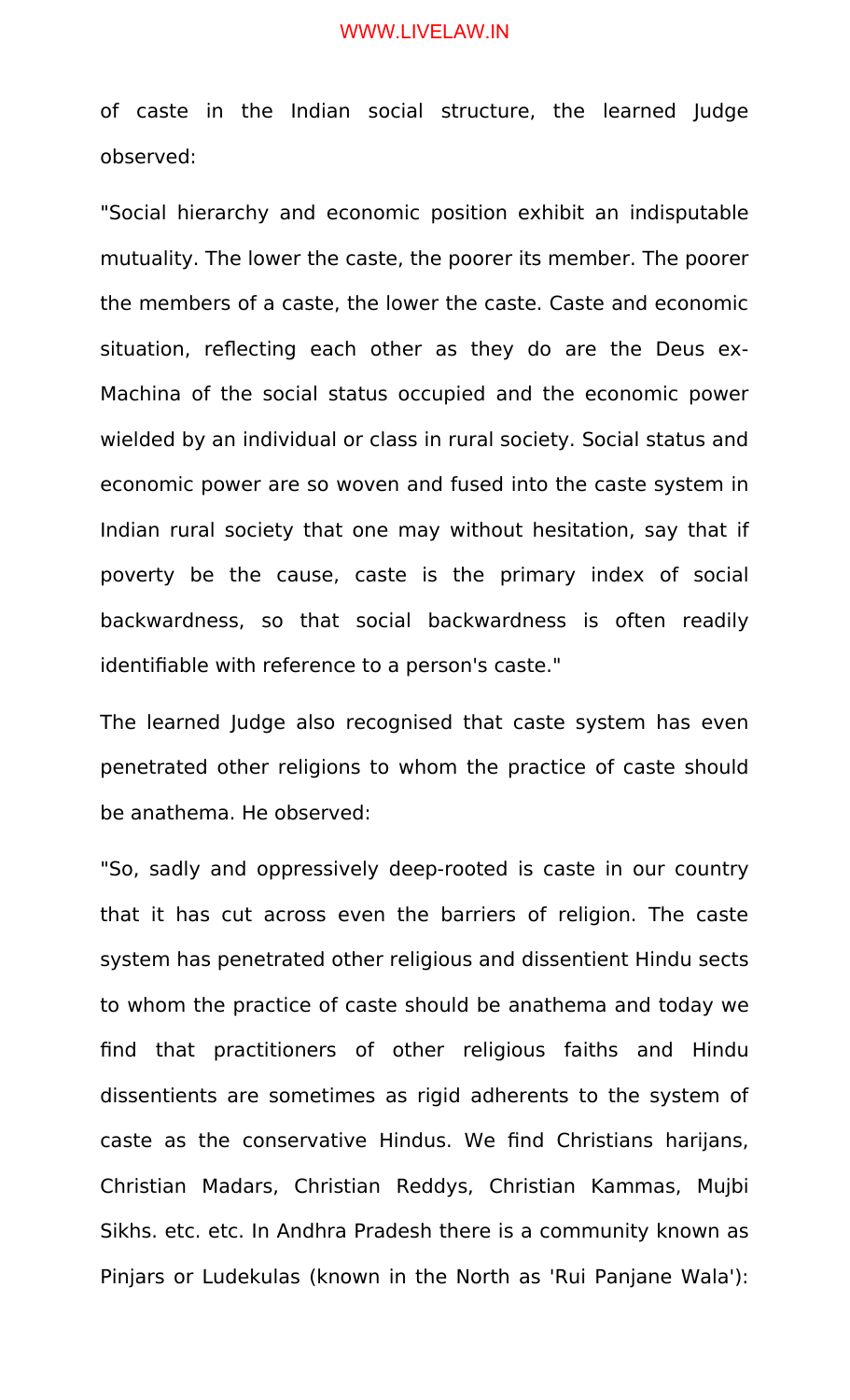(professional cotton-beaters) who are really Muslims but are treated in rural society, for all practical purposes, as a Hindu caste. Several other instances may be given."

Having thus noticed the pernicious effects of the caste system, the learned Judge opined that the only remedy in such a situation is to devise a method for determining social and educational backward classes without reference @page-SC547 to caste. He stressed the significance of economic criterion and of poverty and concluded that a time has come when the economic criterion alone should be the basis for identifying the backward classes. Such an identification has the merit of advancing the secular character of the nation and will tend towards nullifying caste influence, said the learned Judge.

Page No: 83. Now, we may turn to the identification of "backward class of citizens". How do you go about it? Where do you begin? Is the method to vary from State to State, region to region and from rural to urban? What do you do in the case of religions where caste system is not prevailing? What about other classes, groups and communities which do not wear the label of caste? Are the people living adjacent to cease-fire line (in Jammu and Kashmir) or hilly or inaccessible regions to be surveyed and identified as backward classes for the purpose of Art. 16(4)? And so on and so forth are the many questions asked of us. We shall answer them. But our answers will necessarily deal with generalities of the situation and not with problems or issues of a peripheral nature which are peculiar to a particular State, district or region. Each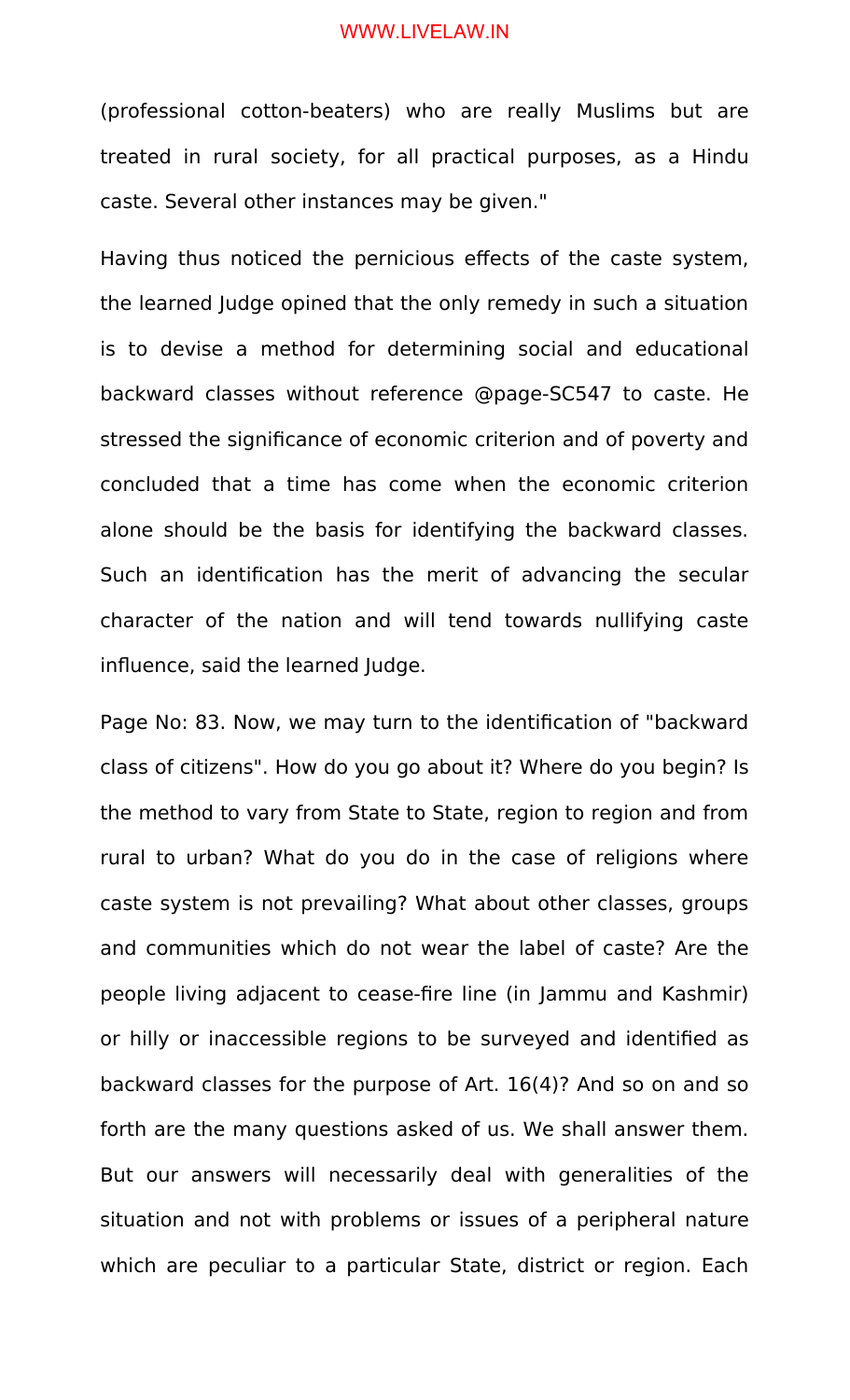and every situation cannot be visualised and answered. That must be left to the appropriate authorities appointed to identify. We can lay down only general guidelines.

At the outset, we may state that for the purpose of this discussion, we keep aside the. Scheduled Tribes and Scheduled Castes (since they are admittedly included within the backward classes), except to remark that backward classes contemplated by Art. 16(4) do comprise some castes - for it cannot be denied that Scheduled Castes include quite a few castes.

Coming back to the question of identification, the fact remains that one has to begin somewhere - with some group, class or section. There is no set or recognised method. There is no law or other statutory instrument prescribing the methodology. The ultimate idea is to survey the entire populace. If so, one can well begin with castes, which represent explicit identifiable social classes/ groupings, more particularly when Art. 16(4) seeks to ameliorate social backwardness. What is unconstitutional with it, more so when caste, occupation, poverty and social backwardness are so closely intertwined in our society? (Individual survey is out of question, since Art. 16(4) speaks of class protection and not individual protection. This does not mean that one can wind up the process of identification with the castes. Besides castes (whether found among Hindus or others) there may be other communities, groups, classes and denominations which may qualify as backward class of citizens. For example, in a particular State, Muslim community as whole may be found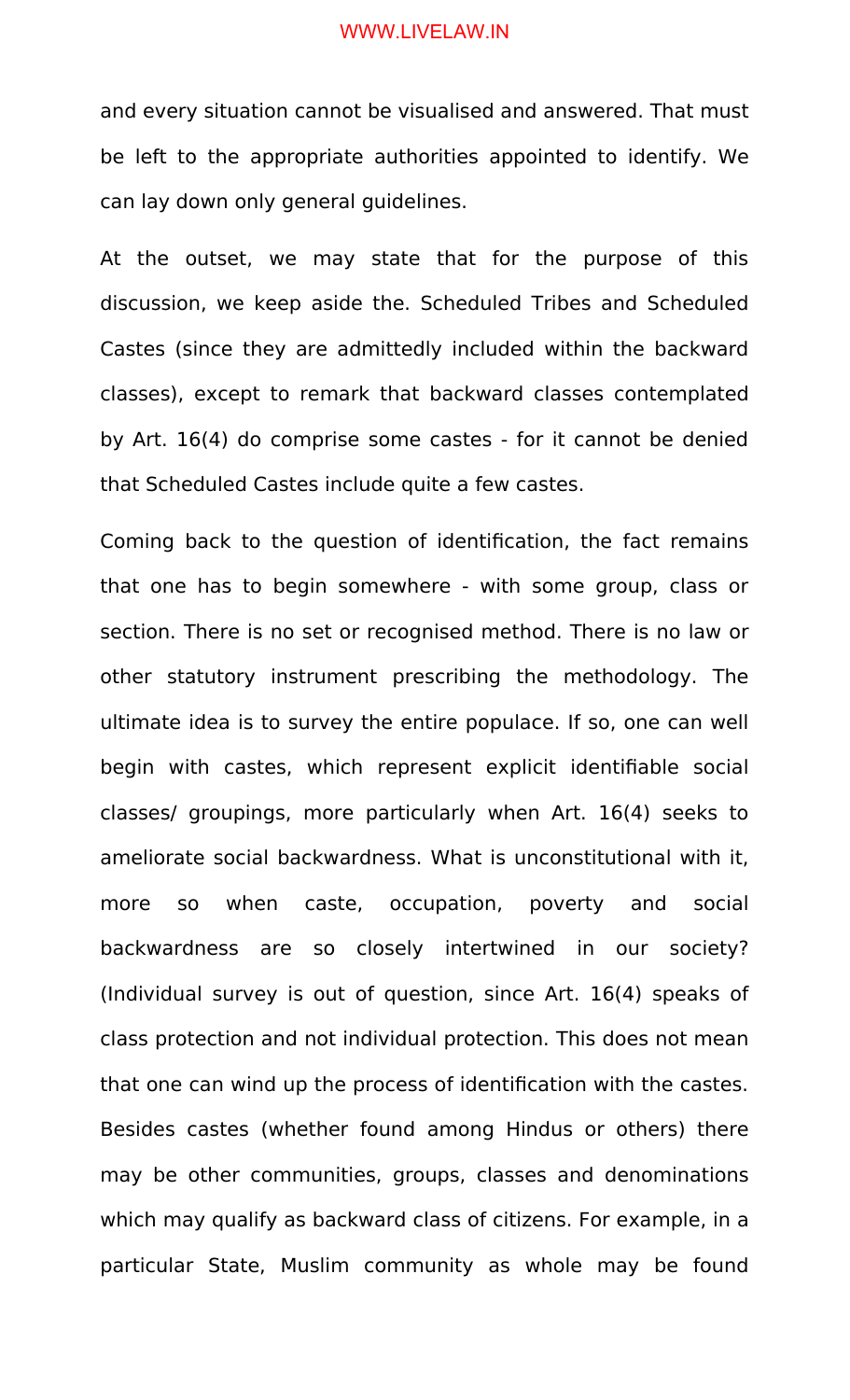socially backward. (As a matter of fact, they are so treated in the State of Karnataka as well as in the State of Kerala by their respective State Governments). Similarly, certain sections and denominations among Christians in Kerala who were included among backward communities notified in the former princely State of Travancore as far back as in 1935 may also be surveyed and so on and so forth. Any authority entrusted with the task of identifying backward classes may well start with the castes. It can take caste 'A', apply the criteria of backwardness evolved by it to that caste and determine whether it qualifies as a backward class or not. If it does qualify, what emerges is a backward class, for the purposes of clause (4) of Art. 16. The concept of 'caste' in this behalf is not confined to castes among Hindus. It extends to castes, wherever they obtain as a fact, irrespective of religious sanction for such practice. Having exhausted the castes or simultaneously with it, the authority may take up for consideration other occupational groups, communities and classes. For example, it may take up the Muslim @page-SC555 community (after excluding those sections,, castes and groups, if any, who have already been considered) and find out whether it can be characterised as a backward class in that State or region, as the case may be. The approach may differ from State to State since the conditions in each State may differ, Nay, even within a State, conditions may differ from region to region. Similarly, Christians may also be considered. If in a given place, like Kerala, there are several denominations, sections or divisions, each of these groups may separately be considered. In this manner, all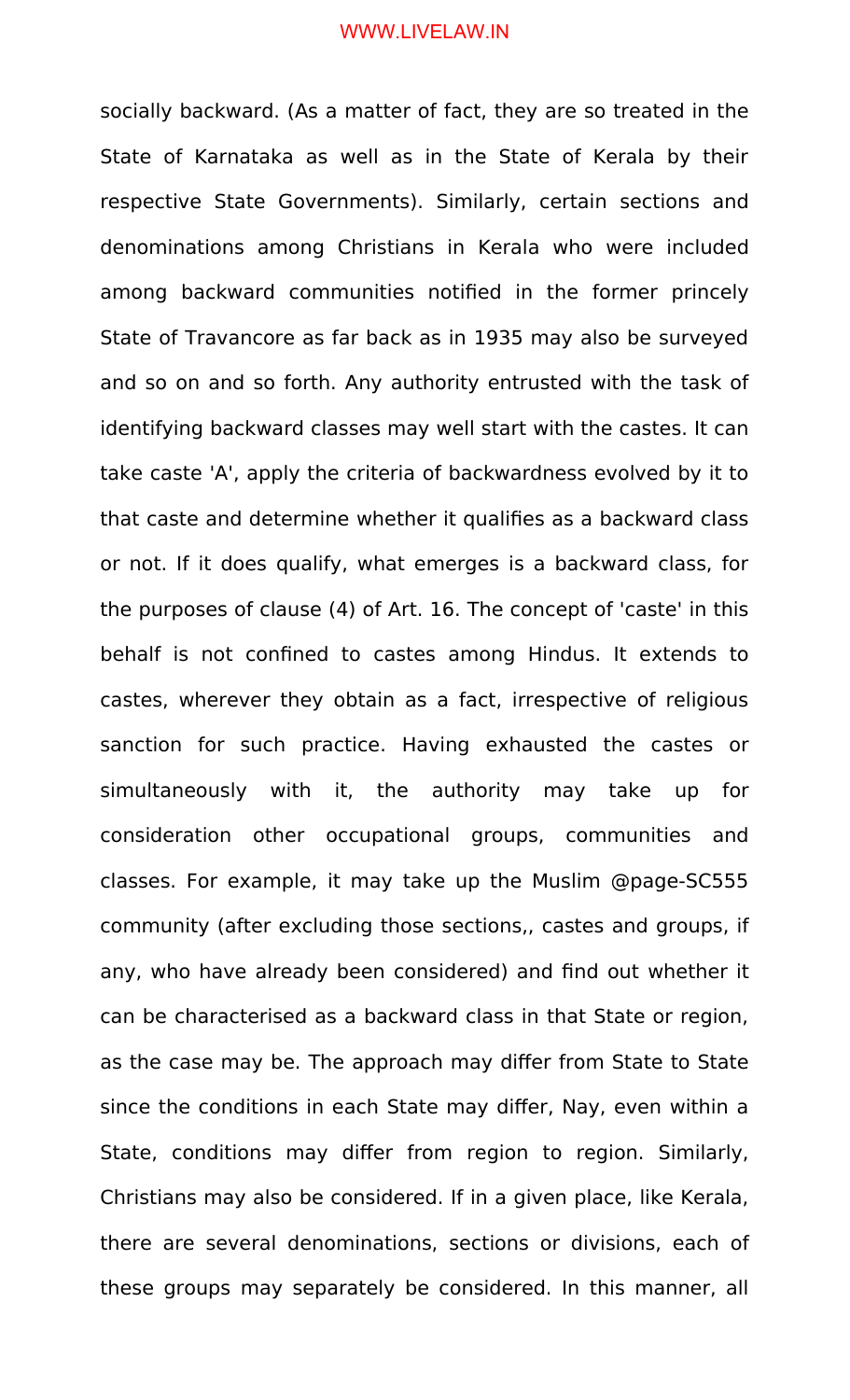the classes among the populace will be covered and that is the central idea. The effort should be to consider all the available groups, sections and classes of society in whichever order one proceeds. Since caste represents an existing, identifiable, social group spread over an overwhelming majority of the country's population, we say one may well begin with castes, if one so chooses, and when go to other groups, sections and classes. We may say, at this stage, that we broadly commend the approach and methodology adopted by Justice O. Chinnappa Reddy Commission in this respect.

We do not mean to suggest - we may reiterate -- that the procedure indicated hereinabove is the only procedure or method/ approach to be adopted. Indeed, there is no such thing as a standard or model procedure/ approach. It is for the authority (appointed to identify) to adopt such approach and procedure as it thinks appropriate, and so long as the approach adopted by it is fair and adequate, the Court has no say in the matter. The only object of the discussion in the preceding para is to emphasise that if a Commission/ Authority begins its process of identification with castes (among Hindus) and occupational groupings among others, it cannot by that reason alone be said to be constitutionally or legally bad. We must also say that there is no rule of law that a test to be applied for identifying backward classes should be only one and/or uniform. In a vast country like India, it is simply not practicable. If the real object is to discover and locate backwardness, and if such backwardness is found in a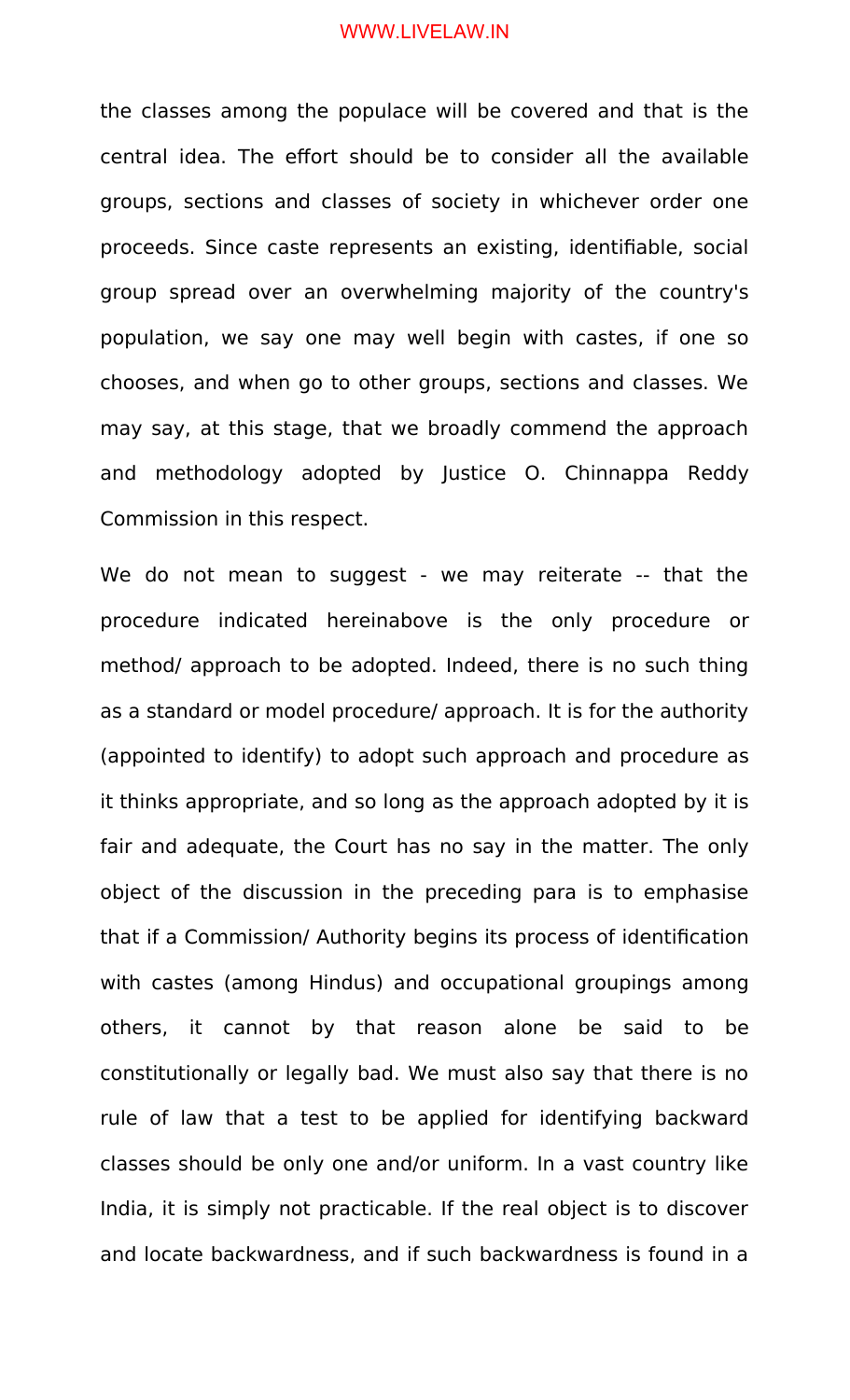caste, it can be treated as backward; if it is found in any other group, section or class, they too can be treated as backward.

Also please see the following judgment of the Honourable Madurai Bench of the Madras High Court which very clearly shows the caste discrimination and the untouchability faced by the Christians of Scheduled Castes Origin in Tamil Nadu among the Christians and in the civil society.

1. Before the Madurai Bench of the Madras High Court.

G. Stephen Doss vs The District Collector and Others on 27 November 2017, Coram, The Honourable Mr. Justice. S. S. Sundar, W. P. (MD) Nos. 21189 of 2017 and 21503 of 2017

W.P. (MD) No. 21189 of 2017.

2. Before the Madurai Bench of the Madras High Court

Date of Judgment: 16.06.2015

Coram: Honourable. Mr. Justice. S. Manikumar

Honourable. Justice. Mr. G. Chockalingam

W. P. (MD) No. 8723 of 2015

And

M. P (MD) No. 1 of 2015

P. Joseph Raj vs. The District Collector and others.

3. Before the Madurai Bench of the Maras High Court

Dated on: 09.04.2014

Coram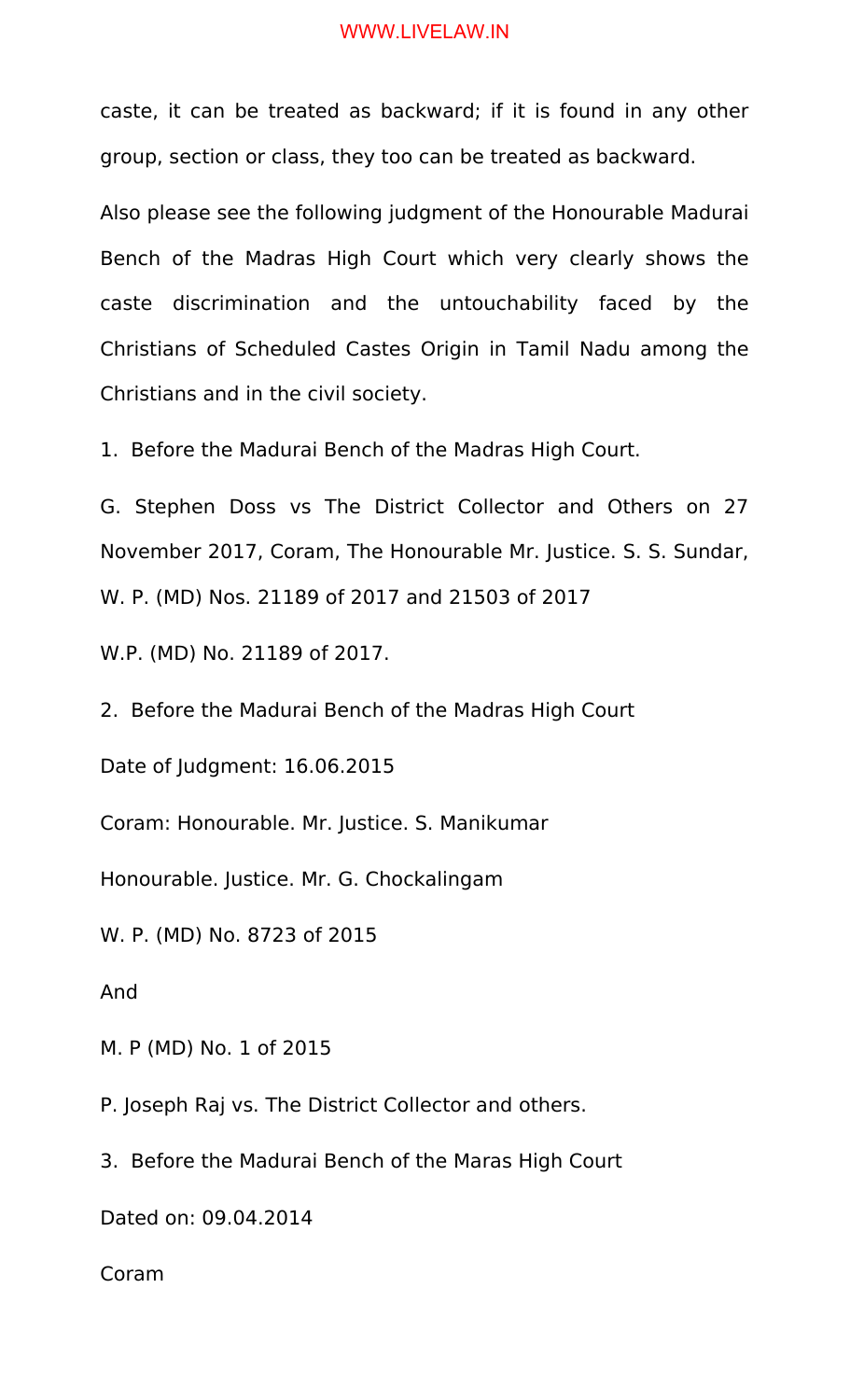The Honourable. Mr. Justice. D. Hariparanthaman

W. P. (MD) No. 4209 of 2013

And M. P. (MD). No. 1 of 2013

MU. Aariffaa vs. The Secretary to the Government and others.

Total Three Reliance of the cases. **ANNEXURE NO. 7**

WW. Because among the manual Scavengers of India, major chunk of the manual Scavengers are living in South India, Punjab, Haryana and in other places. These people are cleaning the filthy gutters, Sewage, Sewerage, Dry Latrines, Wet Latrines, Human Excreta and filthy items, because these people are personally following Christianity as their faith, when the people's castes names are in the Schedule of the Constitution Scheduled Castes Order 1950, as per the paragraph 3 of the above said Order, the Christian Manual Scavengers should not be avoided to be treated as Scheduled Castes, when the same Scheduled castes status are availed by Hindu, Sikh and Buddhist Scheduled Castes people who are very rich, Bureaucrats, top level Ministers, top level Executives, Judges, Business people, member of Parliament, Member of Legislative Assemblies and so on. So, this Honourable Court is requested to strike the religious ban of the Constitution Scheduled Castes Order 1950, paragraph 3 and extend the Scheduled Castes status to Christians Manual Scavengers and other Christians of Scheduled Castes Origin of India whose castes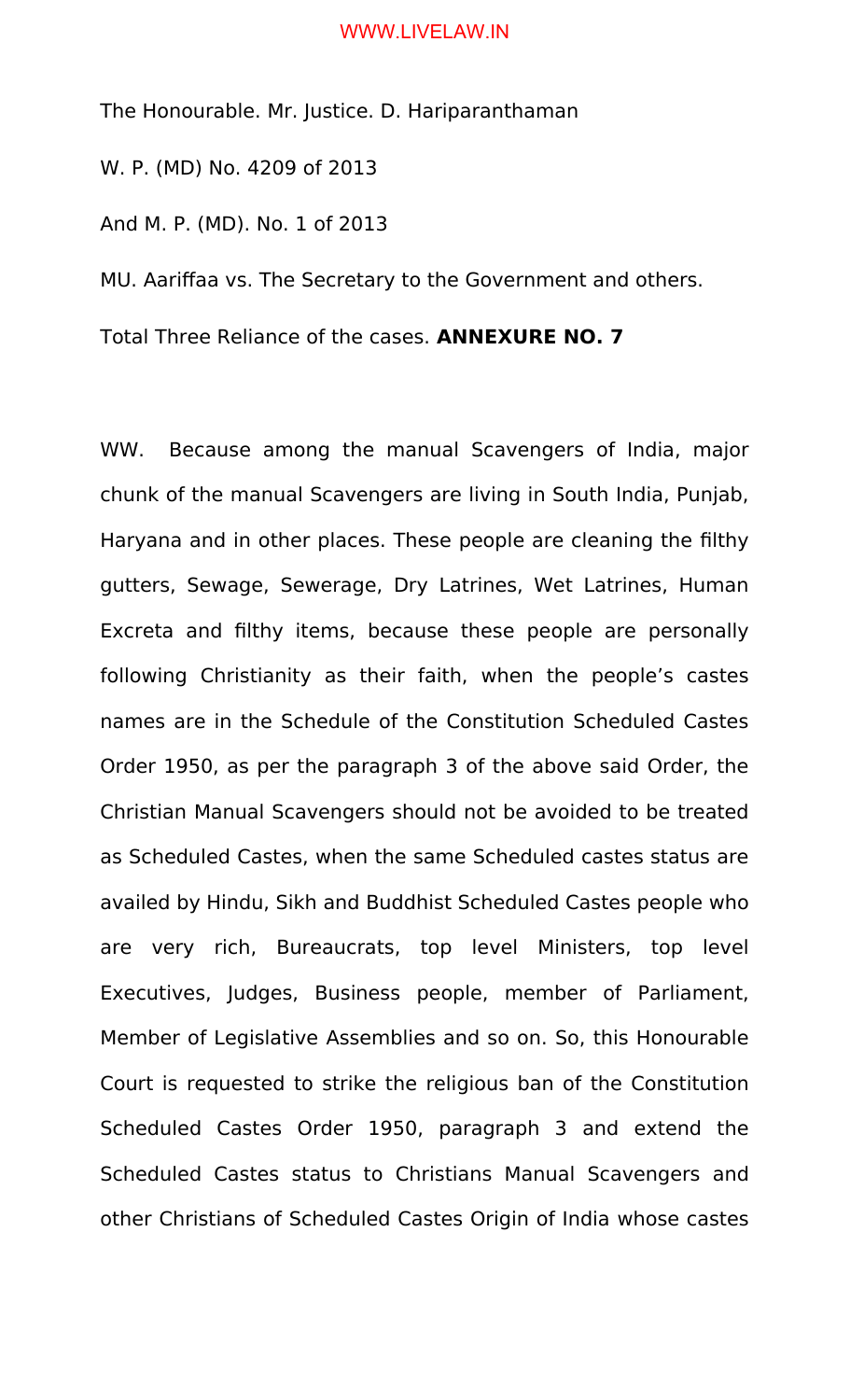names are there in the Schedule of the Constitution Scheduled Castes Order 1950.

XX. Because the Christians of Scheduled Castes Origin people are facing the following form of discrimination in the civil society and among the Christians par with Hindu, Sikhs and Buddhists of Scheduled Castes Origin people.

Segregation of drinking vessels, the SC-STs are supposed to get their tumblers or bowls to relish the menu at these outlets.

 In some instances, Scheduled Castes people are served in Aluminium metal tumblers contrary to steel tumblers used for dominant caste groups. Because these people are following Christianity, the perpetrators are not skipping the following practice to be implemented on them. By knowing the caste, Christian names and with out knowing the Christian religious affiliation of the Christians of Scheduled Castes Origin people, the upper caste/ dominant caste Hindus and Christians, because of the hierarchy oriented caste mind set, treat these people as untouchable and insist the degraded discrimination and inequality/ discriminatory practice on these people.

In case of common water source Scheduled Castes people are not allowed to fetch water but dominant castes draw the water for the Scheduled Castes people and pour into their pots. They have to wait until dominant caste people come and pleased to fetch the water for them.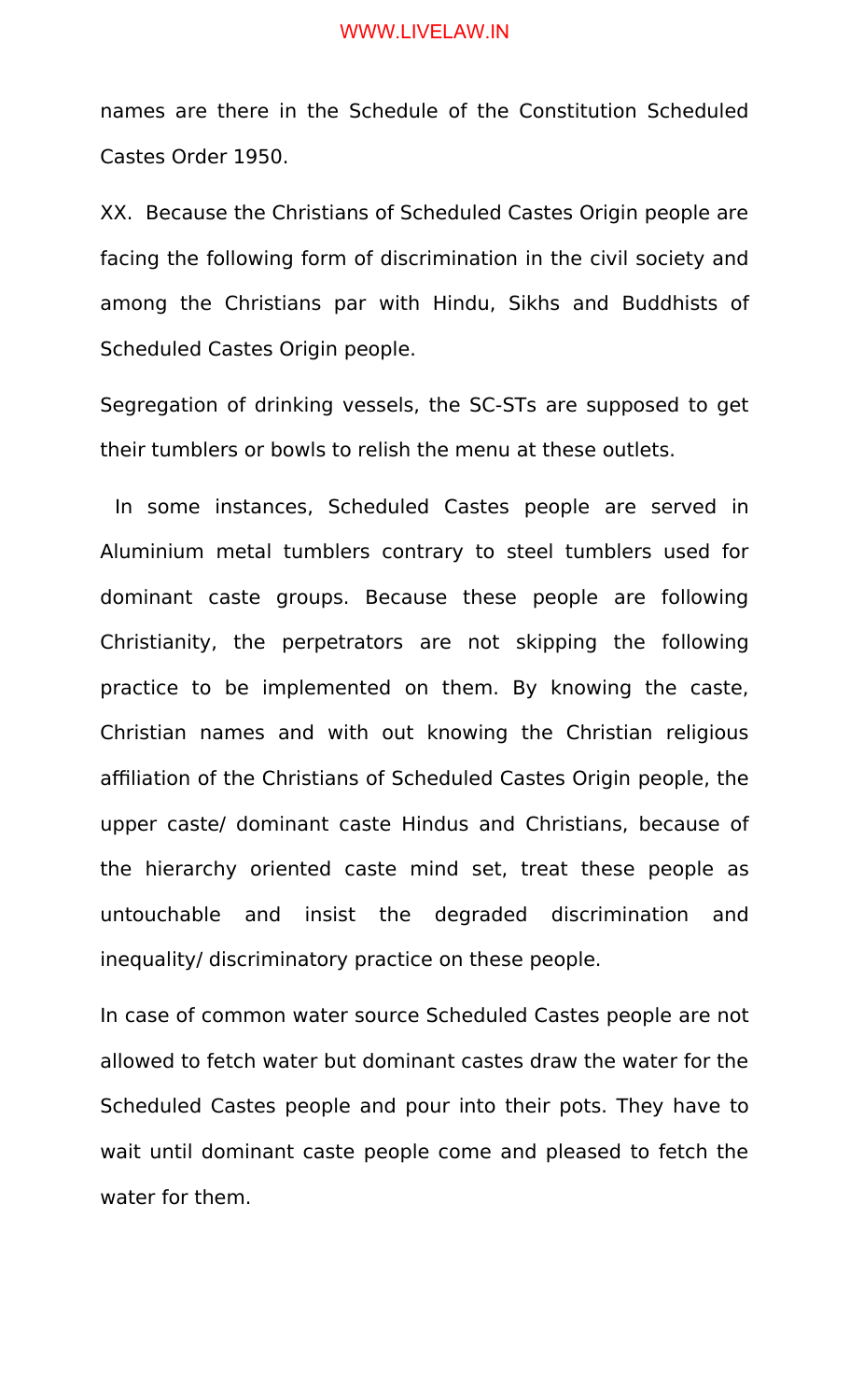In certain cases, Scheduled Castes people and dominant castes stand in separate queues at different pulleys of the wells.

Scheduled Castes are not supposed to touch the pots of dominant castes. Scheduled Castes have to fetch water only after dominant castes draw water.

In most of the villages, separate wells and bore-wells persist for Scheduled Caste people and dominant caste. In case of acute shortage of water dominant castes can fetch water from the Scheduled Castes people water source. But on the contrary, if a similar situation arises for Scheduled Castes Origin people, they are denied. In case dominant castes want to fetch water from Scheduled Castes Origin people's bore-well they primarily are supposed to clean the bore-well and its surroundings.

In case of natural lakes, ponds, and tanks Scheduled Castes Origin people are supposed to fetch from the downstream where dominant castes do not approach.

Pouring drinking water into the hands of SC-STs instead of giving it in a glass.

Scheduled Castes Origin people are not allowed to enter into their houses, and they are compelled to stand far away from the houses of dominant castes. Scheduled Castes Origin people can only go to certain parts of their houses i.e. the outer extension of the house, outside the threshold but not the interior parts of their houses. In some cases, Scheduled Castes Origin people are allowed but they are asked to clean their feet and hands before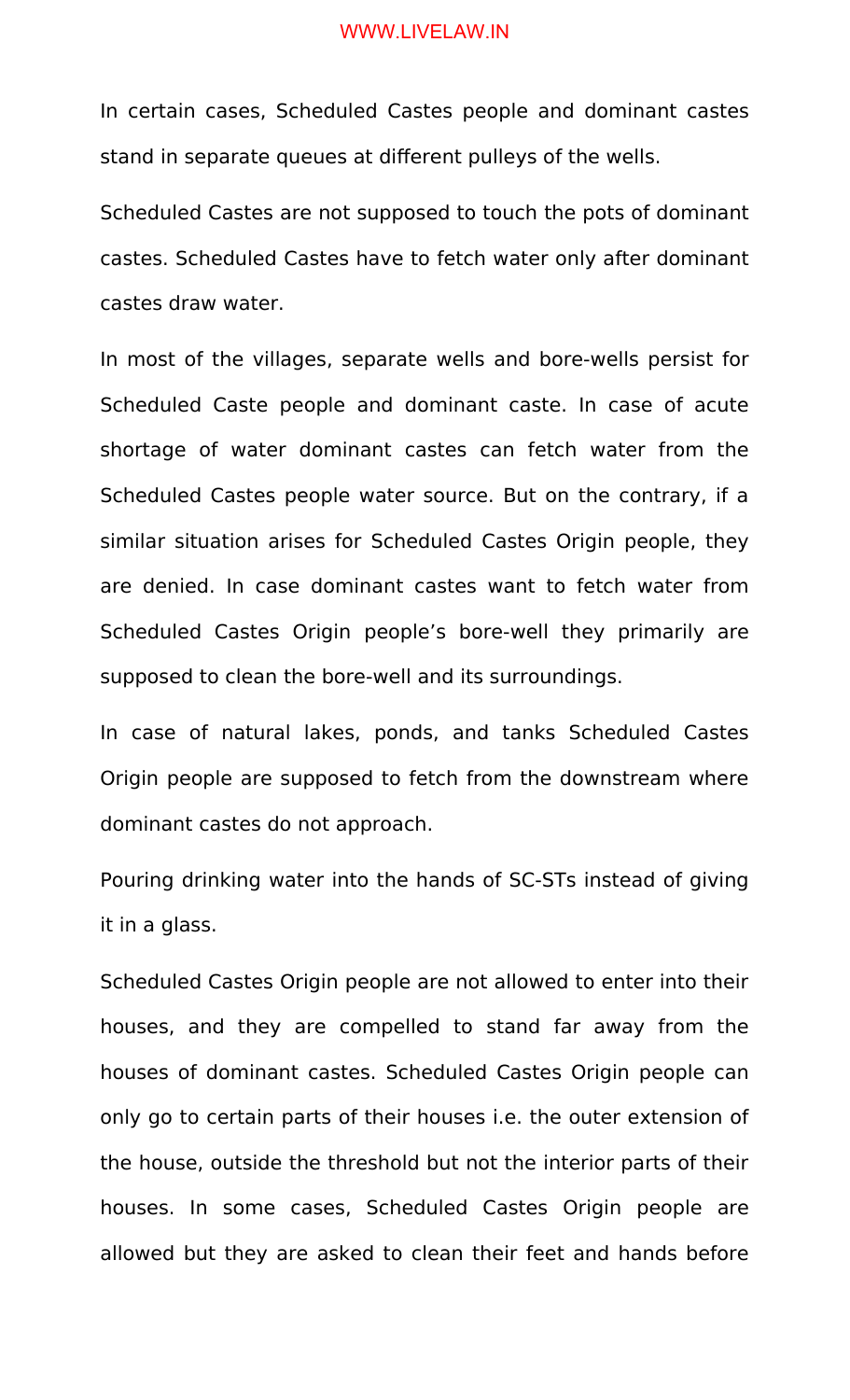they come into their houses. Scheduled Castes Origin people are sometimes allowed to enter to store their agricultural produce at the time of harvest.

On occasion of marriage or a function in dominant caste families, Scheduled Castes Origin people are not invited, in case invited they are supposed to dine after the dominant caste finish their turn. In certain cases, Scheduled Castes Origin people are supposed to get their plates and in certain instances, they are told to wash their plates after the dinner.

Sometimes they are served with towels or they hold their upper garment. In most of the cases, Scheduled Castes Origin people are served at a distant place from the hostel premises.

Segregation in seating – Scheduled Castes Origin people students have to sit separately that too at backside in the schools, Teachers abuse SC ST children by Caste Name and Not allowed to eat together with non-Scheduled Castes Origin students, there will be segregation of Water facilities

Discrimination between Scheduled Castes Origin people and non-Scheduled Castes Origin people teachers, Discrimination between Scheduled Castes Origin people students and non- Scheduled Castes Origin people teacher, Not admitting children in schools Non- Scheduled Castes Origin People's Children at SC/ ST villages, Prohibit to wear clean/good clothes come to the vicinity of dominates castes.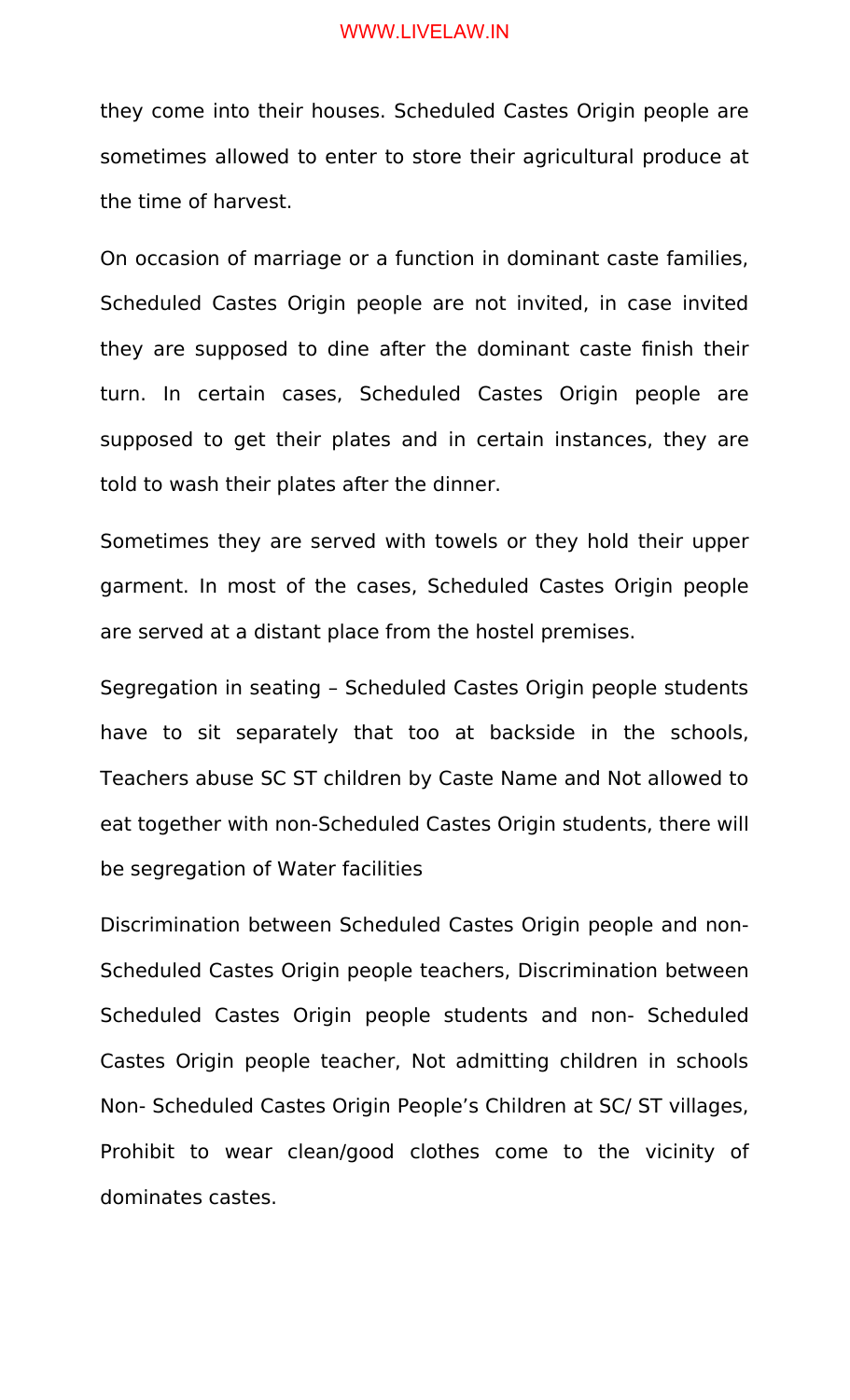Scheduled Castes Origin people are not allowed to sit in public places such as Racchabanda/ Traditional meeting place in the villages to resolve the disputes in the village by the landlords, bus stops. Or Scheduled Castes Origin people allowed to sit but at down level

Scheduled Castes Origin people have to sit separately at some distance from other castes' people.

Scheduled Castes Origin people have to stand at these places with folded hands.

Scheduled Castes Origin people are not allowed to walk with sandals in the vicinity of dominant castes.

Not allowed to use an umbrella in dominant caste localities.

Not allowed to ride cycles, rickshaws, in certain cases not allowed going even on bullock carts.

If non- Scheduled Castes Origin people encounter Scheduled Castes Origin people women in the way, Scheduled Castes Origin people women are supposed to walk at a distance.

Scheduled Castes Origin people women should wear their saree above the knees and cover their head whenever they find non-Scheduled Castes Origin people walking in the way.

Scheduled Castes Origin people women are not allowed to wear blouses.

Scheduled Castes Origin people women are not allowed to wear gold jewellery.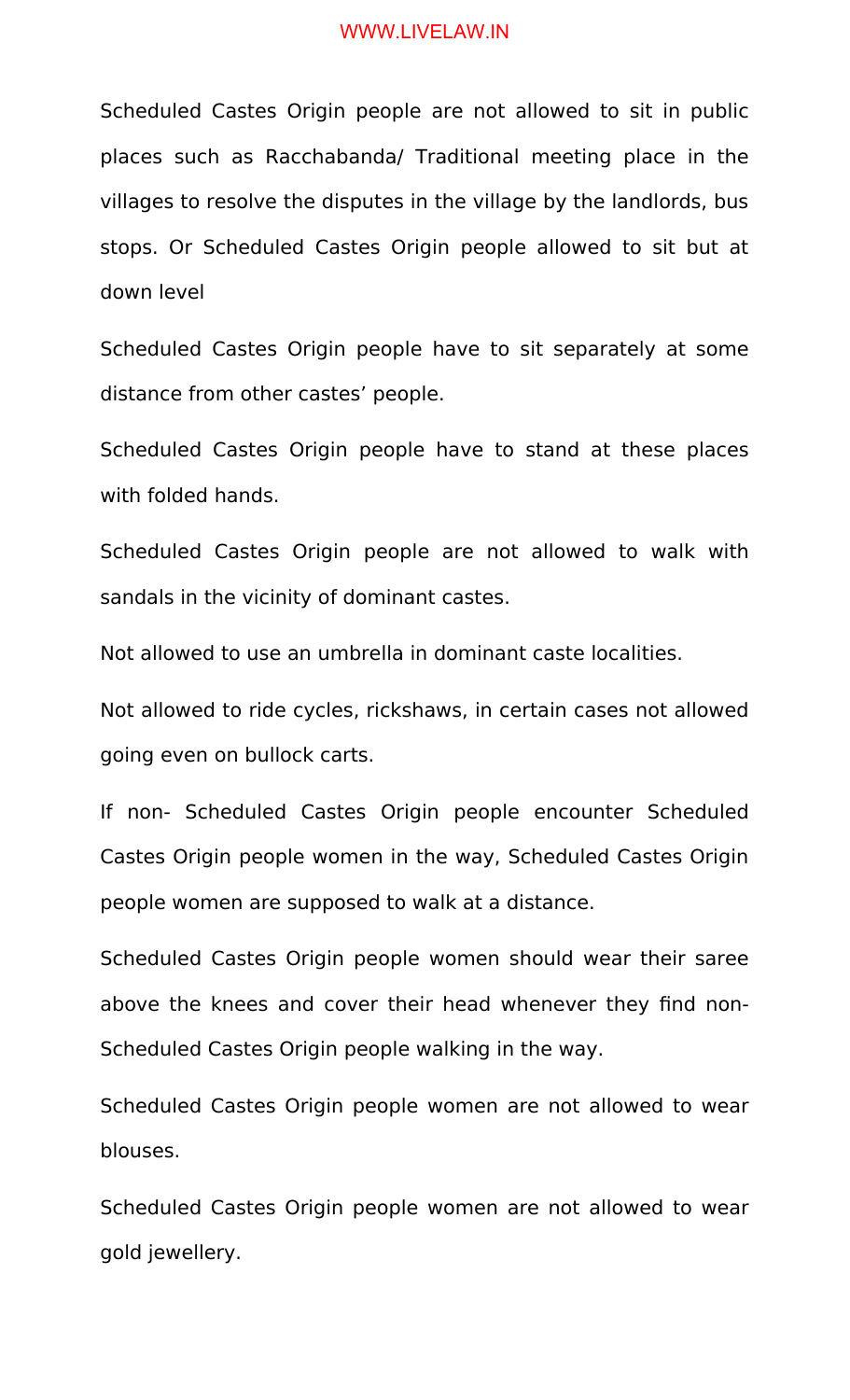Forced drum beating for funerals and festivals/jataras

Forced to do grave digging and Cremation.

Harbingers of death news.

Chappal Making.

Removal of carcass.

Animal Sacrifice.

Scheduled Castes Origin people are supposed to sweep the whole village at the time of festivals and jataras.

Manual Scavenging.

Standing up in respect to dominant castes and standing with folding hands.

Denial of laundry service.

Dalits themselves take their clothes to dhobi Ghat (place of washing clothes) and wet their clothes at the lower level of the stream and wait till the dhobi washes.

Even laundry shop owners deny ironing clothes of Scheduled Castes Origin people.

They render service but they do not take grain as paid by the other non- Scheduled Castes Origin people communities.

Scheduled Castes Origin people are denied to provide hair cutting services.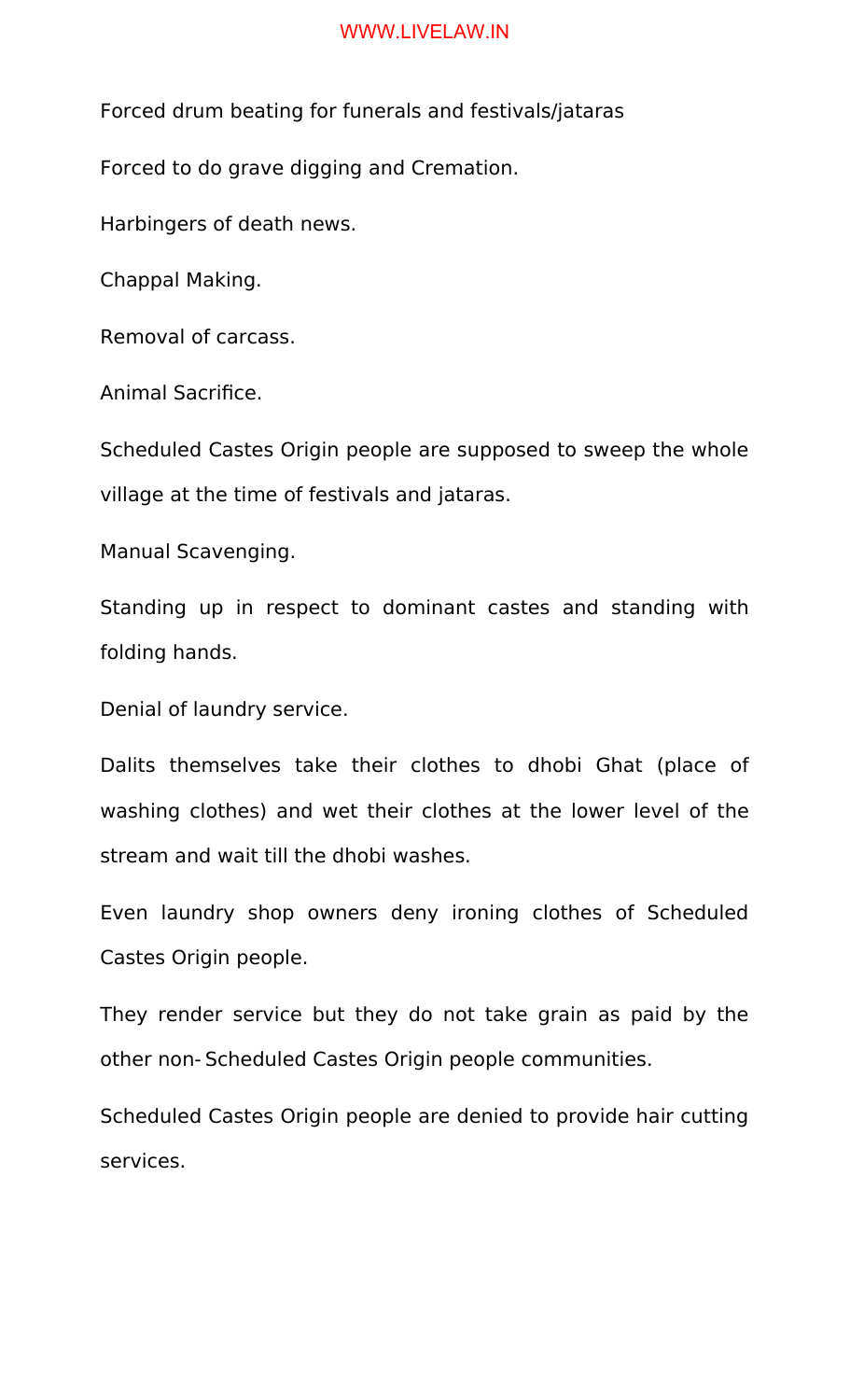In some cases, if a family member is providing hair cutting services to Scheduled Castes Origin people the same person is not supposed to provide to non- Scheduled Castes Origin people.

Hair cutting saloons, a recent phenomenon in villages. If Scheduled Castes Origin people allowed into the shops but they use separate instruments.

Scheduled Castes Origin people are allowed into shops but are denied the service at home as they do to dominant castes.

The person who serves dominant castes is not allowed to serve to the Scheduled Castes Origin people but another person from the same family can provide service to the Scheduled Castes Origin people.

In certain cases, they render service to Scheduled Castes Origin people in Scheduled Castes Origin people locality, but they purify themselves immediately after coming back to their house.

The tailor does not touch while taking measurements, take measurements from distance.

Darning services are not extended to Scheduled Castes Origin people as they do for non- Scheduled Castes Origin people.

When Scheduled Castes Origin people goes to a tailor, he/she should take the measurements at home.

Prohibited to touch pot while purchasing and they take whatever the potter gives.

Denial of Carpenter Services.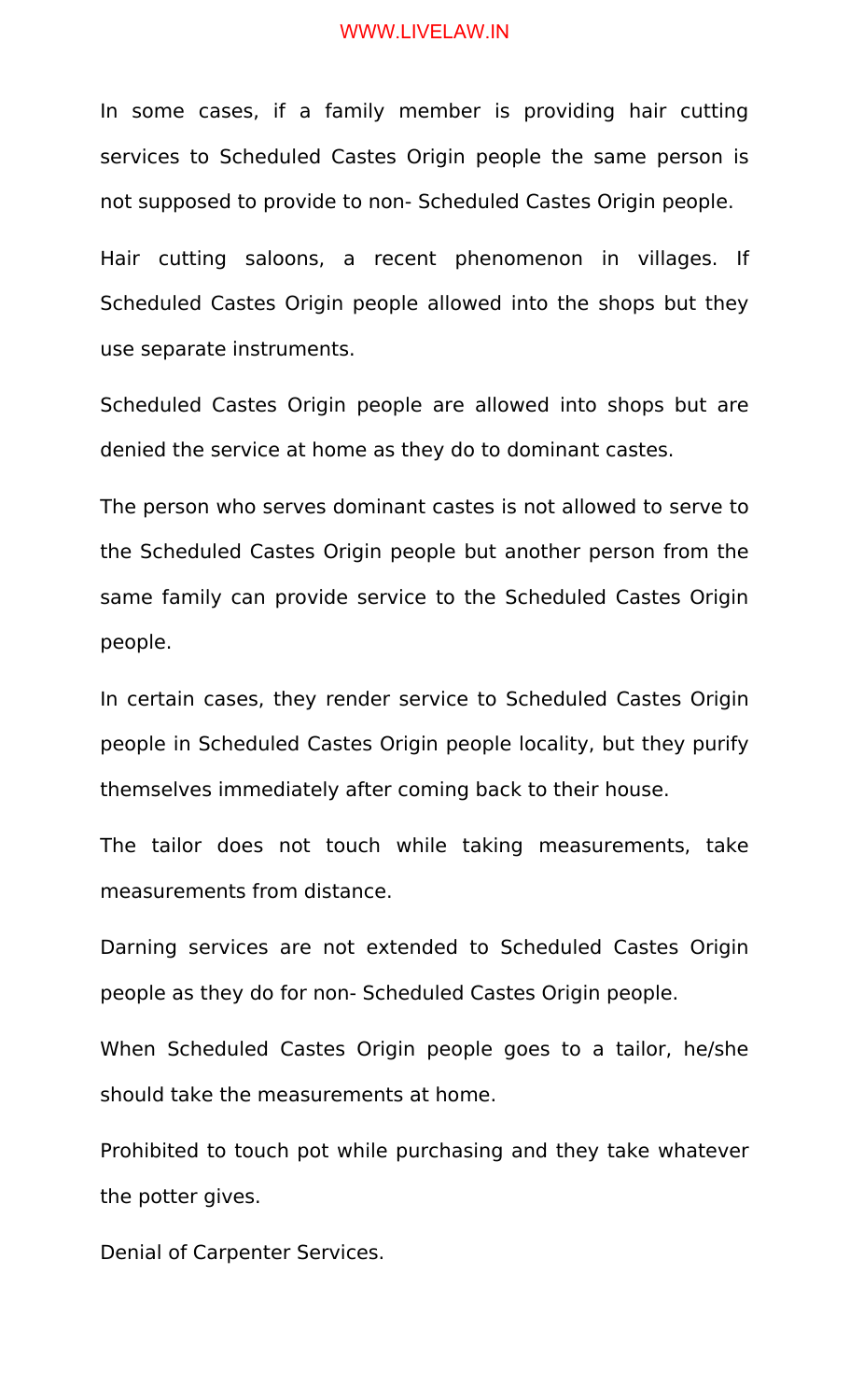Prohibited enter into the shops.

Allowed but should not touch anything.

Should stand in separate line not touching non- Scheduled Castes Origin people.

Not allowing to touch items and have to show with a small stick while purchasing.

Scheduled Castes Origin people can sell in the weekly market, but they should only sell dry fish and fish.

Keeping money or items Scheduled Castes Origin people bought on floor.

Scheduled Castes Origin people should stand outside the shop and exchange takes place by throwing money and item.

Keeping separate tray for Scheduled Castes Origin people by which exchange takes place.

In Public Distribution System Depots, Scheduled Castes Origin people should stand outside the shop and exchange takes place by throwing money and item.

Should stand carefully without touching the belongings of non-Scheduled Castes Origin people

At any queue Separate timings for SC-STs

Dealer does not touch Scheduled Castes Origin people while giving provisions.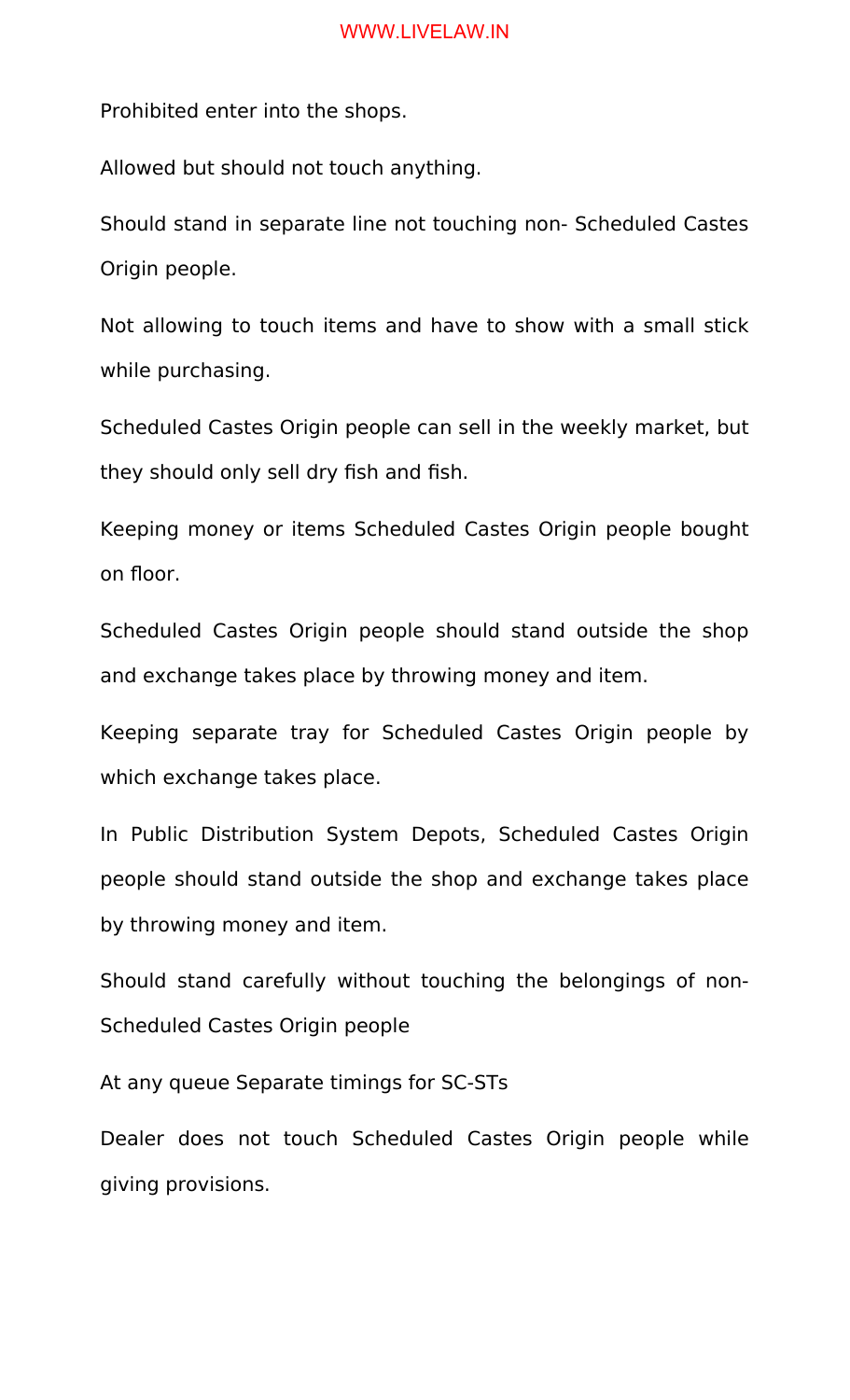Discrimination at Working in the fields – Standing outside the field until non- Scheduled Castes Origin people finishes ritual performance at the beginning of the agricultural activity.

Entering into the fields only after non- Scheduled Castes Origin people.

Not allowed to take water from wells and pots.

Scheduled Castes Origin people have to bring drinking water to the working place.

Need to keep their lunch boxes separately.

Need to sit separately while taking lunch.

Should not touch the vessels if the non- Scheduled Castes Origin people employer provides lunch.

Lease rates and conditions differ for Scheduled Castes Origin people tenants and dominant castes.

Discrimination in Payment of wages – No Physical contact, keeping money on the floor, throwing into hands.

When Scheduled Castes Origin people invite non- Scheduled Castes Origin people for some celebrations, they just come but don't eat the food prepared by the Scheduled Castes Origin people but hire a man from their community and makes him cook separately for them.

Non- Scheduled Castes Origin people never attend the functions or any kind of celebrations in the Scheduled Castes Origin people families, but their quota of food should be ordered directly from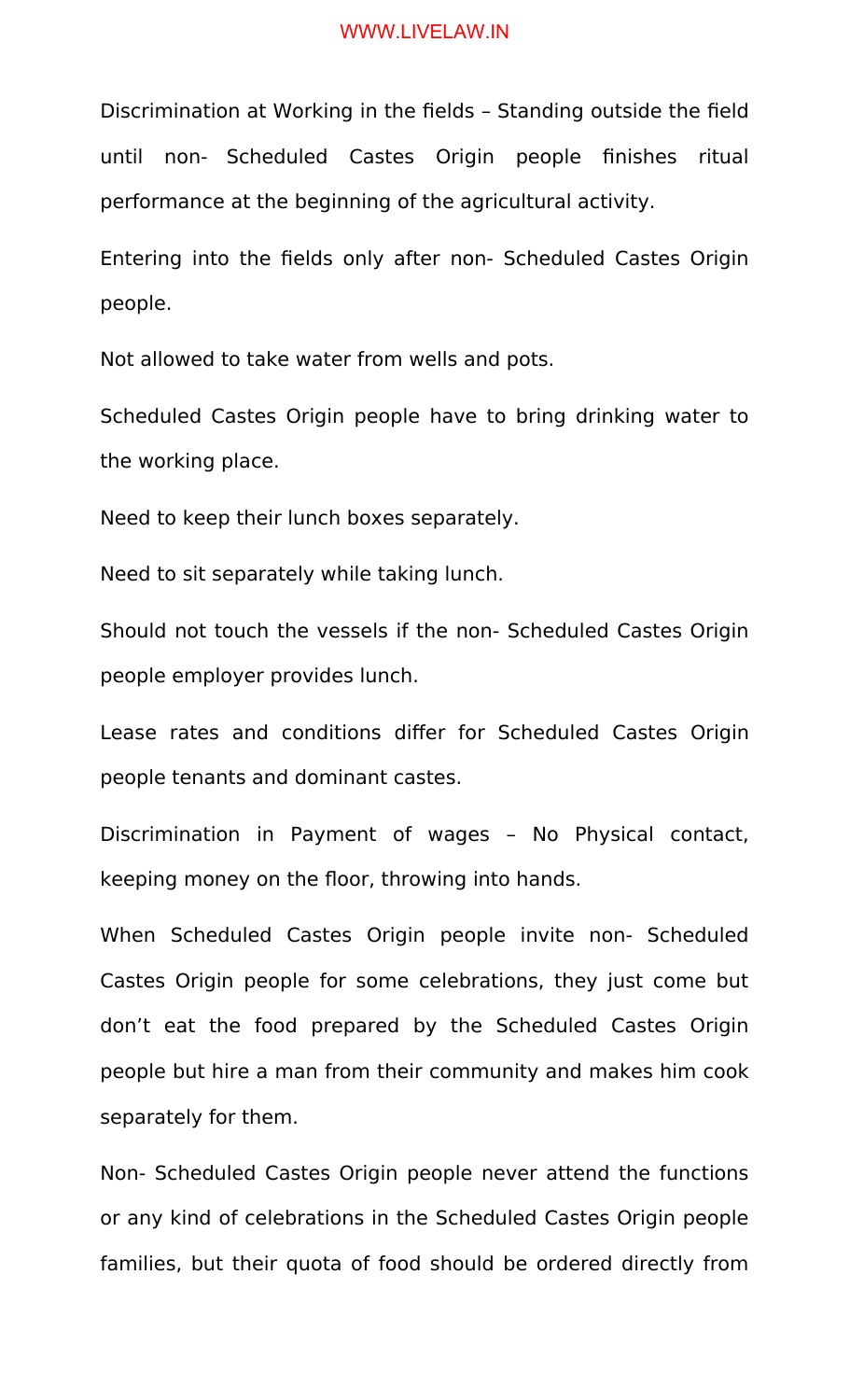the shop without getting into physical contact with Scheduled Castes Origin people.

Food for Scheduled Castes Origin people is served in leaves but for non- Scheduled Castes Origin people in plates.

Buying Stamps and other things in the post office, Discrimination in delivering of letters by the postman and Late delivery of letters- Delivering letters through other Scheduled Castes Origin people without visiting SC ST villages.

Discrimination in Health services (Private and Public) – Denial of entry into health centres.

Separate line for Scheduled Castes Origin people in health centres.

Avoiding physical touch in check-ups and prescribing medicines.

Health workers do not visit SC ST villages.

Asking Scheduled Castes Origin people to come to the main village for treatment.

Denial of selling products – Sale of milk by SC-STs.

Discrimination in Public Transport Services – Scheduled Castes Origin people have to enter into buses after the dominant Castes.

Scheduled Castes Origin people have to sit on backside seats in the buses.

Scheduled Castes Origin people are not allowed to sit beside the dominant castes' people.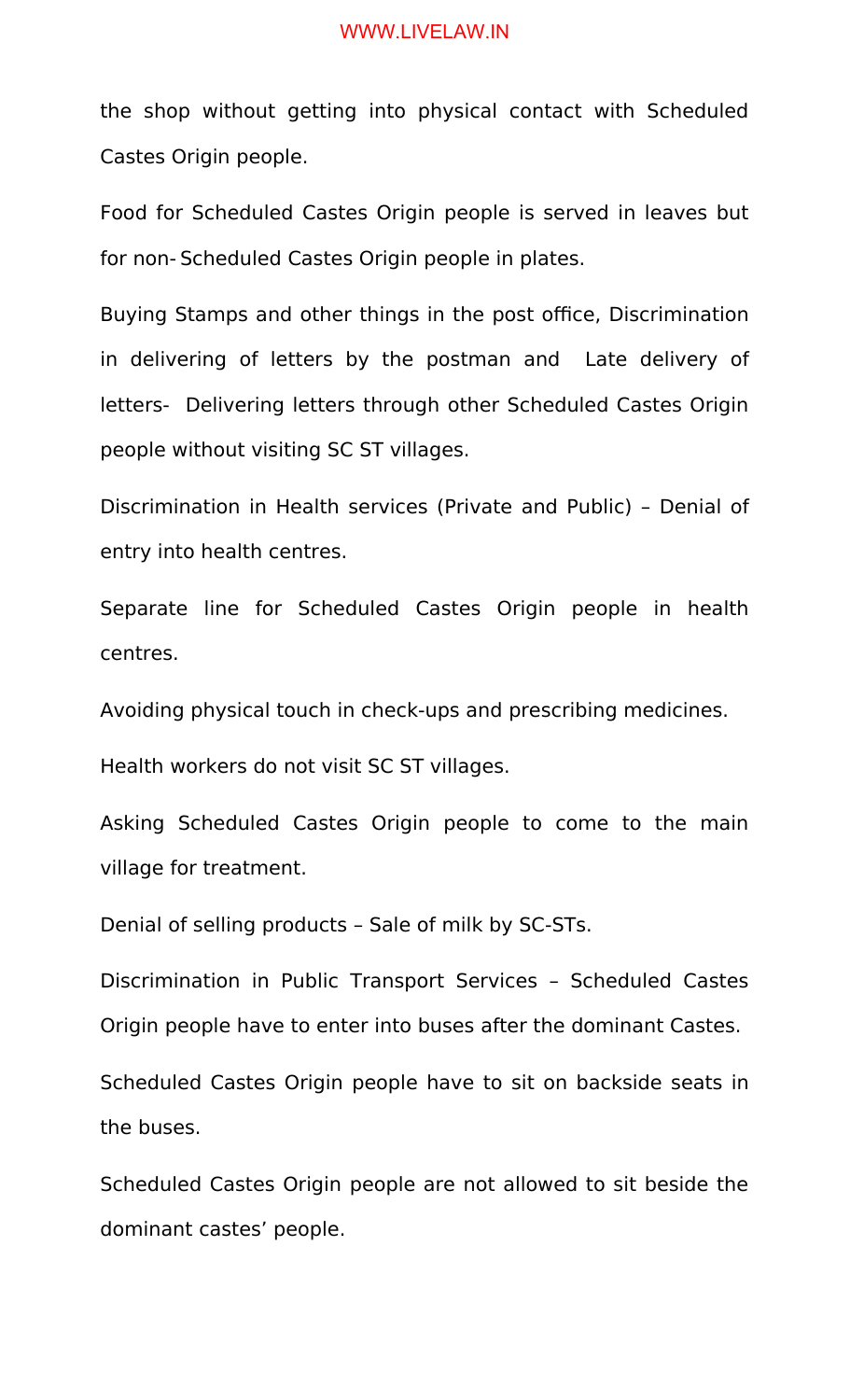Scheduled Castes Origin people have to offer seats to dominant caste people even though entered late.

Electoral and Political Discrimination Denial of entry into polling booths.

Segregation of seats in the village council.

Preventing exercise of the franchise.

Forced to vote for their candidates.

Separate queues at polling booths.

Permitted to Vote only after getting direction from dominant castes.

Scheduled Castes Origin people sarpanch will not be given Panchaayat records.

Ward members, sarpanch of the Scheduled Castes Origin to stand in front of non- Scheduled Castes Origin people ward members.

Scheduled Castes Origin people should not hoist party flags of their choice.

Religious and Cultural Discrimination – Denial of entry into temples.

Denial of sitting before temples.

Confined to drum beating during festival and jataras (traditional festivals to please deities), and act as harbingers of information pertaining to religious get-togethers.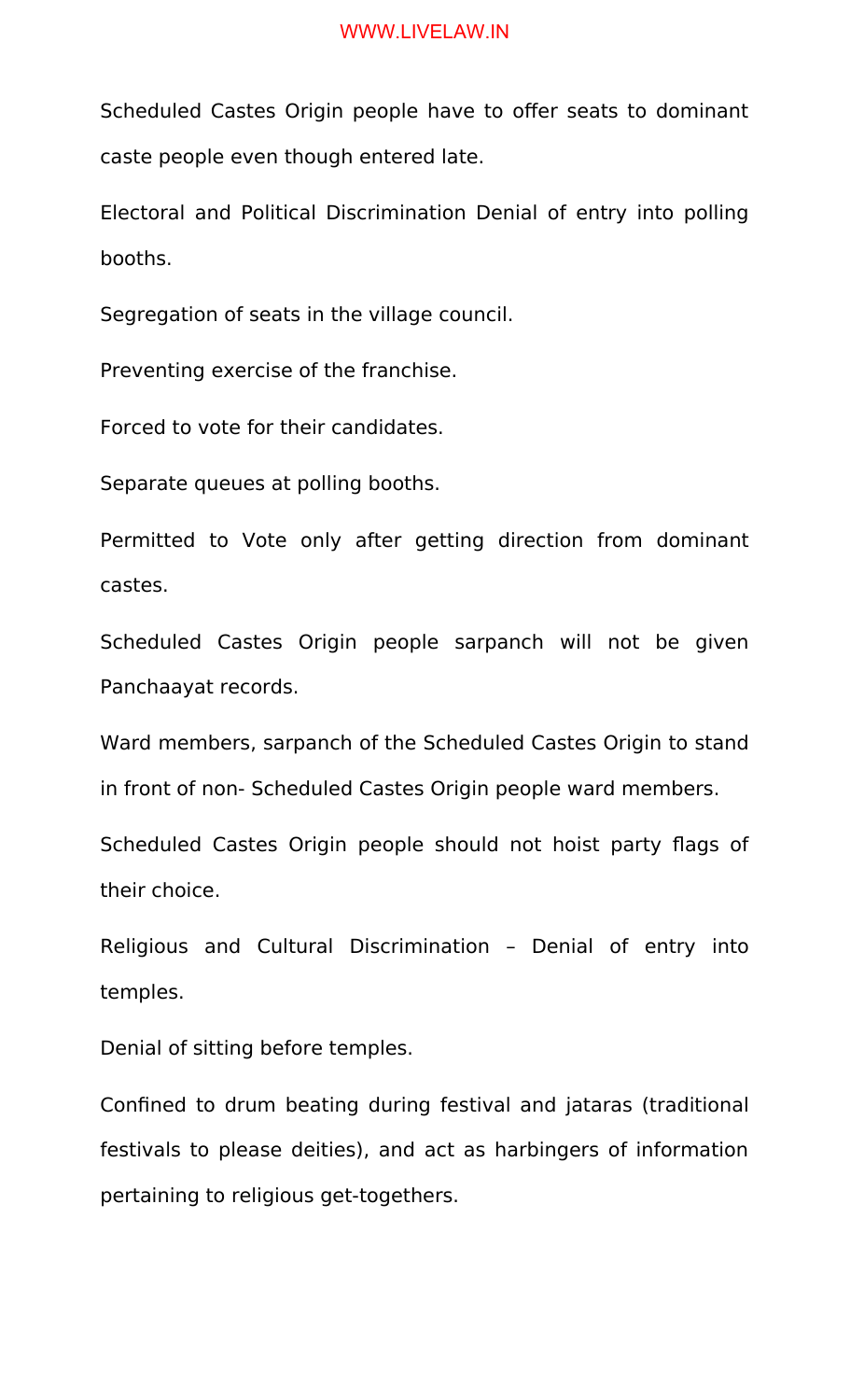Religious processions of upper caste deities will not enter Scheduled Castes Origin people localities.

Scheduled Castes Origin people's God/ deities processions should not enter non- Scheduled Castes Origin people localities.

Scheduled Castes Origin people denied offering/ performing pooja and breaking of coconut.

Brahmins deny performing marriage rituals, naming ceremonies, death rituals, housewarming, etc.,

Scheduled Castes Origin people men will not be entertained by non-Scheduled Castes Origin - jogins [ In Hinduism, a devadasi/ Sanskrit: servant of deva or devi (god)) is a girl "married" to a deity and dedicated to worship and service of the deity or a temple for the rest of her life it resulted as prostitution].

Scheduled Castes Origin jogins cannot bargain for services and cannot deny services to any upper castes.

Scheduled Castes Origin cannot bury their dead in the village burial ground.

Scheduled Castes Origin are not to take marriage processions in the vicinity of dominant castes. In some case, Scheduled Castes Origin are allowed but should not beat drums.

In certain villages, Scheduled Castes Origin are allowed but bride and groom should be on foot in dominant castes' vicinity.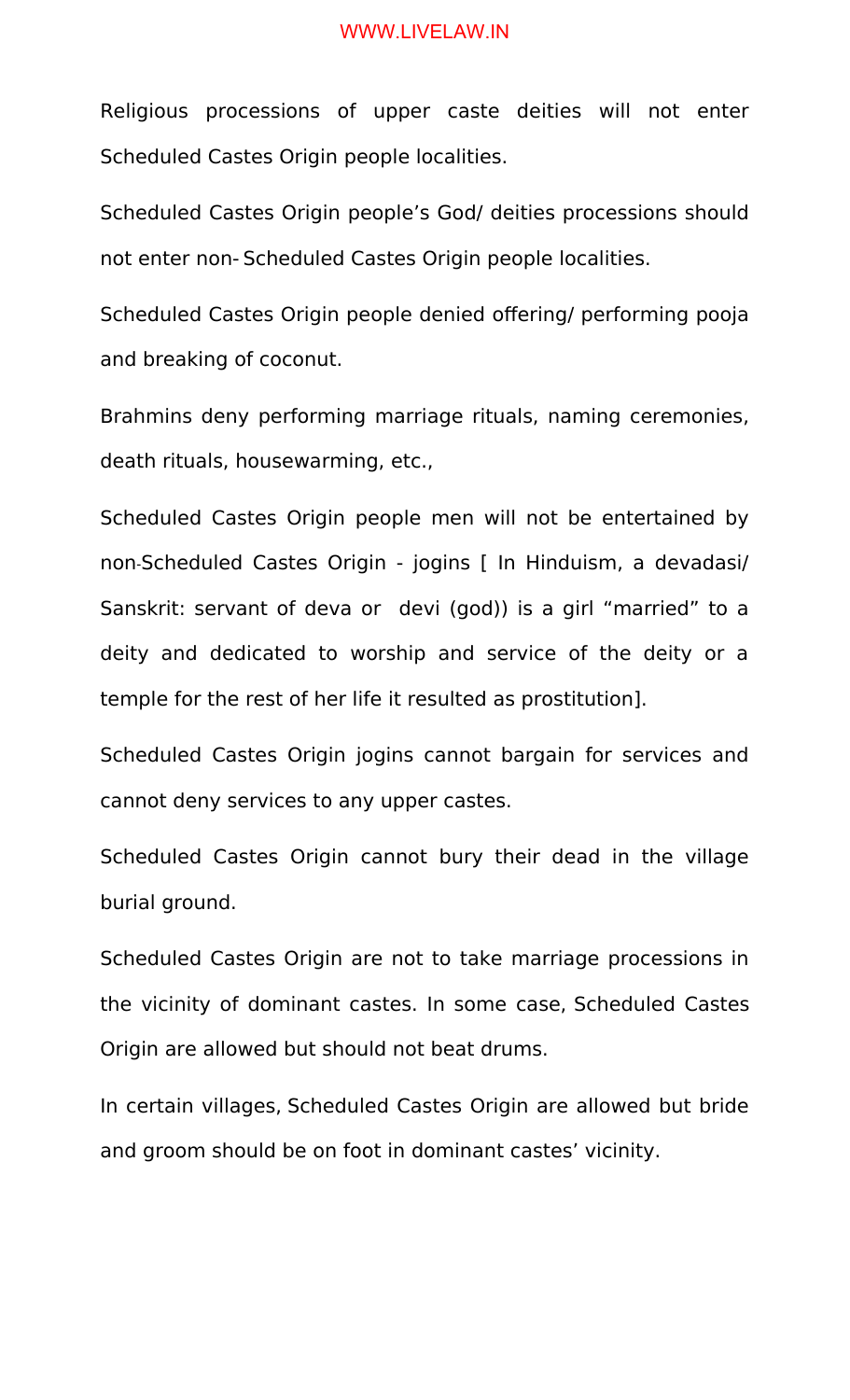Untouchability in Marriages of the Scheduled Castes Origin – Blessings – compulsion Collection of Nuptial Knot (Mangalsuthra or Thaali).

Funeral Procession: Scheduled Castes Origin are not supposed to take funeral procession through the dominant caste dwelling areas.

Sitting arrangements in the Women's self-help group meetings-Segregation of seating arrangements in SHG meetings.

Prohibit to organize meetings in SC ST Villages

Separate groups, upper caste members will not join Scheduled Castes Origin groups- Scheduled Castes Origin not allowed to join upper caste groups

Discrimination in Irrigation facilities to SC STs – Prohibit to irrigate lands before other castes, need to take permission from other caste

Separate seating arrangements in Government tailoring centre.

Traditional childbirth experts/ daya [Traditional childbirth experts] allowed entry into the house but will not be allowed to take bath after labour service while non-Dalit daya can take bath.

Scheduled Castes Origin daya is supposed to sit outside with curtains around and help in delivery

Non- Scheduled Castes Origin daya-if she serves labour service to the Scheduled Castes Origin, she will not take bath and not take the saree they offer.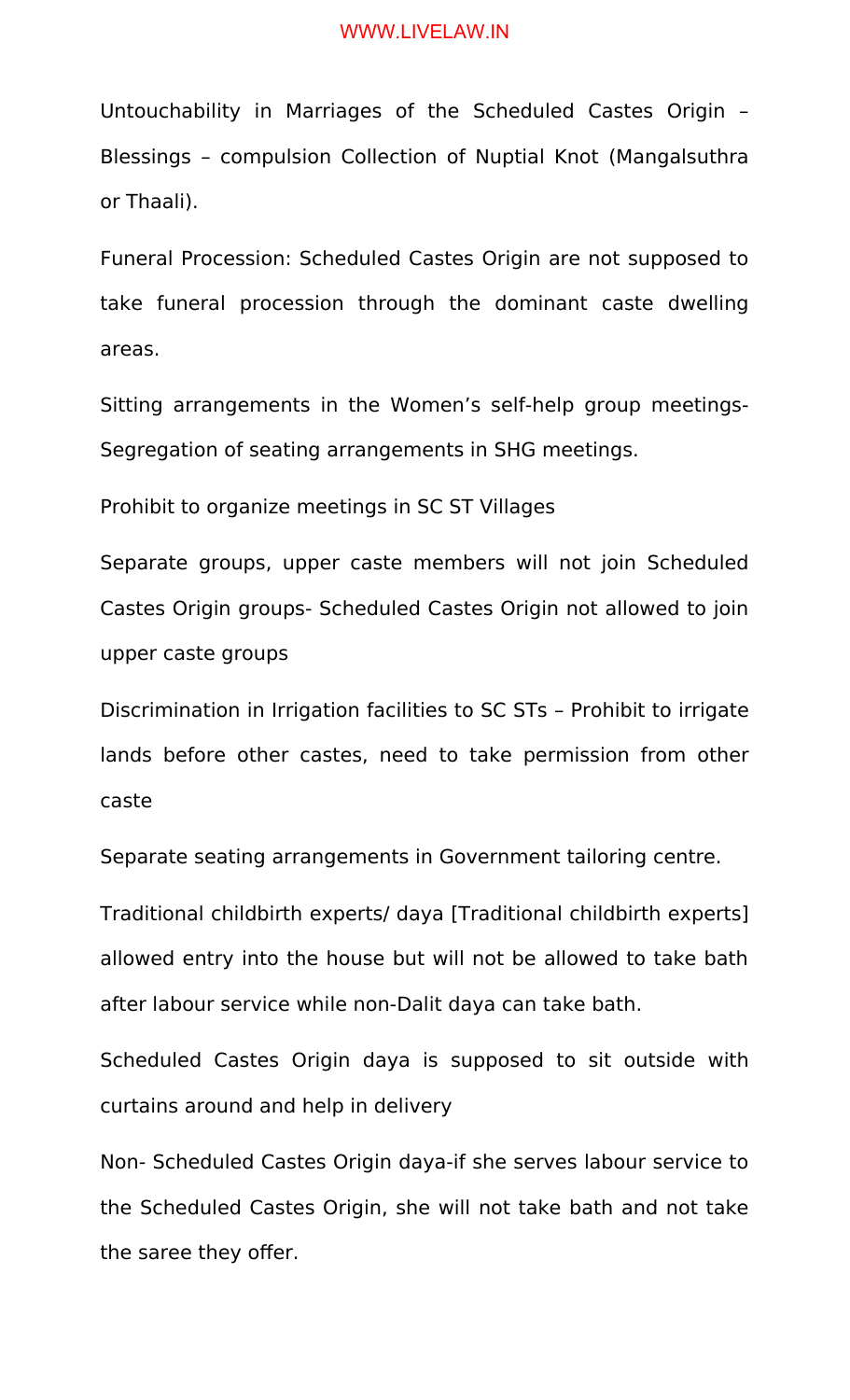Non- Scheduled Castes Origin daya will not bathe the baby of the Scheduled Castes Origin people.

The Christians of Scheduled Castes Origin people are affected victimised by the above said traditional practice of untouchability imposed on them by the dominant caste Hindus and the dominant caste Christians, also these people are affected by the traditional practice of untouchability practice which are there in the Scheduled Castes and Scheduled Tribes (Prevention) of Atrocities Act, 1989 amended in the year 2018 and the Protection of Civil Rights Act, 1955 otherwise called as Untouchability Offences Act, 1955 irrespective of the Christian religious affiliation. Some of the dominant/ upper caste Hindus and the dominant/ upper caste Christians are perpetrating and victimising the Christians of Scheduled Castes Origin because of their caste mind set, traditional practice of discrimination, offering of descent menial jobs and son on. When the Hindus of Scheduled Castes Origin people could be discriminated by the dominant caste Christians, when the affected Hindu Scheduled Castes person could legal remedy under SC/ ST Prevention of Atrocities Act, 1989 (Amended) against the Christian upper Caste person, where is the role of Christianity does not recognise caste discrimination, by telling that since the dominant caste Christians belongs to Christianity, since his religion does not recognise caste discrimination, he could not escape from the action of the SC/ ST Prevention of Atrocities Act. In the same way, the dominant/ upper Caste Christian would treat the Christians of Scheduled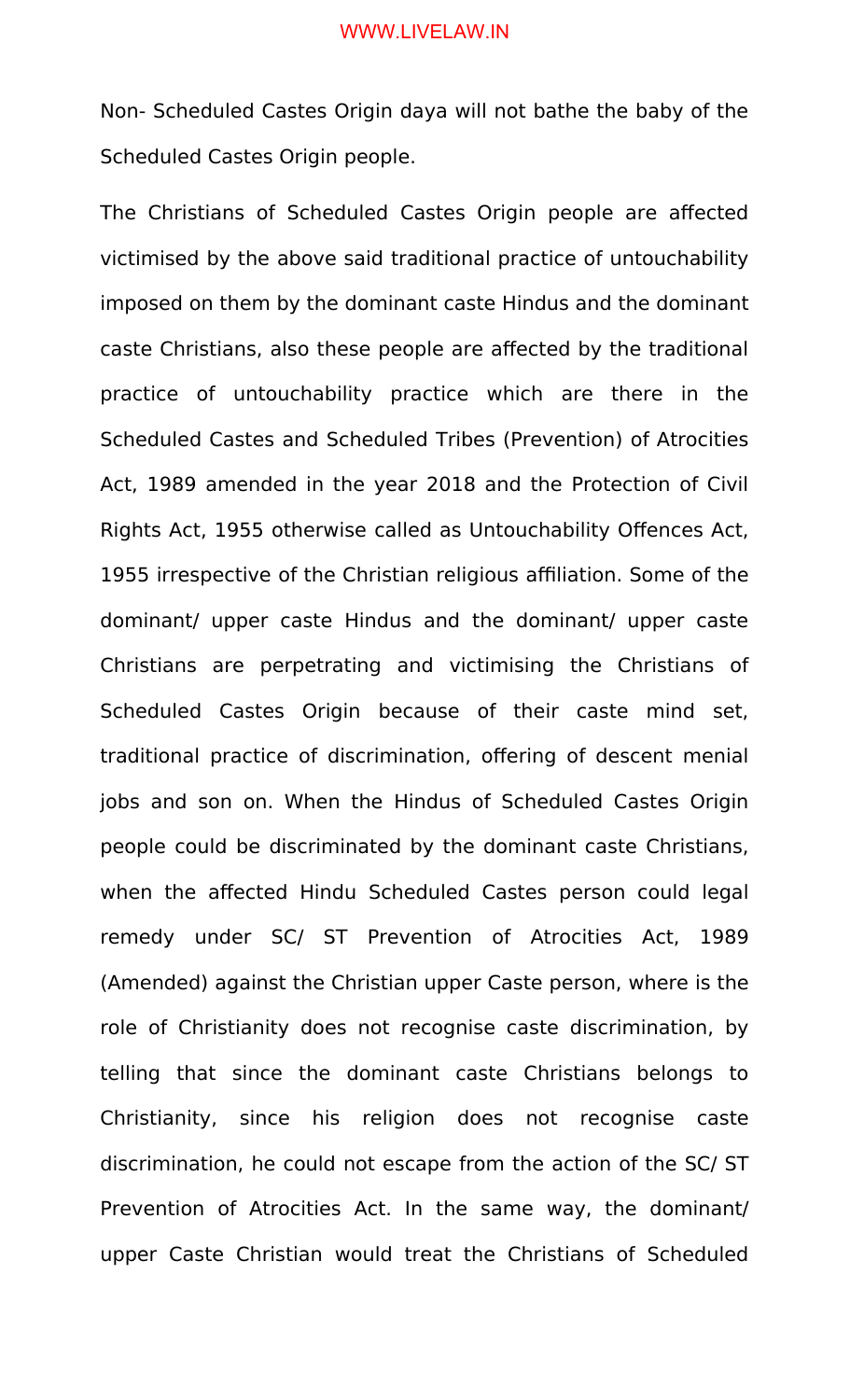Castes Origin as untouchable. If a Christians of Scheduled Castes Origin person is humiliated by a dominant Caste Hindu, the Christians of Scheduled Castes Origin victim also should get the legal remedy under the SC/ ST Prevention of Atrocities Act, 1989 (Amended one) to punish the Hindu dominant/ upper Caste perpetrator, so the extension of the provision to Christians of Scheduled Castes Origin under the SC/ ST Prevention of Atrocities Act, 1989 (Amended one) is needed. So, the social exclusion is different from any religious perception. By considering the above said need by announcing the ban of the Constitution Scheduled Castes Order 1950, paragraph 3 as unconstitutional, this Honourable Court is requested to deliver justice to the victimised Christians of Scheduled Castes Origin people.

YY. Because the Christians of Scheduled Castes Origin Children are getting water baptism (holy water sprinkling process) in the Catholic and the Protestant Churches from birth up to approximately below seven years without having proper knowledge as Children. Christians of Scheduled Castes Origin Children's names and the Christian religious identity are forcefully written by the Parent and the Priests & the Pastors of the Church. In this circumstance, if the Children might be living in the Indian Hindu way of life up to become major and after becoming major stage (because Hinduism is the way of life, it is not religion as per this Honourable Court's decision). Against the compulsory unknown baptism, the Children could take a decision and could lead a Hindu/ Indian cultural way of life, as per the recent ruling of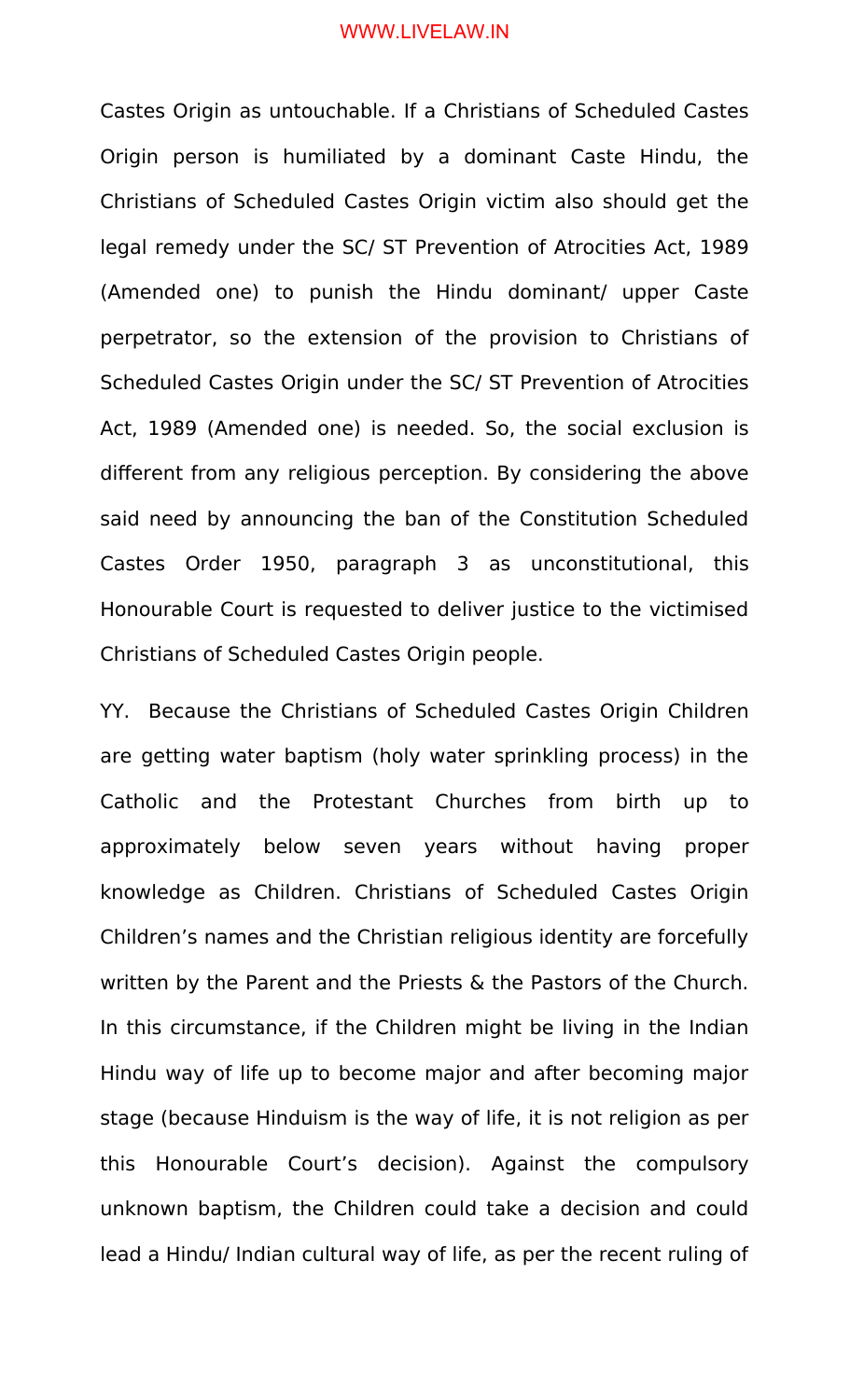the Mumbai High Court, religious declaration is not a compulsory process. So, the Christians of Scheduled Castes Origin Children who do not believe in the infant/ compulsory water baptism could lead the Hindu way of Indian culture oriented life and get the Scheduled Castes status as its own.

ZZ. Because as per the Indian Christians Marriage Act, 1872

## PART I

The persons by whom marriages may be solemnized:

4. Marriages to be solemnized according to Act.—Every marriage between persons, one or both of whom is 2 [or are] a Christian or Christians, shall be solemnized in accordance with the provisions of the next following section; and any such marriage solemnized otherwise than in accordance with such provisions shall be void.

Here, as per the above said Indian Christians Marriage Act, as an illustration one Christians of Scheduled Castes Origin partner could marry a non- Christian/ Hindu of Scheduled Castes Origin, since another partner who is from Hindu of Scheduled Castes Origin could lead the Indian/ Hindu way of life and claim the Scheduled Castes status to her or him though she or he has married a Christians of Scheduled Castes Origin partner. In the same way one partner who is from the Hindu of Scheduled Castes could claim the Scheduled Castes status to his or her son or daughter who is born to Christian Scheduled Castes Origin Father or Mother. In this way, one of the partner of the couple could be a Hindu Scheduled Castes person, he or she could be a Scheduled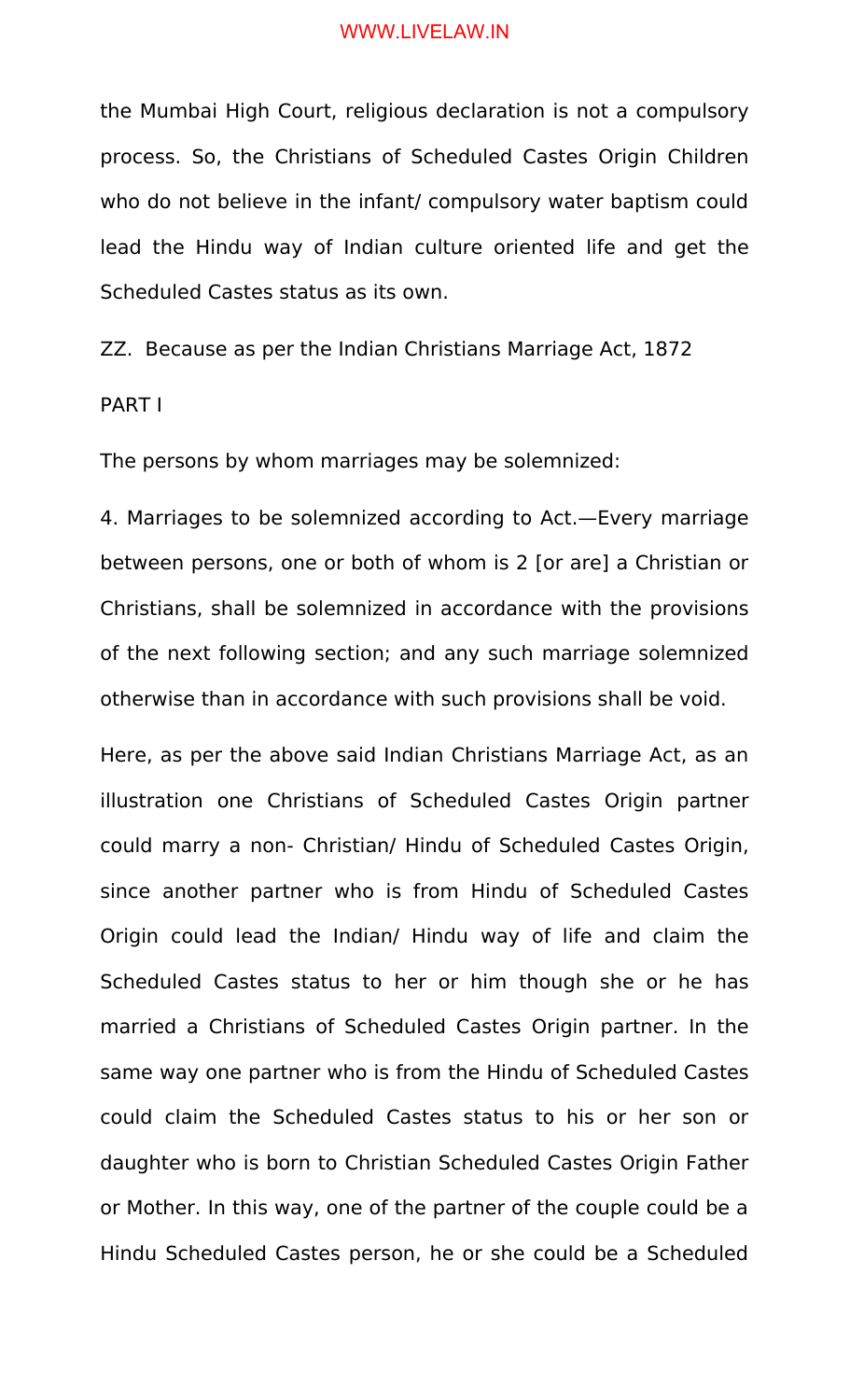Castes person continuously and avail the Scheduled Castes status and his/ her son and daughter could avail the Scheduled Castes status continuously. One of the Christians of Scheduled Castes Origin partner could also avail the Scheduled Castes status because he or she has married the Scheduled Caste person who profess Hindu religion. Here religious restriction to Christian Scheduled Castes person for the consideration of Scheduled Castes is nullified in the case where a Christians of Scheduled Castes Origin could marry a Non- Christians/ Hindus of Scheduled Castes Origin as per the Indian Christian Marriage Act, 1872.

## **INTERIM PRAYER:**

1. Stay the religious ban of the paragraph 3 of the Constitution Scheduled Castes Order, 1950 and extend the Scheduled Castes status to Christians of Scheduled Castes Origin of India.

2. Delink religion for the consideration of Scheduled Castes status and make Scheduled Castes net as religion neutral.

3. Allow and extend the Scheduled Castes status to Christians of Scheduled Castes Origin for availing the Indian constitutional provisions under Articles 16, 46, 330, 332, 335, 338, 341, 366- 24 and for availing the legal remedy/ protection under Scheduled Castes and Scheduled Tribes (Prevention) of Atrocities Act, 1989 amended in the year 1918.

## **PRAYER:**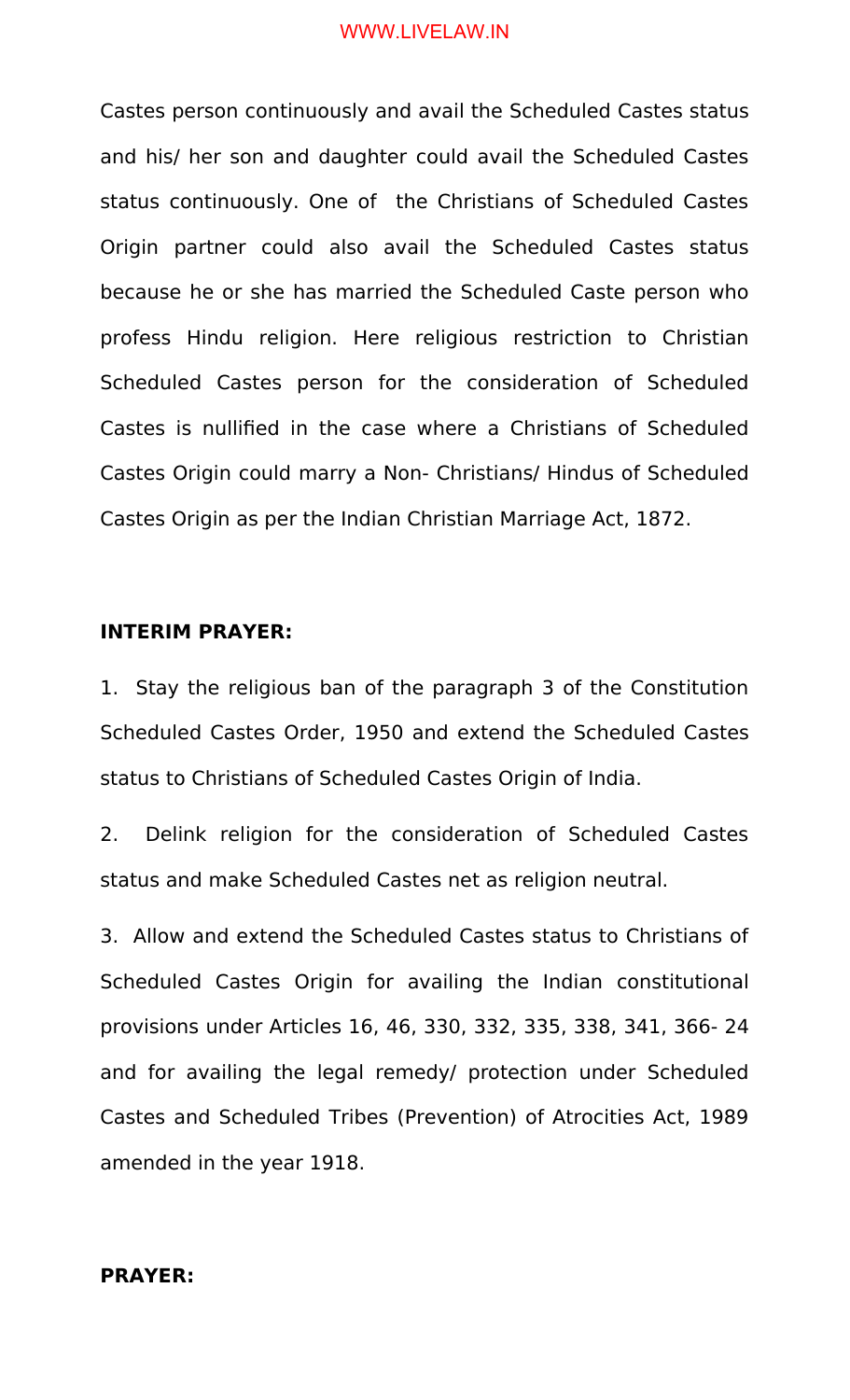1. Paragraph (3) of the Constitution (Scheduled Castes) Order, 1950 issued in exercise of Article 341(1) of the Constitution of India, which says that "Notwithstanding anything contained in paragraph 2, no person who professes a religion different from Hinduism, Sikhism and Buddhism shall be deemed to be a member of a Scheduled Caste" is unconstitutional and void, being violative of Articles 14, 15, 16 and 25 of the Constitution of India.

2. A Scheduled Caste professing a religion different from Hinduism, Sikhism and Buddhism cannot be deprived of the benefit of Paragraph 3 of the Constitution (Scheduled Castes) Order, 1950, in violation of Articles 14, 15, 16 and 25 of the Constitution of India.

3. The non-inclusion of "Christians" in Paragraph (3) of the Constitution (Scheduled Castes) Order, 1950, along with Hinduism, Sikhism and Buddhism, is discriminatory and violative of Articles 14, 15, 16 and 25 of the Constitution of India.

4. Delink religion for the consideration of Scheduled Castes status and make Scheduled Castes net as religion neutral.

5. Allow and extend the Scheduled Castes status to Christians of Scheduled Castes Origin for availing the Indian constitutional provisions under Articles 16, 46, 330, 332, 335, 338, 341, 366- 24/ for availing special privilege in education, getting Scholarships, employment opportunity, welfare measures, affirmative actions, right to contest in the reserve constituencies from Panchayat, Legislative Assemblies up to Indian Parliament